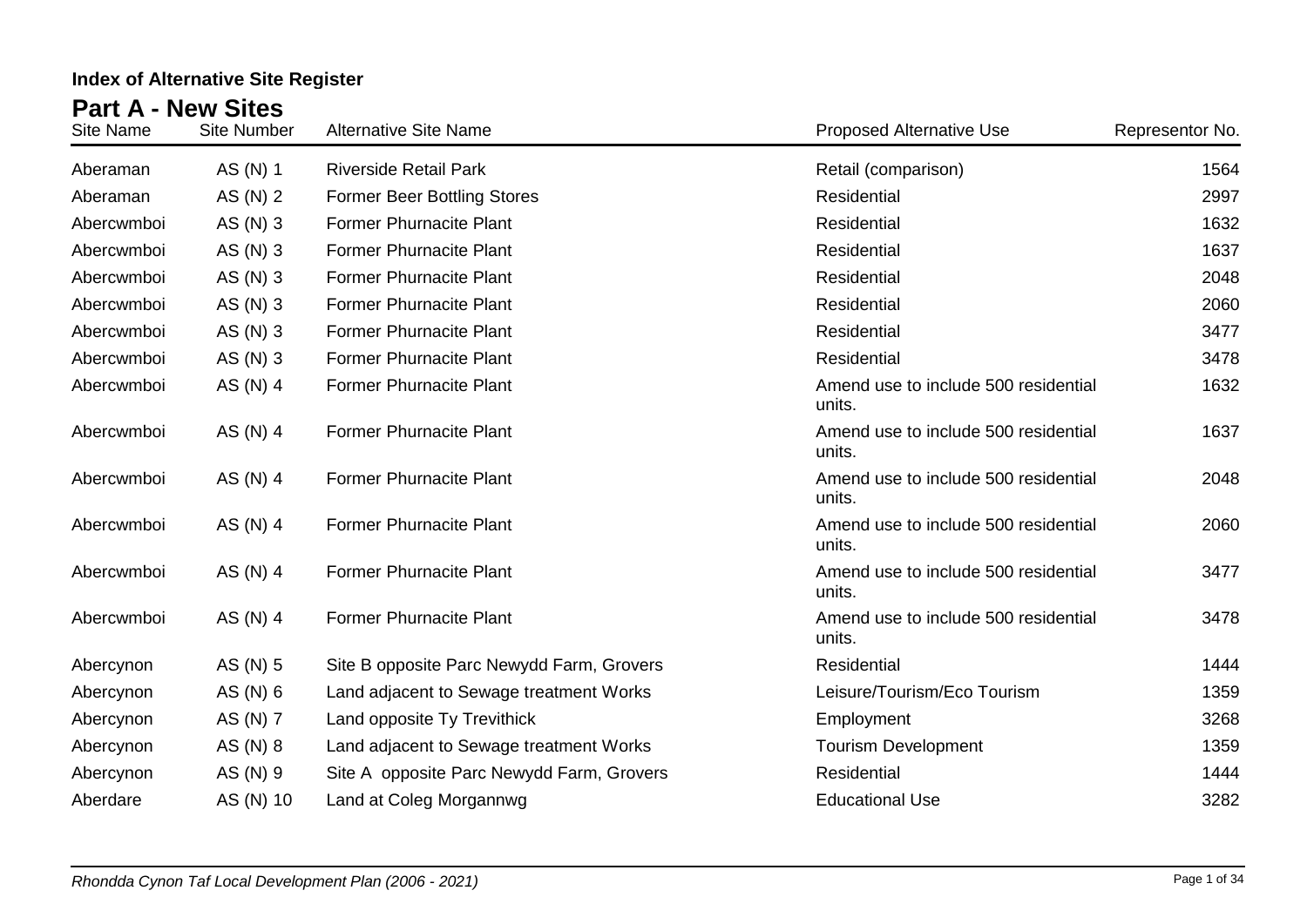| <b>Site Name</b> | <b>Site Number</b> | <b>Alternative Site Name</b>                               | <b>Proposed Alternative Use</b>                                  | Representor No. |
|------------------|--------------------|------------------------------------------------------------|------------------------------------------------------------------|-----------------|
| Aberdare         | AS (N) 11          | Cwm Farm                                                   | Residential                                                      | 1053            |
| Abernant         | AS (N) 12          | Land at Abernant Road                                      | Include in Robertstown Strategic Site                            | 3304            |
| Abernant         | AS (N) 13          | Land at Abernant                                           | Residential                                                      | 3479            |
| Abernant         | AS (N) 14          | Land at Cwmbach Road                                       | Residential                                                      | 3291            |
| Abernant         | AS (N) 15          | Land West of Abernant Road                                 | Residential                                                      | 3304            |
| Abernant         | AS (N) 16          | Land rear of Werfa Lane                                    | Residential                                                      | 1354            |
| Abernant         | AS (N) 17          | Allotment Gardens at Windsor Terrace                       | Residential                                                      | 3097            |
| Beddau           | AS (N) 18          | Land at Gwaun Miskin                                       | Mixed Use Development - Residential,<br>Employment, Retail.      | 3264            |
| Beddau           | AS (N) 19          | Land adjacent to High Mead                                 | Residential                                                      | 2055            |
| Beddau           | AS (N) 20          | Land south of Brynteg Lane                                 | Residential                                                      | 2031            |
| <b>Blaencwm</b>  | AS (N) 21          | Land off Michael's Road (Rhondda LP allocation - ENV 11.2) | Leisure and Tourism                                              | 3460            |
| <b>Blaencwm</b>  | AS (N) 22          | Land adjacent to 'Greenway'                                | Residential                                                      | 2987            |
| Blaencwm         | AS (N) 23          | Former Fernhill Colliery Site (Policy NSA 5)               | <b>Land Reclamation Scheme</b>                                   | 1930            |
| Blaenrhondda     | AS (N) 24          | Land to the rear of Blaenrhondda Road                      | Residential                                                      | 138             |
| Blaenrhondda     | AS (N) 25          | Former Stelco Hardy Site                                   | <b>Community Use</b>                                             | 1663            |
| Blaenrhondda     | AS (N) 25          | Former Stelco Hardy Site                                   | <b>Community Use</b>                                             | 2268            |
| Blaenrhondda     | AS (N) 25          | Former Stelco Hardy Site                                   | <b>Community Use</b>                                             | 3289            |
| Blaenrhondda     | AS (N) 26          | Former Fernhill Colliery Site (policy NSA 5)               | Strategic site expanded to<br>accommodate additional development | 3278            |
| Blaenrhondda     | AS (N) 27          | <b>Former Stelco Hardy Site</b>                            | Employment                                                       | 1663            |
| Blaenrhondda     | AS (N) 27          | Former Stelco Hardy Site                                   | Employment                                                       | 2268            |
| Blaenrhondda     | AS (N) 27          | Former Stelco Hardy Site                                   | Employment                                                       | 3289            |
| <b>Brynna</b>    | AS (N) 28          | Golf Course Site, Brynna Road                              | Residential                                                      | 3254            |
| <b>Brynna</b>    | AS (N) 29          | Land South of Brynna Road                                  | Residential                                                      | 3254            |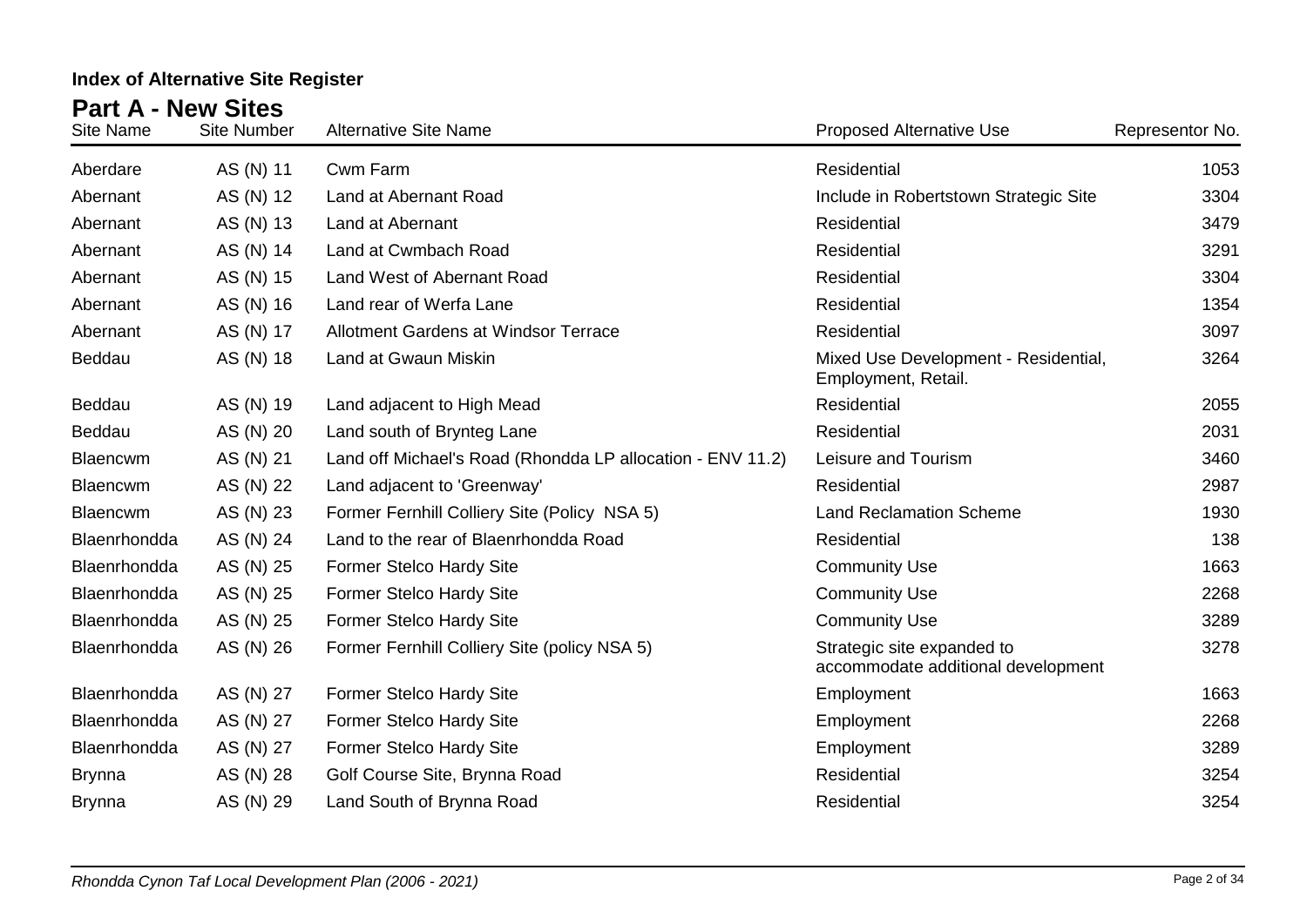| <b>Site Name</b>  | <b>Site Number</b> | <b>Alternative Site Name</b>                                                    | <b>Proposed Alternative Use</b>                                      | Representor No. |
|-------------------|--------------------|---------------------------------------------------------------------------------|----------------------------------------------------------------------|-----------------|
| <b>Brynna</b>     | AS (N) 30          | <b>Brynna West</b>                                                              | Residential                                                          | 3280            |
| <b>Brynsadler</b> | AS (N) 31          | Llwynau Farm                                                                    | Residential                                                          | 3267            |
| <b>Brynsadler</b> | AS (N) 32          | North of Talygarn House                                                         | Mixed Use Development/Small Scale<br>Residential                     | 3434            |
| Church Village    | AS (N) 33          | <b>WPD Depot</b>                                                                | Residential                                                          | 2028            |
| Cilfynydd         | AS (N) 34          | Land r/o Cilfynydd Road/ Bodwenarth                                             | Mixed Residential, Employment and<br>Social                          | 1359            |
| Coedely           | AS (N) 35          | Vans Direct HQ, yard and land to NW, Ely Valley Road and<br><b>Elwyn Street</b> | Mixed Use - Commercial, Retail and<br><b>Residential Development</b> | 3273            |
| Coedely           | AS (N) 36          | Land North of Pantglas Farm, Coedely                                            | Employment                                                           | 1353            |
| Coedycwm          | AS (N) 37          | Coed y Cwm                                                                      | Public Open Space                                                    | 580             |
| Cwmaman           | AS (N) 38          | Plot 10-12 Incline Row                                                          | Residential                                                          | 1425            |
| Cwmbach           | AS (N) 39          | Land at Cefnpennar Road                                                         | Residential                                                          | 2298            |
| Cwmbach           | AS (N) 40          | Land at Crichton Farm                                                           | Residential                                                          | 3475            |
| Cwmbach           | AS (N) 41          | Land at Crichton Farm                                                           | <b>Conservation Area</b>                                             | 3475            |
| Cwmdare           | AS (N) 42          | Land at Dare Road                                                               | Residential                                                          | 1564            |
| Cwmparc           | AS (N) 43          | Land adjacent to Alison House Community Centre                                  | Adventure Playground                                                 | 255             |
| Cymmer            | AS (N) 44          | Land adjoining Bedw Farm Estate                                                 | Residential                                                          | 3249            |
| Cymmer            | AS (N) 45          | Land East of Aubery Road                                                        | <b>Residential &amp; Allotments</b>                                  | 3239            |
| Cymmer            | AS (N) 46          | Land rear of Wynham Street/Kimberley Way                                        | Residential                                                          | 3249            |
| Cymmer            | AS (N) 47          | Land to the rear of 119-130 High Street                                         | Residential                                                          | 3393            |
| <b>Efail Isaf</b> | AS (N) 48          | Land at Garth Farm                                                              | Residential                                                          | 3229            |
| Efail Isaf        | AS (N) 49          | Land south of Heol Iscoed                                                       | Mixed Use Development                                                | 3270            |
| Efail Isaf        | AS (N) 50          | Land of Heol y Parc                                                             | Residential                                                          | 3423            |
| Efail Isaf        | AS (N) 51          | Land adjacent to the Willows and Heol Dowlais                                   | Residential                                                          | 2033            |
| Efail Isaf        | AS (N) 52          | <b>Ffrwd Phillip Farm</b>                                                       | Residential                                                          | 1643            |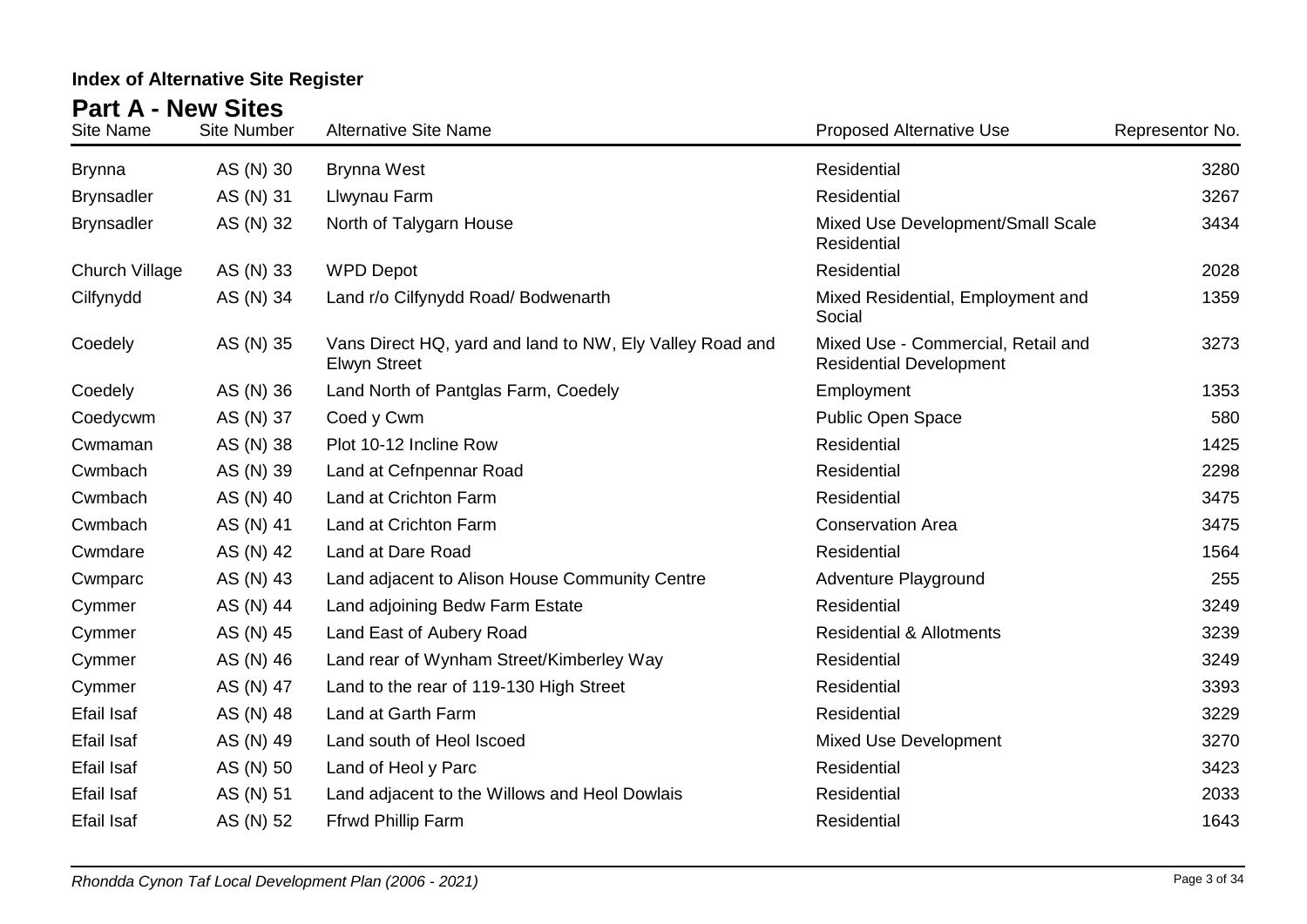| <b>Site Name</b> | <b>Site Number</b> | <b>Alternative Site Name</b>                                                                                     | <b>Proposed Alternative Use</b> | Representor No. |
|------------------|--------------------|------------------------------------------------------------------------------------------------------------------|---------------------------------|-----------------|
| Efail Isaf       | AS (N) 53          | Land adjacent to Meadow View, North                                                                              | Residential                     | 2033            |
| Gilfach Goch     | AS (N) 54          | Land to the south of High Street                                                                                 | Residential                     | 1529            |
| Gilfach Goch     | AS (N) 55          | Land South of the Ferns                                                                                          | Residential                     | 3243            |
| Gilfach Goch     | AS (N) 56          | Land to the rear of High Street                                                                                  | Residential                     | 3290            |
| Gilfach Goch     | AS (N) 57          | Land East of the Ferns                                                                                           | Residential                     | 3243            |
| Gilfach Goch     | AS (N) 58          | Land at Meadow Cottage and FFordd Llanbad                                                                        | Residential                     | 3243            |
| Glyncoch         | AS (N) 59          | Land south of Grovers Field                                                                                      | Residential                     | 3277            |
| Glyncoch         | AS (N) 60          | Land adjacent to Craig yr Hesg Quarry, Pontypridd is<br>identified as a Preferred Area of Known Mineral Resource | Community/Amenity               | 2531            |
| Glyncoch         | AS (N) 60          | Land adjacent to Craig yr Hesg Quarry, Pontypridd is<br>identified as a Preferred Area of Known Mineral Resource | Community/Amenity               | 2533            |
| Glyncoch         | AS (N) 60          | Land adjacent to Craig yr Hesg Quarry, Pontypridd is<br>identified as a Preferred Area of Known Mineral Resource | <b>Community/Amenity</b>        | 2534            |
| Glyncoch         | AS (N) 60          | Land adjacent to Craig yr Hesg Quarry, Pontypridd is<br>identified as a Preferred Area of Known Mineral Resource | Community/Amenity               | 2535            |
| Glyncoch         | AS (N) 60          | Land adjacent to Craig yr Hesg Quarry, Pontypridd is<br>identified as a Preferred Area of Known Mineral Resource | Community/Amenity               | 2536            |
| Glyncoch         | AS (N) 60          | Land adjacent to Craig yr Hesg Quarry, Pontypridd is<br>identified as a Preferred Area of Known Mineral Resource | <b>Community/Amenity</b>        | 2537            |
| Glyncoch         | AS (N) 60          | Land adjacent to Craig yr Hesg Quarry, Pontypridd is<br>identified as a Preferred Area of Known Mineral Resource | <b>Community/Amenity</b>        | 2540            |
| Glyncoch         | AS (N) 60          | Land adjacent to Craig yr Hesg Quarry, Pontypridd is<br>identified as a Preferred Area of Known Mineral Resource | <b>Community/Amenity</b>        | 2541            |
| Glyncoch         | AS (N) 60          | Land adjacent to Craig yr Hesg Quarry, Pontypridd is<br>identified as a Preferred Area of Known Mineral Resource | Community/Amenity               | 2542            |
| Glyncoch         | AS (N) 60          | Land adjacent to Craig yr Hesg Quarry, Pontypridd is<br>identified as a Preferred Area of Known Mineral Resource | Community/Amenity               | 2543            |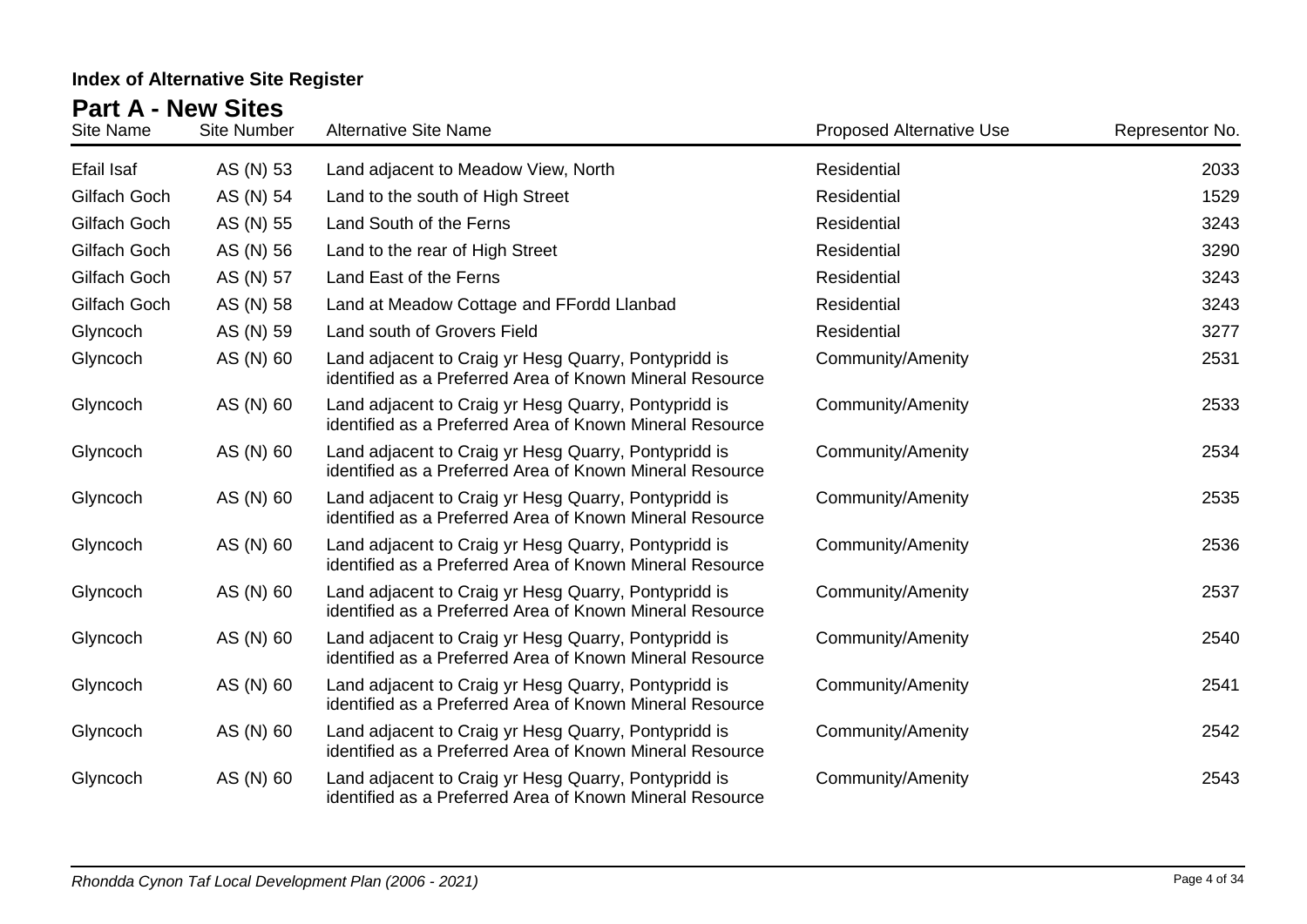| <b>Site Name</b> | <b>Site Number</b> | <b>Alternative Site Name</b>                                                                                     | <b>Proposed Alternative Use</b> | Representor No. |
|------------------|--------------------|------------------------------------------------------------------------------------------------------------------|---------------------------------|-----------------|
| Glyncoch         | AS (N) 60          | Land adjacent to Craig yr Hesg Quarry, Pontypridd is<br>identified as a Preferred Area of Known Mineral Resource | Community/Amenity               | 2544            |
| Glyncoch         | AS (N) 60          | Land adjacent to Craig yr Hesg Quarry, Pontypridd is<br>identified as a Preferred Area of Known Mineral Resource | Community/Amenity               | 2545            |
| Glyncoch         | AS (N) 60          | Land adjacent to Craig yr Hesg Quarry, Pontypridd is<br>identified as a Preferred Area of Known Mineral Resource | <b>Community/Amenity</b>        | 2546            |
| Glyncoch         | AS (N) 60          | Land adjacent to Craig yr Hesg Quarry, Pontypridd is<br>identified as a Preferred Area of Known Mineral Resource | Community/Amenity               | 2547            |
| Glyncoch         | AS (N) 60          | Land adjacent to Craig yr Hesg Quarry, Pontypridd is<br>identified as a Preferred Area of Known Mineral Resource | Community/Amenity               | 2548            |
| Glyncoch         | AS (N) 60          | Land adjacent to Craig yr Hesg Quarry, Pontypridd is<br>identified as a Preferred Area of Known Mineral Resource | Community/Amenity               | 2549            |
| Glyncoch         | AS (N) 60          | Land adjacent to Craig yr Hesg Quarry, Pontypridd is<br>identified as a Preferred Area of Known Mineral Resource | <b>Community/Amenity</b>        | 2550            |
| Glyncoch         | AS (N) 60          | Land adjacent to Craig yr Hesg Quarry, Pontypridd is<br>identified as a Preferred Area of Known Mineral Resource | <b>Community/Amenity</b>        | 2551            |
| Glyncoch         | AS (N) 60          | Land adjacent to Craig yr Hesg Quarry, Pontypridd is<br>identified as a Preferred Area of Known Mineral Resource | Community/Amenity               | 2552            |
| Glyncoch         | AS (N) 60          | Land adjacent to Craig yr Hesg Quarry, Pontypridd is<br>identified as a Preferred Area of Known Mineral Resource | Community/Amenity               | 2553            |
| Glyncoch         | AS (N) 60          | Land adjacent to Craig yr Hesg Quarry, Pontypridd is<br>identified as a Preferred Area of Known Mineral Resource | <b>Community/Amenity</b>        | 2554            |
| Glyncoch         | AS (N) 60          | Land adjacent to Craig yr Hesg Quarry, Pontypridd is<br>identified as a Preferred Area of Known Mineral Resource | <b>Community/Amenity</b>        | 2555            |
| Glyncoch         | AS (N) 60          | Land adjacent to Craig yr Hesg Quarry, Pontypridd is<br>identified as a Preferred Area of Known Mineral Resource | <b>Community/Amenity</b>        | 2556            |
| Glyncoch         | AS (N) 60          | Land adjacent to Craig yr Hesg Quarry, Pontypridd is<br>identified as a Preferred Area of Known Mineral Resource | <b>Community/Amenity</b>        | 2557            |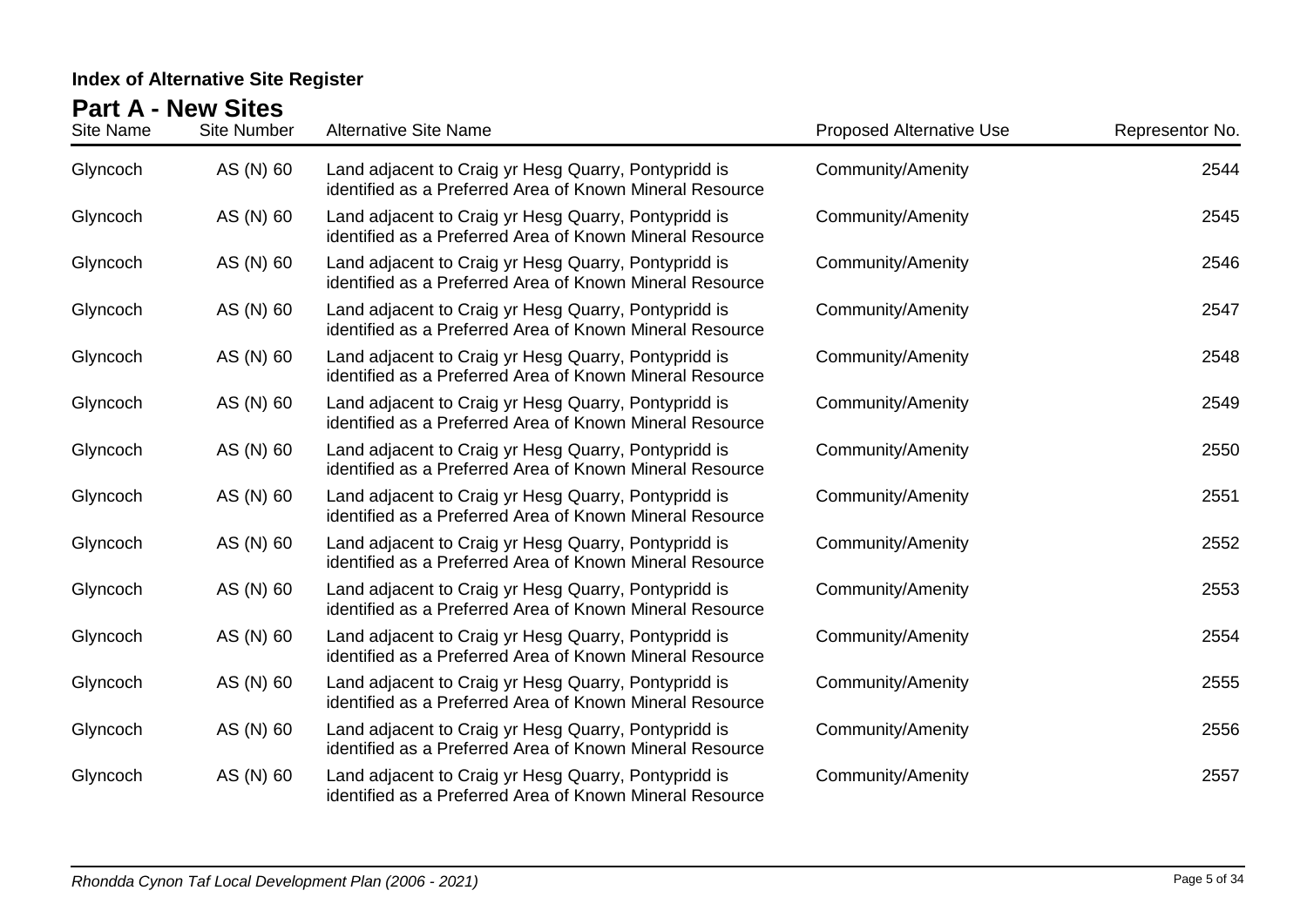| <b>Site Name</b> | <b>Site Number</b> | <b>Alternative Site Name</b>                                                                                     | <b>Proposed Alternative Use</b> | Representor No. |
|------------------|--------------------|------------------------------------------------------------------------------------------------------------------|---------------------------------|-----------------|
| Glyncoch         | AS (N) 60          | Land adjacent to Craig yr Hesg Quarry, Pontypridd is<br>identified as a Preferred Area of Known Mineral Resource | <b>Community/Amenity</b>        | 2558            |
| Glyncoch         | AS (N) 60          | Land adjacent to Craig yr Hesg Quarry, Pontypridd is<br>identified as a Preferred Area of Known Mineral Resource | <b>Community/Amenity</b>        | 2559            |
| Glyncoch         | AS (N) 60          | Land adjacent to Craig yr Hesg Quarry, Pontypridd is<br>identified as a Preferred Area of Known Mineral Resource | <b>Community/Amenity</b>        | 2560            |
| Glyncoch         | AS (N) 60          | Land adjacent to Craig yr Hesg Quarry, Pontypridd is<br>identified as a Preferred Area of Known Mineral Resource | <b>Community/Amenity</b>        | 2561            |
| Glyncoch         | AS (N) 60          | Land adjacent to Craig yr Hesg Quarry, Pontypridd is<br>identified as a Preferred Area of Known Mineral Resource | <b>Community/Amenity</b>        | 2562            |
| Glyncoch         | AS (N) 60          | Land adjacent to Craig yr Hesg Quarry, Pontypridd is<br>identified as a Preferred Area of Known Mineral Resource | <b>Community/Amenity</b>        | 2563            |
| Glyncoch         | AS (N) 60          | Land adjacent to Craig yr Hesg Quarry, Pontypridd is<br>identified as a Preferred Area of Known Mineral Resource | <b>Community/Amenity</b>        | 2564            |
| Glyncoch         | AS (N) 60          | Land adjacent to Craig yr Hesg Quarry, Pontypridd is<br>identified as a Preferred Area of Known Mineral Resource | <b>Community/Amenity</b>        | 2565            |
| Glyncoch         | AS (N) 60          | Land adjacent to Craig yr Hesg Quarry, Pontypridd is<br>identified as a Preferred Area of Known Mineral Resource | <b>Community/Amenity</b>        | 2566            |
| Glyncoch         | AS (N) 60          | Land adjacent to Craig yr Hesg Quarry, Pontypridd is<br>identified as a Preferred Area of Known Mineral Resource | <b>Community/Amenity</b>        | 2567            |
| Glyncoch         | AS (N) 60          | Land adjacent to Craig yr Hesg Quarry, Pontypridd is<br>identified as a Preferred Area of Known Mineral Resource | <b>Community/Amenity</b>        | 2568            |
| Glyncoch         | AS (N) 60          | Land adjacent to Craig yr Hesg Quarry, Pontypridd is<br>identified as a Preferred Area of Known Mineral Resource | <b>Community/Amenity</b>        | 2569            |
| Glyncoch         | AS (N) 60          | Land adjacent to Craig yr Hesg Quarry, Pontypridd is<br>identified as a Preferred Area of Known Mineral Resource | <b>Community/Amenity</b>        | 2570            |
| Glyncoch         | AS (N) 60          | Land adjacent to Craig yr Hesg Quarry, Pontypridd is<br>identified as a Preferred Area of Known Mineral Resource | <b>Community/Amenity</b>        | 2571            |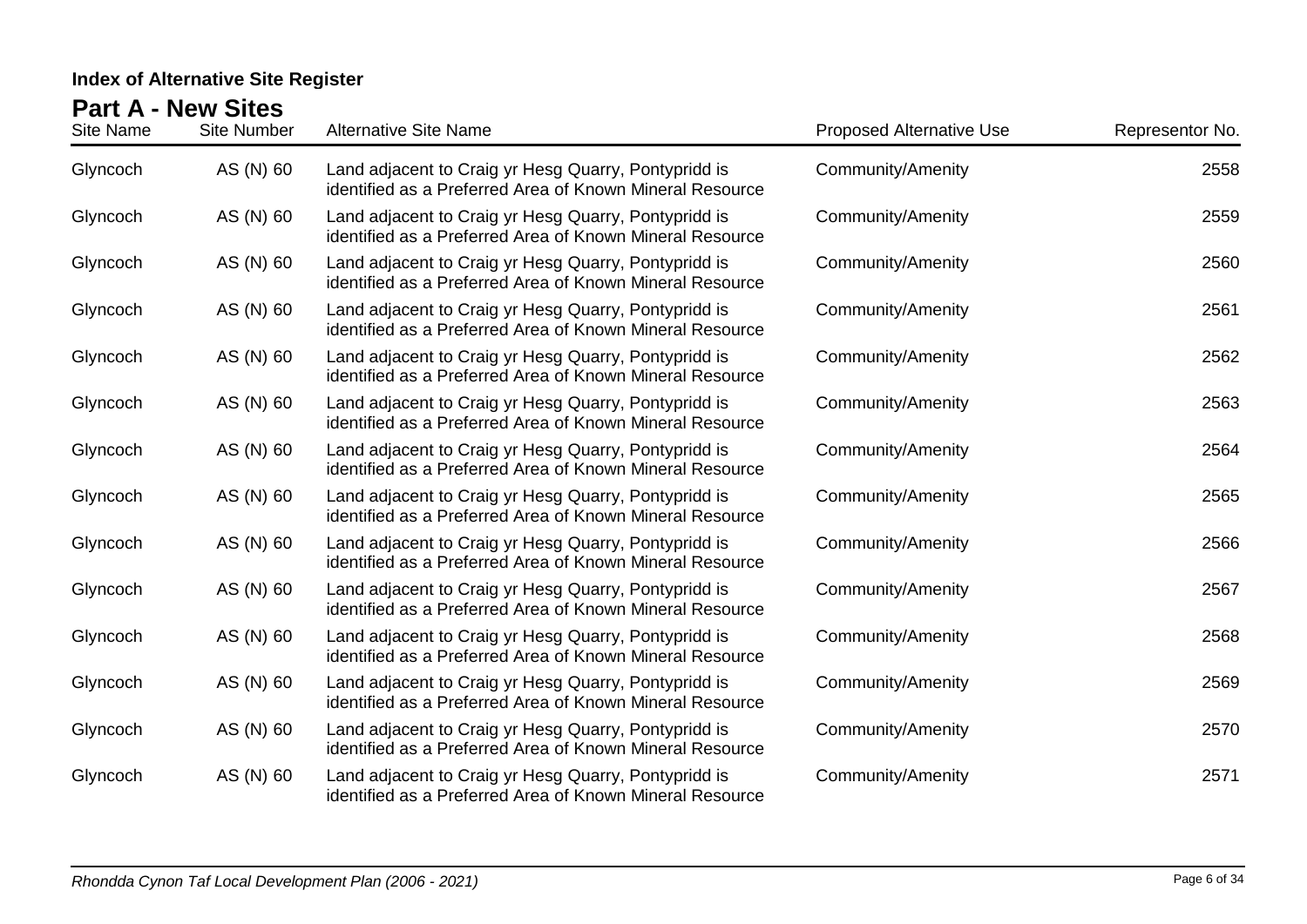| Site Name | <b>Site Number</b> | <b>Alternative Site Name</b>                                                                                     | <b>Proposed Alternative Use</b> | Representor No. |
|-----------|--------------------|------------------------------------------------------------------------------------------------------------------|---------------------------------|-----------------|
| Glyncoch  | AS (N) 60          | Land adjacent to Craig yr Hesg Quarry, Pontypridd is<br>identified as a Preferred Area of Known Mineral Resource | <b>Community/Amenity</b>        | 2572            |
| Glyncoch  | AS (N) 60          | Land adjacent to Craig yr Hesg Quarry, Pontypridd is<br>identified as a Preferred Area of Known Mineral Resource | Community/Amenity               | 2573            |
| Glyncoch  | AS (N) 60          | Land adjacent to Craig yr Hesg Quarry, Pontypridd is<br>identified as a Preferred Area of Known Mineral Resource | <b>Community/Amenity</b>        | 2574            |
| Glyncoch  | AS (N) 60          | Land adjacent to Craig yr Hesg Quarry, Pontypridd is<br>identified as a Preferred Area of Known Mineral Resource | <b>Community/Amenity</b>        | 2575            |
| Glyncoch  | AS (N) 60          | Land adjacent to Craig yr Hesg Quarry, Pontypridd is<br>identified as a Preferred Area of Known Mineral Resource | <b>Community/Amenity</b>        | 2576            |
| Glyncoch  | AS (N) 60          | Land adjacent to Craig yr Hesg Quarry, Pontypridd is<br>identified as a Preferred Area of Known Mineral Resource | <b>Community/Amenity</b>        | 2577            |
| Glyncoch  | AS (N) 60          | Land adjacent to Craig yr Hesg Quarry, Pontypridd is<br>identified as a Preferred Area of Known Mineral Resource | <b>Community/Amenity</b>        | 2578            |
| Glyncoch  | AS (N) 60          | Land adjacent to Craig yr Hesg Quarry, Pontypridd is<br>identified as a Preferred Area of Known Mineral Resource | <b>Community/Amenity</b>        | 2579            |
| Glyncoch  | AS (N) 60          | Land adjacent to Craig yr Hesg Quarry, Pontypridd is<br>identified as a Preferred Area of Known Mineral Resource | <b>Community/Amenity</b>        | 2580            |
| Glyncoch  | AS (N) 60          | Land adjacent to Craig yr Hesg Quarry, Pontypridd is<br>identified as a Preferred Area of Known Mineral Resource | <b>Community/Amenity</b>        | 2581            |
| Glyncoch  | AS (N) 60          | Land adjacent to Craig yr Hesg Quarry, Pontypridd is<br>identified as a Preferred Area of Known Mineral Resource | <b>Community/Amenity</b>        | 2582            |
| Glyncoch  | AS (N) 60          | Land adjacent to Craig yr Hesg Quarry, Pontypridd is<br>identified as a Preferred Area of Known Mineral Resource | <b>Community/Amenity</b>        | 2583            |
| Glyncoch  | AS (N) 60          | Land adjacent to Craig yr Hesg Quarry, Pontypridd is<br>identified as a Preferred Area of Known Mineral Resource | <b>Community/Amenity</b>        | 2584            |
| Glyncoch  | AS (N) 60          | Land adjacent to Craig yr Hesg Quarry, Pontypridd is<br>identified as a Preferred Area of Known Mineral Resource | <b>Community/Amenity</b>        | 2585            |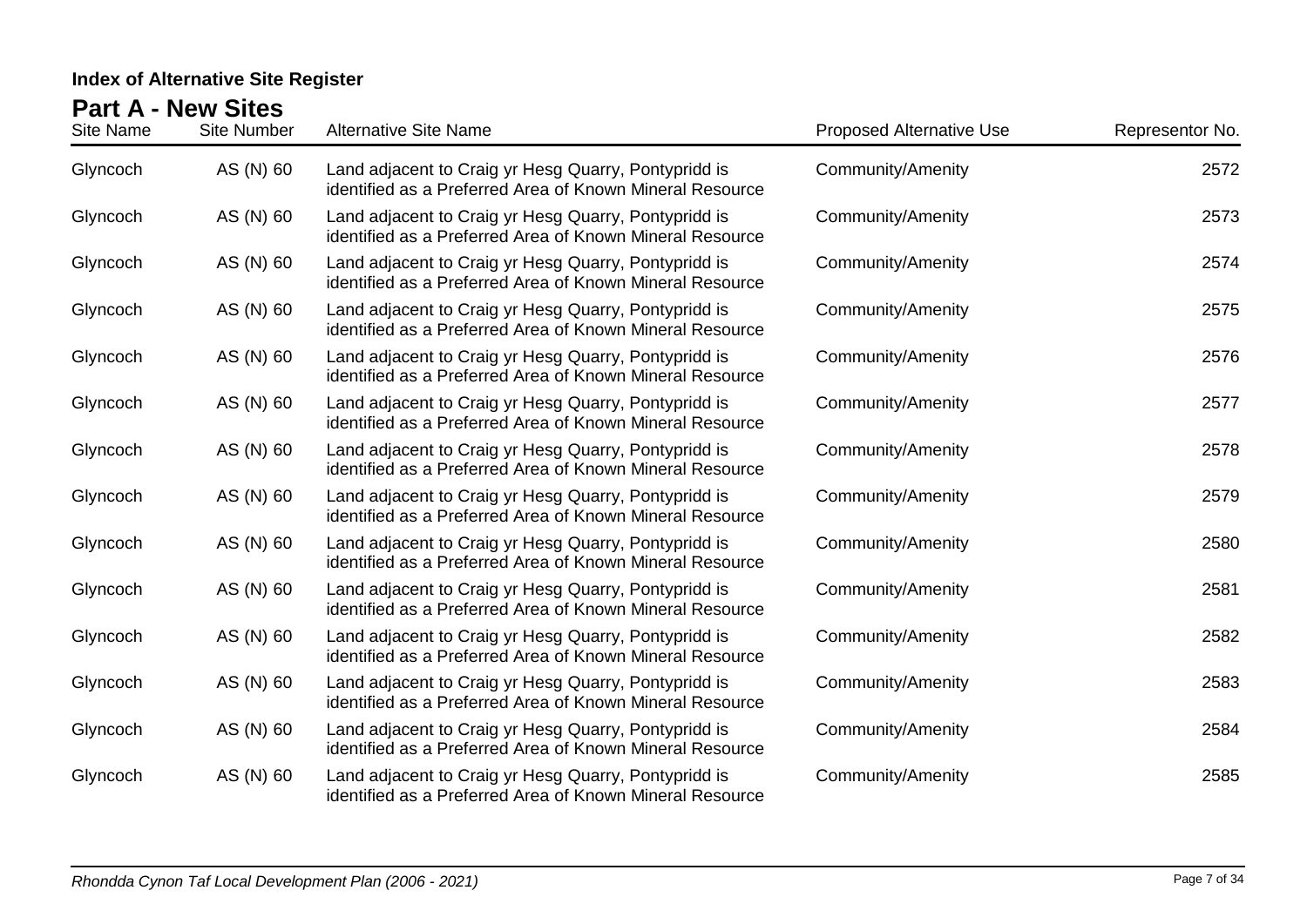| Site Name | <b>Site Number</b> | <b>Alternative Site Name</b>                                                                                     | <b>Proposed Alternative Use</b> | Representor No. |
|-----------|--------------------|------------------------------------------------------------------------------------------------------------------|---------------------------------|-----------------|
| Glyncoch  | AS (N) 60          | Land adjacent to Craig yr Hesg Quarry, Pontypridd is<br>identified as a Preferred Area of Known Mineral Resource | <b>Community/Amenity</b>        | 2586            |
| Glyncoch  | AS (N) 60          | Land adjacent to Craig yr Hesg Quarry, Pontypridd is<br>identified as a Preferred Area of Known Mineral Resource | Community/Amenity               | 2587            |
| Glyncoch  | AS (N) 60          | Land adjacent to Craig yr Hesg Quarry, Pontypridd is<br>identified as a Preferred Area of Known Mineral Resource | <b>Community/Amenity</b>        | 2588            |
| Glyncoch  | AS (N) 60          | Land adjacent to Craig yr Hesg Quarry, Pontypridd is<br>identified as a Preferred Area of Known Mineral Resource | <b>Community/Amenity</b>        | 2589            |
| Glyncoch  | AS (N) 60          | Land adjacent to Craig yr Hesg Quarry, Pontypridd is<br>identified as a Preferred Area of Known Mineral Resource | <b>Community/Amenity</b>        | 2590            |
| Glyncoch  | AS (N) 60          | Land adjacent to Craig yr Hesg Quarry, Pontypridd is<br>identified as a Preferred Area of Known Mineral Resource | <b>Community/Amenity</b>        | 2591            |
| Glyncoch  | AS (N) 60          | Land adjacent to Craig yr Hesg Quarry, Pontypridd is<br>identified as a Preferred Area of Known Mineral Resource | <b>Community/Amenity</b>        | 2592            |
| Glyncoch  | AS (N) 60          | Land adjacent to Craig yr Hesg Quarry, Pontypridd is<br>identified as a Preferred Area of Known Mineral Resource | <b>Community/Amenity</b>        | 2593            |
| Glyncoch  | AS (N) 60          | Land adjacent to Craig yr Hesg Quarry, Pontypridd is<br>identified as a Preferred Area of Known Mineral Resource | <b>Community/Amenity</b>        | 2594            |
| Glyncoch  | AS (N) 60          | Land adjacent to Craig yr Hesg Quarry, Pontypridd is<br>identified as a Preferred Area of Known Mineral Resource | <b>Community/Amenity</b>        | 2595            |
| Glyncoch  | AS (N) 60          | Land adjacent to Craig yr Hesg Quarry, Pontypridd is<br>identified as a Preferred Area of Known Mineral Resource | <b>Community/Amenity</b>        | 2596            |
| Glyncoch  | AS (N) 60          | Land adjacent to Craig yr Hesg Quarry, Pontypridd is<br>identified as a Preferred Area of Known Mineral Resource | <b>Community/Amenity</b>        | 2597            |
| Glyncoch  | AS (N) 60          | Land adjacent to Craig yr Hesg Quarry, Pontypridd is<br>identified as a Preferred Area of Known Mineral Resource | <b>Community/Amenity</b>        | 2598            |
| Glyncoch  | AS (N) 60          | Land adjacent to Craig yr Hesg Quarry, Pontypridd is<br>identified as a Preferred Area of Known Mineral Resource | <b>Community/Amenity</b>        | 2599            |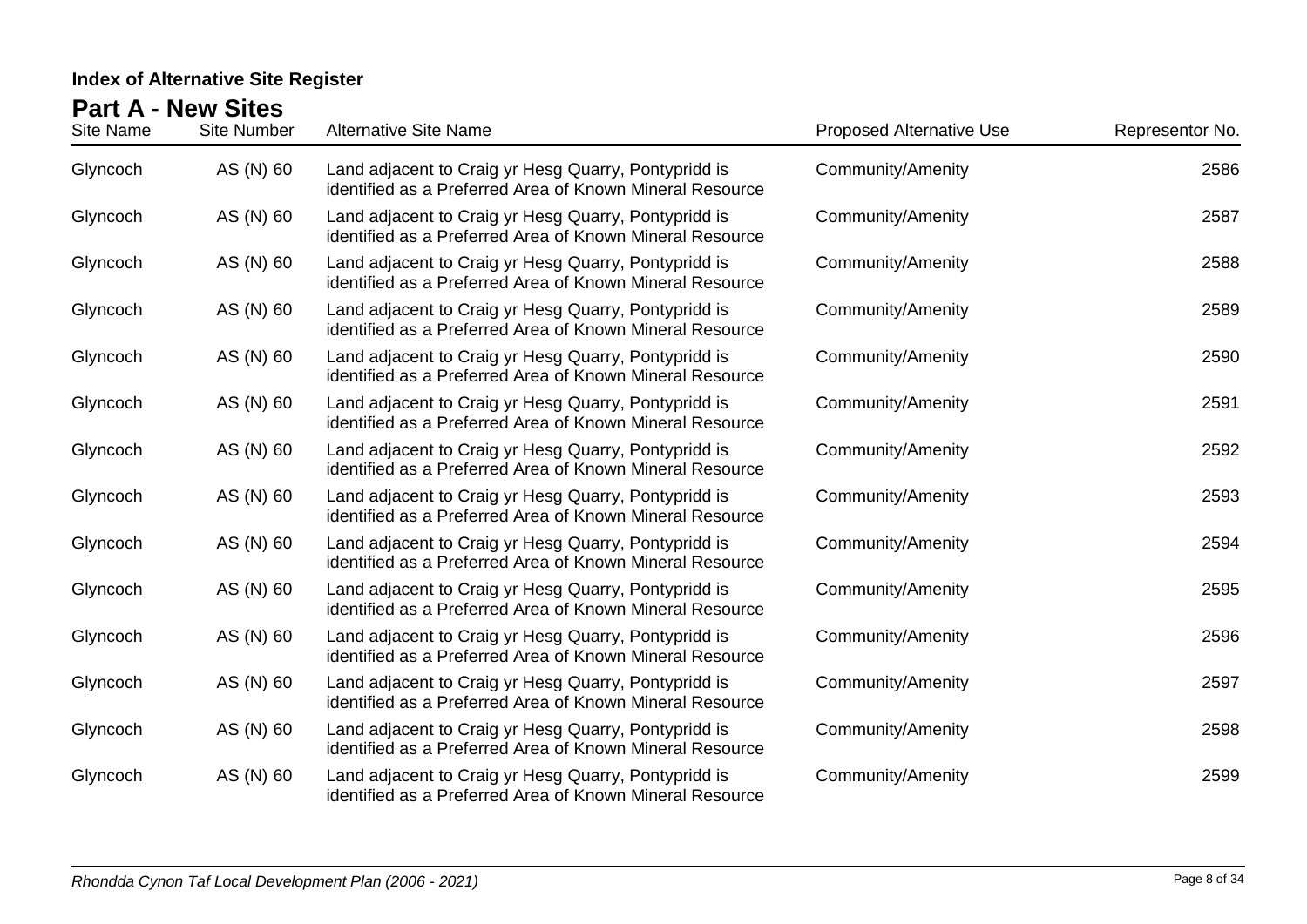| Site Name | <b>Site Number</b> | <b>Alternative Site Name</b>                                                                                     | <b>Proposed Alternative Use</b> | Representor No. |
|-----------|--------------------|------------------------------------------------------------------------------------------------------------------|---------------------------------|-----------------|
| Glyncoch  | AS (N) 60          | Land adjacent to Craig yr Hesg Quarry, Pontypridd is<br>identified as a Preferred Area of Known Mineral Resource | <b>Community/Amenity</b>        | 2600            |
| Glyncoch  | AS (N) 60          | Land adjacent to Craig yr Hesg Quarry, Pontypridd is<br>identified as a Preferred Area of Known Mineral Resource | Community/Amenity               | 2601            |
| Glyncoch  | AS (N) 60          | Land adjacent to Craig yr Hesg Quarry, Pontypridd is<br>identified as a Preferred Area of Known Mineral Resource | <b>Community/Amenity</b>        | 2602            |
| Glyncoch  | AS (N) 60          | Land adjacent to Craig yr Hesg Quarry, Pontypridd is<br>identified as a Preferred Area of Known Mineral Resource | <b>Community/Amenity</b>        | 2603            |
| Glyncoch  | AS (N) 60          | Land adjacent to Craig yr Hesg Quarry, Pontypridd is<br>identified as a Preferred Area of Known Mineral Resource | <b>Community/Amenity</b>        | 2604            |
| Glyncoch  | AS (N) 60          | Land adjacent to Craig yr Hesg Quarry, Pontypridd is<br>identified as a Preferred Area of Known Mineral Resource | <b>Community/Amenity</b>        | 2605            |
| Glyncoch  | AS (N) 60          | Land adjacent to Craig yr Hesg Quarry, Pontypridd is<br>identified as a Preferred Area of Known Mineral Resource | <b>Community/Amenity</b>        | 2606            |
| Glyncoch  | AS (N) 60          | Land adjacent to Craig yr Hesg Quarry, Pontypridd is<br>identified as a Preferred Area of Known Mineral Resource | <b>Community/Amenity</b>        | 2607            |
| Glyncoch  | AS (N) 60          | Land adjacent to Craig yr Hesg Quarry, Pontypridd is<br>identified as a Preferred Area of Known Mineral Resource | <b>Community/Amenity</b>        | 2608            |
| Glyncoch  | AS (N) 60          | Land adjacent to Craig yr Hesg Quarry, Pontypridd is<br>identified as a Preferred Area of Known Mineral Resource | <b>Community/Amenity</b>        | 2609            |
| Glyncoch  | AS (N) 60          | Land adjacent to Craig yr Hesg Quarry, Pontypridd is<br>identified as a Preferred Area of Known Mineral Resource | <b>Community/Amenity</b>        | 2610            |
| Glyncoch  | AS (N) 60          | Land adjacent to Craig yr Hesg Quarry, Pontypridd is<br>identified as a Preferred Area of Known Mineral Resource | <b>Community/Amenity</b>        | 2611            |
| Glyncoch  | AS (N) 60          | Land adjacent to Craig yr Hesg Quarry, Pontypridd is<br>identified as a Preferred Area of Known Mineral Resource | <b>Community/Amenity</b>        | 2612            |
| Glyncoch  | AS (N) 60          | Land adjacent to Craig yr Hesg Quarry, Pontypridd is<br>identified as a Preferred Area of Known Mineral Resource | <b>Community/Amenity</b>        | 2613            |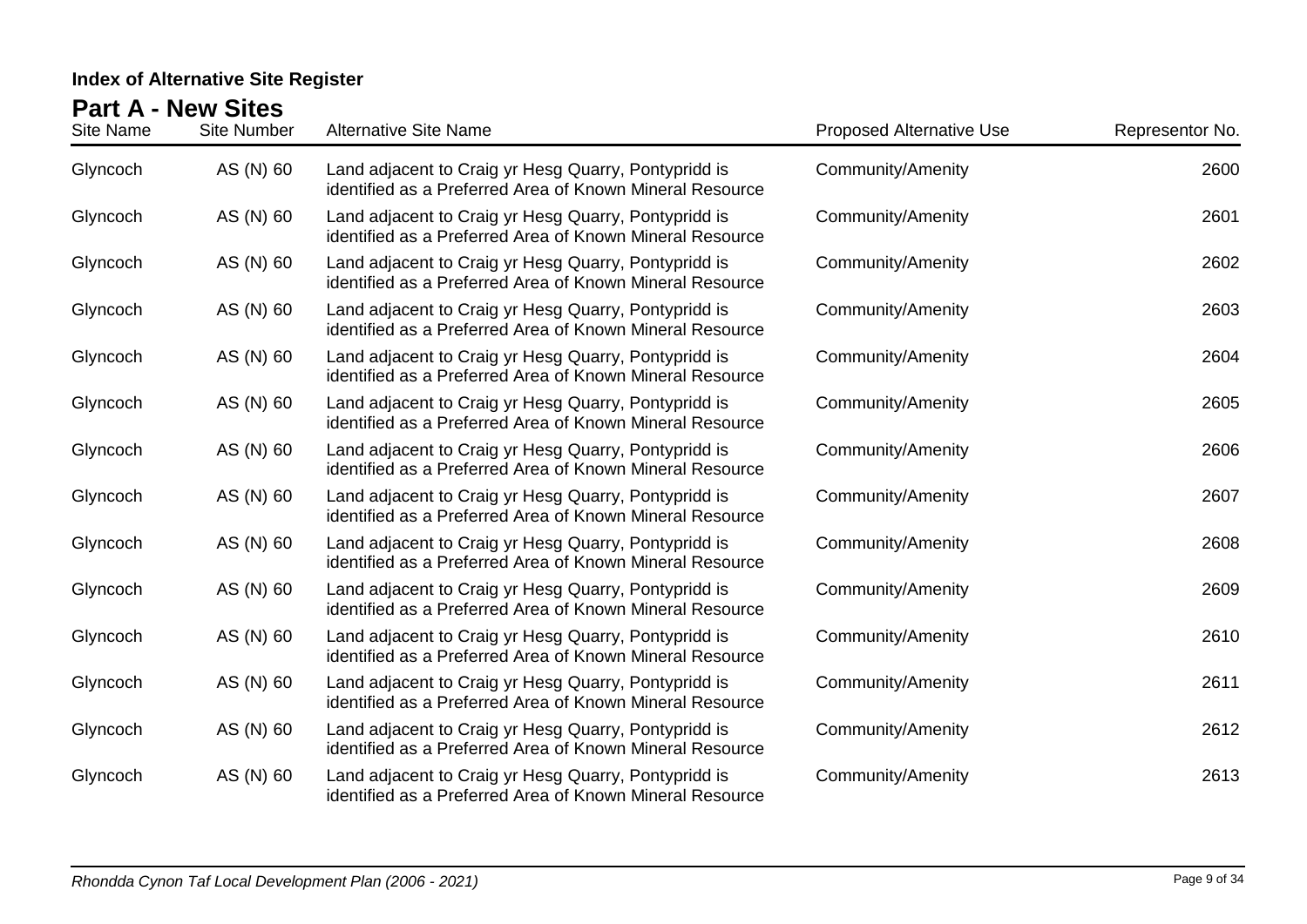| Site Name | <b>Site Number</b> | <b>Alternative Site Name</b>                                                                                     | <b>Proposed Alternative Use</b> | Representor No. |
|-----------|--------------------|------------------------------------------------------------------------------------------------------------------|---------------------------------|-----------------|
| Glyncoch  | AS (N) 60          | Land adjacent to Craig yr Hesg Quarry, Pontypridd is<br>identified as a Preferred Area of Known Mineral Resource | <b>Community/Amenity</b>        | 2614            |
| Glyncoch  | AS (N) 60          | Land adjacent to Craig yr Hesg Quarry, Pontypridd is<br>identified as a Preferred Area of Known Mineral Resource | Community/Amenity               | 2615            |
| Glyncoch  | AS (N) 60          | Land adjacent to Craig yr Hesg Quarry, Pontypridd is<br>identified as a Preferred Area of Known Mineral Resource | <b>Community/Amenity</b>        | 2617            |
| Glyncoch  | AS (N) 60          | Land adjacent to Craig yr Hesg Quarry, Pontypridd is<br>identified as a Preferred Area of Known Mineral Resource | <b>Community/Amenity</b>        | 2618            |
| Glyncoch  | AS (N) 60          | Land adjacent to Craig yr Hesg Quarry, Pontypridd is<br>identified as a Preferred Area of Known Mineral Resource | <b>Community/Amenity</b>        | 2619            |
| Glyncoch  | AS (N) 60          | Land adjacent to Craig yr Hesg Quarry, Pontypridd is<br>identified as a Preferred Area of Known Mineral Resource | <b>Community/Amenity</b>        | 2620            |
| Glyncoch  | AS (N) 60          | Land adjacent to Craig yr Hesg Quarry, Pontypridd is<br>identified as a Preferred Area of Known Mineral Resource | <b>Community/Amenity</b>        | 2621            |
| Glyncoch  | AS (N) 60          | Land adjacent to Craig yr Hesg Quarry, Pontypridd is<br>identified as a Preferred Area of Known Mineral Resource | <b>Community/Amenity</b>        | 2622            |
| Glyncoch  | AS (N) 60          | Land adjacent to Craig yr Hesg Quarry, Pontypridd is<br>identified as a Preferred Area of Known Mineral Resource | <b>Community/Amenity</b>        | 2623            |
| Glyncoch  | AS (N) 60          | Land adjacent to Craig yr Hesg Quarry, Pontypridd is<br>identified as a Preferred Area of Known Mineral Resource | <b>Community/Amenity</b>        | 2624            |
| Glyncoch  | AS (N) 60          | Land adjacent to Craig yr Hesg Quarry, Pontypridd is<br>identified as a Preferred Area of Known Mineral Resource | <b>Community/Amenity</b>        | 2625            |
| Glyncoch  | AS (N) 60          | Land adjacent to Craig yr Hesg Quarry, Pontypridd is<br>identified as a Preferred Area of Known Mineral Resource | <b>Community/Amenity</b>        | 2626            |
| Glyncoch  | AS (N) 60          | Land adjacent to Craig yr Hesg Quarry, Pontypridd is<br>identified as a Preferred Area of Known Mineral Resource | <b>Community/Amenity</b>        | 2627            |
| Glyncoch  | AS (N) 60          | Land adjacent to Craig yr Hesg Quarry, Pontypridd is<br>identified as a Preferred Area of Known Mineral Resource | <b>Community/Amenity</b>        | 2628            |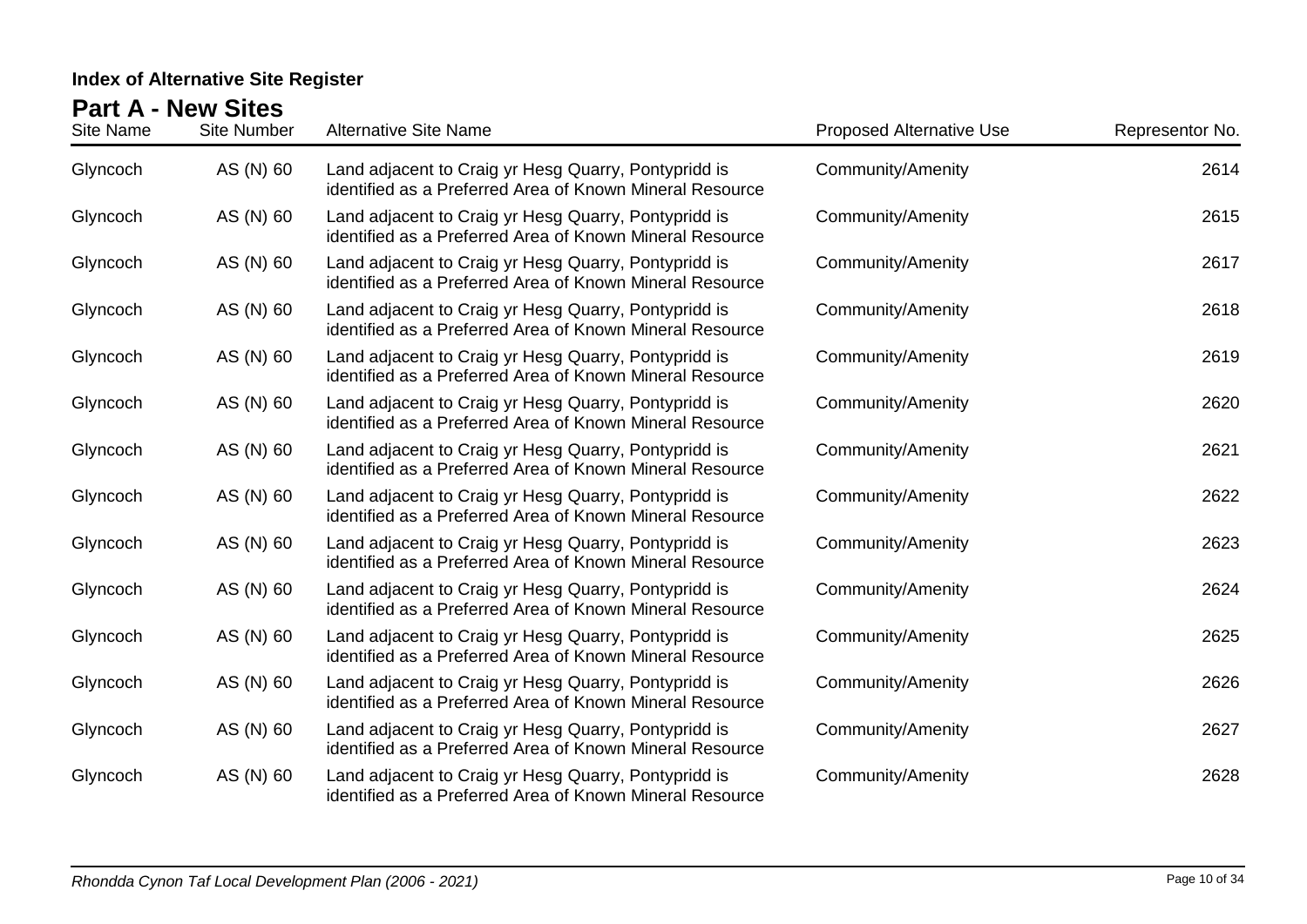| Site Name | <b>Site Number</b> | <b>Alternative Site Name</b>                                                                                     | <b>Proposed Alternative Use</b> | Representor No. |
|-----------|--------------------|------------------------------------------------------------------------------------------------------------------|---------------------------------|-----------------|
| Glyncoch  | AS (N) 60          | Land adjacent to Craig yr Hesg Quarry, Pontypridd is<br>identified as a Preferred Area of Known Mineral Resource | <b>Community/Amenity</b>        | 2629            |
| Glyncoch  | AS (N) 60          | Land adjacent to Craig yr Hesg Quarry, Pontypridd is<br>identified as a Preferred Area of Known Mineral Resource | <b>Community/Amenity</b>        | 2630            |
| Glyncoch  | AS (N) 60          | Land adjacent to Craig yr Hesg Quarry, Pontypridd is<br>identified as a Preferred Area of Known Mineral Resource | <b>Community/Amenity</b>        | 2631            |
| Glyncoch  | AS (N) 60          | Land adjacent to Craig yr Hesg Quarry, Pontypridd is<br>identified as a Preferred Area of Known Mineral Resource | <b>Community/Amenity</b>        | 2632            |
| Glyncoch  | AS (N) 60          | Land adjacent to Craig yr Hesg Quarry, Pontypridd is<br>identified as a Preferred Area of Known Mineral Resource | <b>Community/Amenity</b>        | 2633            |
| Glyncoch  | AS (N) 60          | Land adjacent to Craig yr Hesg Quarry, Pontypridd is<br>identified as a Preferred Area of Known Mineral Resource | <b>Community/Amenity</b>        | 2634            |
| Glyncoch  | AS (N) 60          | Land adjacent to Craig yr Hesg Quarry, Pontypridd is<br>identified as a Preferred Area of Known Mineral Resource | <b>Community/Amenity</b>        | 2635            |
| Glyncoch  | AS (N) 60          | Land adjacent to Craig yr Hesg Quarry, Pontypridd is<br>identified as a Preferred Area of Known Mineral Resource | Community/Amenity               | 2636            |
| Glyncoch  | AS (N) 60          | Land adjacent to Craig yr Hesg Quarry, Pontypridd is<br>identified as a Preferred Area of Known Mineral Resource | <b>Community/Amenity</b>        | 2637            |
| Glyncoch  | AS (N) 60          | Land adjacent to Craig yr Hesg Quarry, Pontypridd is<br>identified as a Preferred Area of Known Mineral Resource | <b>Community/Amenity</b>        | 2638            |
| Glyncoch  | AS (N) 60          | Land adjacent to Craig yr Hesg Quarry, Pontypridd is<br>identified as a Preferred Area of Known Mineral Resource | <b>Community/Amenity</b>        | 2639            |
| Glyncoch  | AS (N) 60          | Land adjacent to Craig yr Hesg Quarry, Pontypridd is<br>identified as a Preferred Area of Known Mineral Resource | <b>Community/Amenity</b>        | 2640            |
| Glyncoch  | AS (N) 60          | Land adjacent to Craig yr Hesg Quarry, Pontypridd is<br>identified as a Preferred Area of Known Mineral Resource | <b>Community/Amenity</b>        | 2641            |
| Glyncoch  | AS (N) 60          | Land adjacent to Craig yr Hesg Quarry, Pontypridd is<br>identified as a Preferred Area of Known Mineral Resource | <b>Community/Amenity</b>        | 2642            |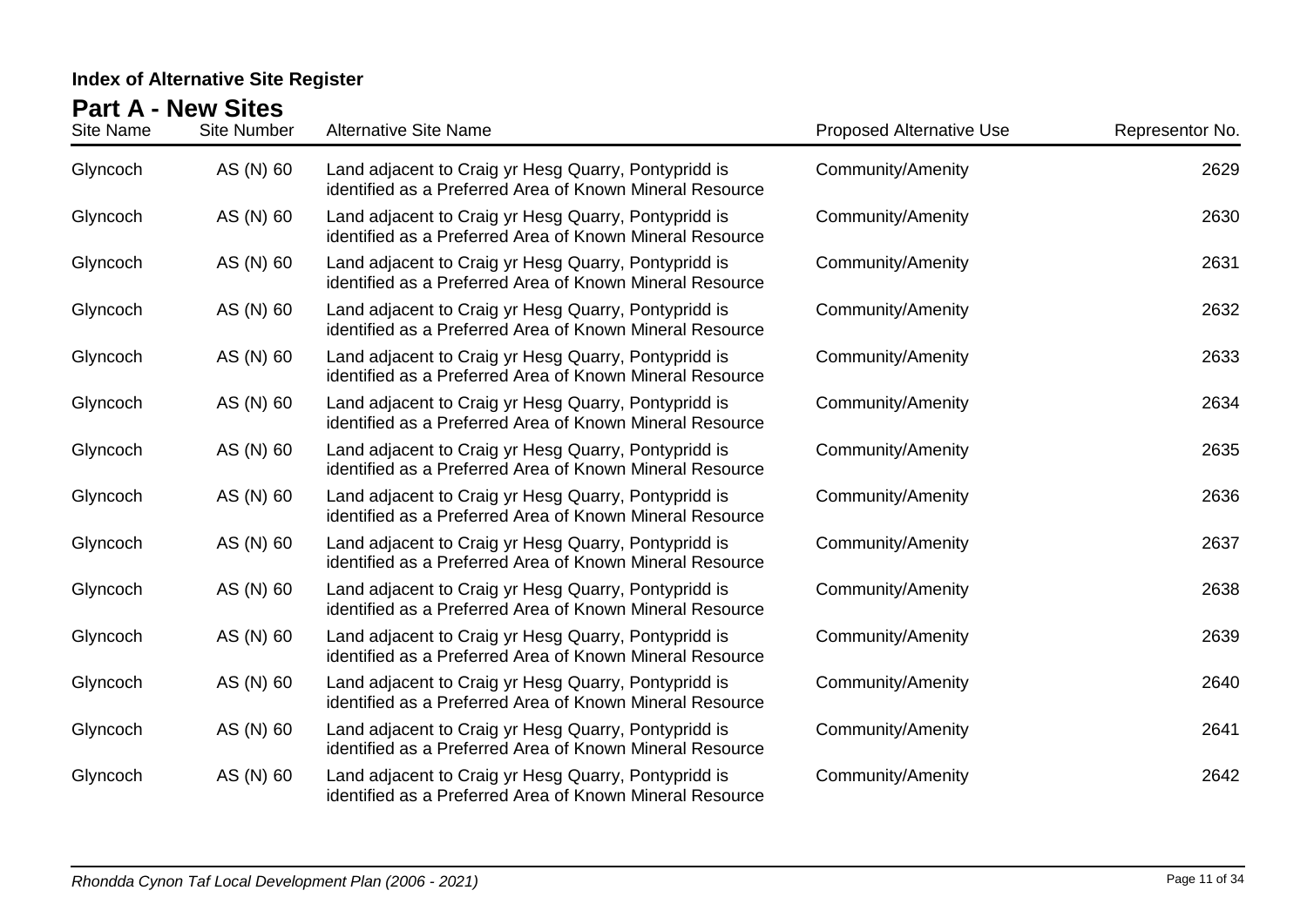| <b>Site Name</b> | <b>Site Number</b> | <b>Alternative Site Name</b>                                                                                     | <b>Proposed Alternative Use</b> | Representor No. |
|------------------|--------------------|------------------------------------------------------------------------------------------------------------------|---------------------------------|-----------------|
| Glyncoch         | AS (N) 60          | Land adjacent to Craig yr Hesg Quarry, Pontypridd is<br>identified as a Preferred Area of Known Mineral Resource | <b>Community/Amenity</b>        | 2643            |
| Glyncoch         | AS (N) 60          | Land adjacent to Craig yr Hesg Quarry, Pontypridd is<br>identified as a Preferred Area of Known Mineral Resource | <b>Community/Amenity</b>        | 2644            |
| Glyncoch         | AS (N) 60          | Land adjacent to Craig yr Hesg Quarry, Pontypridd is<br>identified as a Preferred Area of Known Mineral Resource | <b>Community/Amenity</b>        | 2645            |
| Glyncoch         | AS (N) 60          | Land adjacent to Craig yr Hesg Quarry, Pontypridd is<br>identified as a Preferred Area of Known Mineral Resource | <b>Community/Amenity</b>        | 2646            |
| Glyncoch         | AS (N) 60          | Land adjacent to Craig yr Hesg Quarry, Pontypridd is<br>identified as a Preferred Area of Known Mineral Resource | <b>Community/Amenity</b>        | 2647            |
| Glyncoch         | AS (N) 60          | Land adjacent to Craig yr Hesg Quarry, Pontypridd is<br>identified as a Preferred Area of Known Mineral Resource | <b>Community/Amenity</b>        | 2648            |
| Glyncoch         | AS (N) 60          | Land adjacent to Craig yr Hesg Quarry, Pontypridd is<br>identified as a Preferred Area of Known Mineral Resource | <b>Community/Amenity</b>        | 2649            |
| Glyncoch         | AS (N) 60          | Land adjacent to Craig yr Hesg Quarry, Pontypridd is<br>identified as a Preferred Area of Known Mineral Resource | <b>Community/Amenity</b>        | 2650            |
| Glyncoch         | AS (N) 60          | Land adjacent to Craig yr Hesg Quarry, Pontypridd is<br>identified as a Preferred Area of Known Mineral Resource | <b>Community/Amenity</b>        | 2651            |
| Glyncoch         | AS (N) 60          | Land adjacent to Craig yr Hesg Quarry, Pontypridd is<br>identified as a Preferred Area of Known Mineral Resource | <b>Community/Amenity</b>        | 2652            |
| Glyncoch         | AS (N) 60          | Land adjacent to Craig yr Hesg Quarry, Pontypridd is<br>identified as a Preferred Area of Known Mineral Resource | <b>Community/Amenity</b>        | 2653            |
| Glyncoch         | AS (N) 60          | Land adjacent to Craig yr Hesg Quarry, Pontypridd is<br>identified as a Preferred Area of Known Mineral Resource | <b>Community/Amenity</b>        | 2654            |
| Glyncoch         | AS (N) 60          | Land adjacent to Craig yr Hesg Quarry, Pontypridd is<br>identified as a Preferred Area of Known Mineral Resource | <b>Community/Amenity</b>        | 2655            |
| Glyncoch         | AS (N) 60          | Land adjacent to Craig yr Hesg Quarry, Pontypridd is<br>identified as a Preferred Area of Known Mineral Resource | <b>Community/Amenity</b>        | 2656            |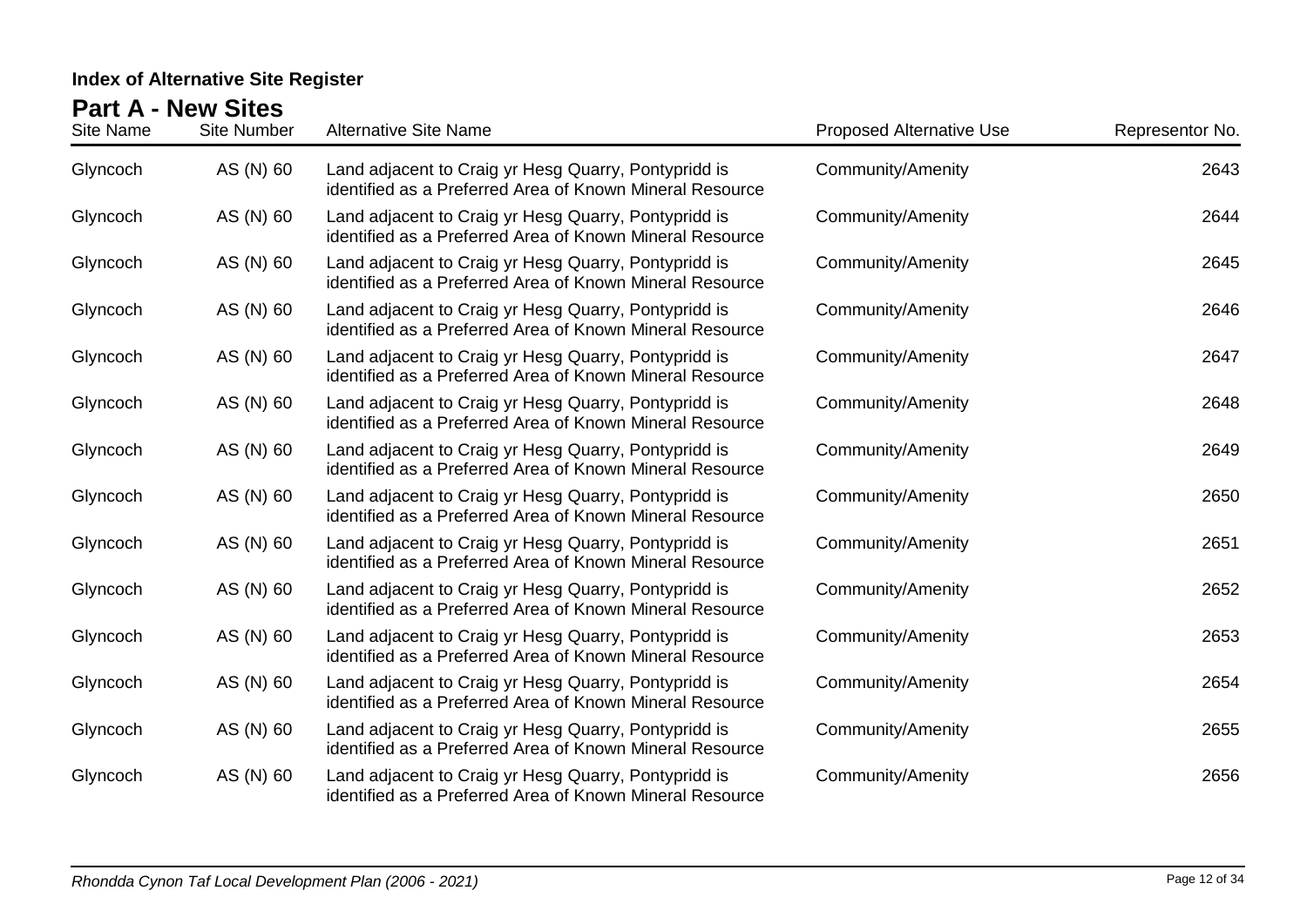| Site Name | Site Number | <b>Alternative Site Name</b>                                                                                     | <b>Proposed Alternative Use</b> | Representor No. |
|-----------|-------------|------------------------------------------------------------------------------------------------------------------|---------------------------------|-----------------|
| Glyncoch  | AS (N) 60   | Land adjacent to Craig yr Hesg Quarry, Pontypridd is<br>identified as a Preferred Area of Known Mineral Resource | <b>Community/Amenity</b>        | 2657            |
| Glyncoch  | AS (N) 60   | Land adjacent to Craig yr Hesg Quarry, Pontypridd is<br>identified as a Preferred Area of Known Mineral Resource | Community/Amenity               | 2658            |
| Glyncoch  | AS (N) 60   | Land adjacent to Craig yr Hesg Quarry, Pontypridd is<br>identified as a Preferred Area of Known Mineral Resource | Community/Amenity               | 2659            |
| Glyncoch  | AS (N) 60   | Land adjacent to Craig yr Hesg Quarry, Pontypridd is<br>identified as a Preferred Area of Known Mineral Resource | Community/Amenity               | 2660            |
| Glyncoch  | AS (N) 60   | Land adjacent to Craig yr Hesg Quarry, Pontypridd is<br>identified as a Preferred Area of Known Mineral Resource | Community/Amenity               | 2661            |
| Glyncoch  | AS (N) 60   | Land adjacent to Craig yr Hesg Quarry, Pontypridd is<br>identified as a Preferred Area of Known Mineral Resource | <b>Community/Amenity</b>        | 2662            |
| Glyncoch  | AS (N) 60   | Land adjacent to Craig yr Hesg Quarry, Pontypridd is<br>identified as a Preferred Area of Known Mineral Resource | Community/Amenity               | 2663            |
| Glyncoch  | AS (N) 60   | Land adjacent to Craig yr Hesg Quarry, Pontypridd is<br>identified as a Preferred Area of Known Mineral Resource | Community/Amenity               | 2664            |
| Glyncoch  | AS (N) 60   | Land adjacent to Craig yr Hesg Quarry, Pontypridd is<br>identified as a Preferred Area of Known Mineral Resource | <b>Community/Amenity</b>        | 2666            |
| Glyncoch  | AS (N) 60   | Land adjacent to Craig yr Hesg Quarry, Pontypridd is<br>identified as a Preferred Area of Known Mineral Resource | Community/Amenity               | 2667            |
| Glyncoch  | AS (N) 60   | Land adjacent to Craig yr Hesg Quarry, Pontypridd is<br>identified as a Preferred Area of Known Mineral Resource | <b>Community/Amenity</b>        | 2668            |
| Glyncoch  | AS (N) 60   | Land adjacent to Craig yr Hesg Quarry, Pontypridd is<br>identified as a Preferred Area of Known Mineral Resource | <b>Community/Amenity</b>        | 2669            |
| Glyncoch  | AS (N) 60   | Land adjacent to Craig yr Hesg Quarry, Pontypridd is<br>identified as a Preferred Area of Known Mineral Resource | <b>Community/Amenity</b>        | 2670            |
| Glyncoch  | AS (N) 60   | Land adjacent to Craig yr Hesg Quarry, Pontypridd is<br>identified as a Preferred Area of Known Mineral Resource | <b>Community/Amenity</b>        | 2671            |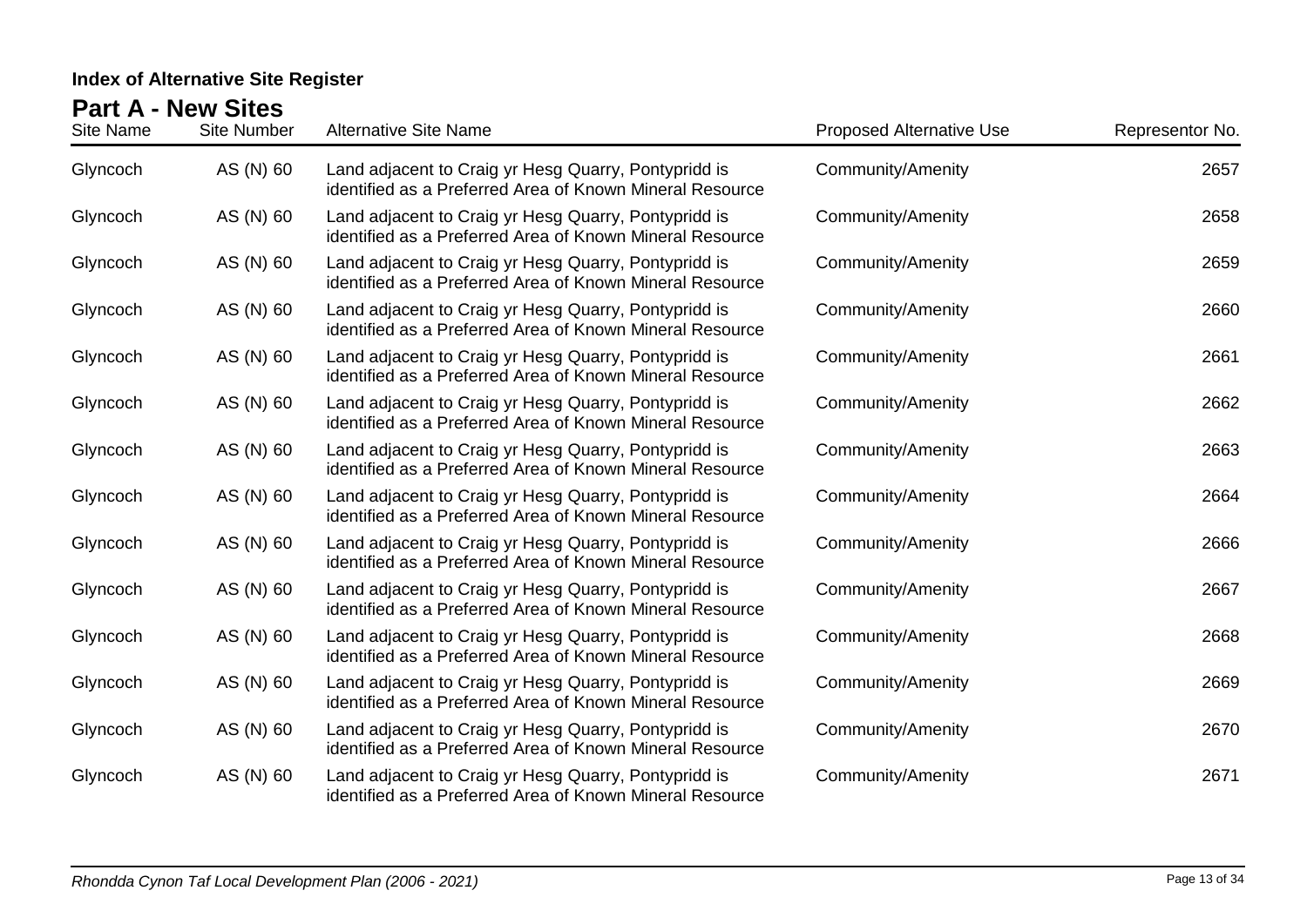| Site Name | Site Number | <b>Alternative Site Name</b>                                                                                     | <b>Proposed Alternative Use</b> | Representor No. |
|-----------|-------------|------------------------------------------------------------------------------------------------------------------|---------------------------------|-----------------|
| Glyncoch  | AS (N) 60   | Land adjacent to Craig yr Hesg Quarry, Pontypridd is<br>identified as a Preferred Area of Known Mineral Resource | <b>Community/Amenity</b>        | 2672            |
| Glyncoch  | AS (N) 60   | Land adjacent to Craig yr Hesg Quarry, Pontypridd is<br>identified as a Preferred Area of Known Mineral Resource | Community/Amenity               | 2673            |
| Glyncoch  | AS (N) 60   | Land adjacent to Craig yr Hesg Quarry, Pontypridd is<br>identified as a Preferred Area of Known Mineral Resource | Community/Amenity               | 2674            |
| Glyncoch  | AS (N) 60   | Land adjacent to Craig yr Hesg Quarry, Pontypridd is<br>identified as a Preferred Area of Known Mineral Resource | Community/Amenity               | 2675            |
| Glyncoch  | AS (N) 60   | Land adjacent to Craig yr Hesg Quarry, Pontypridd is<br>identified as a Preferred Area of Known Mineral Resource | Community/Amenity               | 2676            |
| Glyncoch  | AS (N) 60   | Land adjacent to Craig yr Hesg Quarry, Pontypridd is<br>identified as a Preferred Area of Known Mineral Resource | <b>Community/Amenity</b>        | 2677            |
| Glyncoch  | AS (N) 60   | Land adjacent to Craig yr Hesg Quarry, Pontypridd is<br>identified as a Preferred Area of Known Mineral Resource | <b>Community/Amenity</b>        | 2678            |
| Glyncoch  | AS (N) 60   | Land adjacent to Craig yr Hesg Quarry, Pontypridd is<br>identified as a Preferred Area of Known Mineral Resource | Community/Amenity               | 2679            |
| Glyncoch  | AS (N) 60   | Land adjacent to Craig yr Hesg Quarry, Pontypridd is<br>identified as a Preferred Area of Known Mineral Resource | <b>Community/Amenity</b>        | 2680            |
| Glyncoch  | AS (N) 60   | Land adjacent to Craig yr Hesg Quarry, Pontypridd is<br>identified as a Preferred Area of Known Mineral Resource | Community/Amenity               | 2681            |
| Glyncoch  | AS (N) 60   | Land adjacent to Craig yr Hesg Quarry, Pontypridd is<br>identified as a Preferred Area of Known Mineral Resource | <b>Community/Amenity</b>        | 2682            |
| Glyncoch  | AS (N) 60   | Land adjacent to Craig yr Hesg Quarry, Pontypridd is<br>identified as a Preferred Area of Known Mineral Resource | <b>Community/Amenity</b>        | 2683            |
| Glyncoch  | AS (N) 60   | Land adjacent to Craig yr Hesg Quarry, Pontypridd is<br>identified as a Preferred Area of Known Mineral Resource | <b>Community/Amenity</b>        | 2684            |
| Glyncoch  | AS (N) 60   | Land adjacent to Craig yr Hesg Quarry, Pontypridd is<br>identified as a Preferred Area of Known Mineral Resource | <b>Community/Amenity</b>        | 2685            |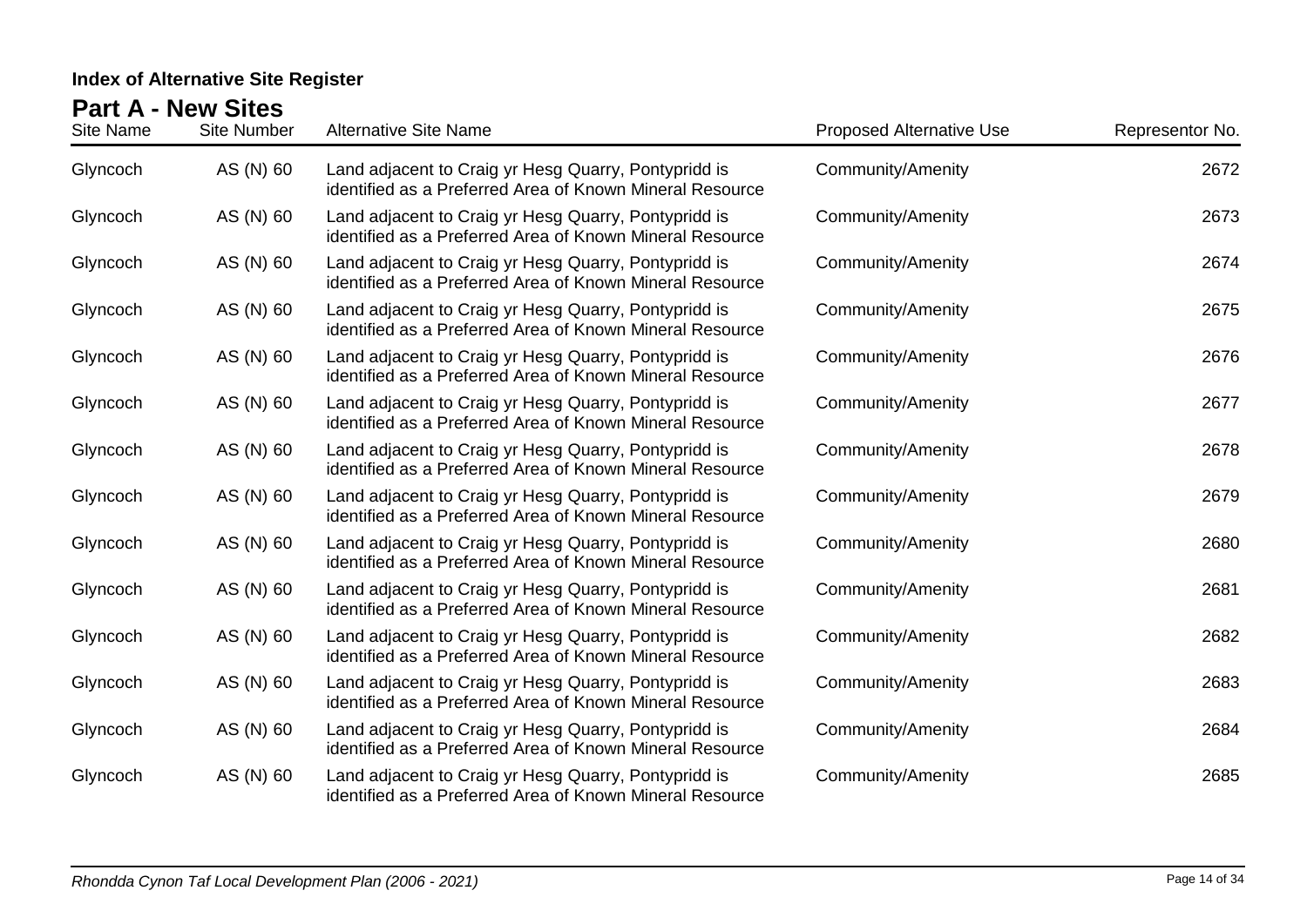| Site Name | <b>Site Number</b> | <b>Alternative Site Name</b>                                                                                     | <b>Proposed Alternative Use</b> | Representor No. |
|-----------|--------------------|------------------------------------------------------------------------------------------------------------------|---------------------------------|-----------------|
| Glyncoch  | AS (N) 60          | Land adjacent to Craig yr Hesg Quarry, Pontypridd is<br>identified as a Preferred Area of Known Mineral Resource | <b>Community/Amenity</b>        | 2686            |
| Glyncoch  | AS (N) 60          | Land adjacent to Craig yr Hesg Quarry, Pontypridd is<br>identified as a Preferred Area of Known Mineral Resource | Community/Amenity               | 2687            |
| Glyncoch  | AS (N) 60          | Land adjacent to Craig yr Hesg Quarry, Pontypridd is<br>identified as a Preferred Area of Known Mineral Resource | Community/Amenity               | 2688            |
| Glyncoch  | AS (N) 60          | Land adjacent to Craig yr Hesg Quarry, Pontypridd is<br>identified as a Preferred Area of Known Mineral Resource | Community/Amenity               | 2689            |
| Glyncoch  | AS (N) 60          | Land adjacent to Craig yr Hesg Quarry, Pontypridd is<br>identified as a Preferred Area of Known Mineral Resource | Community/Amenity               | 2691            |
| Glyncoch  | AS (N) 60          | Land adjacent to Craig yr Hesg Quarry, Pontypridd is<br>identified as a Preferred Area of Known Mineral Resource | <b>Community/Amenity</b>        | 2692            |
| Glyncoch  | AS (N) 60          | Land adjacent to Craig yr Hesg Quarry, Pontypridd is<br>identified as a Preferred Area of Known Mineral Resource | Community/Amenity               | 2693            |
| Glyncoch  | AS (N) 60          | Land adjacent to Craig yr Hesg Quarry, Pontypridd is<br>identified as a Preferred Area of Known Mineral Resource | Community/Amenity               | 2694            |
| Glyncoch  | AS (N) 60          | Land adjacent to Craig yr Hesg Quarry, Pontypridd is<br>identified as a Preferred Area of Known Mineral Resource | <b>Community/Amenity</b>        | 2695            |
| Glyncoch  | AS (N) 60          | Land adjacent to Craig yr Hesg Quarry, Pontypridd is<br>identified as a Preferred Area of Known Mineral Resource | Community/Amenity               | 2696            |
| Glyncoch  | AS (N) 60          | Land adjacent to Craig yr Hesg Quarry, Pontypridd is<br>identified as a Preferred Area of Known Mineral Resource | <b>Community/Amenity</b>        | 2697            |
| Glyncoch  | AS (N) 60          | Land adjacent to Craig yr Hesg Quarry, Pontypridd is<br>identified as a Preferred Area of Known Mineral Resource | <b>Community/Amenity</b>        | 2698            |
| Glyncoch  | AS (N) 60          | Land adjacent to Craig yr Hesg Quarry, Pontypridd is<br>identified as a Preferred Area of Known Mineral Resource | <b>Community/Amenity</b>        | 2700            |
| Glyncoch  | AS (N) 60          | Land adjacent to Craig yr Hesg Quarry, Pontypridd is<br>identified as a Preferred Area of Known Mineral Resource | <b>Community/Amenity</b>        | 2701            |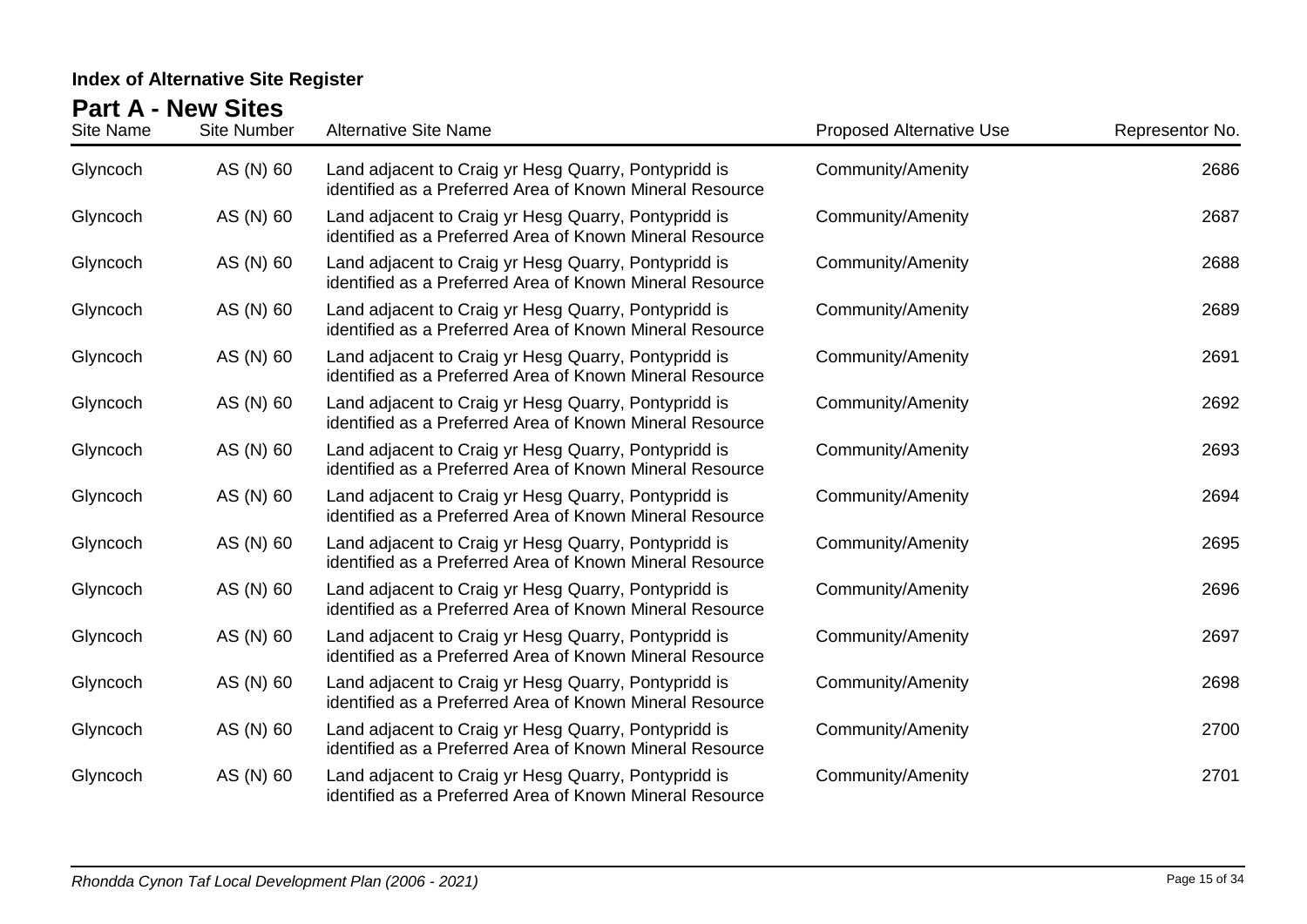| Site Name | <b>Site Number</b> | <b>Alternative Site Name</b>                                                                                     | <b>Proposed Alternative Use</b> | Representor No. |
|-----------|--------------------|------------------------------------------------------------------------------------------------------------------|---------------------------------|-----------------|
| Glyncoch  | AS (N) 60          | Land adjacent to Craig yr Hesg Quarry, Pontypridd is<br>identified as a Preferred Area of Known Mineral Resource | Community/Amenity               | 2702            |
| Glyncoch  | AS (N) 60          | Land adjacent to Craig yr Hesg Quarry, Pontypridd is<br>identified as a Preferred Area of Known Mineral Resource | <b>Community/Amenity</b>        | 2703            |
| Glyncoch  | AS (N) 60          | Land adjacent to Craig yr Hesg Quarry, Pontypridd is<br>identified as a Preferred Area of Known Mineral Resource | <b>Community/Amenity</b>        | 2704            |
| Glyncoch  | AS (N) 60          | Land adjacent to Craig yr Hesg Quarry, Pontypridd is<br>identified as a Preferred Area of Known Mineral Resource | <b>Community/Amenity</b>        | 2705            |
| Glyncoch  | AS (N) 60          | Land adjacent to Craig yr Hesg Quarry, Pontypridd is<br>identified as a Preferred Area of Known Mineral Resource | <b>Community/Amenity</b>        | 2706            |
| Glyncoch  | AS (N) 60          | Land adjacent to Craig yr Hesg Quarry, Pontypridd is<br>identified as a Preferred Area of Known Mineral Resource | <b>Community/Amenity</b>        | 2707            |
| Glyncoch  | AS (N) 60          | Land adjacent to Craig yr Hesg Quarry, Pontypridd is<br>identified as a Preferred Area of Known Mineral Resource | Community/Amenity               | 2708            |
| Glyncoch  | AS (N) 60          | Land adjacent to Craig yr Hesg Quarry, Pontypridd is<br>identified as a Preferred Area of Known Mineral Resource | <b>Community/Amenity</b>        | 2709            |
| Glyncoch  | AS (N) 60          | Land adjacent to Craig yr Hesg Quarry, Pontypridd is<br>identified as a Preferred Area of Known Mineral Resource | <b>Community/Amenity</b>        | 2710            |
| Glyncoch  | AS (N) 60          | Land adjacent to Craig yr Hesg Quarry, Pontypridd is<br>identified as a Preferred Area of Known Mineral Resource | <b>Community/Amenity</b>        | 2711            |
| Glyncoch  | AS (N) 60          | Land adjacent to Craig yr Hesg Quarry, Pontypridd is<br>identified as a Preferred Area of Known Mineral Resource | <b>Community/Amenity</b>        | 2712            |
| Glyncoch  | AS (N) 60          | Land adjacent to Craig yr Hesg Quarry, Pontypridd is<br>identified as a Preferred Area of Known Mineral Resource | <b>Community/Amenity</b>        | 2713            |
| Glyncoch  | AS (N) 60          | Land adjacent to Craig yr Hesg Quarry, Pontypridd is<br>identified as a Preferred Area of Known Mineral Resource | <b>Community/Amenity</b>        | 2714            |
| Glyncoch  | AS (N) 60          | Land adjacent to Craig yr Hesg Quarry, Pontypridd is<br>identified as a Preferred Area of Known Mineral Resource | Community/Amenity               | 2715            |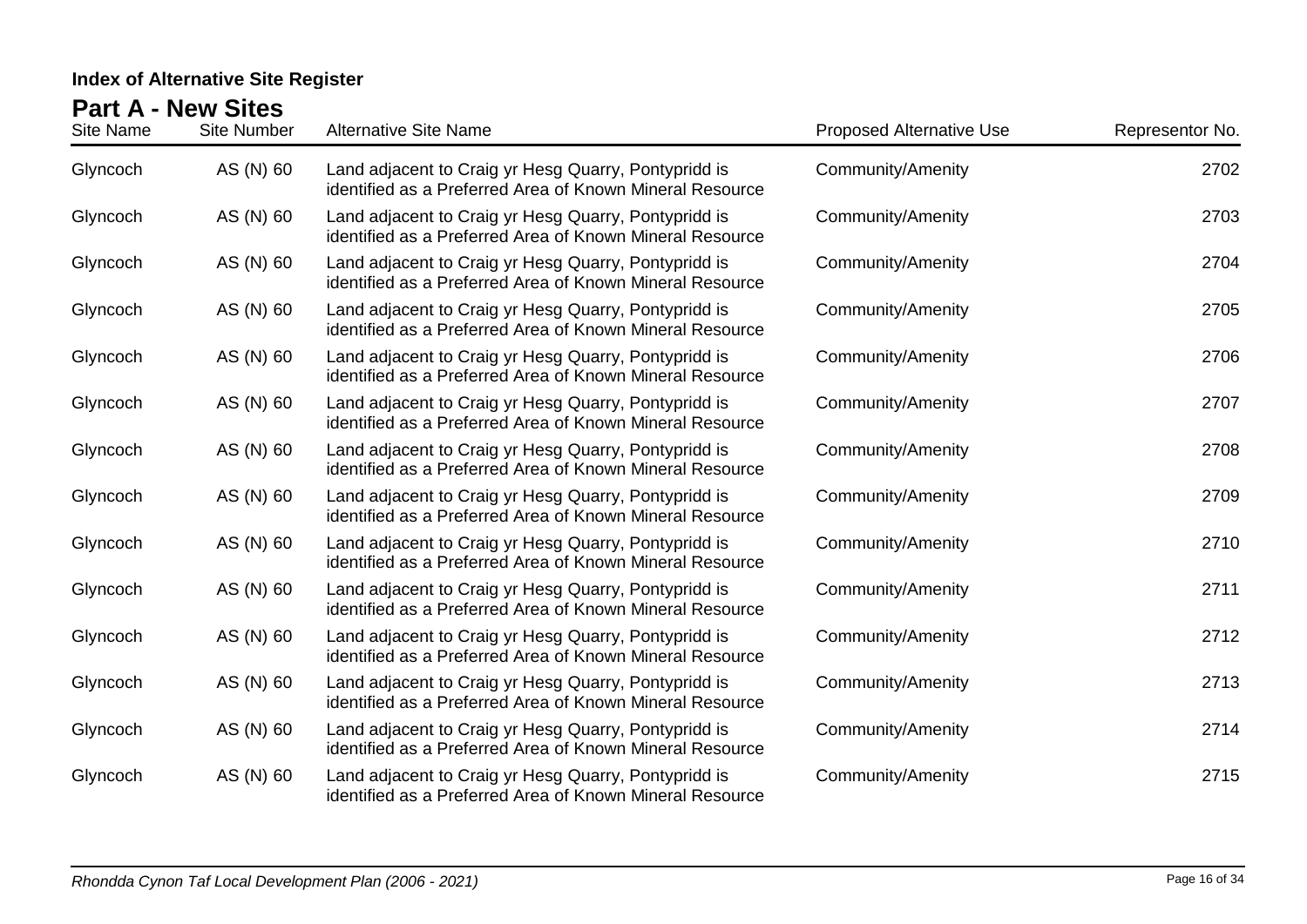| Site Name | <b>Site Number</b> | <b>Alternative Site Name</b>                                                                                     | <b>Proposed Alternative Use</b> | Representor No. |
|-----------|--------------------|------------------------------------------------------------------------------------------------------------------|---------------------------------|-----------------|
| Glyncoch  | AS (N) 60          | Land adjacent to Craig yr Hesg Quarry, Pontypridd is<br>identified as a Preferred Area of Known Mineral Resource | Community/Amenity               | 2716            |
| Glyncoch  | AS (N) 60          | Land adjacent to Craig yr Hesg Quarry, Pontypridd is<br>identified as a Preferred Area of Known Mineral Resource | <b>Community/Amenity</b>        | 2717            |
| Glyncoch  | AS (N) 60          | Land adjacent to Craig yr Hesg Quarry, Pontypridd is<br>identified as a Preferred Area of Known Mineral Resource | <b>Community/Amenity</b>        | 2718            |
| Glyncoch  | AS (N) 60          | Land adjacent to Craig yr Hesg Quarry, Pontypridd is<br>identified as a Preferred Area of Known Mineral Resource | <b>Community/Amenity</b>        | 2719            |
| Glyncoch  | AS (N) 60          | Land adjacent to Craig yr Hesg Quarry, Pontypridd is<br>identified as a Preferred Area of Known Mineral Resource | <b>Community/Amenity</b>        | 2720            |
| Glyncoch  | AS (N) 60          | Land adjacent to Craig yr Hesg Quarry, Pontypridd is<br>identified as a Preferred Area of Known Mineral Resource | <b>Community/Amenity</b>        | 2721            |
| Glyncoch  | AS (N) 60          | Land adjacent to Craig yr Hesg Quarry, Pontypridd is<br>identified as a Preferred Area of Known Mineral Resource | Community/Amenity               | 2722            |
| Glyncoch  | AS (N) 60          | Land adjacent to Craig yr Hesg Quarry, Pontypridd is<br>identified as a Preferred Area of Known Mineral Resource | <b>Community/Amenity</b>        | 2723            |
| Glyncoch  | AS (N) 60          | Land adjacent to Craig yr Hesg Quarry, Pontypridd is<br>identified as a Preferred Area of Known Mineral Resource | <b>Community/Amenity</b>        | 2724            |
| Glyncoch  | AS (N) 60          | Land adjacent to Craig yr Hesg Quarry, Pontypridd is<br>identified as a Preferred Area of Known Mineral Resource | <b>Community/Amenity</b>        | 2725            |
| Glyncoch  | AS (N) 60          | Land adjacent to Craig yr Hesg Quarry, Pontypridd is<br>identified as a Preferred Area of Known Mineral Resource | <b>Community/Amenity</b>        | 2726            |
| Glyncoch  | AS (N) 60          | Land adjacent to Craig yr Hesg Quarry, Pontypridd is<br>identified as a Preferred Area of Known Mineral Resource | <b>Community/Amenity</b>        | 2727            |
| Glyncoch  | AS (N) 60          | Land adjacent to Craig yr Hesg Quarry, Pontypridd is<br>identified as a Preferred Area of Known Mineral Resource | <b>Community/Amenity</b>        | 2728            |
| Glyncoch  | AS (N) 60          | Land adjacent to Craig yr Hesg Quarry, Pontypridd is<br>identified as a Preferred Area of Known Mineral Resource | Community/Amenity               | 2729            |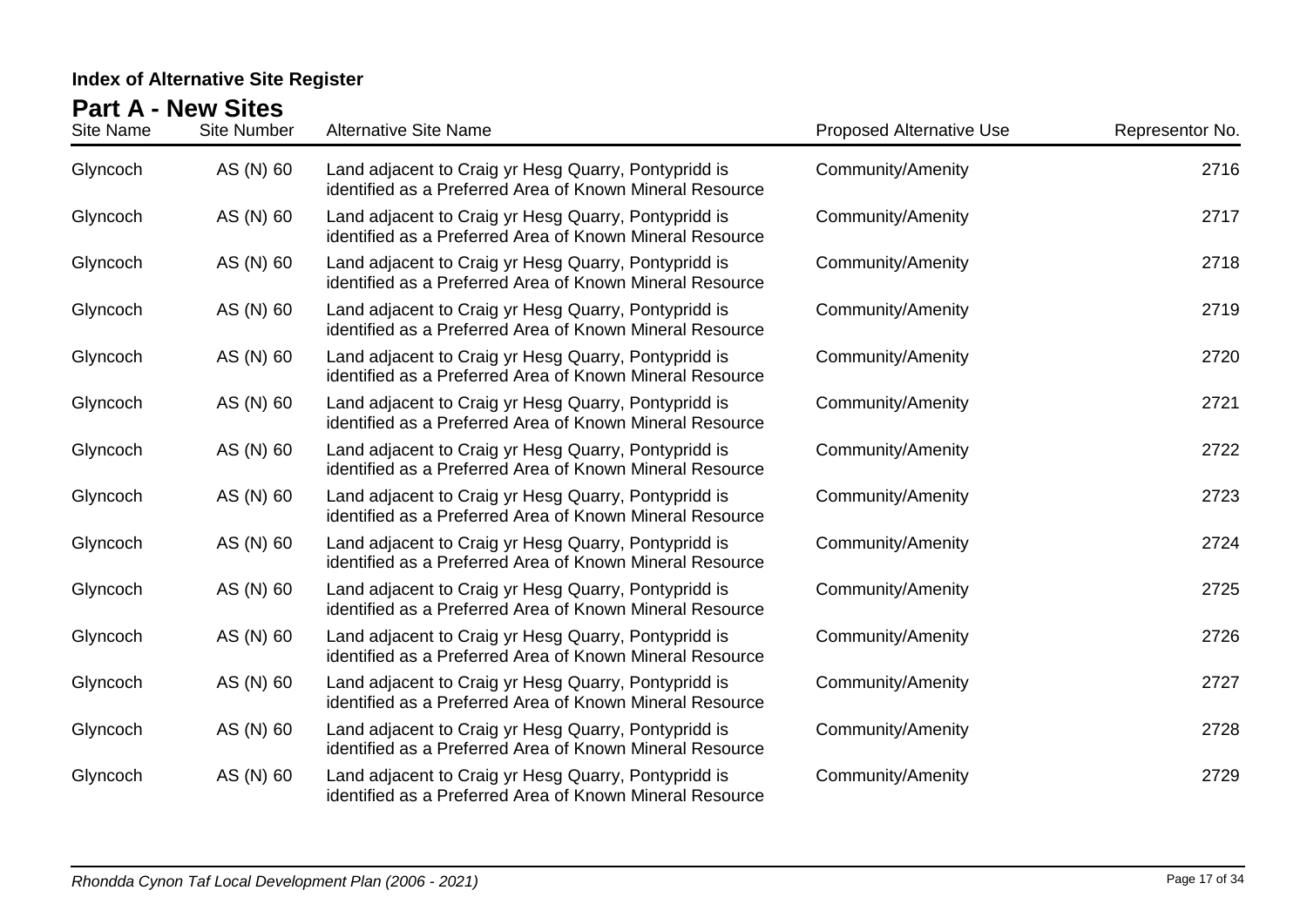| Site Name | <b>Site Number</b> | <b>Alternative Site Name</b>                                                                                     | <b>Proposed Alternative Use</b> | Representor No. |
|-----------|--------------------|------------------------------------------------------------------------------------------------------------------|---------------------------------|-----------------|
| Glyncoch  | AS (N) 60          | Land adjacent to Craig yr Hesg Quarry, Pontypridd is<br>identified as a Preferred Area of Known Mineral Resource | <b>Community/Amenity</b>        | 2730            |
| Glyncoch  | AS (N) 60          | Land adjacent to Craig yr Hesg Quarry, Pontypridd is<br>identified as a Preferred Area of Known Mineral Resource | Community/Amenity               | 2731            |
| Glyncoch  | AS (N) 60          | Land adjacent to Craig yr Hesg Quarry, Pontypridd is<br>identified as a Preferred Area of Known Mineral Resource | <b>Community/Amenity</b>        | 2732            |
| Glyncoch  | AS (N) 60          | Land adjacent to Craig yr Hesg Quarry, Pontypridd is<br>identified as a Preferred Area of Known Mineral Resource | <b>Community/Amenity</b>        | 2733            |
| Glyncoch  | AS (N) 60          | Land adjacent to Craig yr Hesg Quarry, Pontypridd is<br>identified as a Preferred Area of Known Mineral Resource | Community/Amenity               | 2734            |
| Glyncoch  | AS (N) 60          | Land adjacent to Craig yr Hesg Quarry, Pontypridd is<br>identified as a Preferred Area of Known Mineral Resource | Community/Amenity               | 2735            |
| Glyncoch  | AS (N) 60          | Land adjacent to Craig yr Hesg Quarry, Pontypridd is<br>identified as a Preferred Area of Known Mineral Resource | <b>Community/Amenity</b>        | 2736            |
| Glyncoch  | AS (N) 60          | Land adjacent to Craig yr Hesg Quarry, Pontypridd is<br>identified as a Preferred Area of Known Mineral Resource | <b>Community/Amenity</b>        | 2737            |
| Glyncoch  | AS (N) 60          | Land adjacent to Craig yr Hesg Quarry, Pontypridd is<br>identified as a Preferred Area of Known Mineral Resource | <b>Community/Amenity</b>        | 2738            |
| Glyncoch  | AS (N) 60          | Land adjacent to Craig yr Hesg Quarry, Pontypridd is<br>identified as a Preferred Area of Known Mineral Resource | <b>Community/Amenity</b>        | 2739            |
| Glyncoch  | AS (N) 60          | Land adjacent to Craig yr Hesg Quarry, Pontypridd is<br>identified as a Preferred Area of Known Mineral Resource | <b>Community/Amenity</b>        | 2740            |
| Glyncoch  | AS (N) 60          | Land adjacent to Craig yr Hesg Quarry, Pontypridd is<br>identified as a Preferred Area of Known Mineral Resource | <b>Community/Amenity</b>        | 2741            |
| Glyncoch  | AS (N) 60          | Land adjacent to Craig yr Hesg Quarry, Pontypridd is<br>identified as a Preferred Area of Known Mineral Resource | <b>Community/Amenity</b>        | 2742            |
| Glyncoch  | AS (N) 60          | Land adjacent to Craig yr Hesg Quarry, Pontypridd is<br>identified as a Preferred Area of Known Mineral Resource | <b>Community/Amenity</b>        | 2743            |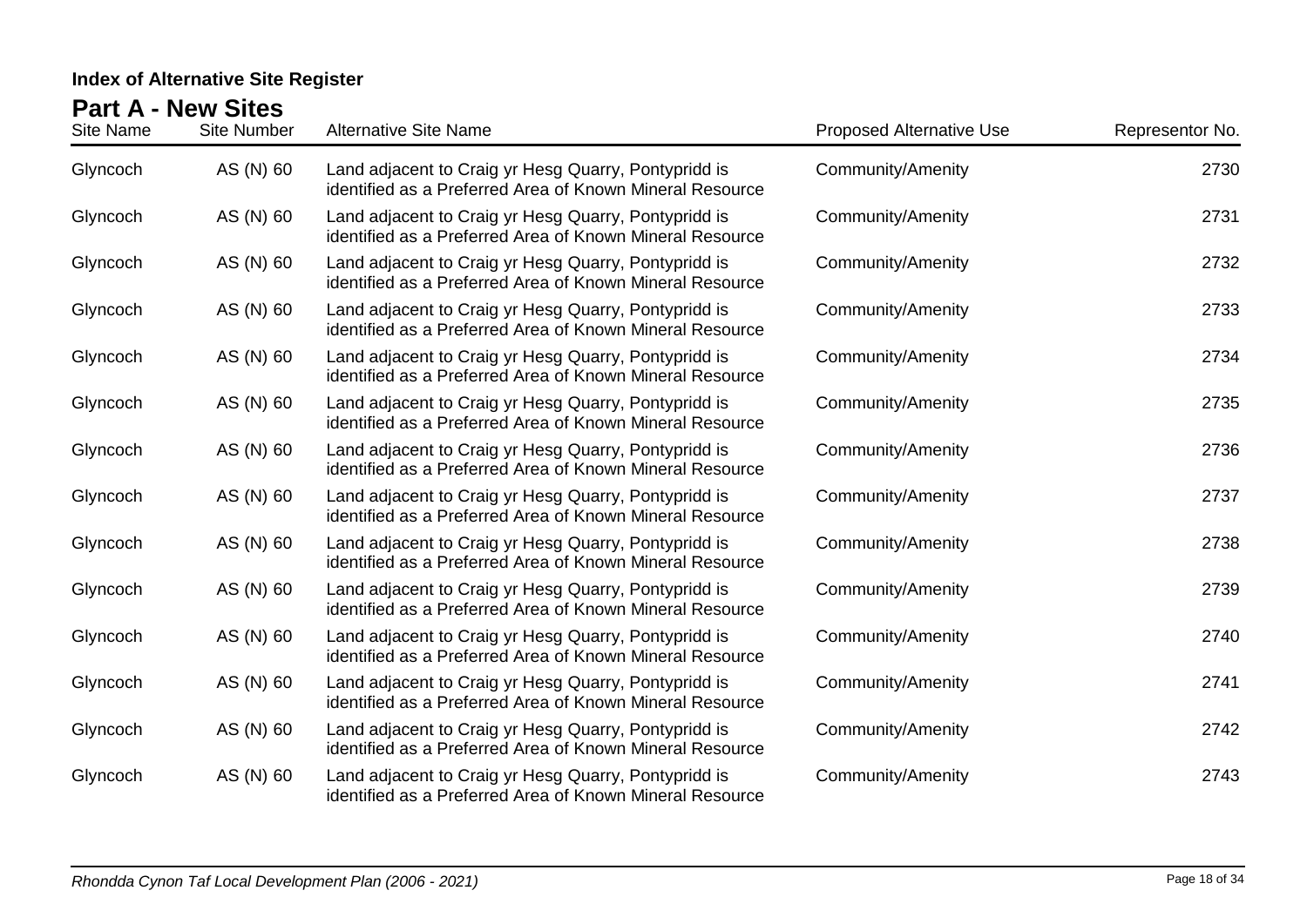| Site Name | <b>Site Number</b> | <b>Alternative Site Name</b>                                                                                     | <b>Proposed Alternative Use</b> | Representor No. |
|-----------|--------------------|------------------------------------------------------------------------------------------------------------------|---------------------------------|-----------------|
| Glyncoch  | AS (N) 60          | Land adjacent to Craig yr Hesg Quarry, Pontypridd is<br>identified as a Preferred Area of Known Mineral Resource | Community/Amenity               | 2744            |
| Glyncoch  | AS (N) 60          | Land adjacent to Craig yr Hesg Quarry, Pontypridd is<br>identified as a Preferred Area of Known Mineral Resource | Community/Amenity               | 2745            |
| Glyncoch  | AS (N) 60          | Land adjacent to Craig yr Hesg Quarry, Pontypridd is<br>identified as a Preferred Area of Known Mineral Resource | <b>Community/Amenity</b>        | 2746            |
| Glyncoch  | AS (N) 60          | Land adjacent to Craig yr Hesg Quarry, Pontypridd is<br>identified as a Preferred Area of Known Mineral Resource | Community/Amenity               | 2747            |
| Glyncoch  | AS (N) 60          | Land adjacent to Craig yr Hesg Quarry, Pontypridd is<br>identified as a Preferred Area of Known Mineral Resource | <b>Community/Amenity</b>        | 2748            |
| Glyncoch  | AS (N) 60          | Land adjacent to Craig yr Hesg Quarry, Pontypridd is<br>identified as a Preferred Area of Known Mineral Resource | Community/Amenity               | 2749            |
| Glyncoch  | AS (N) 60          | Land adjacent to Craig yr Hesg Quarry, Pontypridd is<br>identified as a Preferred Area of Known Mineral Resource | Community/Amenity               | 2750            |
| Glyncoch  | AS (N) 60          | Land adjacent to Craig yr Hesg Quarry, Pontypridd is<br>identified as a Preferred Area of Known Mineral Resource | Community/Amenity               | 2751            |
| Glyncoch  | AS (N) 60          | Land adjacent to Craig yr Hesg Quarry, Pontypridd is<br>identified as a Preferred Area of Known Mineral Resource | Community/Amenity               | 2752            |
| Glyncoch  | AS (N) 60          | Land adjacent to Craig yr Hesg Quarry, Pontypridd is<br>identified as a Preferred Area of Known Mineral Resource | Community/Amenity               | 2753            |
| Glyncoch  | AS (N) 60          | Land adjacent to Craig yr Hesg Quarry, Pontypridd is<br>identified as a Preferred Area of Known Mineral Resource | <b>Community/Amenity</b>        | 2754            |
| Glyncoch  | AS (N) 60          | Land adjacent to Craig yr Hesg Quarry, Pontypridd is<br>identified as a Preferred Area of Known Mineral Resource | Community/Amenity               | 2755            |
| Glyncoch  | AS (N) 60          | Land adjacent to Craig yr Hesg Quarry, Pontypridd is<br>identified as a Preferred Area of Known Mineral Resource | Community/Amenity               | 2756            |
| Glyncoch  | AS (N) 60          | Land adjacent to Craig yr Hesg Quarry, Pontypridd is<br>identified as a Preferred Area of Known Mineral Resource | <b>Community/Amenity</b>        | 2757            |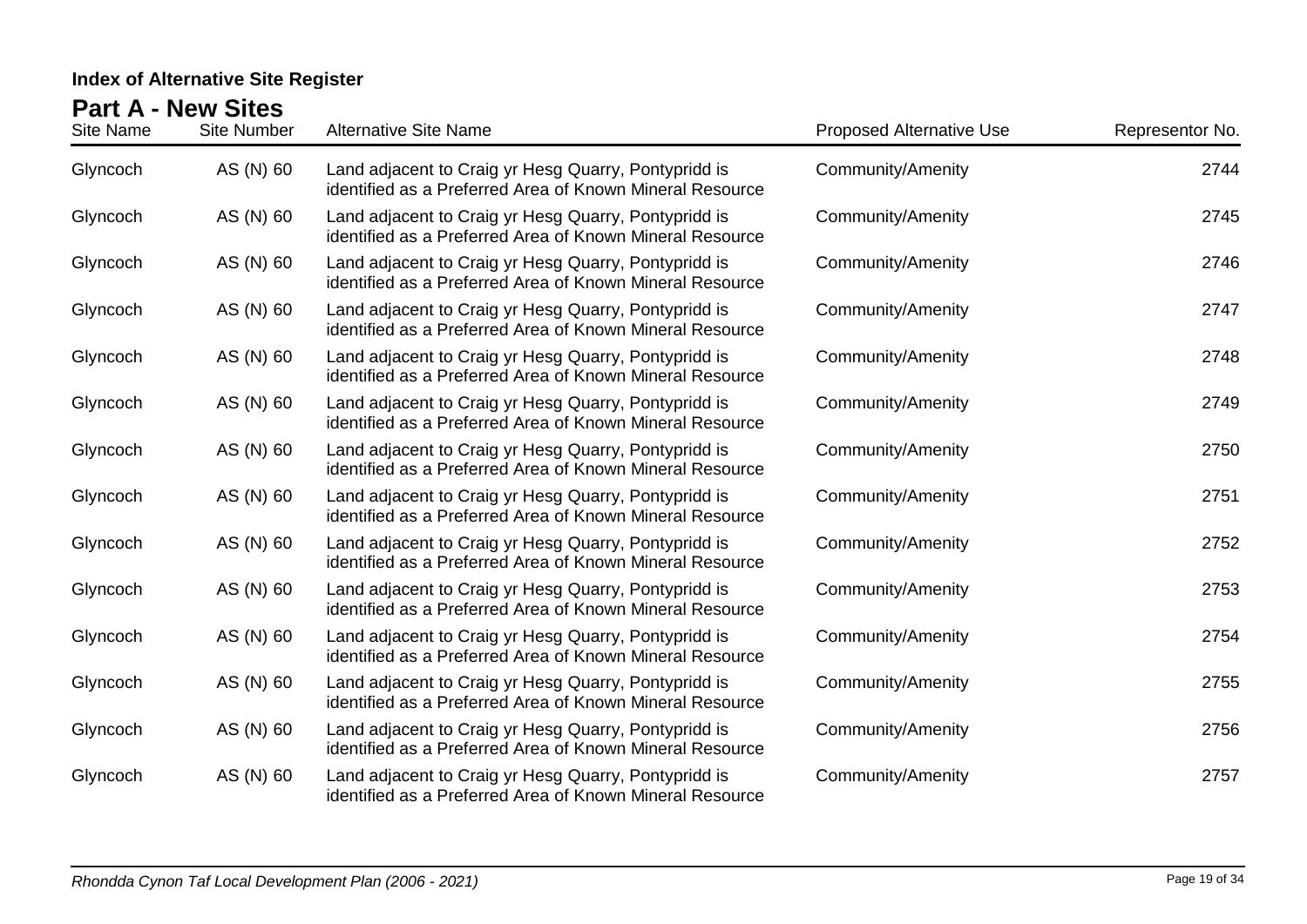| Site Name | <b>Site Number</b> | <b>Alternative Site Name</b>                                                                                     | <b>Proposed Alternative Use</b> | Representor No. |
|-----------|--------------------|------------------------------------------------------------------------------------------------------------------|---------------------------------|-----------------|
| Glyncoch  | AS (N) 60          | Land adjacent to Craig yr Hesg Quarry, Pontypridd is<br>identified as a Preferred Area of Known Mineral Resource | <b>Community/Amenity</b>        | 2758            |
| Glyncoch  | AS (N) 60          | Land adjacent to Craig yr Hesg Quarry, Pontypridd is<br>identified as a Preferred Area of Known Mineral Resource | Community/Amenity               | 2759            |
| Glyncoch  | AS (N) 60          | Land adjacent to Craig yr Hesg Quarry, Pontypridd is<br>identified as a Preferred Area of Known Mineral Resource | <b>Community/Amenity</b>        | 2760            |
| Glyncoch  | AS (N) 60          | Land adjacent to Craig yr Hesg Quarry, Pontypridd is<br>identified as a Preferred Area of Known Mineral Resource | <b>Community/Amenity</b>        | 2761            |
| Glyncoch  | AS (N) 60          | Land adjacent to Craig yr Hesg Quarry, Pontypridd is<br>identified as a Preferred Area of Known Mineral Resource | Community/Amenity               | 2762            |
| Glyncoch  | AS (N) 60          | Land adjacent to Craig yr Hesg Quarry, Pontypridd is<br>identified as a Preferred Area of Known Mineral Resource | Community/Amenity               | 2763            |
| Glyncoch  | AS (N) 60          | Land adjacent to Craig yr Hesg Quarry, Pontypridd is<br>identified as a Preferred Area of Known Mineral Resource | <b>Community/Amenity</b>        | 2764            |
| Glyncoch  | AS (N) 60          | Land adjacent to Craig yr Hesg Quarry, Pontypridd is<br>identified as a Preferred Area of Known Mineral Resource | <b>Community/Amenity</b>        | 2765            |
| Glyncoch  | AS (N) 60          | Land adjacent to Craig yr Hesg Quarry, Pontypridd is<br>identified as a Preferred Area of Known Mineral Resource | <b>Community/Amenity</b>        | 2766            |
| Glyncoch  | AS (N) 60          | Land adjacent to Craig yr Hesg Quarry, Pontypridd is<br>identified as a Preferred Area of Known Mineral Resource | <b>Community/Amenity</b>        | 2767            |
| Glyncoch  | AS (N) 60          | Land adjacent to Craig yr Hesg Quarry, Pontypridd is<br>identified as a Preferred Area of Known Mineral Resource | <b>Community/Amenity</b>        | 2768            |
| Glyncoch  | AS (N) 60          | Land adjacent to Craig yr Hesg Quarry, Pontypridd is<br>identified as a Preferred Area of Known Mineral Resource | <b>Community/Amenity</b>        | 2769            |
| Glyncoch  | AS (N) 60          | Land adjacent to Craig yr Hesg Quarry, Pontypridd is<br>identified as a Preferred Area of Known Mineral Resource | <b>Community/Amenity</b>        | 2770            |
| Glyncoch  | AS (N) 60          | Land adjacent to Craig yr Hesg Quarry, Pontypridd is<br>identified as a Preferred Area of Known Mineral Resource | <b>Community/Amenity</b>        | 2771            |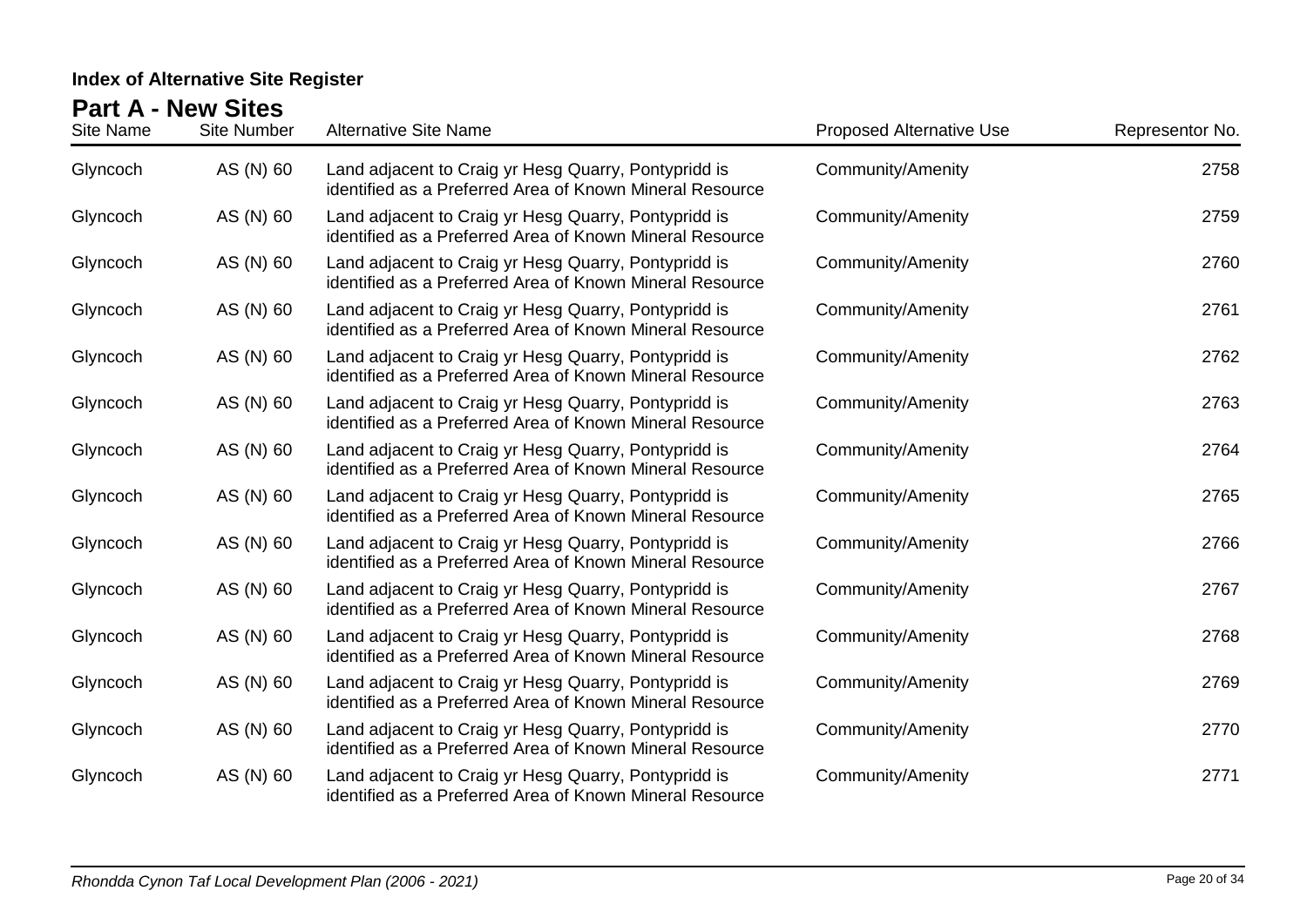| Site Name | <b>Site Number</b> | <b>Alternative Site Name</b>                                                                                     | <b>Proposed Alternative Use</b> | Representor No. |
|-----------|--------------------|------------------------------------------------------------------------------------------------------------------|---------------------------------|-----------------|
| Glyncoch  | AS (N) 60          | Land adjacent to Craig yr Hesg Quarry, Pontypridd is<br>identified as a Preferred Area of Known Mineral Resource | <b>Community/Amenity</b>        | 2772            |
| Glyncoch  | AS (N) 60          | Land adjacent to Craig yr Hesg Quarry, Pontypridd is<br>identified as a Preferred Area of Known Mineral Resource | Community/Amenity               | 2773            |
| Glyncoch  | AS (N) 60          | Land adjacent to Craig yr Hesg Quarry, Pontypridd is<br>identified as a Preferred Area of Known Mineral Resource | <b>Community/Amenity</b>        | 2774            |
| Glyncoch  | AS (N) 60          | Land adjacent to Craig yr Hesg Quarry, Pontypridd is<br>identified as a Preferred Area of Known Mineral Resource | <b>Community/Amenity</b>        | 2775            |
| Glyncoch  | AS (N) 60          | Land adjacent to Craig yr Hesg Quarry, Pontypridd is<br>identified as a Preferred Area of Known Mineral Resource | Community/Amenity               | 2776            |
| Glyncoch  | AS (N) 60          | Land adjacent to Craig yr Hesg Quarry, Pontypridd is<br>identified as a Preferred Area of Known Mineral Resource | Community/Amenity               | 2777            |
| Glyncoch  | AS (N) 60          | Land adjacent to Craig yr Hesg Quarry, Pontypridd is<br>identified as a Preferred Area of Known Mineral Resource | <b>Community/Amenity</b>        | 2778            |
| Glyncoch  | AS (N) 60          | Land adjacent to Craig yr Hesg Quarry, Pontypridd is<br>identified as a Preferred Area of Known Mineral Resource | Community/Amenity               | 2779            |
| Glyncoch  | AS (N) 60          | Land adjacent to Craig yr Hesg Quarry, Pontypridd is<br>identified as a Preferred Area of Known Mineral Resource | <b>Community/Amenity</b>        | 2780            |
| Glyncoch  | AS (N) 60          | Land adjacent to Craig yr Hesg Quarry, Pontypridd is<br>identified as a Preferred Area of Known Mineral Resource | <b>Community/Amenity</b>        | 2781            |
| Glyncoch  | AS (N) 60          | Land adjacent to Craig yr Hesg Quarry, Pontypridd is<br>identified as a Preferred Area of Known Mineral Resource | <b>Community/Amenity</b>        | 2782            |
| Glyncoch  | AS (N) 60          | Land adjacent to Craig yr Hesg Quarry, Pontypridd is<br>identified as a Preferred Area of Known Mineral Resource | <b>Community/Amenity</b>        | 2783            |
| Glyncoch  | AS (N) 60          | Land adjacent to Craig yr Hesg Quarry, Pontypridd is<br>identified as a Preferred Area of Known Mineral Resource | <b>Community/Amenity</b>        | 2784            |
| Glyncoch  | AS (N) 60          | Land adjacent to Craig yr Hesg Quarry, Pontypridd is<br>identified as a Preferred Area of Known Mineral Resource | <b>Community/Amenity</b>        | 2785            |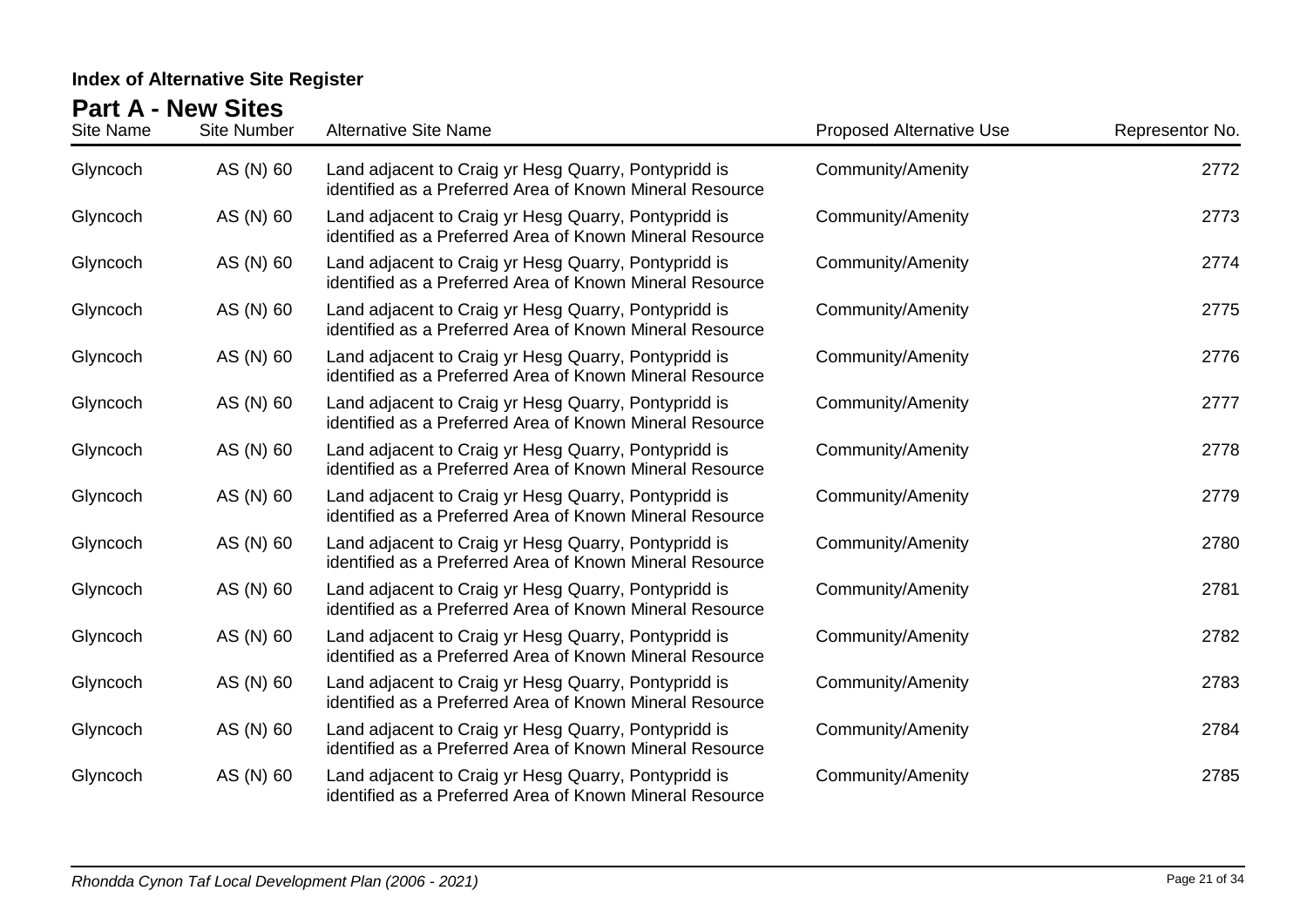| Site Name | <b>Site Number</b> | <b>Alternative Site Name</b>                                                                                     | <b>Proposed Alternative Use</b> | Representor No. |
|-----------|--------------------|------------------------------------------------------------------------------------------------------------------|---------------------------------|-----------------|
| Glyncoch  | AS (N) 60          | Land adjacent to Craig yr Hesg Quarry, Pontypridd is<br>identified as a Preferred Area of Known Mineral Resource | <b>Community/Amenity</b>        | 2786            |
| Glyncoch  | AS (N) 60          | Land adjacent to Craig yr Hesg Quarry, Pontypridd is<br>identified as a Preferred Area of Known Mineral Resource | Community/Amenity               | 2787            |
| Glyncoch  | AS (N) 60          | Land adjacent to Craig yr Hesg Quarry, Pontypridd is<br>identified as a Preferred Area of Known Mineral Resource | <b>Community/Amenity</b>        | 2788            |
| Glyncoch  | AS (N) 60          | Land adjacent to Craig yr Hesg Quarry, Pontypridd is<br>identified as a Preferred Area of Known Mineral Resource | <b>Community/Amenity</b>        | 2789            |
| Glyncoch  | AS (N) 60          | Land adjacent to Craig yr Hesg Quarry, Pontypridd is<br>identified as a Preferred Area of Known Mineral Resource | Community/Amenity               | 2790            |
| Glyncoch  | AS (N) 60          | Land adjacent to Craig yr Hesg Quarry, Pontypridd is<br>identified as a Preferred Area of Known Mineral Resource | <b>Community/Amenity</b>        | 2791            |
| Glyncoch  | AS (N) 60          | Land adjacent to Craig yr Hesg Quarry, Pontypridd is<br>identified as a Preferred Area of Known Mineral Resource | <b>Community/Amenity</b>        | 2792            |
| Glyncoch  | AS (N) 60          | Land adjacent to Craig yr Hesg Quarry, Pontypridd is<br>identified as a Preferred Area of Known Mineral Resource | Community/Amenity               | 2793            |
| Glyncoch  | AS (N) 60          | Land adjacent to Craig yr Hesg Quarry, Pontypridd is<br>identified as a Preferred Area of Known Mineral Resource | <b>Community/Amenity</b>        | 2794            |
| Glyncoch  | AS (N) 60          | Land adjacent to Craig yr Hesg Quarry, Pontypridd is<br>identified as a Preferred Area of Known Mineral Resource | <b>Community/Amenity</b>        | 2795            |
| Glyncoch  | AS (N) 60          | Land adjacent to Craig yr Hesg Quarry, Pontypridd is<br>identified as a Preferred Area of Known Mineral Resource | <b>Community/Amenity</b>        | 2796            |
| Glyncoch  | AS (N) 60          | Land adjacent to Craig yr Hesg Quarry, Pontypridd is<br>identified as a Preferred Area of Known Mineral Resource | <b>Community/Amenity</b>        | 2797            |
| Glyncoch  | AS (N) 60          | Land adjacent to Craig yr Hesg Quarry, Pontypridd is<br>identified as a Preferred Area of Known Mineral Resource | <b>Community/Amenity</b>        | 2798            |
| Glyncoch  | AS (N) 60          | Land adjacent to Craig yr Hesg Quarry, Pontypridd is<br>identified as a Preferred Area of Known Mineral Resource | <b>Community/Amenity</b>        | 2799            |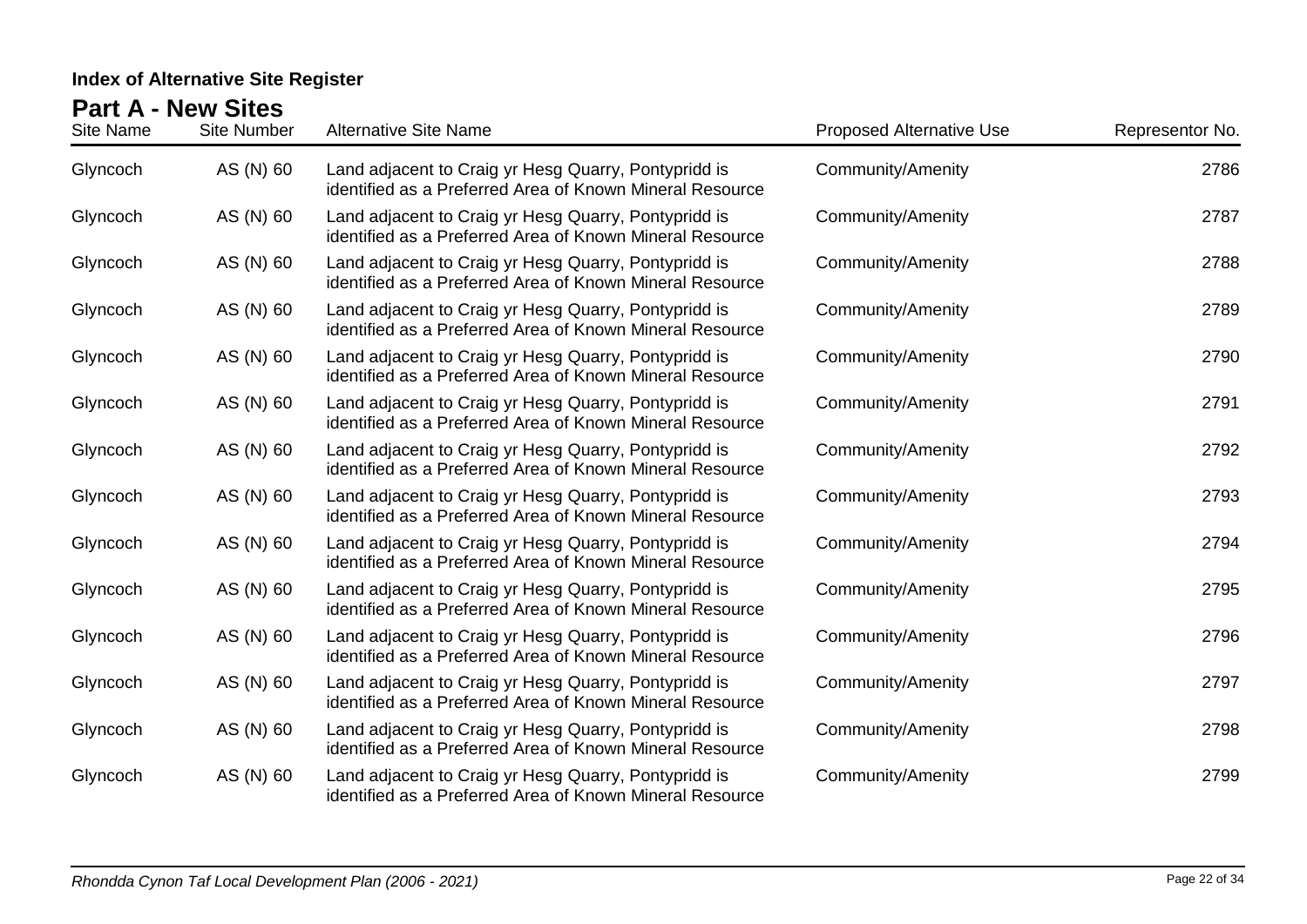| Site Name | <b>Site Number</b> | <b>Alternative Site Name</b>                                                                                     | <b>Proposed Alternative Use</b> | Representor No. |
|-----------|--------------------|------------------------------------------------------------------------------------------------------------------|---------------------------------|-----------------|
| Glyncoch  | AS (N) 60          | Land adjacent to Craig yr Hesg Quarry, Pontypridd is<br>identified as a Preferred Area of Known Mineral Resource | <b>Community/Amenity</b>        | 2800            |
| Glyncoch  | AS (N) 60          | Land adjacent to Craig yr Hesg Quarry, Pontypridd is<br>identified as a Preferred Area of Known Mineral Resource | Community/Amenity               | 2801            |
| Glyncoch  | AS (N) 60          | Land adjacent to Craig yr Hesg Quarry, Pontypridd is<br>identified as a Preferred Area of Known Mineral Resource | <b>Community/Amenity</b>        | 2802            |
| Glyncoch  | AS (N) 60          | Land adjacent to Craig yr Hesg Quarry, Pontypridd is<br>identified as a Preferred Area of Known Mineral Resource | <b>Community/Amenity</b>        | 2803            |
| Glyncoch  | AS (N) 60          | Land adjacent to Craig yr Hesg Quarry, Pontypridd is<br>identified as a Preferred Area of Known Mineral Resource | <b>Community/Amenity</b>        | 2804            |
| Glyncoch  | AS (N) 60          | Land adjacent to Craig yr Hesg Quarry, Pontypridd is<br>identified as a Preferred Area of Known Mineral Resource | <b>Community/Amenity</b>        | 2805            |
| Glyncoch  | AS (N) 60          | Land adjacent to Craig yr Hesg Quarry, Pontypridd is<br>identified as a Preferred Area of Known Mineral Resource | <b>Community/Amenity</b>        | 2806            |
| Glyncoch  | AS (N) 60          | Land adjacent to Craig yr Hesg Quarry, Pontypridd is<br>identified as a Preferred Area of Known Mineral Resource | <b>Community/Amenity</b>        | 2807            |
| Glyncoch  | AS (N) 60          | Land adjacent to Craig yr Hesg Quarry, Pontypridd is<br>identified as a Preferred Area of Known Mineral Resource | <b>Community/Amenity</b>        | 2808            |
| Glyncoch  | AS (N) 60          | Land adjacent to Craig yr Hesg Quarry, Pontypridd is<br>identified as a Preferred Area of Known Mineral Resource | <b>Community/Amenity</b>        | 2809            |
| Glyncoch  | AS (N) 60          | Land adjacent to Craig yr Hesg Quarry, Pontypridd is<br>identified as a Preferred Area of Known Mineral Resource | <b>Community/Amenity</b>        | 2810            |
| Glyncoch  | AS (N) 60          | Land adjacent to Craig yr Hesg Quarry, Pontypridd is<br>identified as a Preferred Area of Known Mineral Resource | <b>Community/Amenity</b>        | 2811            |
| Glyncoch  | AS (N) 60          | Land adjacent to Craig yr Hesg Quarry, Pontypridd is<br>identified as a Preferred Area of Known Mineral Resource | <b>Community/Amenity</b>        | 2812            |
| Glyncoch  | AS (N) 60          | Land adjacent to Craig yr Hesg Quarry, Pontypridd is<br>identified as a Preferred Area of Known Mineral Resource | <b>Community/Amenity</b>        | 2813            |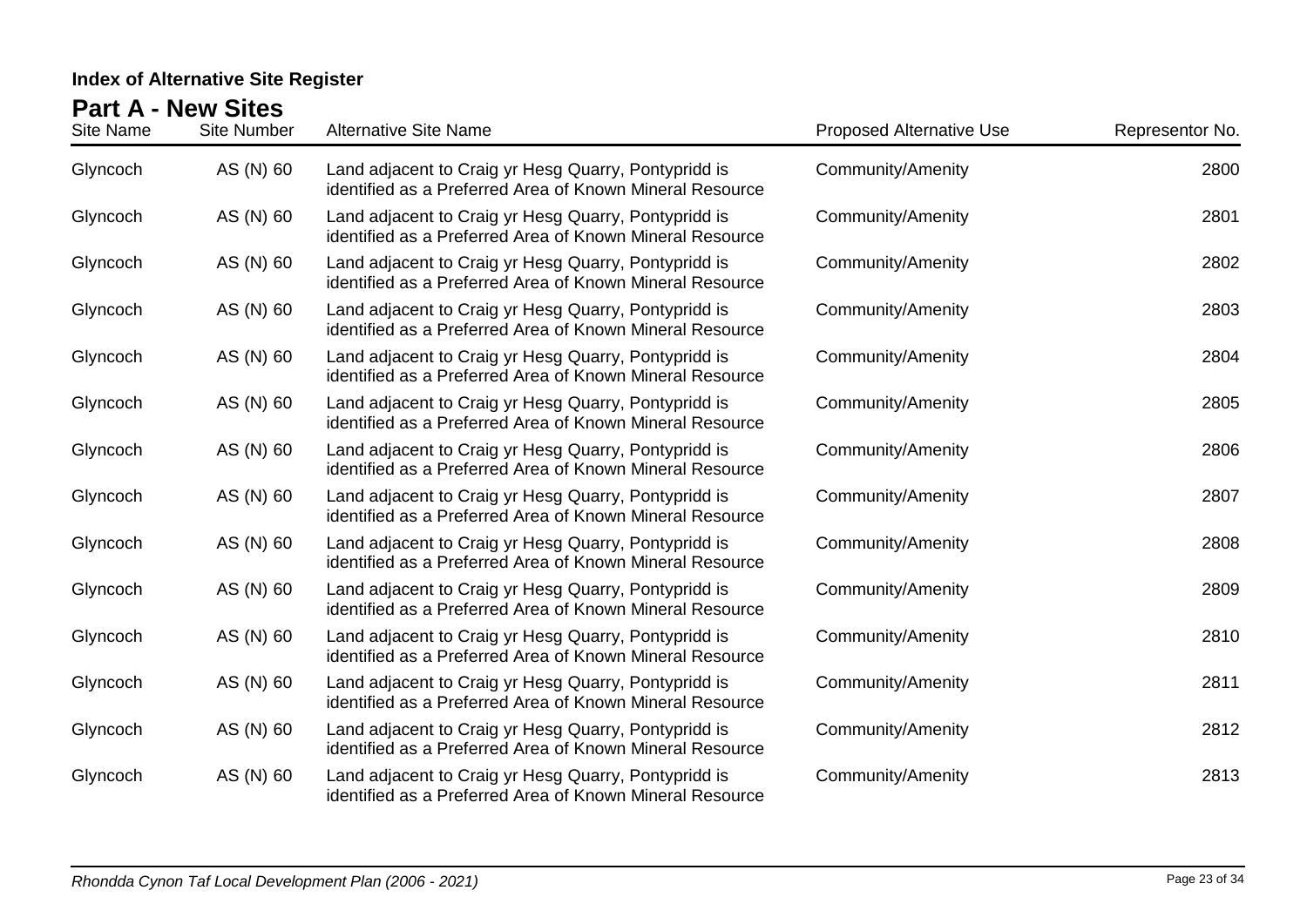| Site Name | <b>Site Number</b> | <b>Alternative Site Name</b>                                                                                     | <b>Proposed Alternative Use</b> | Representor No. |
|-----------|--------------------|------------------------------------------------------------------------------------------------------------------|---------------------------------|-----------------|
| Glyncoch  | AS (N) 60          | Land adjacent to Craig yr Hesg Quarry, Pontypridd is<br>identified as a Preferred Area of Known Mineral Resource | <b>Community/Amenity</b>        | 2814            |
| Glyncoch  | AS (N) 60          | Land adjacent to Craig yr Hesg Quarry, Pontypridd is<br>identified as a Preferred Area of Known Mineral Resource | Community/Amenity               | 2815            |
| Glyncoch  | AS (N) 60          | Land adjacent to Craig yr Hesg Quarry, Pontypridd is<br>identified as a Preferred Area of Known Mineral Resource | <b>Community/Amenity</b>        | 2816            |
| Glyncoch  | AS (N) 60          | Land adjacent to Craig yr Hesg Quarry, Pontypridd is<br>identified as a Preferred Area of Known Mineral Resource | Community/Amenity               | 2817            |
| Glyncoch  | AS (N) 60          | Land adjacent to Craig yr Hesg Quarry, Pontypridd is<br>identified as a Preferred Area of Known Mineral Resource | <b>Community/Amenity</b>        | 2818            |
| Glyncoch  | AS (N) 60          | Land adjacent to Craig yr Hesg Quarry, Pontypridd is<br>identified as a Preferred Area of Known Mineral Resource | <b>Community/Amenity</b>        | 2820            |
| Glyncoch  | AS (N) 60          | Land adjacent to Craig yr Hesg Quarry, Pontypridd is<br>identified as a Preferred Area of Known Mineral Resource | <b>Community/Amenity</b>        | 2821            |
| Glyncoch  | AS (N) 60          | Land adjacent to Craig yr Hesg Quarry, Pontypridd is<br>identified as a Preferred Area of Known Mineral Resource | <b>Community/Amenity</b>        | 2822            |
| Glyncoch  | AS (N) 60          | Land adjacent to Craig yr Hesg Quarry, Pontypridd is<br>identified as a Preferred Area of Known Mineral Resource | <b>Community/Amenity</b>        | 2823            |
| Glyncoch  | AS (N) 60          | Land adjacent to Craig yr Hesg Quarry, Pontypridd is<br>identified as a Preferred Area of Known Mineral Resource | <b>Community/Amenity</b>        | 2825            |
| Glyncoch  | AS (N) 60          | Land adjacent to Craig yr Hesg Quarry, Pontypridd is<br>identified as a Preferred Area of Known Mineral Resource | <b>Community/Amenity</b>        | 2827            |
| Glyncoch  | AS (N) 60          | Land adjacent to Craig yr Hesg Quarry, Pontypridd is<br>identified as a Preferred Area of Known Mineral Resource | <b>Community/Amenity</b>        | 2828            |
| Glyncoch  | AS (N) 60          | Land adjacent to Craig yr Hesg Quarry, Pontypridd is<br>identified as a Preferred Area of Known Mineral Resource | <b>Community/Amenity</b>        | 2830            |
| Glyncoch  | AS (N) 60          | Land adjacent to Craig yr Hesg Quarry, Pontypridd is<br>identified as a Preferred Area of Known Mineral Resource | <b>Community/Amenity</b>        | 2831            |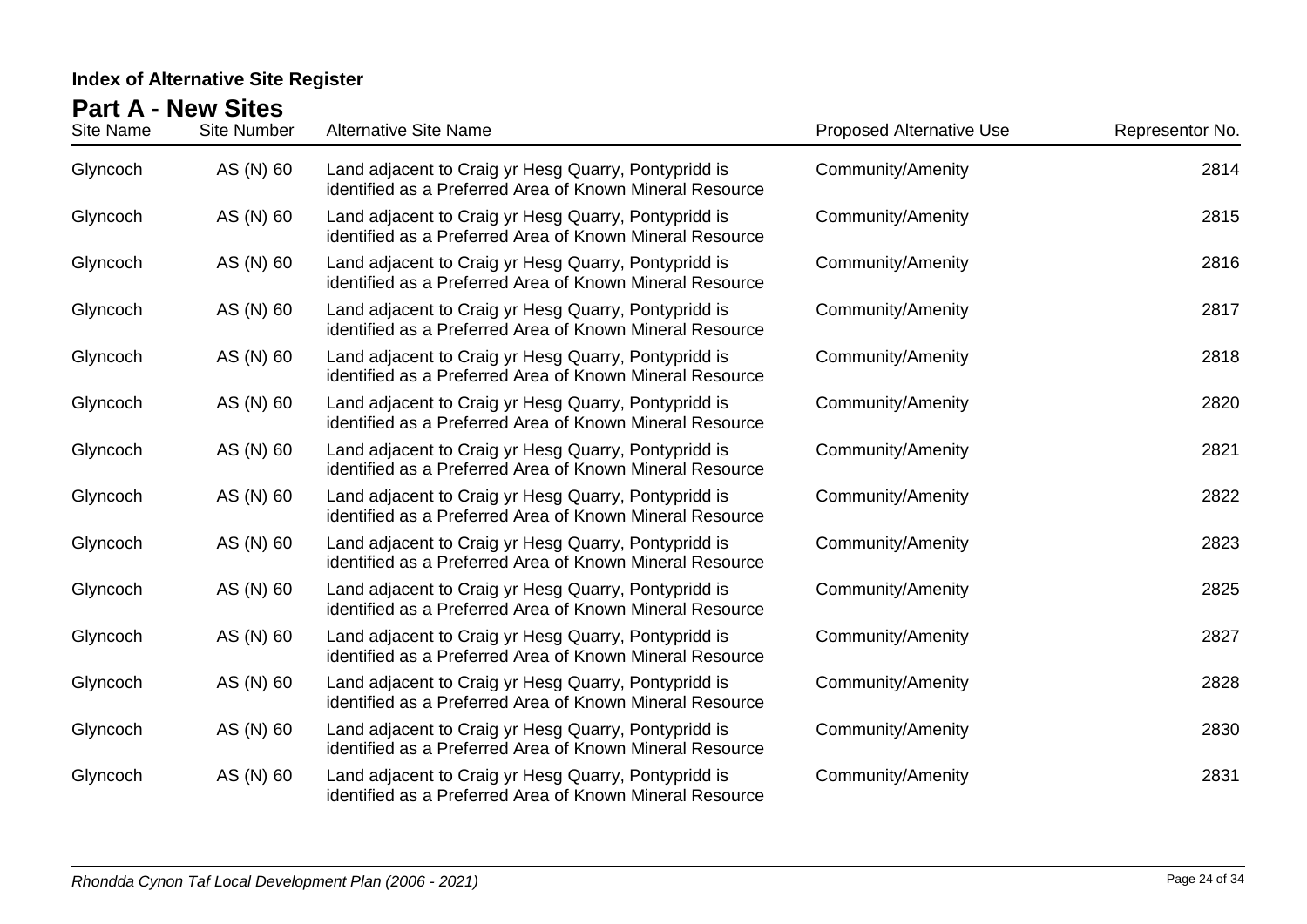| <u>GILT</u><br>Site Name | 11 J J V<br><b>Site Number</b> | <b>Alternative Site Name</b>                                                                                     | <b>Proposed Alternative Use</b> | Representor No. |
|--------------------------|--------------------------------|------------------------------------------------------------------------------------------------------------------|---------------------------------|-----------------|
| Glyncoch                 | AS (N) 60                      | Land adjacent to Craig yr Hesg Quarry, Pontypridd is<br>identified as a Preferred Area of Known Mineral Resource | <b>Community/Amenity</b>        | 2834            |
| Glyncoch                 | AS (N) 60                      | Land adjacent to Craig yr Hesg Quarry, Pontypridd is<br>identified as a Preferred Area of Known Mineral Resource | Community/Amenity               | 2835            |
| Glyncoch                 | AS (N) 60                      | Land adjacent to Craig yr Hesg Quarry, Pontypridd is<br>identified as a Preferred Area of Known Mineral Resource | Community/Amenity               | 2837            |
| Glyncoch                 | AS (N) 60                      | Land adjacent to Craig yr Hesg Quarry, Pontypridd is<br>identified as a Preferred Area of Known Mineral Resource | Community/Amenity               | 2838            |
| Glyncoch                 | AS (N) 60                      | Land adjacent to Craig yr Hesg Quarry, Pontypridd is<br>identified as a Preferred Area of Known Mineral Resource | <b>Community/Amenity</b>        | 2841            |
| Glyncoch                 | AS (N) 60                      | Land adjacent to Craig yr Hesg Quarry, Pontypridd is<br>identified as a Preferred Area of Known Mineral Resource | Community/Amenity               | 2843            |
| Glyncoch                 | AS (N) 60                      | Land adjacent to Craig yr Hesg Quarry, Pontypridd is<br>identified as a Preferred Area of Known Mineral Resource | <b>Community/Amenity</b>        | 3002            |
| Glyncoch                 | AS (N) 60                      | Land adjacent to Craig yr Hesg Quarry, Pontypridd is<br>identified as a Preferred Area of Known Mineral Resource | Community/Amenity               | 3174            |
| Glyncoch                 | AS (N) 60                      | Land adjacent to Craig yr Hesg Quarry, Pontypridd is<br>identified as a Preferred Area of Known Mineral Resource | <b>Community/Amenity</b>        | 3404            |
| Glyncoch                 | AS (N) 60                      | Land adjacent to Craig yr Hesg Quarry, Pontypridd is<br>identified as a Preferred Area of Known Mineral Resource | <b>Community/Amenity</b>        | 3412            |
| Glyncoch                 | AS (N) 60                      | Land adjacent to Craig yr Hesg Quarry, Pontypridd is<br>identified as a Preferred Area of Known Mineral Resource | <b>Community/Amenity</b>        | 3414            |
| Glyncoch                 | AS (N) 60                      | Land adjacent to Craig yr Hesg Quarry, Pontypridd is<br>identified as a Preferred Area of Known Mineral Resource | <b>Community/Amenity</b>        | 3416            |
| Glyncoch                 | AS (N) 60                      | Land adjacent to Craig yr Hesg Quarry, Pontypridd is<br>identified as a Preferred Area of Known Mineral Resource | <b>Community/Amenity</b>        | 3418            |
| Glyncoch                 | AS (N) 60                      | Land adjacent to Craig yr Hesg Quarry, Pontypridd is<br>identified as a Preferred Area of Known Mineral Resource | <b>Community/Amenity</b>        | 3419            |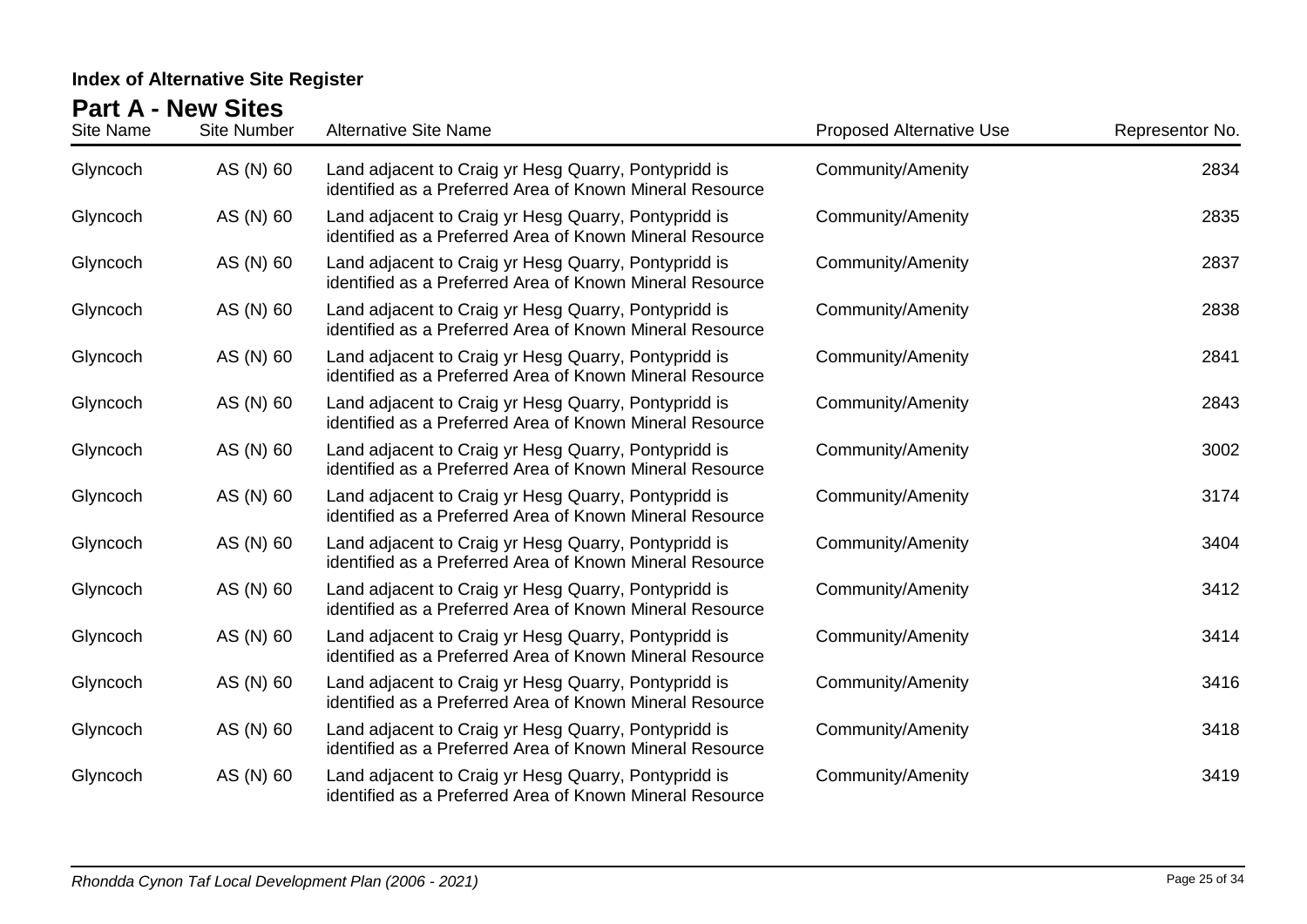| Site Name | <b>Site Number</b> | <b>Alternative Site Name</b>                                                                                     | <b>Proposed Alternative Use</b>                                  | Representor No. |
|-----------|--------------------|------------------------------------------------------------------------------------------------------------------|------------------------------------------------------------------|-----------------|
| Glyncoch  | AS (N) 60          | Land adjacent to Craig yr Hesg Quarry, Pontypridd is<br>identified as a Preferred Area of Known Mineral Resource | Community/Amenity                                                | 3421            |
| Glyncoch  | AS (N) 60          | Land adjacent to Craig yr Hesg Quarry, Pontypridd is<br>identified as a Preferred Area of Known Mineral Resource | <b>Community/Amenity</b>                                         | 3483            |
| Godreaman | AS (N) 61          | Land at 43-60 Incline Row                                                                                        | <b>Residential</b>                                               | 2989            |
| Groesfaen | AS (N) 62          | Land rear of Llwynpennau Cottages                                                                                | Residential                                                      | 2036            |
| Groesfaen | AS (N) 63          | Land south of A4119                                                                                              | Residential                                                      | 3241            |
| Hirwaun   | AS (N) 64          | Land at Hirwaun                                                                                                  | <b>Mixed Use Development</b>                                     | 1465            |
| Hirwaun   | AS (N) 65          | Hirwaun Ironworks, North Site                                                                                    | Residential                                                      | 3272            |
| Hirwaun   | AS (N) 66          | Land at Hirwaun                                                                                                  | <b>Tourism Destination/Green Space</b>                           | 1893            |
| Hirwaun   | AS (N) 66          | Land at Hirwaun                                                                                                  | <b>Tourism Destination/Green Space</b>                           | 1899            |
| Hirwaun   | AS (N) 66          | Land at Hirwaun                                                                                                  | <b>Tourism Destination/Green Space</b>                           | 1975            |
| Hirwaun   | AS (N) 66          | Land at Hirwaun                                                                                                  | <b>Tourism Destination/Green Space</b>                           | 1981            |
| Hirwaun   | AS (N) 66          | Land at Hirwaun                                                                                                  | <b>Tourism Destination/Green Space</b>                           | 2101            |
| Hirwaun   | AS (N) 66          | Land at Hirwaun                                                                                                  | <b>Tourism Destination/Green Space</b>                           | 3439            |
| Hirwaun   | AS (N) 66          | Land at Hirwaun                                                                                                  | <b>Tourism Destination/Green Space</b>                           | 3441            |
| Hirwaun   | AS (N) 66          | Land at Hirwaun                                                                                                  | <b>Tourism Destination/Green Space</b>                           | 3445            |
| Hirwaun   | AS (N) 67          | Policy CS 9.2- Waste Management, Hirwaun Industrial Estate.                                                      | Waste Management, Recycling &<br><b>Renewable Energy Schemes</b> | 297             |
| Hirwaun   | AS (N) 67          | Policy CS 9.2- Waste Management, Hirwaun Industrial Estate.                                                      | Waste Management, Recycling &<br>Renewable Energy Schemes        | 1632            |
| Hirwaun   | AS (N) 67          | Policy CS 9.2- Waste Management, Hirwaun Industrial Estate.                                                      | Waste Management, Recycling &<br><b>Renewable Energy Schemes</b> | 1899            |
| Hirwaun   | AS (N) 67          | Policy CS 9.2- Waste Management, Hirwaun Industrial Estate.                                                      | Waste Management, Recycling &<br>Renewable Energy Schemes        | 2052            |
| Hirwaun   | AS (N) 67          | Policy CS 9.2- Waste Management, Hirwaun Industrial Estate.                                                      | Waste Management, Recycling &<br><b>Renewable Energy Schemes</b> | 3396            |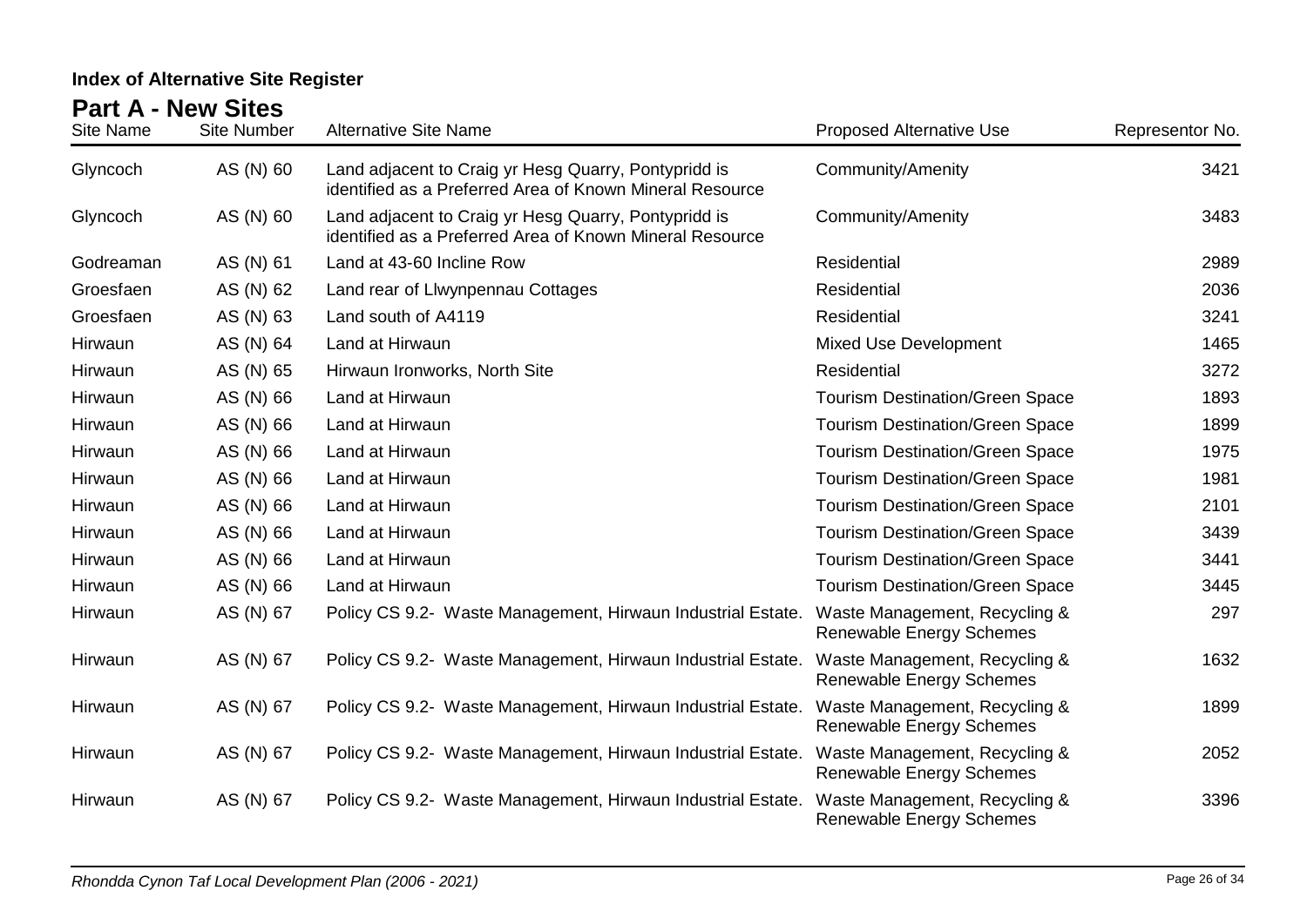| <b>Site Name</b> | <b>Site Number</b> | <b>Alternative Site Name</b>                | <b>Proposed Alternative Use</b>                                                                              | Representor No. |
|------------------|--------------------|---------------------------------------------|--------------------------------------------------------------------------------------------------------------|-----------------|
| Hirwaun          | AS (N) 68          | <b>Hirwaun Industrial Estate</b>            | Extend boundary of SSA 8 to include<br>additional site for<br>residential/employment/leisure & hotel<br>use. | 3396            |
| Hirwaun          | AS (N) 69          | Land adjacent to Rhigos Road                | Employment                                                                                                   | 3311            |
| Hirwaun          | AS (N) 70          | Land rear of Bute Terrace                   | <b>Residential</b>                                                                                           | 1484            |
| Hirwaun          | AS (N) 70          | Land rear of Bute Terrace                   | Residential                                                                                                  | 2289            |
| Hirwaun          | AS (N) 71          | <b>Tower Colliery Pit Head Site</b>         | Heritage, Tourism & Leisure                                                                                  | 1465            |
| Hirwaun          | AS (N) 72          | Land opposite Gamlyn Terrace                | Include in Hirwaun Strategic Site                                                                            | 3260            |
| Hirwaun          | AS (N) 73          | Land west of Mount Pleasant Inn             | Open Space, Recreation, Ecological<br><b>Enhancement &amp; Community Use</b>                                 | 1465            |
| Hirwaun          | AS (N) 74          | Land between A465 and Treherbert Road       | Open Space, Recreation, Ecological<br>Enhancement & Community Use.                                           | 1465            |
| Hirwaun          | AS (N) 75          | Ferrari's Bakery Site                       | Residential, Health Care and Foodstore                                                                       | 3308            |
| Hirwaun          | AS (N) 76          | Land adjacent to Rhigos Road                | Residential                                                                                                  | 3311            |
| Hirwaun          | AS (N) 77          | Land adjacent to Rhigos Road                | <b>Waste Management Site</b>                                                                                 | 3311            |
| Hirwaun          | AS (N) 78          | Land adjacent to Rhigos Road                | <b>Strategic Waste</b>                                                                                       | 3311            |
| Llanharan        | AS (N) 79          | Land east of The Bungalow, Llantrisant Road | Residential                                                                                                  | 3299            |
| Llanharan        | AS (N) 80          | Land east of The Bungalow, Llantrisant Road | <b>Mixed Use Development</b>                                                                                 | 3299            |
| Llanharan        | AS (N) 81          | Fomer Llanharan Sewerage Treatment Works    | Employment                                                                                                   | 1353            |
| Llanharan        | AS (N) 82          | Land at the cricket field                   | Residential                                                                                                  | 3254            |
| Llanharry        | AS (N) 83          | Land to the north of The Patch              | Include within Residential Settlement<br><b>Boundary</b>                                                     | 3255            |
| Llanharry        | AS (N) 84          | Land at Elms Farm                           | Residential                                                                                                  | 982             |
| Llanharry        | AS (N) 85          | Land to the north of Llanharry              | Residential                                                                                                  | 1353            |
| Llanharry        | AS (N) 86          | Land at The Elms, Llanharry                 | Eco-Park /Waste Management                                                                                   | 1353            |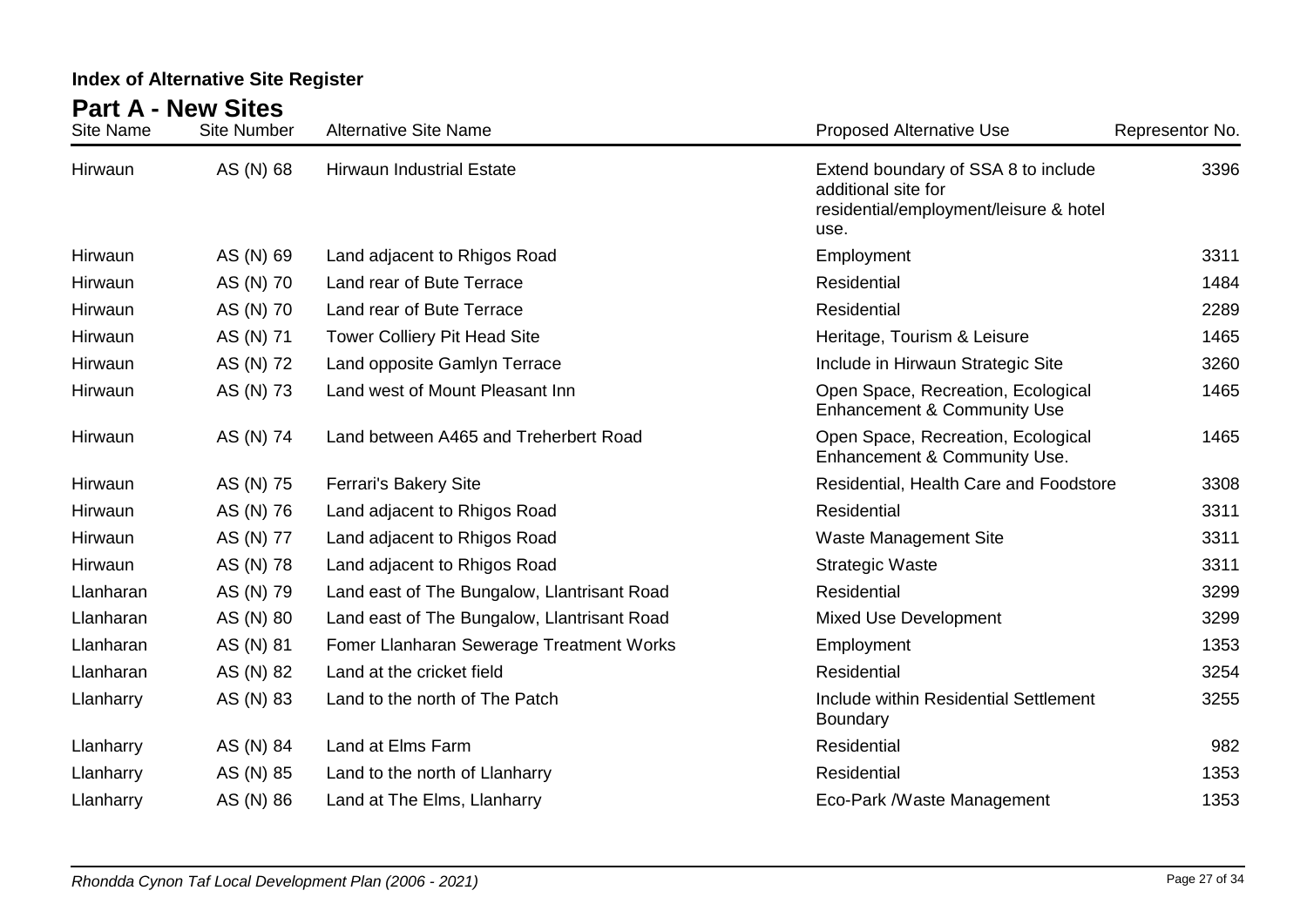| Site Name              | <b>Site Number</b> | <b>Alternative Site Name</b>                      | <b>Proposed Alternative Use</b>                 | Representor No. |
|------------------------|--------------------|---------------------------------------------------|-------------------------------------------------|-----------------|
| Llanilid               | AS (N) 87          | Land at Felindre Road, St. Mary Hill              | Residential                                     | 1337            |
| Llanilid               | AS (N) 88          | Land at Felindre Road, St. Mary Hill              | Leisure & Tourism                               | 1337            |
| Llanilid               | AS (N) 89          | Land at Felindre Road, St. Mary Hill              | Employment                                      | 1337            |
| Llanilid               | AS (N) 90          | Land at Felindre Road, St. Mary Hill              | Gypsy & Traveller                               | 1337            |
| <b>Llantwit Fardre</b> | AS (N) 91          | Land at Heol Creigiau                             | Residential                                     | 1397            |
| <b>Llantwit Fardre</b> | AS (N) 92          | <b>Ystrad Barwig Isaf</b>                         | <b>Residential or Mixed Use</b>                 | 3300            |
| <b>Llantwit Fardre</b> | AS (N) 93          | Newtown Industrial Estate                         | Residential                                     | 3297            |
| <b>Llantwit Fardre</b> | AS (N) 94          | Land at Ystrad Barwig Isaf                        | <b>B1 Office</b>                                | 3300            |
| <b>Llantwit Fardre</b> | AS (N) 95          | Land at Ystrad Barwig Isaf                        | Retail                                          | 3300            |
| Llwydcoed              | AS (N) 96          | Land at Bryn Pica                                 | Recycling & Waste Management                    | 3199            |
| Llwynypia              | AS (N) 97          | Land off Hospital Site                            | Residential                                     | 1420            |
| Llwynypia              | AS (N) 97          | Land off Hospital Site                            | Residential                                     | 3482            |
| Maerdy                 | AS (N) 98          | NSA 14.1 - Ferndale & Highfield Industrial Estate | Residential                                     | 3246            |
| Maerdy                 | AS (N) 98          | NSA 14.1 - Ferndale & Highfield Industrial Estate | Residential                                     | 3477            |
| Maerdy                 | AS (N) 99          | NSA 14.1 - Ferndale & Highfield Industrial Estate | Mixed Use - Residential and Employment          | 3246            |
| Maerdy                 | AS (N) 99          | NSA 14.1 - Ferndale & Highfield Industrial Estate | Mixed Use - Residential and Employment          | 3477            |
| Miskin                 | AS (N) 100         | <b>Hendy Quarry</b>                               | <b>Employment and Residential</b>               | 2053            |
| Mountain Ash           | AS (N) 101         | Land at Maes y Dderwen                            | Residential                                     | 2035            |
| Mountain Ash           | AS (N) 102         | Mountain Ash General Hospital                     | Residential                                     | 3292            |
| Mwyndy                 | AS (N) 103         | Land at Mwyndy                                    | <b>Mixed Use Development</b>                    | 2025            |
| Mwyndy                 | AS (N) 103         | Land at Mwyndy                                    | <b>Mixed Use Development</b>                    | 3413            |
| Mwyndy                 | AS (N) 104         | Land at Mwyndy                                    | Mixed Office, Industrial and Residential        | 2025            |
| Mwyndy                 | AS (N) 104         | Land at Mwyndy                                    | Mixed Office, Industrial and Residential        | 3413            |
| Mwyndy                 | AS (N) 105         | Land at Mwyndy Quarry                             | Include within Mwyndy Strategic Site -<br>SSA 8 | 1353            |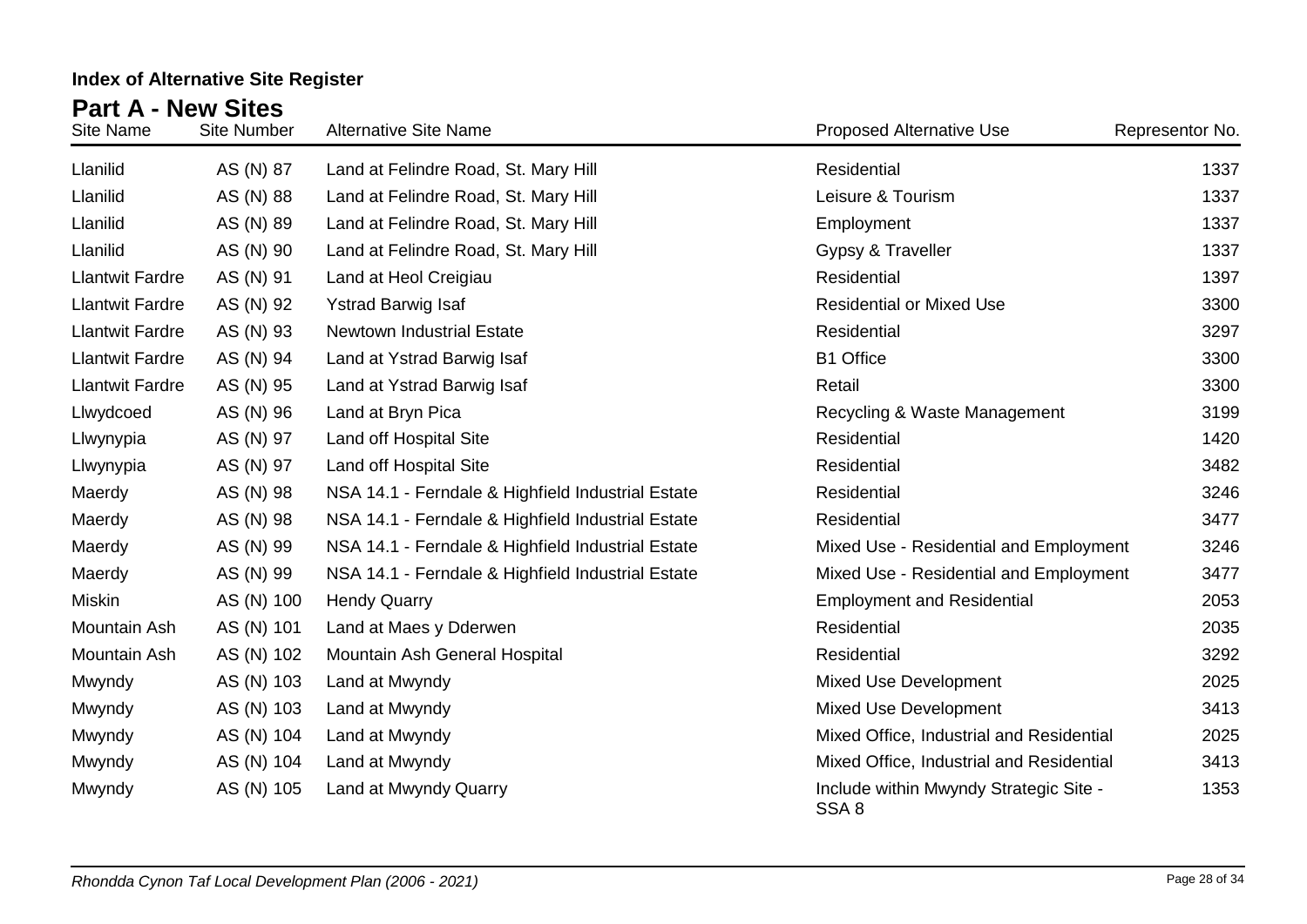| Site Name     | <b>Site Number</b> | <b>Alternative Site Name</b>                        | <b>Proposed Alternative Use</b>                    | Representor No. |
|---------------|--------------------|-----------------------------------------------------|----------------------------------------------------|-----------------|
| Nantgarw      | AS (N) 106         | Land at Parc Nantgarw                               | Employment/Education                               | 3515            |
| Pantygraigwen | AS (N) 107         | Land at former allotment at Pantygraigwen Road      | <b>Affordable Housing</b>                          | 3411            |
| Pantygraigwen | AS (N) 108         | Land at former Allotment site at Pantygraigwen Road | <b>Affordable Housing</b>                          | 3411            |
| Penrhiwfer    | AS (N) 109         | Land at House O "The Trees"                         | Residential                                        | 1370            |
| Penywaun      | AS (N) 110         | Land South of Penywaun                              | Recycling & Waste Management                       | 3199            |
| Penywaun      | AS (N) 111         | Land opposite Gamlyn Terrace                        | Residential                                        | 3260            |
| Pontyclun     | AS (N) 112         | Land at Leekes / Royal Mail                         | Include in Mwyndy Strategic Site - SSA 8           | 3224            |
| Pontyclun     | AS (N) 113         | Ceulan Stud, Pontyclun                              | Residential                                        | 3248            |
| Pontyclun     | AS (N) 114         | Land at Crabtree and Evelyn                         | <b>Mixed Use Development</b>                       | 3450            |
| Pontygwaith   | AS (N) 115         | Pontygwaith Industrial Estate                       | <b>Community Hub</b>                               | 3202            |
| Pontypridd    | AS (N) 116         | Land at Heatherview Road                            | <b>Residential Development</b>                     | 2528            |
| Pontypridd    | AS (N) 117         | <b>Goods Yard Car Park</b>                          | Park & Ride Site                                   | 476             |
| Pontypridd    | AS (N) 118         | University of Glamorgan                             | <b>Educational Use</b>                             | 750             |
| Pontypridd    | AS (N) 119         | <b>Treforest Industrial Estate</b>                  | Employment                                         | 3515            |
| Pontypridd    | AS (N) 120         | <b>Treforest Industrial Estate</b>                  | Employment                                         | 476             |
| Pontypridd    | AS (N) 121         | Land at Ty Draw, Gelliwion                          | Residential                                        | 1556            |
| Porth         | AS (N) 122         | Land at Mount Pleasant                              | Residential                                        | 3265            |
| Porth         | AS (N) 123         | Large site off Llanwonno Road / Lady Lewis Tip      | Residential                                        | 3151            |
| Porth         | AS (N) 124         | Land off Hollybush Grove/Penrhiwgwynt Road          | Residential                                        | 3151            |
| Rhigos        | AS (N) 125         | Werfa Farm                                          | Residential                                        | 2325            |
| Rhigos        | AS (N) 126         | Land at Halt Road                                   | Residential                                        | 3256            |
| Rhydyfelin    | AS (N) 127         | Land adjacent to Glyn Taff Farm                     | Residential                                        | 3266            |
| Rhydyfelin    | AS (N) 128         | Alexon Site, Cardiff Road                           | Mixes Use - Retail, Residential,<br>Community Use. | 3251            |
| Robertstown   | AS (N) 129         | Land at Ysgubor-wen Farm                            | Include in Robertstown Strategic Site              | 3304            |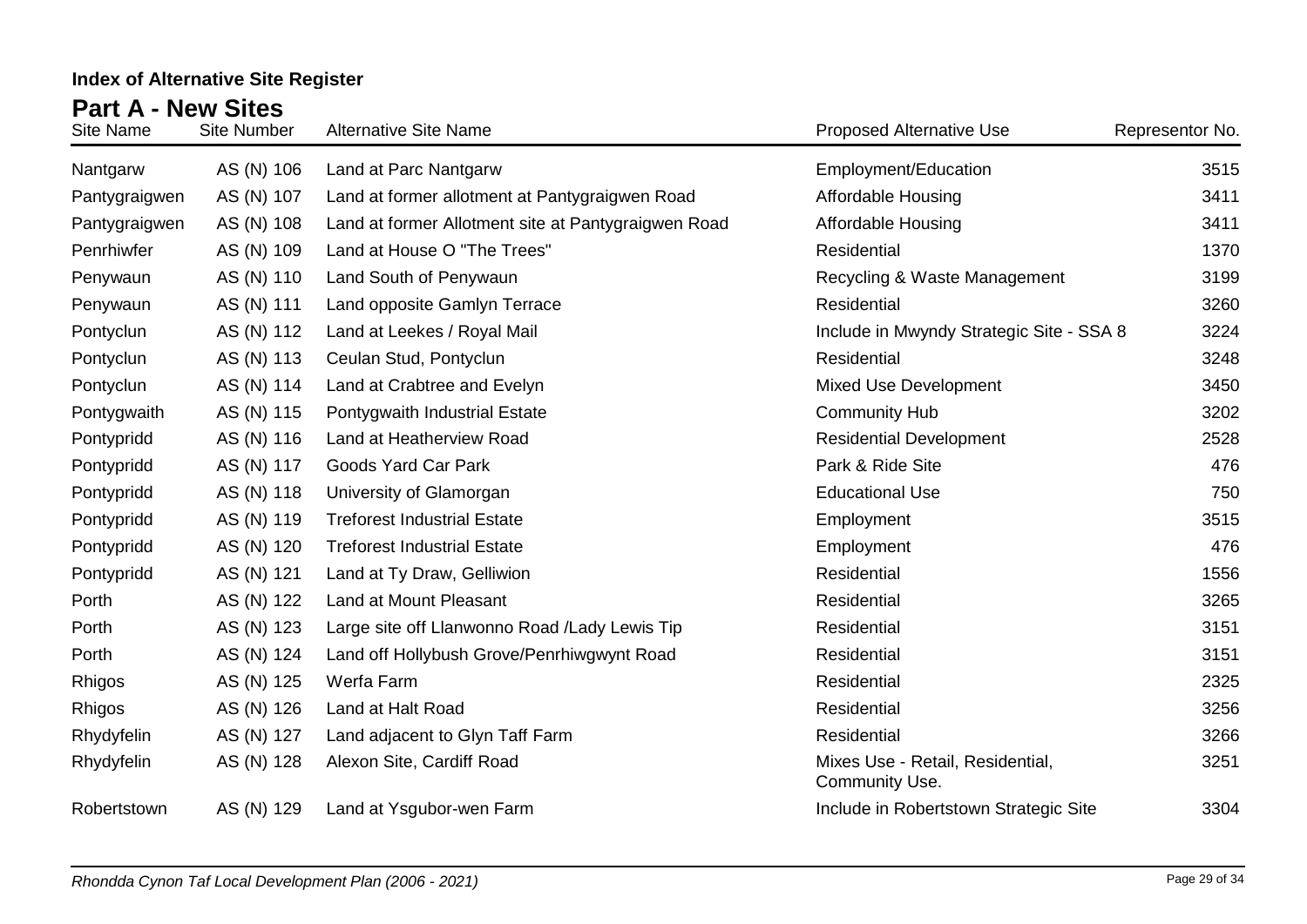| <b>Site Name</b>    | <b>Site Number</b> | <b>Alternative Site Name</b>                                                  | <b>Proposed Alternative Use</b>                      | Representor No. |
|---------------------|--------------------|-------------------------------------------------------------------------------|------------------------------------------------------|-----------------|
| <b>Taffs Well</b>   | AS (N) 130         | <b>Forgemasters Site</b>                                                      | Employment                                           | 2027            |
| <b>Taffs Well</b>   | AS (N) 130         | <b>Forgemasters Site</b>                                                      | Employment                                           | 2048            |
| <b>Taffs Well</b>   | AS (N) 131         | <b>Forgemasters Site</b>                                                      | Retail                                               | 2027            |
| <b>Taffs Well</b>   | AS (N) 131         | <b>Forgemasters Site</b>                                                      | Retail                                               | 2048            |
| <b>Taffs Well</b>   | AS (N) 132         | <b>Forgemasters Site</b>                                                      | Residential                                          | 2027            |
| <b>Taffs Well</b>   | AS (N) 132         | <b>Forgemasters Site</b>                                                      | Residential                                          | 2048            |
| <b>Talbot Green</b> | AS (N) 133         | Land at Garth Isaf Farm                                                       | Residential, Commercial or Industrial                | 3422            |
| <b>Talbot Green</b> | AS (N) 134         | Garth Isaf Farm                                                               | Residential, Commercial or Industrial<br>Development | 3422            |
| <b>Talbot Green</b> | AS (N) 135         | Ynysmaerdy to Talbot Green Relief Road                                        | New road alignment                                   | 3135            |
| Talygarn            | AS (N) 136         | Land South of the M4, North of St. Annes Court                                | Residential                                          | 982             |
| Talygarn            | AS (N) 137         | Land at Talygarn                                                              | Residential                                          | 1437            |
| Tonteg              | AS (N) 138         | Land at Church Road                                                           | Residential                                          | 735             |
| Tonteg              | AS (N) 139         | Land at Church Road                                                           | Residential                                          | 735             |
| Tonyrefail          | AS (N) 140         | Land at Parc Eirin                                                            | Employment                                           | 3279            |
| Tonyrefail          | AS (N) 141         | Land South of Gilfach Road                                                    | Residential                                          | 982             |
| Tonyrefail          | AS (N) 142         | SSA 10.10 - Land east of Hafod Wen and north of Concorde<br>Drive, Tonyrefail | Residential                                          | 107             |
| Tonyrefail          | AS (N) 142         | SSA 10.10 - Land east of Hafod Wen and north of Concorde<br>Drive, Tonyrefail | Residential                                          | 1431            |
| Tonyrefail          | AS (N) 142         | SSA 10.10 - Land east of Hafod Wen and north of Concorde<br>Drive, Tonyrefail | Residential                                          | 1632            |
| Tonyrefail          | AS (N) 142         | SSA 10.10 - Land east of Hafod Wen and north of Concorde<br>Drive, Tonyrefail | Residential                                          | 2218            |
| Tonyrefail          | AS (N) 142         | SSA 10.10 - Land east of Hafod Wen and north of Concorde<br>Drive, Tonyrefail | Residential                                          | 2286            |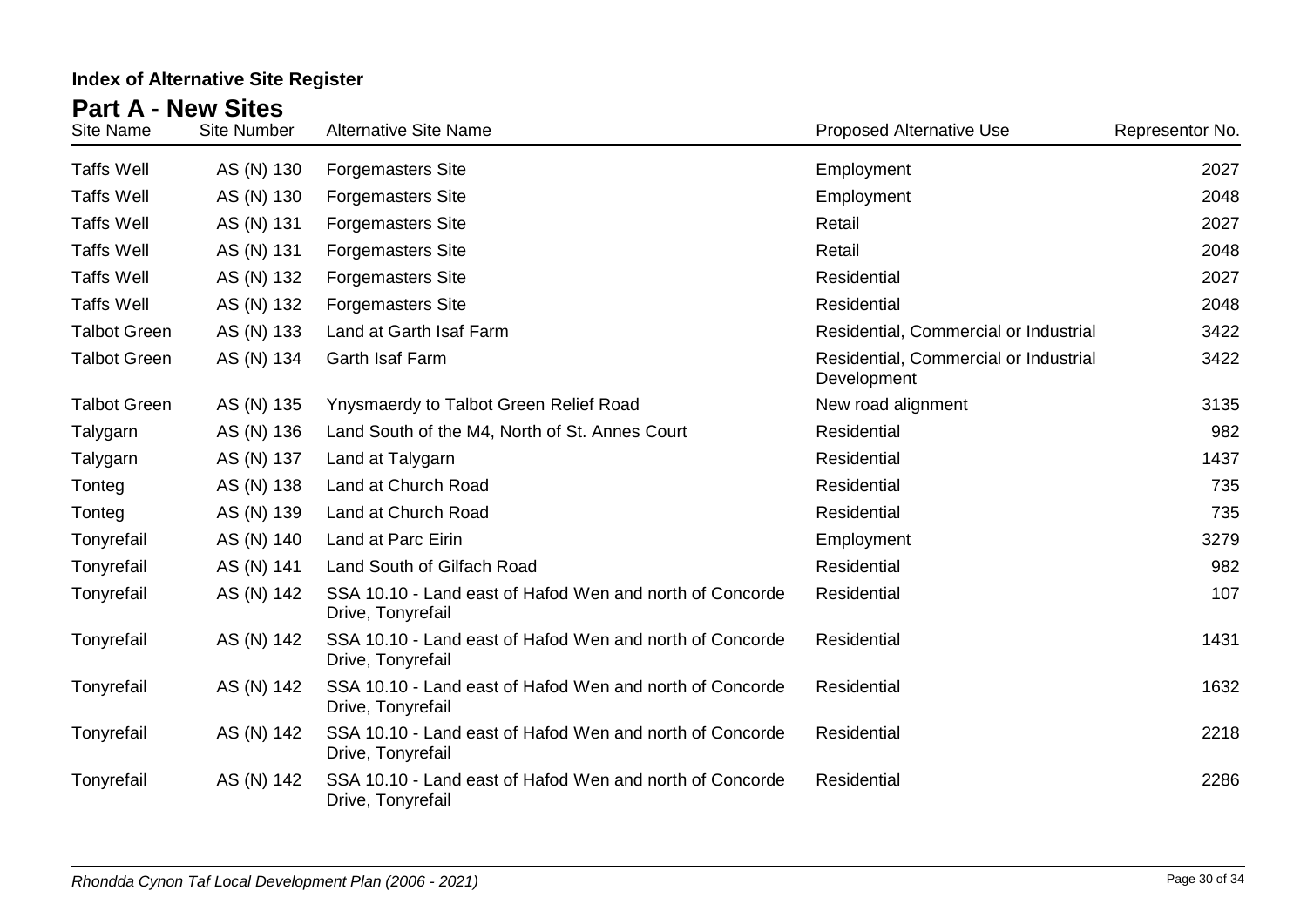| <b>Site Name</b> | <b>Site Number</b> | <b>Alternative Site Name</b>                                                  | <b>Proposed Alternative Use</b> | Representor No. |
|------------------|--------------------|-------------------------------------------------------------------------------|---------------------------------|-----------------|
| Tonyrefail       | AS (N) 142         | SSA 10.10 - Land east of Hafod Wen and north of Concorde<br>Drive, Tonyrefail | Residential                     | 3052            |
| Tonyrefail       | AS (N) 142         | SSA 10.10 - Land east of Hafod Wen and north of Concorde<br>Drive, Tonyrefail | Residential                     | 3129            |
| Tonyrefail       | AS (N) 142         | SSA 10.10 - Land east of Hafod Wen and north of Concorde<br>Drive, Tonyrefail | Residential                     | 3136            |
| Tonyrefail       | AS (N) 142         | SSA 10.10 - Land east of Hafod Wen and north of Concorde<br>Drive, Tonyrefail | Residential                     | 3139            |
| Tonyrefail       | AS (N) 142         | SSA 10.10 - Land east of Hafod Wen and north of Concorde<br>Drive, Tonyrefail | Residential                     | 3142            |
| Tonyrefail       | AS (N) 142         | SSA 10.10 - Land east of Hafod Wen and north of Concorde<br>Drive, Tonyrefail | Residential                     | 3153            |
| Tonyrefail       | AS (N) 142         | SSA 10.10 - Land east of Hafod Wen and north of Concorde<br>Drive, Tonyrefail | Residential                     | 3163            |
| Tonyrefail       | AS (N) 142         | SSA 10.10 - Land east of Hafod Wen and north of Concorde<br>Drive, Tonyrefail | Residential                     | 3164            |
| Tonyrefail       | AS (N) 142         | SSA 10.10 - Land east of Hafod Wen and north of Concorde<br>Drive, Tonyrefail | Residential                     | 3176            |
| Tonyrefail       | AS (N) 142         | SSA 10.10 - Land east of Hafod Wen and north of Concorde<br>Drive, Tonyrefail | Residential                     | 3188            |
| Tonyrefail       | AS (N) 142         | SSA 10.10 - Land east of Hafod Wen and north of Concorde<br>Drive, Tonyrefail | Residential                     | 3189            |
| Tonyrefail       | AS (N) 142         | SSA 10.10 - Land east of Hafod Wen and north of Concorde<br>Drive, Tonyrefail | Residential                     | 3293            |
| Tonyrefail       | AS (N) 142         | SSA 10.10 - Land east of Hafod Wen and north of Concorde<br>Drive, Tonyrefail | Residential                     | 3393            |
| Tonyrefail       | AS (N) 143         | St. Johns The Baptist's Church                                                | Residential                     | 735             |
| Tonyrefail       | AS (N) 144         | SSA 10.2 - Trane Farm                                                         | Residential                     | 3259            |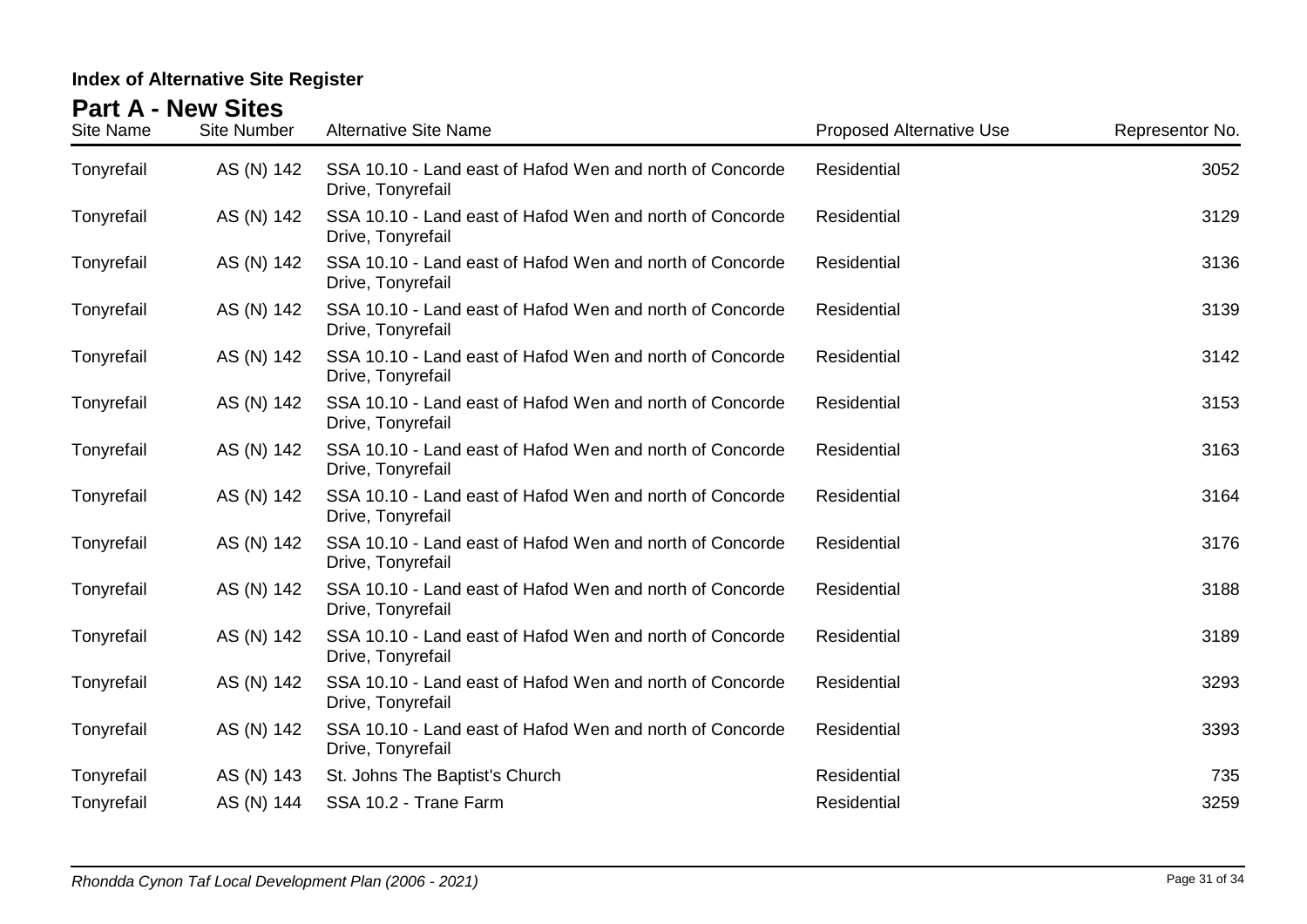| Site Name        | <b>Site Number</b> | <b>Alternative Site Name</b>                     | <b>Proposed Alternative Use</b>            | Representor No. |
|------------------|--------------------|--------------------------------------------------|--------------------------------------------|-----------------|
| Tonyrefail       | AS (N) 144         | SSA 10.2 - Trane Farm                            | Residential                                | 3296            |
| Tonyrefail       | AS (N) 145         | Land at Trane Farm                               | Residential                                | 107             |
| Tonyrefail       | AS (N) 145         | Land at Trane Farm                               | Residential                                | 1632            |
| Tonyrefail       | AS (N) 145         | Land at Trane Farm                               | Residential                                | 3052            |
| Tonyrefail       | AS (N) 145         | Land at Trane Farm                               | Residential                                | 3139            |
| Tonyrefail       | AS (N) 145         | Land at Trane Farm                               | Residential                                | 3259            |
| Tonyrefail       | AS (N) 145         | Land at Trane Farm                               | Residential                                | 3296            |
| Tonyrefail       | AS (N) 146         | Land at Tylcha Fach                              | Residential                                | 3283            |
| Tonyrefail       | AS (N) 147         | Land off Mill Street                             | Residential                                | 1400            |
| Tonyrefail       | AS (N) 147         | <b>Land off Mill Street</b>                      | Residential                                | 3052            |
| Tonyrefail       | AS (N) 147         | Land off Mill Street                             | Residential                                | 3139            |
| Tonyrefail       | AS (N) 147         | <b>Land off Mill Street</b>                      | Residential                                | 3427            |
| Tonyrefail       | AS (N) 148         | Land at Glyndale / Rhiwinder Fach, Pant y Brad   | Residential                                | 3312            |
| Tonyrefail       | AS (N) 149         | Land rear of Mill Street                         | Residential                                | 967             |
| Trealaw          | AS (N) 150         | Ynys Field Site, Dinas Road,                     | Non Food Retail                            | 3461            |
| Trebanog         | AS (N) 151         | Land fronting Trebanog Road (Rhiw Garn Fawr)     | Residential                                | 2286            |
| Trebanog         | AS (N) 152         | Land south of Trebanog (Rhiw Garn Fawr)          | Residential                                | 2286            |
| Trebanog         | AS (N) 153         | Land adjacent to Rhiw Garn (Rhiw Garn Fawr)      | Residential                                | 2286            |
| Trebanog         | AS (N) 154         | Land rear of Trebanog Road (Rhiw Garn Fawr)      | Residential                                | 2286            |
| Trebanog         | AS (N) 155         | Land north of Rhiw Garn Fawr                     | Residential                                | 3393            |
| Trecynon         | AS (N) 156         | Land adjacent to St. Fagan's Vicarage            | Residential                                | 3480            |
| Trecynon         | AS (N) 157         | NSA 14.3 - Land at Former Mayhew Chicken Factory | <b>Mixed Use Development</b>               | 3477            |
| Trecynon         | AS (N) 157         | NSA 14.3 - Land at Former Mayhew Chicken Factory | <b>Mixed Use Development</b>               | 3478            |
| <b>Treforest</b> | AS (N) 158         | Land at Treforest Industrial Estate              | Identification of Simplified Planning Zone | 2022            |
| Treherbert       | AS (N) 159         | Land at Rhigos Road                              | <b>Employment Use/Educational Facility</b> | 2986            |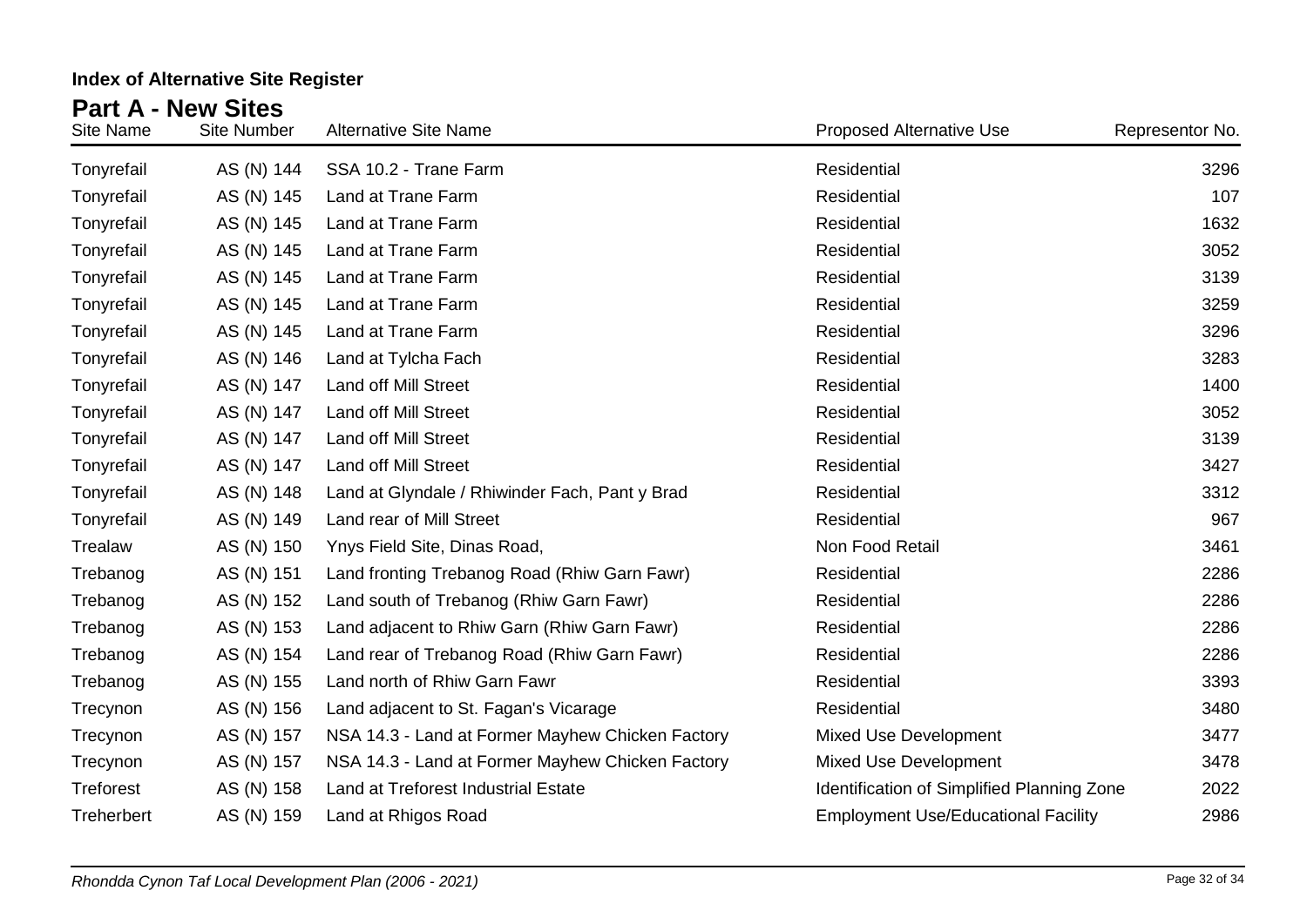| Site Name  | <b>Site Number</b> | <b>Alternative Site Name</b>                                             | <b>Proposed Alternative Use</b>                                   | Representor No. |
|------------|--------------------|--------------------------------------------------------------------------|-------------------------------------------------------------------|-----------------|
| Treherbert | AS (N) 160         | Former Stelco Hardy Factory                                              | Residential                                                       | 1663            |
| Treherbert | AS (N) 160         | Former Stelco Hardy Factory                                              | <b>Residential</b>                                                | 2268            |
| Treherbert | AS (N) 160         | Former Stelco Hardy Factory                                              | Residential                                                       | 3289            |
| Treherbert | AS (N) 161         | Land at Rhigos Road                                                      | Residential                                                       | 1306            |
| Treherbert | AS (N) 162         | Land at the end of Ynysfeio Avenue, Treherbert                           | Leisure                                                           | 2268            |
| Treherbert | AS (N) 162         | Land at the end of Ynysfeio Avenue, Treherbert                           | Leisure                                                           | 2385            |
| Treherbert | AS (N) 163         | Land at the end of Ynysfeio Avenue, Treherbert                           | Leisure and Recreation                                            | 2268            |
| Treherbert | AS (N) 163         | Land at the end of Ynysfeio Avenue, Treherbert                           | Leisure and Recreation                                            | 2385            |
| Treherbert | AS (N) 164         | NSA 9.15 - Old Hospital Site and School Playground,<br><b>Treherbert</b> | Employment/Energy Centre/Educational<br>Facility                  | 2268            |
| Treherbert | AS (N) 164         | NSA 9.15 - Old Hospital Site and School Playground,<br><b>Treherbert</b> | Employment/Energy Centre/Educational<br>Facility                  | 2986            |
| Treherbert | AS (N) 165         | Haigside Allotments, Rhigos Road                                         | Allotments & related activities.                                  | 2268            |
| Treherbert | AS (N) 165         | Haigside Allotments, Rhigos Road                                         | Allotments & related activities.                                  | 2986            |
| Treherbert | AS (N) 166         | NSA 9.15 - Old Hospital Site and School Playground,<br><b>Treherbert</b> | Reallocate for Open Space and Play<br>facilities                  | 2268            |
| Treherbert | AS (N) 166         | NSA 9.15 - Old Hospital Site and School Playground,<br><b>Treherbert</b> | Reallocate for Open Space and Play<br>facilities                  | 2986            |
| Treherbert | AS (N) 167         | Land at Pen yr Englyn                                                    | New route for Gelli / Treorchy Relief<br>Road                     | 2385            |
| Treorchy   | AS (N) 168         | Site opposite Ynyswen Infants School                                     | Play area for Ynyswen Infants and<br>Ynyswen Welsh Primary School | 255             |
| Treorchy   | AS (N) 169         | Land to the north-east of Carne Street                                   | Residential                                                       | 138             |
| Treorchy   | AS (N) 170         | Land at Prospect Green                                                   | <b>Village Green</b>                                              | 255             |
| Treorchy   | AS (N) 171         | <b>Former Burberry Factory</b>                                           | Employment                                                        | 3387            |
| Treorchy   | AS (N) 172         | land at Tynybedw Terrace                                                 | Residential                                                       | 138             |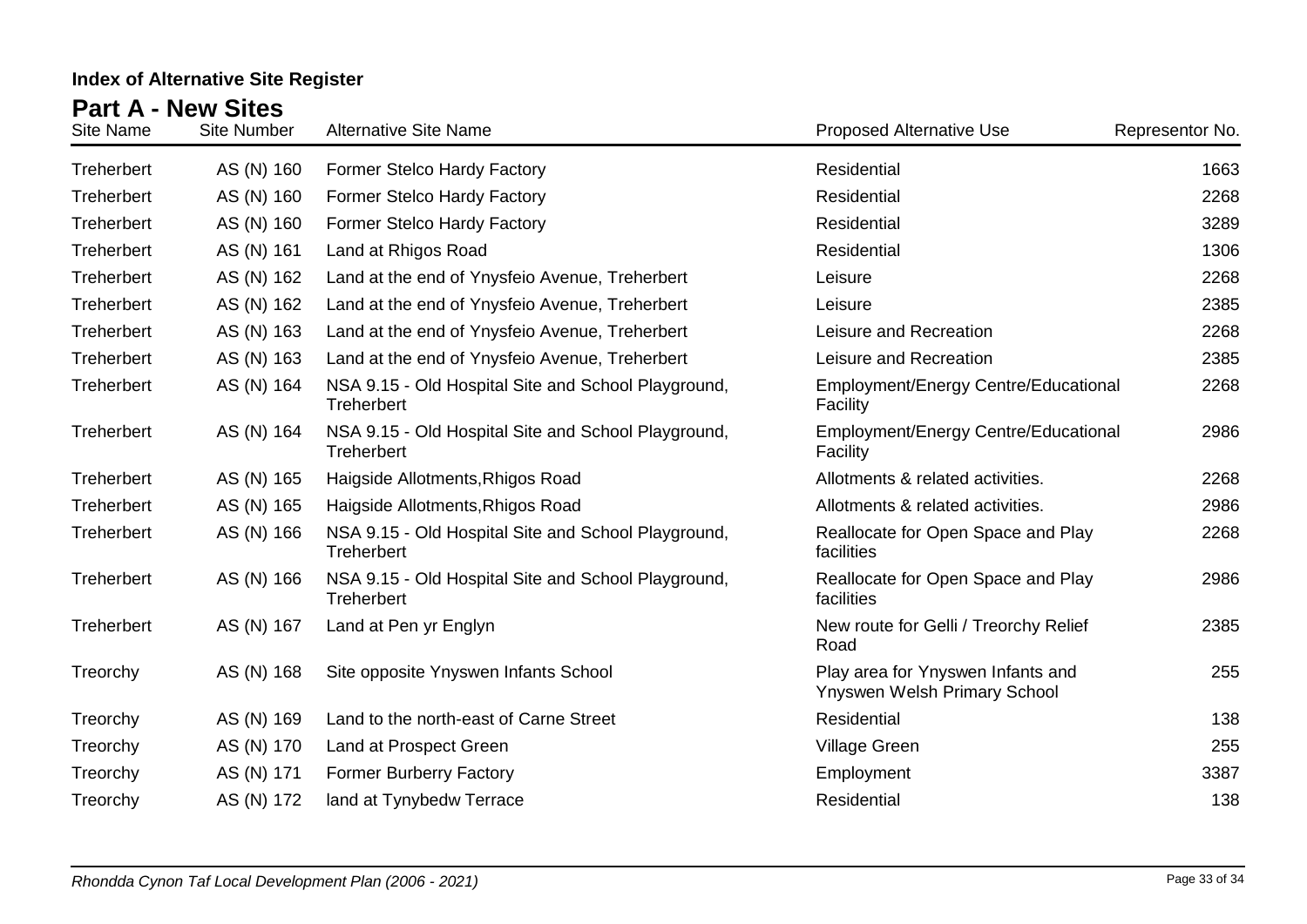| Site Name           | <b>Site Number</b> | <b>Alternative Site Name</b>                        | <b>Proposed Alternative Use</b> | Representor No. |
|---------------------|--------------------|-----------------------------------------------------|---------------------------------|-----------------|
| <b>Tyle Garw</b>    | AS (N) 173         | Land at Tyle Garw                                   | Residential                     | 138             |
| Wattstown           | AS (N) 174         | Site off Heol Llechau                               | Residential                     | 258             |
| Ynysboeth           | AS (N) 175         | <b>Ynysboeth Estate</b>                             | Residential                     | 3396            |
| Ynyshir             | AS (N) 176         | Land to the west of Ynyshir                         | Residential                     | 3309            |
| Ynyshir             | AS (N) 177         | Lady Lewis Site (Rhondda LP allocation - ENV 11.20) | <b>Land Reclamation Scheme</b>  | 3151            |
| Ynysybwl            | AS (N) 178         | Land at Buarth y Capel                              | Residential                     | 3286            |
| Pentre              | AS (N) 179         | Land off Ystrad Road                                | Residential                     | 3165            |
| <b>Talbot Green</b> | AS (N) 180         | Garth Isaf                                          | Employment                      | 3477            |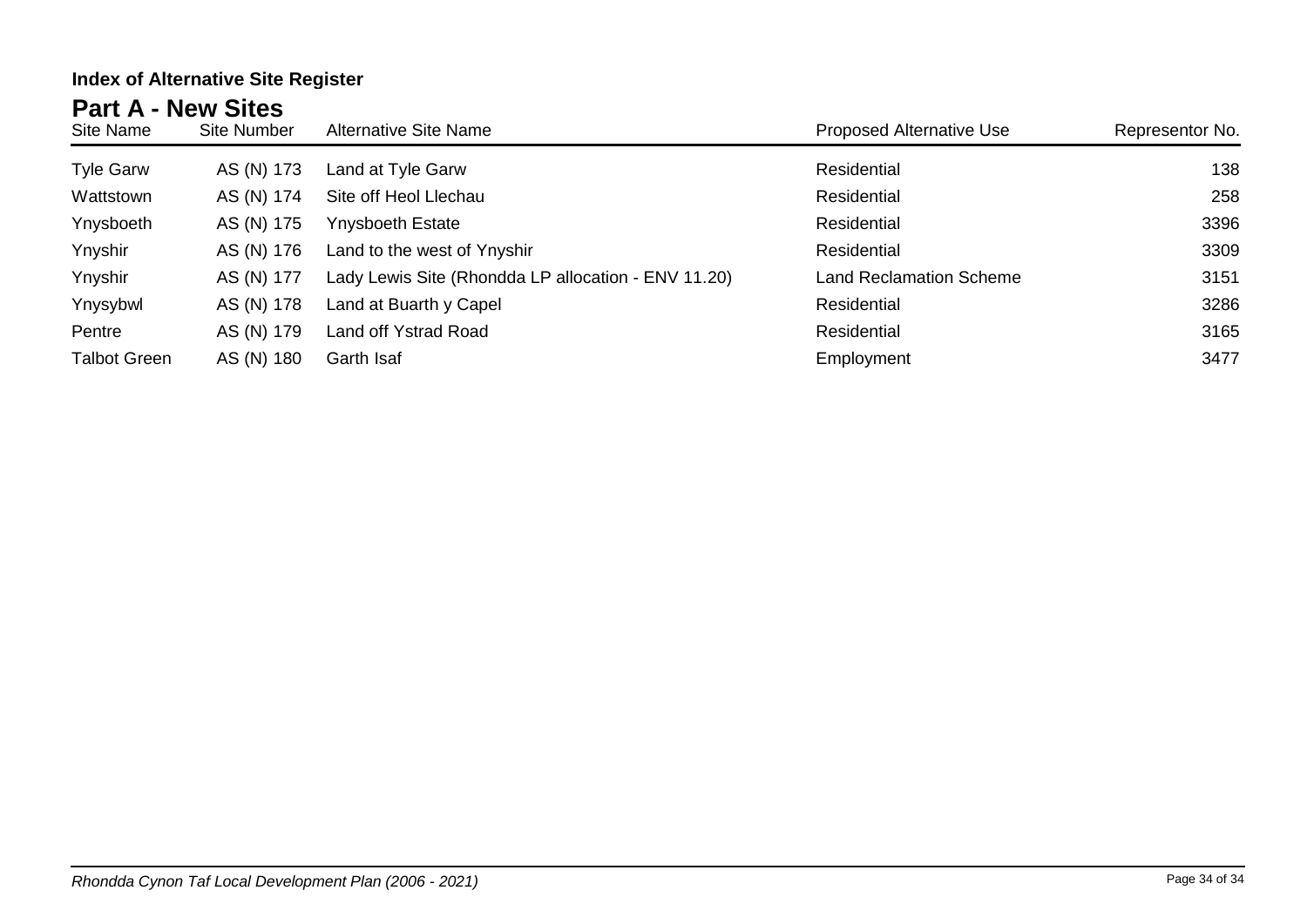# **Part B - Amend Residential Settlement Boundary Index of Alternative Site Register**

| Site Name         | <b>Site Number</b> | <b>Alternative Site Name</b>                 | <b>Proposed Alternative Use</b>                     | Representor No. |
|-------------------|--------------------|----------------------------------------------|-----------------------------------------------------|-----------------|
| Abercwmboi        | AS (S) 1           | Former Phurnacite Plant, Abercwmboi          | Include within Residential Settlement Boundary      | 2048            |
| Abercynon         | AS (S) 2           | Site A opposite Parc Newydd Farm, Grovers    | Include within Residential Settlement Boundary      | 1444            |
| Abercynon         | AS $(S)$ 3         | Site B opposite Parc Newydd Farm, Grovers    | Include within Residential Settlement Boundary      | 1444            |
| Abercynon         | AS (S) 4           | Land adjacent to Sewage treatment Works      | Include within Residential Settlement Boundary      | 1359            |
| Aberdare          | AS (S) 5           | Land at Maesffynon Lane                      | Include within Residential Settlement Boundary      | 1331            |
| Aberdare          | AS $(S)$ 6         | Coleg Morgannwg                              | Include within Residential Settlement Boundary      | 3282            |
| Aberdare          | AS (S) 7           | Land at Hazel Drive                          | Include within Residential Settlement Boundary      | 1322            |
| Aberdare          | AS (S) 90          | Land at Graig Place                          | <b>Exclude from Residential Settlement Boundary</b> | 3058            |
| Aberdare          | AS (S) 90          | Land at Graig Place                          | <b>Exclude from Residential Settlement Boundary</b> | 3039            |
| Abernant          | AS (S) 8           | Land at Moss Row                             | Include within Residential Settlement Boundary      | 2240            |
| Abernant          | AS (S) 9           | Land at Cwmbach Road                         | Include within Residential Settlement Boundary      | 3291            |
| Abernant          | AS (S) 10          | Land North of Werfa Lane                     | Include within Residential Settlement Boundary      | 2294            |
| Abernant          | AS (S) 11          | Land at Abernant                             | Include within Residential Settlement Boundary      | 3479            |
| Abernant          | AS (S) 12          | Land at Wefr Lane                            | Include within Residential Settlement Boundary      | 2240            |
| Abernant          | AS (S) 91          | Playing Field at Cwmbach Road                | <b>Exclude from Residential Settlement Boundary</b> | 2256            |
| Abernant          | AS (S) 91          | Playing Field at Cwmbach Road                | <b>Exclude from Residential Settlement Boundary</b> | 3089            |
| Beddau            | AS (S) 13          | Land adjacent to High Mead                   | Include within Residential Settlement Boundary      | 2055            |
| Beddau            | AS (S) 14          | Land at Castellau Road                       | Include within Residential Settlement Boundary      | 3200            |
| Beddau            | AS (S) 15          | Land to the south of Brynteg Lane            | Include within Residential Settlement Boundary      | 2031            |
| Blaenrhondda      | AS (S) 16          | Land at Fernhill House                       | Include within Residential Settlement Boundary      | 3166            |
| Blaenrhondda      | AS (S) 17          | Land to the rear of Blaenrhondda Road        | Include within Residential Settlement Boundary      | 138             |
| Blaenrhondda      | AS (S) 102         | Former Fernhill Colliery Site (policy NSA 5) | Include within Residential Settlement Boundary      | 3225            |
| <b>Bryncae</b>    | AS (S) 92          | Rhyd Lethin                                  | <b>Exclude from Residential Settlement Boundary</b> | 3254            |
| <b>Brynna</b>     | AS (S) 18          | <b>Brynna West</b>                           | Include within Residential Settlement Boundary      | 3280            |
| <b>Brynsadler</b> | AS (S) 93          | Otters Brook Farm, Ivor Park                 | <b>Exclude from Residential Settlement Boundary</b> | 3394            |
|                   |                    |                                              |                                                     |                 |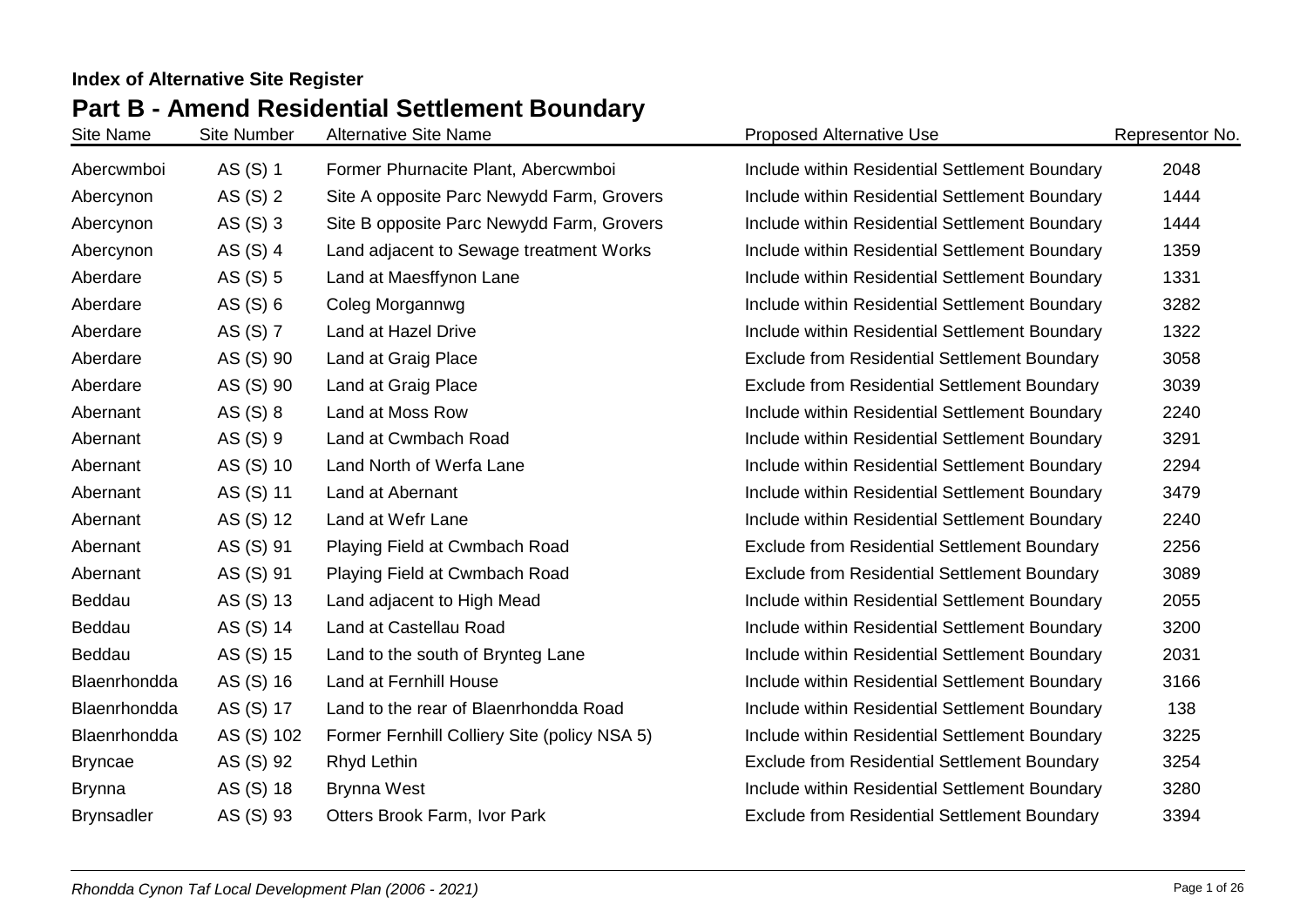# **Part B - Amend Residential Settlement Boundary**

| Site Name         | <b>Site Number</b> | <b>Alternative Site Name</b>                                                                       | <b>Proposed Alternative Use</b>                     | Representor No. |
|-------------------|--------------------|----------------------------------------------------------------------------------------------------|-----------------------------------------------------|-----------------|
| Cilfynydd         | AS (S) 19          | Land r/o Cilfynydd Road/ Bodwenarth                                                                | Include within Residential Settlement Boundary      | 1359            |
| Coedely           | AS (S) 103         | Vans Direct HQ, yard and land to NW, Ely Valley<br>Road and Elwyn Street                           | Include within Residential Settlement Boundary      | 3273            |
| Cwmaman           | AS (S) 20          | Plots 10-12 Incline Row                                                                            | Include within Residential Settlement Boundary      | 1425            |
| Cwmbach           | AS (S) 21          | Land at Cefnpennar Road                                                                            | Include within Residential Settlement Boundary      | 2298            |
| Cwmbach           | AS (S) 22          | <b>Crichton Farm</b>                                                                               | Include within Residential Settlement Boundary      | 3475            |
| Cwmparc           | AS (S) 23          | Land at Park Road                                                                                  | Include within Residential Settlement Boundary      | 2293            |
| Cwmparc           | AS (S) 24          | <b>Land off Treharne Street</b>                                                                    | Include within Residential Settlement Boundary      | 2293            |
| Cymmer            | AS (S) 25          | Land rear of 119 - 130 High Street                                                                 | Include within Residential Settlement Boundary      | 3393            |
| Efail Isaf        | AS (S) 26          | Land adjacent to the Willows and Heol Dowlais                                                      | Include within Residential Settlement Boundary      | 2033            |
| <b>Efail Isaf</b> | AS (S) 27          | South of Heol Dowlais                                                                              | Include within Residential Settlement Boundary      | 2023            |
| Efail Isaf        | AS (S) 28          | Land adjacent to Meadow View, north of Heol Dowlais Include within Residential Settlement Boundary |                                                     | 2033            |
| <b>Efail Isaf</b> | AS (S) 29          | Ffrwd Philip Farm                                                                                  | Include within Residential Settlement Boundary      | 1643            |
| Efail Isaf        | AS (S) 30          | Land at Garth Farm                                                                                 | Include within Residential Settlement Boundary      | 3229            |
| Efail Isaf        | AS (S) 31          | Land south of Heol Iscoed                                                                          | Include within Residential Settlement Boundary      | 3270            |
| Efail Isaf        | AS (S) 32          | Garthlyn, Heol Ffrwd Philip                                                                        | Include within Residential Settlement Boundary      | 3091            |
| <b>Efail Isaf</b> | AS (S) 94          | Land at Celyn Farm                                                                                 | <b>Exclude from Residential Settlement Boundary</b> | 3187            |
| Efail Isaf        | AS (S) 94          | Land at Celyn Farm                                                                                 | <b>Exclude from Residential Settlement Boundary</b> | 3444            |
| <b>Efail Isaf</b> | AS (S) 94          | Land at Celyn Farm                                                                                 | <b>Exclude from Residential Settlement Boundary</b> | 3018            |
| <b>Efail Isaf</b> | AS (S) 94          | Land at Celyn Farm                                                                                 | <b>Exclude from Residential Settlement Boundary</b> | 3109            |
| <b>Efail Isaf</b> | AS (S) 94          | Land at Celyn Farm                                                                                 | <b>Exclude from Residential Settlement Boundary</b> | 3059            |
| Efail Isaf        | AS (S) 94          | Land at Celyn Farm                                                                                 | <b>Exclude from Residential Settlement Boundary</b> | 3161            |
| <b>Efail Isaf</b> | AS (S) 94          | Land at Celyn Farm                                                                                 | <b>Exclude from Residential Settlement Boundary</b> | 3182            |
| <b>Efail Isaf</b> | AS (S) 94          | Land at Celyn Farm                                                                                 | <b>Exclude from Residential Settlement Boundary</b> | 2509            |
| <b>Efail Isaf</b> | AS (S) 94          | Land at Celyn Farm                                                                                 | <b>Exclude from Residential Settlement Boundary</b> | 3149            |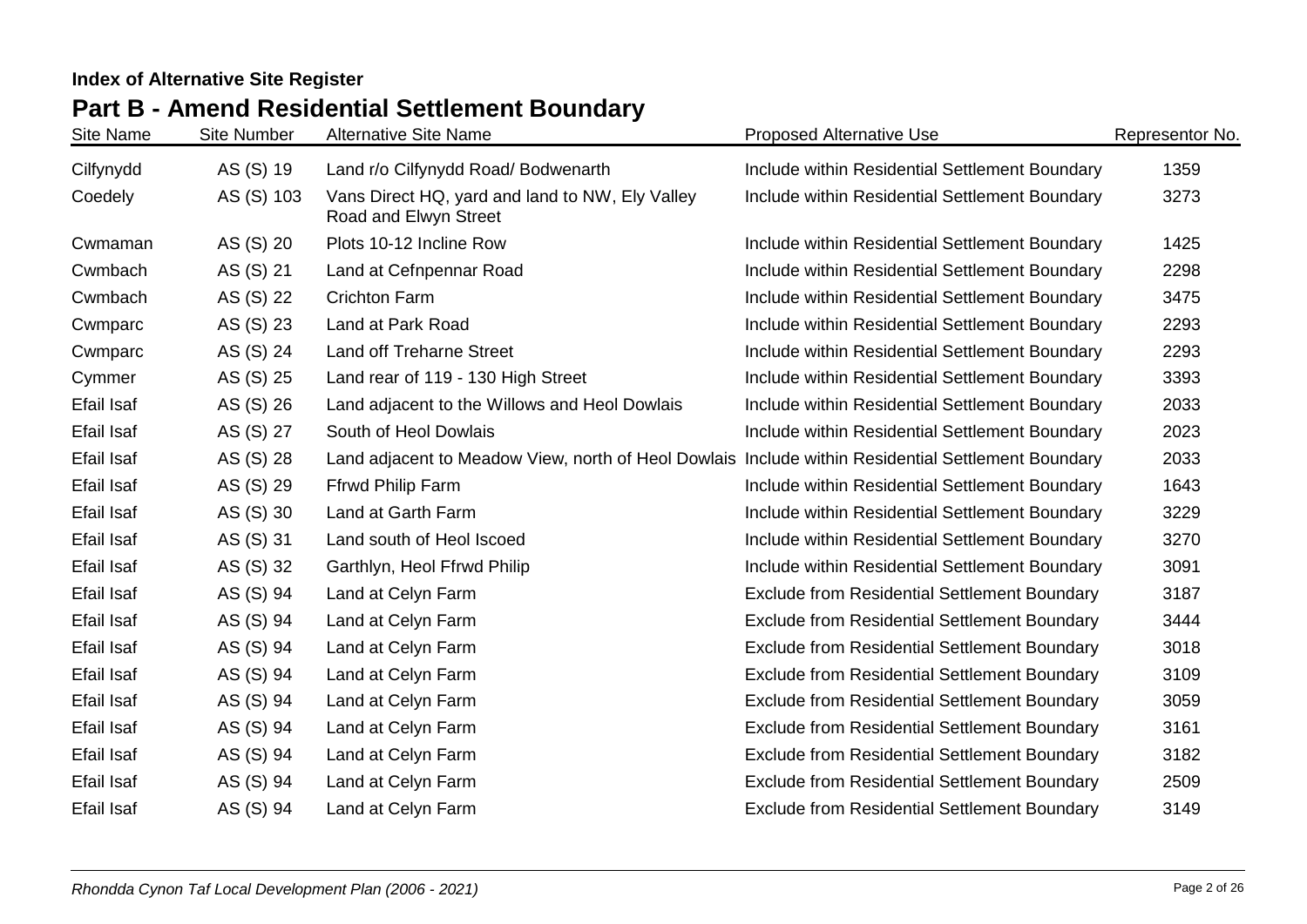# **Part B - Amend Residential Settlement Boundary**

| Site Name    | <b>Site Number</b> | <b>Alternative Site Name</b>     | <b>Proposed Alternative Use</b>                | Representor No. |
|--------------|--------------------|----------------------------------|------------------------------------------------|-----------------|
| Gadlys       | AS (S) 33          | Land at Afon Ddar Close          | Include within Residential Settlement Boundary | 3288            |
| Gilfach Goch | AS (S) 34          | North of Ty Coch, Heathlands     | Include within Residential Settlement Boundary | 1403            |
| Gilfach Goch | AS (S) 35          | Land to the rear of High Street  | Include within Residential Settlement Boundary | 3290            |
| Gilfach Goch | AS (S) 36          | Land at Fairview                 | Include within Residential Settlement Boundary | 3307            |
| Gilfach Goch | AS (S) 37          | Land to the south of High Street | Include within Residential Settlement Boundary | 1529            |
| Glyncoch     | AS (S) 38          | Land at the end of Conway Close  | Include within Residential Settlement Boundary | 3415            |
| Glyncoch     | AS (S) 39          | Cefn Primary School              | Include within Residential Settlement Boundary | 2656            |
| Glyncoch     | AS (S) 39          | Cefn Primary School              | Include within Residential Settlement Boundary | 2613            |
| Glyncoch     | AS (S) 39          | Cefn Primary School              | Include within Residential Settlement Boundary | 2614            |
| Glyncoch     | AS (S) 39          | Cefn Primary School              | Include within Residential Settlement Boundary | 2615            |
| Glyncoch     | AS (S) 39          | Cefn Primary School              | Include within Residential Settlement Boundary | 2617            |
| Glyncoch     | AS (S) 39          | <b>Cefn Primary School</b>       | Include within Residential Settlement Boundary | 2608            |
| Glyncoch     | AS (S) 39          | <b>Cefn Primary School</b>       | Include within Residential Settlement Boundary | 2655            |
| Glyncoch     | AS (S) 39          | Cefn Primary School              | Include within Residential Settlement Boundary | 2637            |
| Glyncoch     | AS (S) 39          | Cefn Primary School              | Include within Residential Settlement Boundary | 2657            |
| Glyncoch     | AS (S) 39          | Cefn Primary School              | Include within Residential Settlement Boundary | 2658            |
| Glyncoch     | AS (S) 39          | Cefn Primary School              | Include within Residential Settlement Boundary | 2659            |
| Glyncoch     | AS (S) 39          | <b>Cefn Primary School</b>       | Include within Residential Settlement Boundary | 2660            |
| Glyncoch     | AS (S) 39          | Cefn Primary School              | Include within Residential Settlement Boundary | 2943            |
| Glyncoch     | AS (S) 39          | <b>Cefn Primary School</b>       | Include within Residential Settlement Boundary | 2663            |
| Glyncoch     | AS (S) 39          | Cefn Primary School              | Include within Residential Settlement Boundary | 2671            |
| Glyncoch     | AS (S) 39          | Cefn Primary School              | Include within Residential Settlement Boundary | 2633            |
| Glyncoch     | AS (S) 39          | Cefn Primary School              | Include within Residential Settlement Boundary | 2634            |
| Glyncoch     | AS (S) 39          | <b>Cefn Primary School</b>       | Include within Residential Settlement Boundary | 2938            |
| Glyncoch     | AS (S) 39          | Cefn Primary School              | Include within Residential Settlement Boundary | 2939            |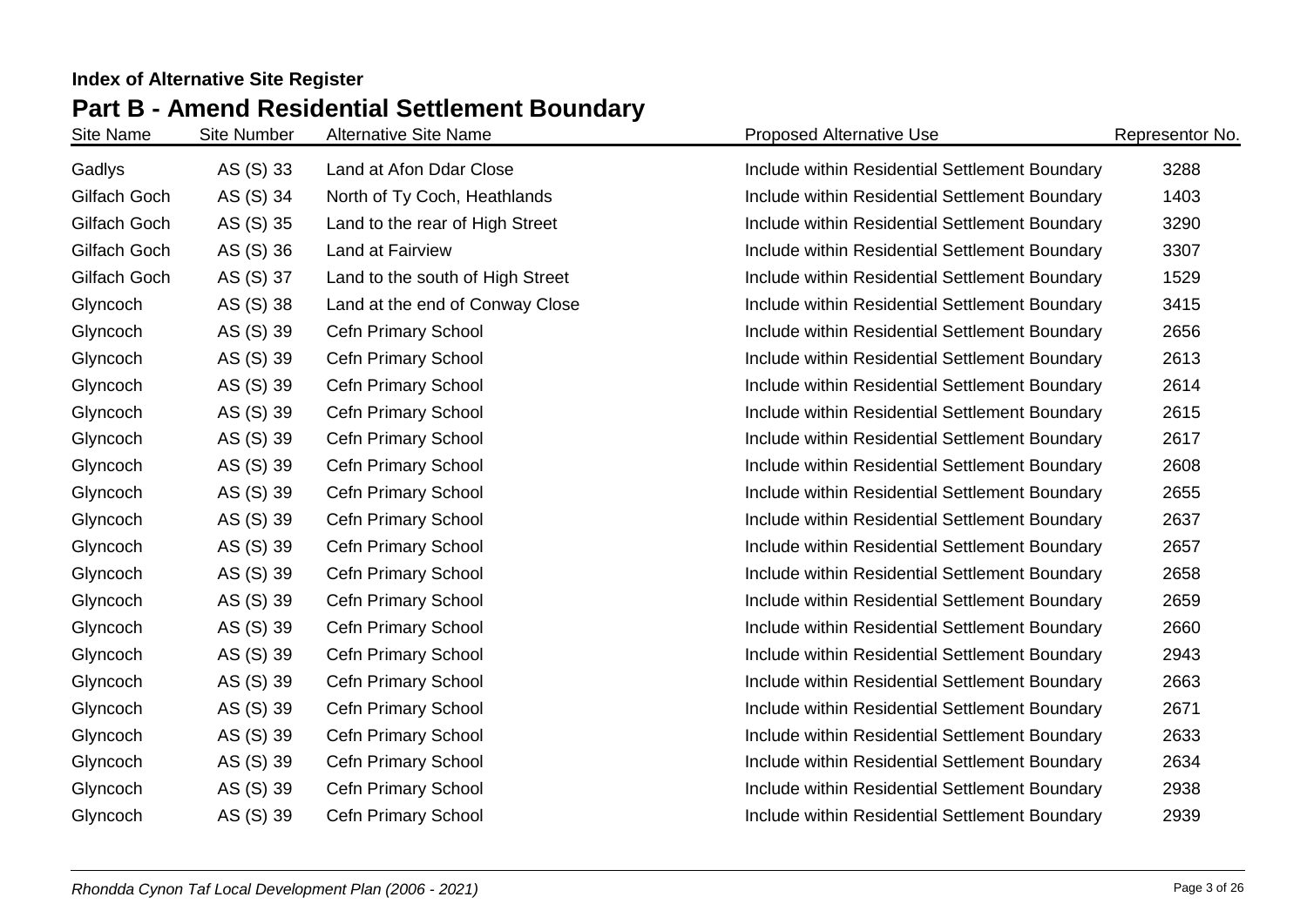| Site Name | <b>Site Number</b> | <b>Alternative Site Name</b> | <b>Proposed Alternative Use</b>                | Representor No. |
|-----------|--------------------|------------------------------|------------------------------------------------|-----------------|
| Glyncoch  | AS (S) 39          | <b>Cefn Primary School</b>   | Include within Residential Settlement Boundary | 2601            |
| Glyncoch  | AS (S) 39          | <b>Cefn Primary School</b>   | Include within Residential Settlement Boundary | 2940            |
| Glyncoch  | AS (S) 39          | Cefn Primary School          | Include within Residential Settlement Boundary | 2941            |
| Glyncoch  | AS (S) 39          | Cefn Primary School          | Include within Residential Settlement Boundary | 2612            |
| Glyncoch  | AS (S) 39          | Cefn Primary School          | Include within Residential Settlement Boundary | 2610            |
| Glyncoch  | AS (S) 39          | <b>Cefn Primary School</b>   | Include within Residential Settlement Boundary | 2611            |
| Glyncoch  | AS (S) 39          | Cefn Primary School          | Include within Residential Settlement Boundary | 2603            |
| Glyncoch  | AS (S) 39          | Cefn Primary School          | Include within Residential Settlement Boundary | 2604            |
| Glyncoch  | AS (S) 39          | Cefn Primary School          | Include within Residential Settlement Boundary | 2605            |
| Glyncoch  | AS (S) 39          | Cefn Primary School          | Include within Residential Settlement Boundary | 2606            |
| Glyncoch  | AS (S) 39          | Cefn Primary School          | Include within Residential Settlement Boundary | 2607            |
| Glyncoch  | AS (S) 39          | Cefn Primary School          | Include within Residential Settlement Boundary | 2620            |
| Glyncoch  | AS (S) 39          | Cefn Primary School          | Include within Residential Settlement Boundary | 2609            |
| Glyncoch  | AS (S) 39          | Cefn Primary School          | Include within Residential Settlement Boundary | 2627            |
| Glyncoch  | AS (S) 39          | Cefn Primary School          | Include within Residential Settlement Boundary | 2644            |
| Glyncoch  | AS (S) 39          | Cefn Primary School          | Include within Residential Settlement Boundary | 2645            |
| Glyncoch  | AS (S) 39          | Cefn Primary School          | Include within Residential Settlement Boundary | 2653            |
| Glyncoch  | AS (S) 39          | Cefn Primary School          | Include within Residential Settlement Boundary | 2647            |
| Glyncoch  | AS (S) 39          | Cefn Primary School          | Include within Residential Settlement Boundary | 2648            |
| Glyncoch  | AS (S) 39          | Cefn Primary School          | Include within Residential Settlement Boundary | 2649            |
| Glyncoch  | AS (S) 39          | Cefn Primary School          | Include within Residential Settlement Boundary | 2650            |
| Glyncoch  | AS (S) 39          | Cefn Primary School          | Include within Residential Settlement Boundary | 2635            |
| Glyncoch  | AS (S) 39          | Cefn Primary School          | Include within Residential Settlement Boundary | 2600            |
| Glyncoch  | AS (S) 39          | Cefn Primary School          | Include within Residential Settlement Boundary | 2642            |
| Glyncoch  | AS (S) 39          | Cefn Primary School          | Include within Residential Settlement Boundary | 2559            |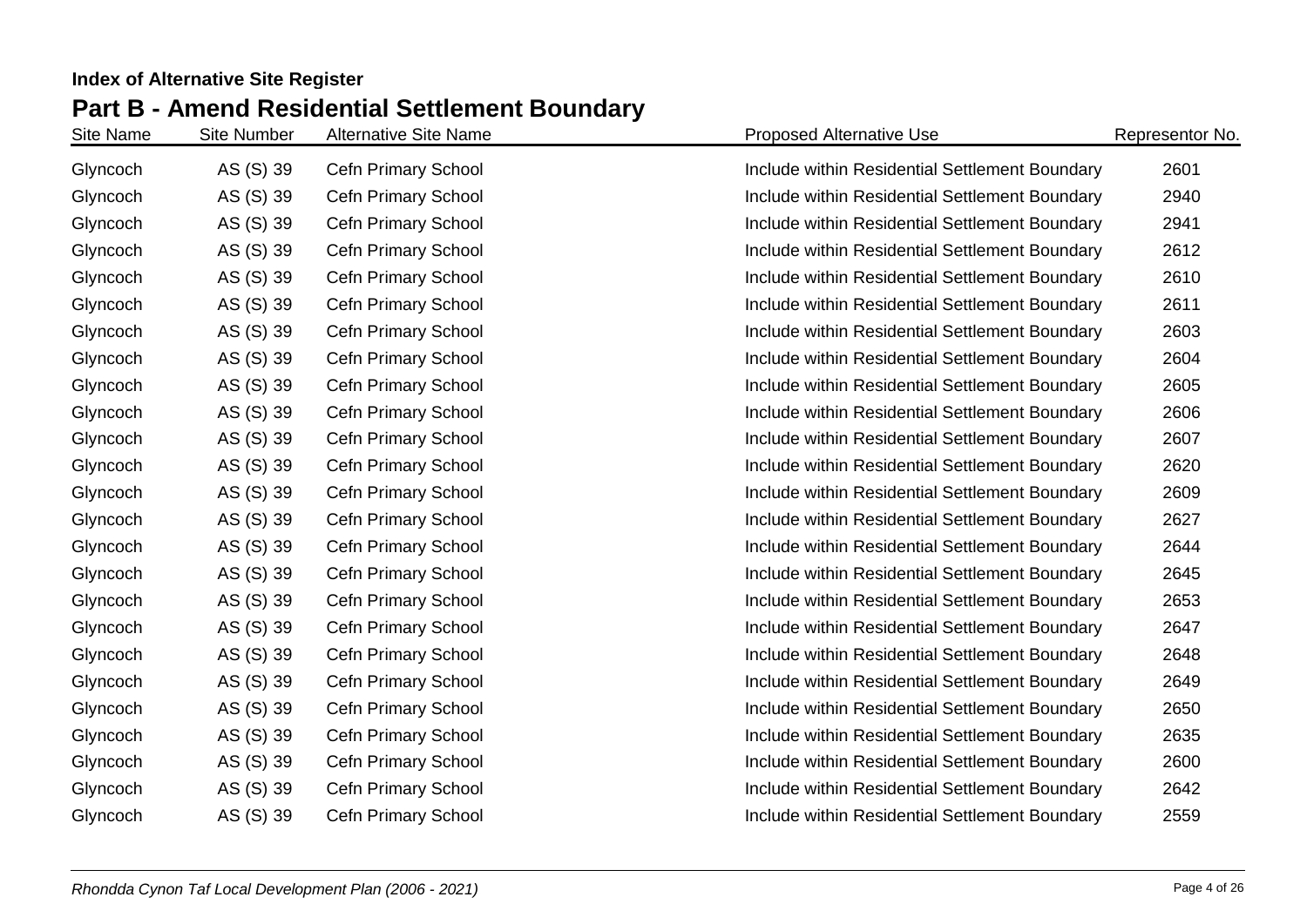| Site Name | <b>Site Number</b> | <b>Alternative Site Name</b> | <b>Proposed Alternative Use</b>                | Representor No. |
|-----------|--------------------|------------------------------|------------------------------------------------|-----------------|
| Glyncoch  | AS (S) 39          | Cefn Primary School          | Include within Residential Settlement Boundary | 2551            |
| Glyncoch  | AS (S) 39          | <b>Cefn Primary School</b>   | Include within Residential Settlement Boundary | 2552            |
| Glyncoch  | AS (S) 39          | Cefn Primary School          | Include within Residential Settlement Boundary | 2553            |
| Glyncoch  | AS (S) 39          | Cefn Primary School          | Include within Residential Settlement Boundary | 2554            |
| Glyncoch  | AS (S) 39          | Cefn Primary School          | Include within Residential Settlement Boundary | 2555            |
| Glyncoch  | AS (S) 39          | Cefn Primary School          | Include within Residential Settlement Boundary | 2556            |
| Glyncoch  | AS (S) 39          | Cefn Primary School          | Include within Residential Settlement Boundary | 2651            |
| Glyncoch  | AS (S) 39          | Cefn Primary School          | Include within Residential Settlement Boundary | 2670            |
| Glyncoch  | AS (S) 39          | Cefn Primary School          | Include within Residential Settlement Boundary | 2618            |
| Glyncoch  | AS (S) 39          | Cefn Primary School          | Include within Residential Settlement Boundary | 2652            |
| Glyncoch  | AS (S) 39          | Cefn Primary School          | Include within Residential Settlement Boundary | 2823            |
| Glyncoch  | AS (S) 39          | Cefn Primary School          | Include within Residential Settlement Boundary | 2666            |
| Glyncoch  | AS (S) 39          | Cefn Primary School          | Include within Residential Settlement Boundary | 2757            |
| Glyncoch  | AS (S) 39          | Cefn Primary School          | Include within Residential Settlement Boundary | 2668            |
| Glyncoch  | AS (S) 39          | Cefn Primary School          | Include within Residential Settlement Boundary | 2944            |
| Glyncoch  | AS (S) 39          | Cefn Primary School          | Include within Residential Settlement Boundary | 2654            |
| Glyncoch  | AS (S) 39          | Cefn Primary School          | Include within Residential Settlement Boundary | 2669            |
| Glyncoch  | AS (S) 39          | Cefn Primary School          | Include within Residential Settlement Boundary | 2643            |
| Glyncoch  | AS (S) 39          | Cefn Primary School          | Include within Residential Settlement Boundary | 2661            |
| Glyncoch  | AS (S) 39          | Cefn Primary School          | Include within Residential Settlement Boundary | 2646            |
| Glyncoch  | AS (S) 39          | Cefn Primary School          | Include within Residential Settlement Boundary | 2638            |
| Glyncoch  | AS (S) 39          | Cefn Primary School          | Include within Residential Settlement Boundary | 2639            |
| Glyncoch  | AS (S) 39          | Cefn Primary School          | Include within Residential Settlement Boundary | 2640            |
| Glyncoch  | AS (S) 39          | Cefn Primary School          | Include within Residential Settlement Boundary | 2641            |
| Glyncoch  | AS (S) 39          | Cefn Primary School          | Include within Residential Settlement Boundary | 2662            |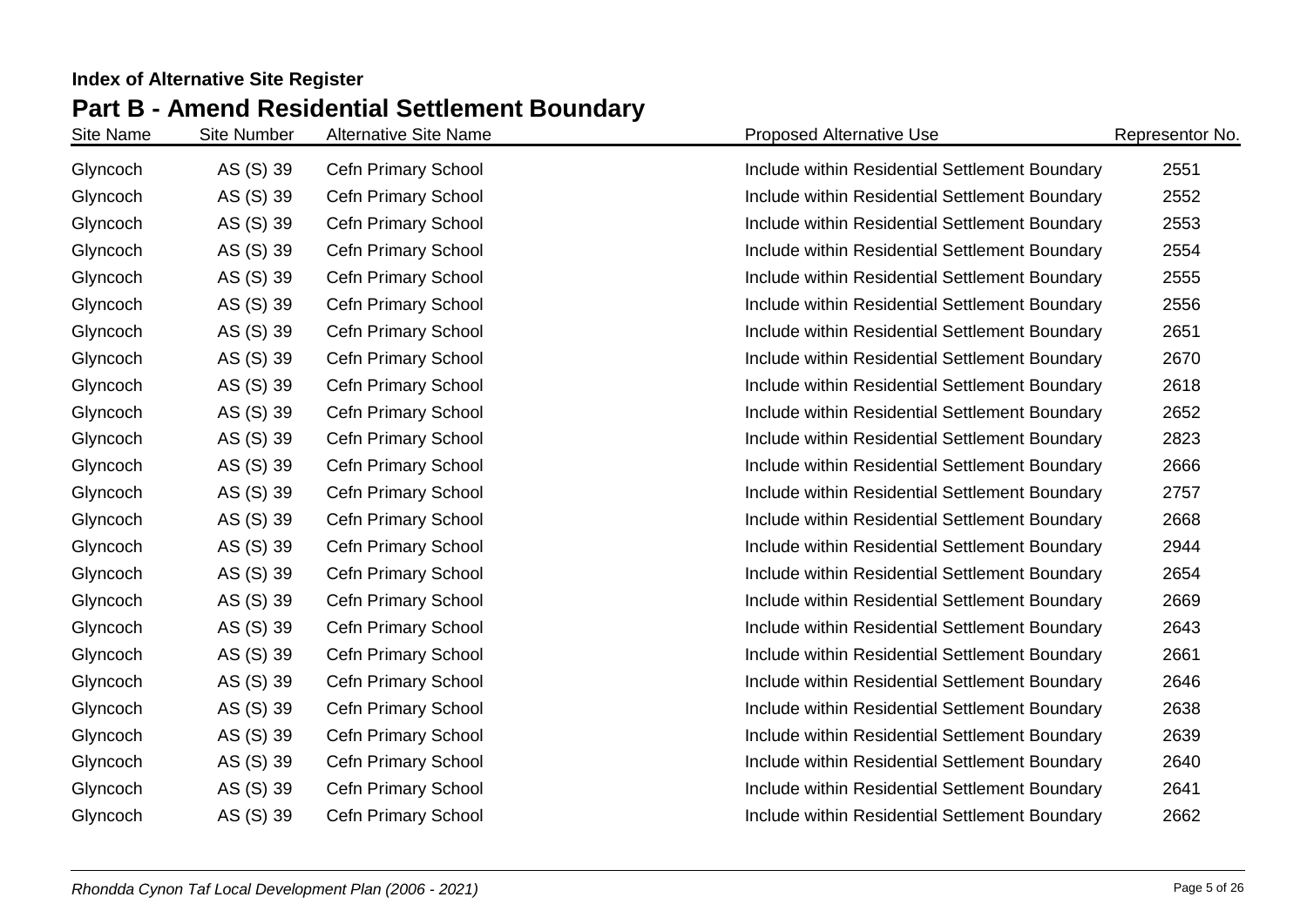| Site Name | <b>Site Number</b> | <b>Alternative Site Name</b> | <b>Proposed Alternative Use</b>                | Representor No. |
|-----------|--------------------|------------------------------|------------------------------------------------|-----------------|
| Glyncoch  | AS (S) 39          | Cefn Primary School          | Include within Residential Settlement Boundary | 2945            |
| Glyncoch  | AS (S) 39          | Cefn Primary School          | Include within Residential Settlement Boundary | 2909            |
| Glyncoch  | AS (S) 39          | Cefn Primary School          | Include within Residential Settlement Boundary | 2902            |
| Glyncoch  | AS (S) 39          | Cefn Primary School          | Include within Residential Settlement Boundary | 2901            |
| Glyncoch  | AS (S) 39          | Cefn Primary School          | Include within Residential Settlement Boundary | 2900            |
| Glyncoch  | AS (S) 39          | Cefn Primary School          | Include within Residential Settlement Boundary | 2899            |
| Glyncoch  | AS (S) 39          | Cefn Primary School          | Include within Residential Settlement Boundary | 2898            |
| Glyncoch  | AS (S) 39          | Cefn Primary School          | Include within Residential Settlement Boundary | 2897            |
| Glyncoch  | AS (S) 39          | Cefn Primary School          | Include within Residential Settlement Boundary | 2983            |
| Glyncoch  | AS (S) 39          | Cefn Primary School          | Include within Residential Settlement Boundary | 2895            |
| Glyncoch  | AS (S) 39          | Cefn Primary School          | Include within Residential Settlement Boundary | 2905            |
| Glyncoch  | AS (S) 39          | Cefn Primary School          | Include within Residential Settlement Boundary | 2970            |
| Glyncoch  | AS (S) 39          | Cefn Primary School          | Include within Residential Settlement Boundary | 2971            |
| Glyncoch  | AS (S) 39          | Cefn Primary School          | Include within Residential Settlement Boundary | 2972            |
| Glyncoch  | AS (S) 39          | Cefn Primary School          | Include within Residential Settlement Boundary | 2973            |
| Glyncoch  | AS (S) 39          | Cefn Primary School          | Include within Residential Settlement Boundary | 2974            |
| Glyncoch  | AS (S) 39          | Cefn Primary School          | Include within Residential Settlement Boundary | 2975            |
| Glyncoch  | AS (S) 39          | Cefn Primary School          | Include within Residential Settlement Boundary | 2631            |
| Glyncoch  | AS (S) 39          | Cefn Primary School          | Include within Residential Settlement Boundary | 2988            |
| Glyncoch  | AS (S) 39          | Cefn Primary School          | Include within Residential Settlement Boundary | 2877            |
| Glyncoch  | AS (S) 39          | Cefn Primary School          | Include within Residential Settlement Boundary | 2887            |
| Glyncoch  | AS (S) 39          | Cefn Primary School          | Include within Residential Settlement Boundary | 2885            |
| Glyncoch  | AS (S) 39          | Cefn Primary School          | Include within Residential Settlement Boundary | 2884            |
| Glyncoch  | AS (S) 39          | Cefn Primary School          | Include within Residential Settlement Boundary | 2883            |
| Glyncoch  | AS (S) 39          | Cefn Primary School          | Include within Residential Settlement Boundary | 2882            |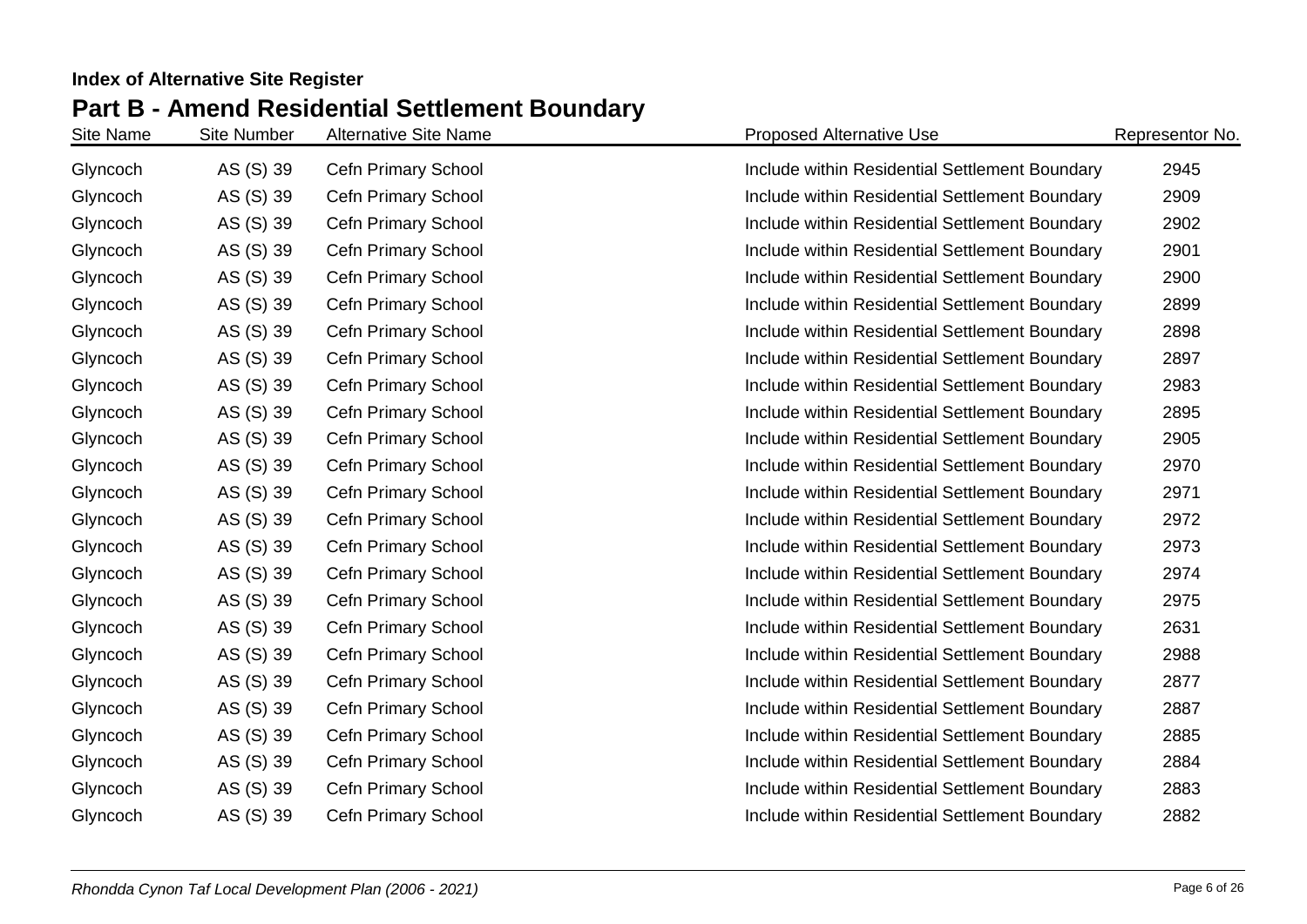| Site Name | <b>Site Number</b> | <b>Alternative Site Name</b> | <b>Proposed Alternative Use</b>                | Representor No. |
|-----------|--------------------|------------------------------|------------------------------------------------|-----------------|
| Glyncoch  | AS (S) 39          | <b>Cefn Primary School</b>   | Include within Residential Settlement Boundary | 2881            |
| Glyncoch  | AS (S) 39          | <b>Cefn Primary School</b>   | Include within Residential Settlement Boundary | 2880            |
| Glyncoch  | AS (S) 39          | Cefn Primary School          | Include within Residential Settlement Boundary | 2903            |
| Glyncoch  | AS (S) 39          | Cefn Primary School          | Include within Residential Settlement Boundary | 2878            |
| Glyncoch  | AS (S) 39          | <b>Cefn Primary School</b>   | Include within Residential Settlement Boundary | 2904            |
| Glyncoch  | AS (S) 39          | <b>Cefn Primary School</b>   | Include within Residential Settlement Boundary | 2821            |
| Glyncoch  | AS (S) 39          | Cefn Primary School          | Include within Residential Settlement Boundary | 2891            |
| Glyncoch  | AS (S) 39          | Cefn Primary School          | Include within Residential Settlement Boundary | 2969            |
| Glyncoch  | AS (S) 39          | Cefn Primary School          | Include within Residential Settlement Boundary | 2875            |
| Glyncoch  | AS (S) 39          | Cefn Primary School          | Include within Residential Settlement Boundary | 2907            |
| Glyncoch  | AS (S) 39          | Cefn Primary School          | Include within Residential Settlement Boundary | 2906            |
| Glyncoch  | AS (S) 39          | Cefn Primary School          | Include within Residential Settlement Boundary | 2977            |
| Glyncoch  | AS (S) 39          | Cefn Primary School          | Include within Residential Settlement Boundary | 2879            |
| Glyncoch  | AS (S) 39          | Cefn Primary School          | Include within Residential Settlement Boundary | 2624            |
| Glyncoch  | AS (S) 39          | Cefn Primary School          | Include within Residential Settlement Boundary | 2896            |
| Glyncoch  | AS (S) 39          | Cefn Primary School          | Include within Residential Settlement Boundary | 2629            |
| Glyncoch  | AS (S) 39          | Cefn Primary School          | Include within Residential Settlement Boundary | 2910            |
| Glyncoch  | AS (S) 39          | Cefn Primary School          | Include within Residential Settlement Boundary | 2636            |
| Glyncoch  | AS (S) 39          | Cefn Primary School          | Include within Residential Settlement Boundary | 2621            |
| Glyncoch  | AS (S) 39          | <b>Cefn Primary School</b>   | Include within Residential Settlement Boundary | 2622            |
| Glyncoch  | AS (S) 39          | Cefn Primary School          | Include within Residential Settlement Boundary | 2976            |
| Glyncoch  | AS (S) 39          | Cefn Primary School          | Include within Residential Settlement Boundary | 2888            |
| Glyncoch  | AS (S) 39          | Cefn Primary School          | Include within Residential Settlement Boundary | 3012            |
| Glyncoch  | AS (S) 39          | Cefn Primary School          | Include within Residential Settlement Boundary | 2953            |
| Glyncoch  | AS (S) 39          | Cefn Primary School          | Include within Residential Settlement Boundary | 2625            |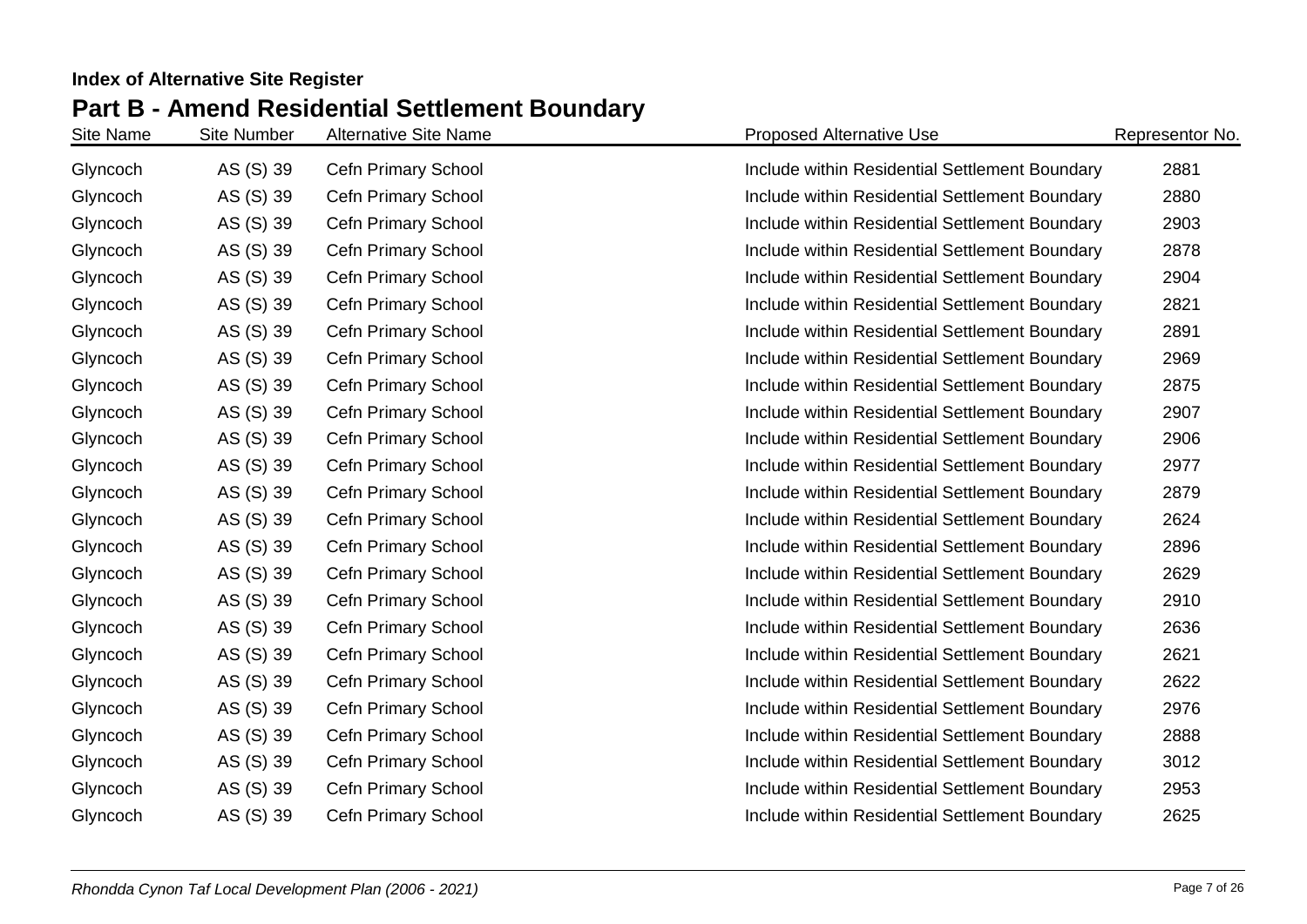| Site Name | <b>Site Number</b> | <b>Alternative Site Name</b> | <b>Proposed Alternative Use</b>                | Representor No. |
|-----------|--------------------|------------------------------|------------------------------------------------|-----------------|
| Glyncoch  | AS (S) 39          | <b>Cefn Primary School</b>   | Include within Residential Settlement Boundary | 2626            |
| Glyncoch  | AS (S) 39          | <b>Cefn Primary School</b>   | Include within Residential Settlement Boundary | 2619            |
| Glyncoch  | AS (S) 39          | Cefn Primary School          | Include within Residential Settlement Boundary | 2628            |
| Glyncoch  | AS (S) 39          | Cefn Primary School          | Include within Residential Settlement Boundary | 2886            |
| Glyncoch  | AS (S) 39          | <b>Cefn Primary School</b>   | Include within Residential Settlement Boundary | 2630            |
| Glyncoch  | AS (S) 39          | <b>Cefn Primary School</b>   | Include within Residential Settlement Boundary | 2623            |
| Glyncoch  | AS (S) 39          | Cefn Primary School          | Include within Residential Settlement Boundary | 3406            |
| Glyncoch  | AS (S) 39          | Cefn Primary School          | Include within Residential Settlement Boundary | 2890            |
| Glyncoch  | AS (S) 39          | Cefn Primary School          | Include within Residential Settlement Boundary | 2978            |
| Glyncoch  | AS (S) 39          | Cefn Primary School          | Include within Residential Settlement Boundary | 2984            |
| Glyncoch  | AS (S) 39          | Cefn Primary School          | Include within Residential Settlement Boundary | 2892            |
| Glyncoch  | AS (S) 39          | Cefn Primary School          | Include within Residential Settlement Boundary | 2979            |
| Glyncoch  | AS (S) 39          | Cefn Primary School          | Include within Residential Settlement Boundary | 2893            |
| Glyncoch  | AS (S) 39          | Cefn Primary School          | Include within Residential Settlement Boundary | 2894            |
| Glyncoch  | AS (S) 39          | Cefn Primary School          | Include within Residential Settlement Boundary | 2982            |
| Glyncoch  | AS (S) 39          | Cefn Primary School          | Include within Residential Settlement Boundary | 3457            |
| Glyncoch  | AS (S) 39          | Cefn Primary School          | Include within Residential Settlement Boundary | 3004            |
| Glyncoch  | AS (S) 39          | Cefn Primary School          | Include within Residential Settlement Boundary | 3222            |
| Glyncoch  | AS (S) 39          | Cefn Primary School          | Include within Residential Settlement Boundary | 3193            |
| Glyncoch  | AS (S) 39          | <b>Cefn Primary School</b>   | Include within Residential Settlement Boundary | 2602            |
| Glyncoch  | AS (S) 39          | Cefn Primary School          | Include within Residential Settlement Boundary | 3113            |
| Glyncoch  | AS (S) 39          | Cefn Primary School          | Include within Residential Settlement Boundary | 3072            |
| Glyncoch  | AS (S) 39          | Cefn Primary School          | Include within Residential Settlement Boundary | 3017            |
| Glyncoch  | AS (S) 39          | Cefn Primary School          | Include within Residential Settlement Boundary | 2632            |
| Glyncoch  | AS (S) 39          | Cefn Primary School          | Include within Residential Settlement Boundary | 2981            |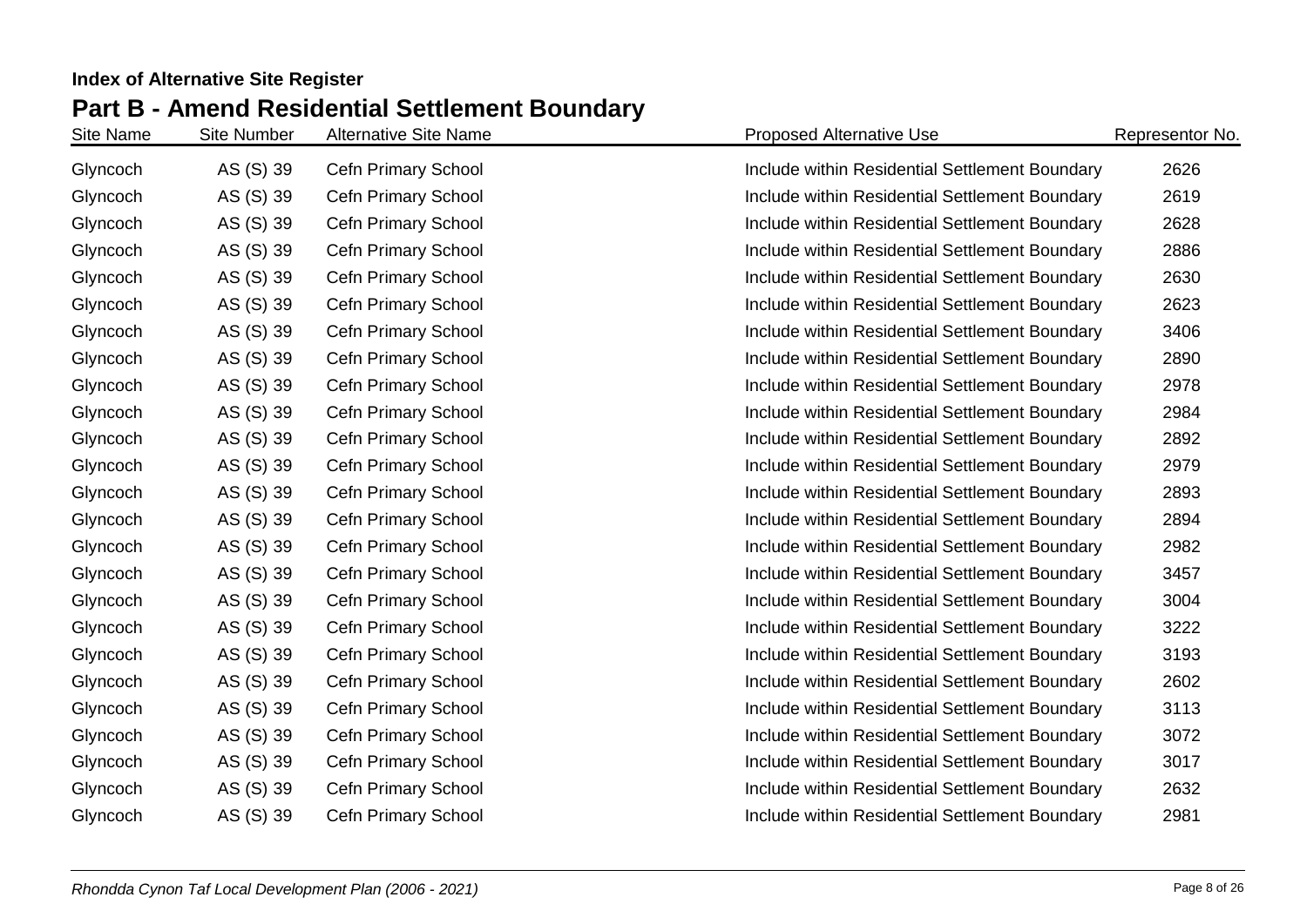| Site Name | <b>Site Number</b> | <b>Alternative Site Name</b> | <b>Proposed Alternative Use</b>                | Representor No. |
|-----------|--------------------|------------------------------|------------------------------------------------|-----------------|
| Glyncoch  | AS (S) 39          | <b>Cefn Primary School</b>   | Include within Residential Settlement Boundary | 2691            |
| Glyncoch  | AS (S) 39          | <b>Cefn Primary School</b>   | Include within Residential Settlement Boundary | 2707            |
| Glyncoch  | AS (S) 39          | Cefn Primary School          | Include within Residential Settlement Boundary | 2693            |
| Glyncoch  | AS (S) 39          | Cefn Primary School          | Include within Residential Settlement Boundary | 2684            |
| Glyncoch  | AS (S) 39          | <b>Cefn Primary School</b>   | Include within Residential Settlement Boundary | 2685            |
| Glyncoch  | AS (S) 39          | <b>Cefn Primary School</b>   | Include within Residential Settlement Boundary | 2686            |
| Glyncoch  | AS (S) 39          | Cefn Primary School          | Include within Residential Settlement Boundary | 2687            |
| Glyncoch  | AS (S) 39          | Cefn Primary School          | Include within Residential Settlement Boundary | 2694            |
| Glyncoch  | AS (S) 39          | Cefn Primary School          | Include within Residential Settlement Boundary | 2689            |
| Glyncoch  | AS (S) 39          | Cefn Primary School          | Include within Residential Settlement Boundary | 2680            |
| Glyncoch  | AS (S) 39          | Cefn Primary School          | Include within Residential Settlement Boundary | 2717            |
| Glyncoch  | AS (S) 39          | Cefn Primary School          | Include within Residential Settlement Boundary | 2681            |
| Glyncoch  | AS (S) 39          | Cefn Primary School          | Include within Residential Settlement Boundary | 2748            |
| Glyncoch  | AS (S) 39          | Cefn Primary School          | Include within Residential Settlement Boundary | 2738            |
| Glyncoch  | AS (S) 39          | Cefn Primary School          | Include within Residential Settlement Boundary | 2739            |
| Glyncoch  | AS (S) 39          | Cefn Primary School          | Include within Residential Settlement Boundary | 2740            |
| Glyncoch  | AS (S) 39          | Cefn Primary School          | Include within Residential Settlement Boundary | 2741            |
| Glyncoch  | AS (S) 39          | Cefn Primary School          | Include within Residential Settlement Boundary | 2688            |
| Glyncoch  | AS (S) 39          | Cefn Primary School          | Include within Residential Settlement Boundary | 2683            |
| Glyncoch  | AS (S) 39          | <b>Cefn Primary School</b>   | Include within Residential Settlement Boundary | 2568            |
| Glyncoch  | AS (S) 39          | Cefn Primary School          | Include within Residential Settlement Boundary | 2709            |
| Glyncoch  | AS (S) 39          | Cefn Primary School          | Include within Residential Settlement Boundary | 2710            |
| Glyncoch  | AS (S) 39          | Cefn Primary School          | Include within Residential Settlement Boundary | 2711            |
| Glyncoch  | AS (S) 39          | Cefn Primary School          | Include within Residential Settlement Boundary | 2712            |
| Glyncoch  | AS (S) 39          | Cefn Primary School          | Include within Residential Settlement Boundary | 2713            |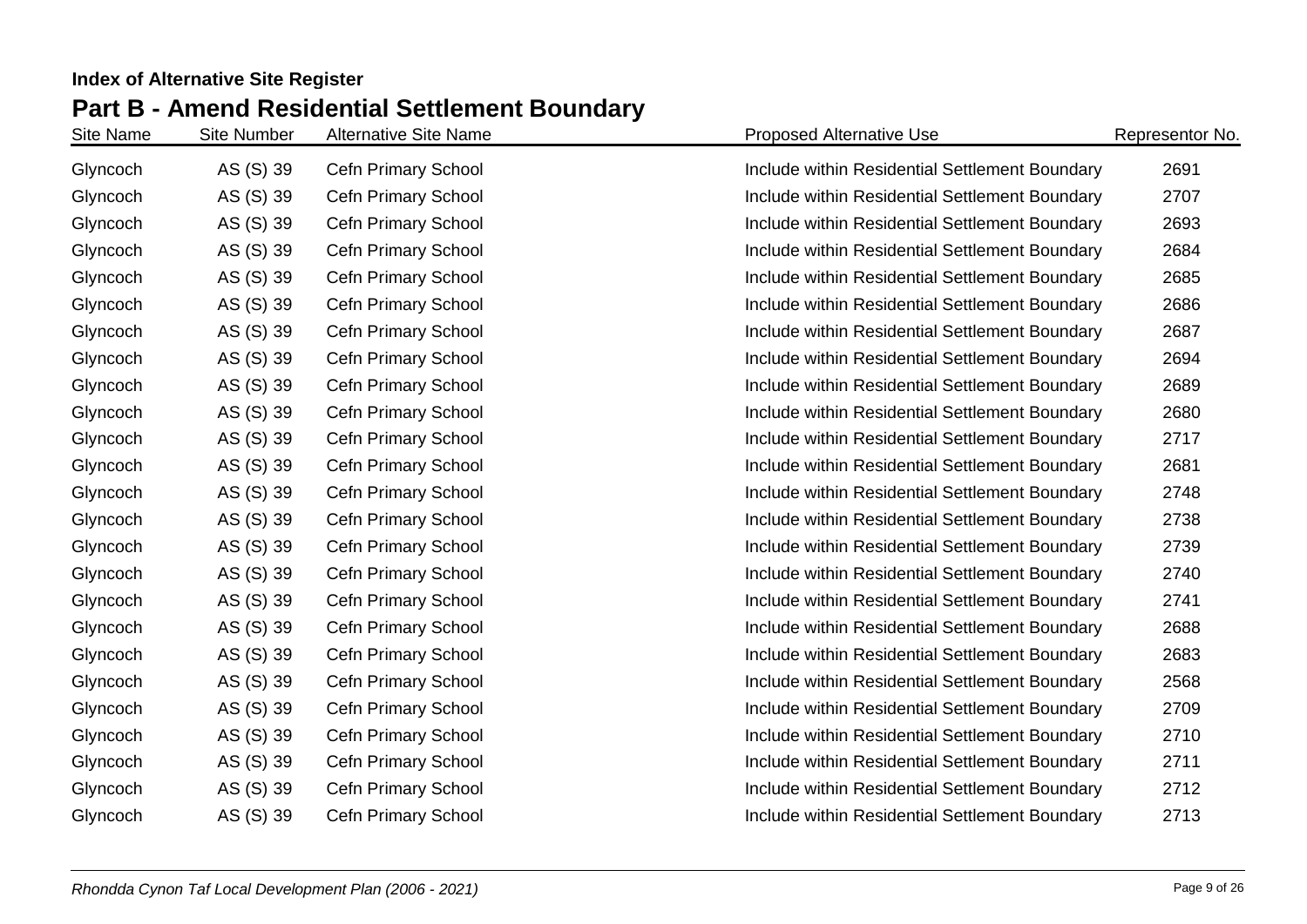| Site Name | <b>Site Number</b> | <b>Alternative Site Name</b> | <b>Proposed Alternative Use</b>                | Representor No. |
|-----------|--------------------|------------------------------|------------------------------------------------|-----------------|
| Glyncoch  | AS (S) 39          | <b>Cefn Primary School</b>   | Include within Residential Settlement Boundary | 2682            |
| Glyncoch  | AS (S) 39          | <b>Cefn Primary School</b>   | Include within Residential Settlement Boundary | 2704            |
| Glyncoch  | AS (S) 39          | Cefn Primary School          | Include within Residential Settlement Boundary | 2744            |
| Glyncoch  | AS (S) 39          | Cefn Primary School          | Include within Residential Settlement Boundary | 2664            |
| Glyncoch  | AS (S) 39          | <b>Cefn Primary School</b>   | Include within Residential Settlement Boundary | 2674            |
| Glyncoch  | AS (S) 39          | <b>Cefn Primary School</b>   | Include within Residential Settlement Boundary | 2675            |
| Glyncoch  | AS (S) 39          | Cefn Primary School          | Include within Residential Settlement Boundary | 2676            |
| Glyncoch  | AS (S) 39          | Cefn Primary School          | Include within Residential Settlement Boundary | 2677            |
| Glyncoch  | AS (S) 39          | Cefn Primary School          | Include within Residential Settlement Boundary | 2678            |
| Glyncoch  | AS (S) 39          | Cefn Primary School          | Include within Residential Settlement Boundary | 2679            |
| Glyncoch  | AS (S) 39          | Cefn Primary School          | Include within Residential Settlement Boundary | 2714            |
| Glyncoch  | AS (S) 39          | Cefn Primary School          | Include within Residential Settlement Boundary | 2729            |
| Glyncoch  | AS (S) 39          | Cefn Primary School          | Include within Residential Settlement Boundary | 2721            |
| Glyncoch  | AS (S) 39          | Cefn Primary School          | Include within Residential Settlement Boundary | 2722            |
| Glyncoch  | AS (S) 39          | Cefn Primary School          | Include within Residential Settlement Boundary | 2723            |
| Glyncoch  | AS (S) 39          | Cefn Primary School          | Include within Residential Settlement Boundary | 2724            |
| Glyncoch  | AS (S) 39          | Cefn Primary School          | Include within Residential Settlement Boundary | 2737            |
| Glyncoch  | AS (S) 39          | Cefn Primary School          | Include within Residential Settlement Boundary | 2726            |
| Glyncoch  | AS (S) 39          | Cefn Primary School          | Include within Residential Settlement Boundary | 2742            |
| Glyncoch  | AS (S) 39          | <b>Cefn Primary School</b>   | Include within Residential Settlement Boundary | 2728            |
| Glyncoch  | AS (S) 39          | Cefn Primary School          | Include within Residential Settlement Boundary | 2718            |
| Glyncoch  | AS (S) 39          | Cefn Primary School          | Include within Residential Settlement Boundary | 2730            |
| Glyncoch  | AS (S) 39          | Cefn Primary School          | Include within Residential Settlement Boundary | 2731            |
| Glyncoch  | AS (S) 39          | Cefn Primary School          | Include within Residential Settlement Boundary | 2732            |
| Glyncoch  | AS (S) 39          | Cefn Primary School          | Include within Residential Settlement Boundary | 2733            |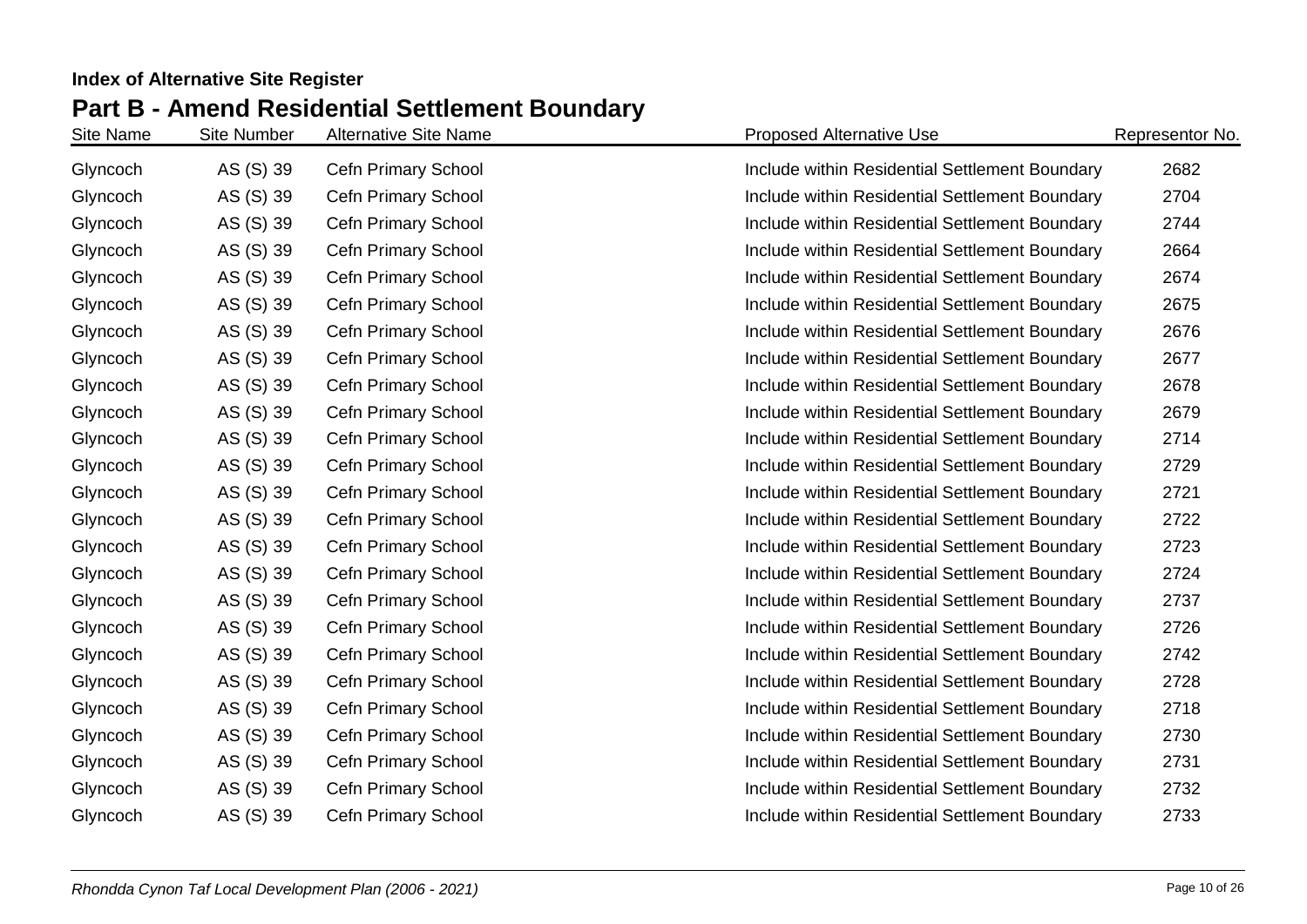| Site Name | <b>Site Number</b> | <b>Alternative Site Name</b> | <b>Proposed Alternative Use</b>                | Representor No. |
|-----------|--------------------|------------------------------|------------------------------------------------|-----------------|
| Glyncoch  | AS (S) 39          | <b>Cefn Primary School</b>   | Include within Residential Settlement Boundary | 2734            |
| Glyncoch  | AS (S) 39          | <b>Cefn Primary School</b>   | Include within Residential Settlement Boundary | 2716            |
| Glyncoch  | AS (S) 39          | Cefn Primary School          | Include within Residential Settlement Boundary | 2725            |
| Glyncoch  | AS (S) 39          | Cefn Primary School          | Include within Residential Settlement Boundary | 2736            |
| Glyncoch  | AS (S) 39          | Cefn Primary School          | Include within Residential Settlement Boundary | 2753            |
| Glyncoch  | AS (S) 39          | Cefn Primary School          | Include within Residential Settlement Boundary | 2692            |
| Glyncoch  | AS (S) 39          | Cefn Primary School          | Include within Residential Settlement Boundary | 2745            |
| Glyncoch  | AS (S) 39          | Cefn Primary School          | Include within Residential Settlement Boundary | 2715            |
| Glyncoch  | AS (S) 39          | Cefn Primary School          | Include within Residential Settlement Boundary | 2747            |
| Glyncoch  | AS (S) 39          | Cefn Primary School          | Include within Residential Settlement Boundary | 2735            |
| Glyncoch  | AS (S) 39          | Cefn Primary School          | Include within Residential Settlement Boundary | 2749            |
| Glyncoch  | AS (S) 39          | Cefn Primary School          | Include within Residential Settlement Boundary | 2750            |
| Glyncoch  | AS (S) 39          | Cefn Primary School          | Include within Residential Settlement Boundary | 2720            |
| Glyncoch  | AS (S) 39          | Cefn Primary School          | Include within Residential Settlement Boundary | 2752            |
| Glyncoch  | AS (S) 39          | Cefn Primary School          | Include within Residential Settlement Boundary | 2719            |
| Glyncoch  | AS (S) 39          | Cefn Primary School          | Include within Residential Settlement Boundary | 2754            |
| Glyncoch  | AS (S) 39          | Cefn Primary School          | Include within Residential Settlement Boundary | 2755            |
| Glyncoch  | AS (S) 39          | Cefn Primary School          | Include within Residential Settlement Boundary | 2756            |
| Glyncoch  | AS (S) 39          | Cefn Primary School          | Include within Residential Settlement Boundary | 2746            |
| Glyncoch  | AS (S) 39          | <b>Cefn Primary School</b>   | Include within Residential Settlement Boundary | 2727            |
| Glyncoch  | AS (S) 39          | Cefn Primary School          | Include within Residential Settlement Boundary | 2672            |
| Glyncoch  | AS (S) 39          | Cefn Primary School          | Include within Residential Settlement Boundary | 2743            |
| Glyncoch  | AS (S) 39          | Cefn Primary School          | Include within Residential Settlement Boundary | 2751            |
| Glyncoch  | AS (S) 39          | Cefn Primary School          | Include within Residential Settlement Boundary | 2593            |
| Glyncoch  | AS (S) 39          | Cefn Primary School          | Include within Residential Settlement Boundary | 2708            |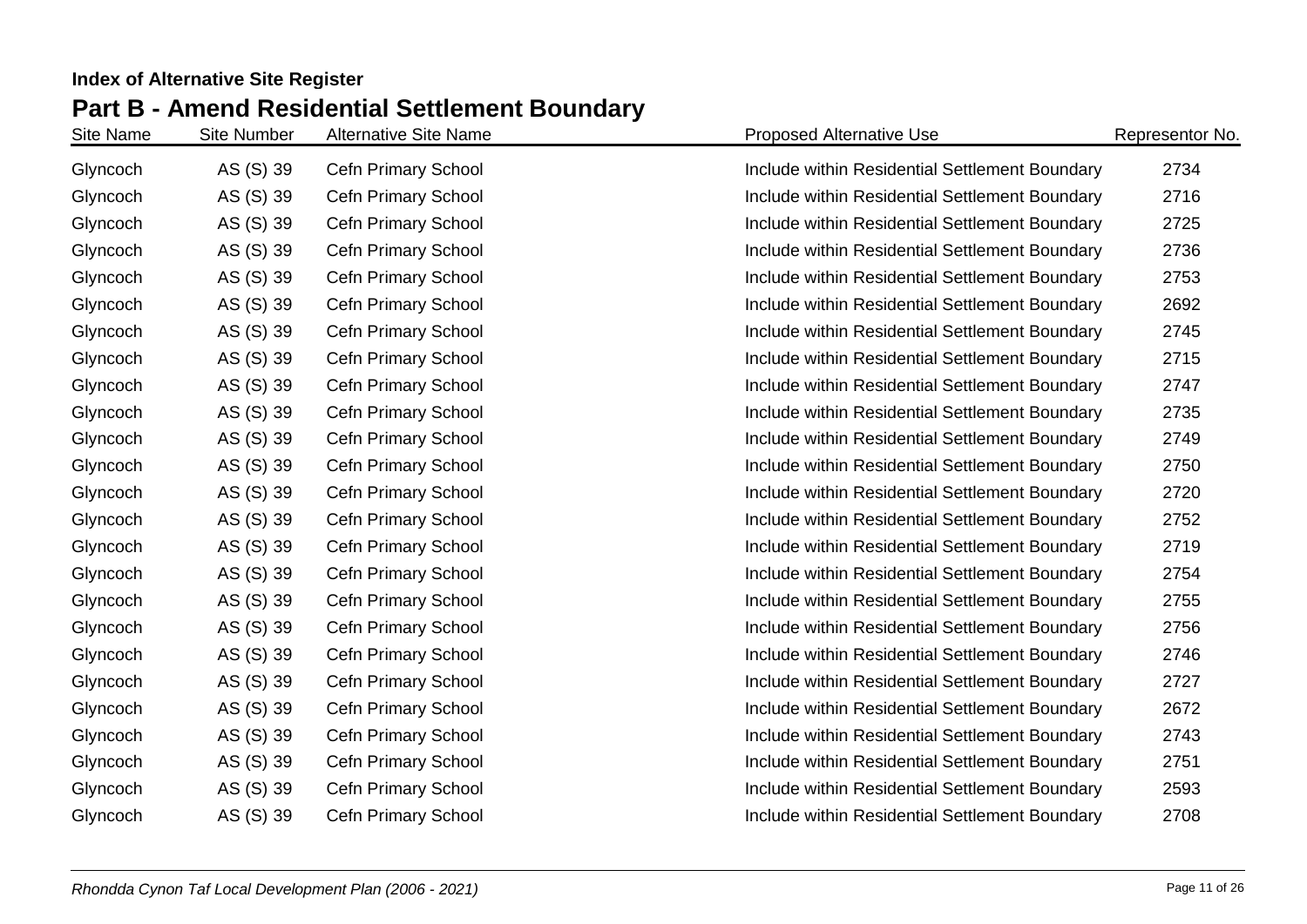| Site Name | <b>Site Number</b> | <b>Alternative Site Name</b> | <b>Proposed Alternative Use</b>                | Representor No. |
|-----------|--------------------|------------------------------|------------------------------------------------|-----------------|
| Glyncoch  | AS (S) 39          | <b>Cefn Primary School</b>   | Include within Residential Settlement Boundary | 2544            |
| Glyncoch  | AS (S) 39          | <b>Cefn Primary School</b>   | Include within Residential Settlement Boundary | 2545            |
| Glyncoch  | AS (S) 39          | Cefn Primary School          | Include within Residential Settlement Boundary | 2546            |
| Glyncoch  | AS (S) 39          | Cefn Primary School          | Include within Residential Settlement Boundary | 2547            |
| Glyncoch  | AS (S) 39          | Cefn Primary School          | Include within Residential Settlement Boundary | 2946            |
| Glyncoch  | AS (S) 39          | Cefn Primary School          | Include within Residential Settlement Boundary | 2549            |
| Glyncoch  | AS (S) 39          | Cefn Primary School          | Include within Residential Settlement Boundary | 2917            |
| Glyncoch  | AS (S) 39          | Cefn Primary School          | Include within Residential Settlement Boundary | 2541            |
| Glyncoch  | AS (S) 39          | Cefn Primary School          | Include within Residential Settlement Boundary | 2585            |
| Glyncoch  | AS (S) 39          | Cefn Primary School          | Include within Residential Settlement Boundary | 2586            |
| Glyncoch  | AS (S) 39          | Cefn Primary School          | Include within Residential Settlement Boundary | 2587            |
| Glyncoch  | AS (S) 39          | Cefn Primary School          | Include within Residential Settlement Boundary | 2588            |
| Glyncoch  | AS (S) 39          | Cefn Primary School          | Include within Residential Settlement Boundary | 2589            |
| Glyncoch  | AS (S) 39          | Cefn Primary School          | Include within Residential Settlement Boundary | 2590            |
| Glyncoch  | AS (S) 39          | Cefn Primary School          | Include within Residential Settlement Boundary | 2566            |
| Glyncoch  | AS (S) 39          | Cefn Primary School          | Include within Residential Settlement Boundary | 2540            |
| Glyncoch  | AS (S) 39          | Cefn Primary School          | Include within Residential Settlement Boundary | 2542            |
| Glyncoch  | AS (S) 39          | Cefn Primary School          | Include within Residential Settlement Boundary | 2548            |
| Glyncoch  | AS (S) 39          | Cefn Primary School          | Include within Residential Settlement Boundary | 2560            |
| Glyncoch  | AS (S) 39          | Cefn Primary School          | Include within Residential Settlement Boundary | 2561            |
| Glyncoch  | AS (S) 39          | Cefn Primary School          | Include within Residential Settlement Boundary | 2562            |
| Glyncoch  | AS (S) 39          | Cefn Primary School          | Include within Residential Settlement Boundary | 2563            |
| Glyncoch  | AS (S) 39          | Cefn Primary School          | Include within Residential Settlement Boundary | 2564            |
| Glyncoch  | AS (S) 39          | Cefn Primary School          | Include within Residential Settlement Boundary | 2543            |
| Glyncoch  | AS (S) 39          | Cefn Primary School          | Include within Residential Settlement Boundary | 2557            |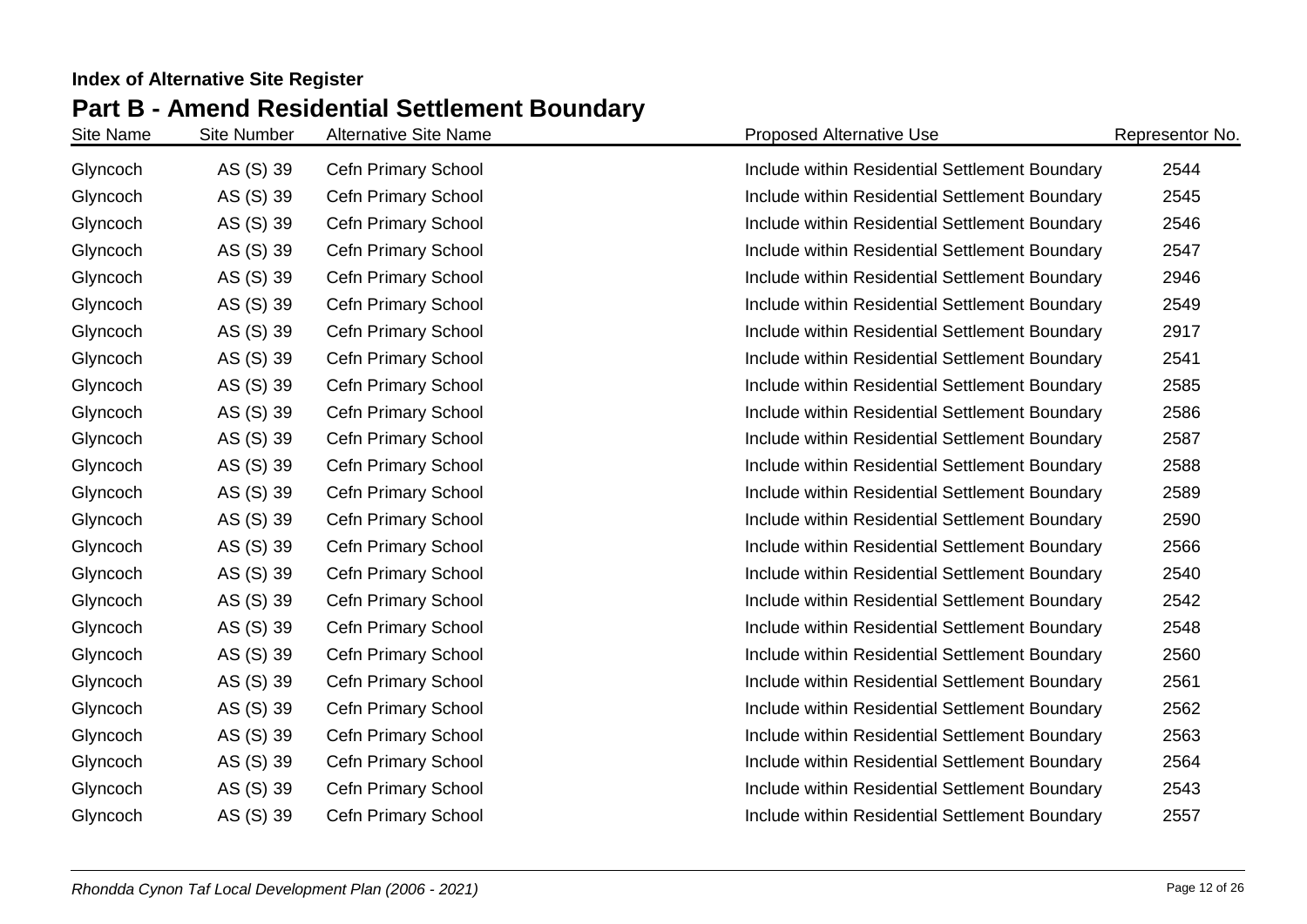| Site Name | <b>Site Number</b> | <b>Alternative Site Name</b> | <b>Proposed Alternative Use</b>                | Representor No. |
|-----------|--------------------|------------------------------|------------------------------------------------|-----------------|
| Glyncoch  | AS (S) 39          | Cefn Primary School          | Include within Residential Settlement Boundary | 2594            |
| Glyncoch  | AS (S) 39          | Cefn Primary School          | Include within Residential Settlement Boundary | 2531            |
| Glyncoch  | AS (S) 39          | Cefn Primary School          | Include within Residential Settlement Boundary | 2533            |
| Glyncoch  | AS (S) 39          | Cefn Primary School          | Include within Residential Settlement Boundary | 2534            |
| Glyncoch  | AS (S) 39          | Cefn Primary School          | Include within Residential Settlement Boundary | 2535            |
| Glyncoch  | AS (S) 39          | Cefn Primary School          | Include within Residential Settlement Boundary | 2536            |
| Glyncoch  | AS (S) 39          | Cefn Primary School          | Include within Residential Settlement Boundary | 2537            |
| Glyncoch  | AS (S) 39          | Cefn Primary School          | Include within Residential Settlement Boundary | 2550            |
| Glyncoch  | AS (S) 39          | Cefn Primary School          | Include within Residential Settlement Boundary | 2565            |
| Glyncoch  | AS (S) 39          | Cefn Primary School          | Include within Residential Settlement Boundary | 2697            |
| Glyncoch  | AS (S) 39          | Cefn Primary School          | Include within Residential Settlement Boundary | 2579            |
| Glyncoch  | AS (S) 39          | Cefn Primary School          | Include within Residential Settlement Boundary | 2580            |
| Glyncoch  | AS (S) 39          | Cefn Primary School          | Include within Residential Settlement Boundary | 2581            |
| Glyncoch  | AS (S) 39          | Cefn Primary School          | Include within Residential Settlement Boundary | 2567            |
| Glyncoch  | AS (S) 39          | Cefn Primary School          | Include within Residential Settlement Boundary | 2574            |
| Glyncoch  | AS (S) 39          | Cefn Primary School          | Include within Residential Settlement Boundary | 2706            |
| Glyncoch  | AS (S) 39          | Cefn Primary School          | Include within Residential Settlement Boundary | 2592            |
| Glyncoch  | AS (S) 39          | Cefn Primary School          | Include within Residential Settlement Boundary | 2696            |
| Glyncoch  | AS (S) 39          | Cefn Primary School          | Include within Residential Settlement Boundary | 2583            |
| Glyncoch  | AS (S) 39          | Cefn Primary School          | Include within Residential Settlement Boundary | 2698            |
| Glyncoch  | AS (S) 39          | Cefn Primary School          | Include within Residential Settlement Boundary | 2700            |
| Glyncoch  | AS (S) 39          | Cefn Primary School          | Include within Residential Settlement Boundary | 2701            |
| Glyncoch  | AS (S) 39          | Cefn Primary School          | Include within Residential Settlement Boundary | 2702            |
| Glyncoch  | AS (S) 39          | Cefn Primary School          | Include within Residential Settlement Boundary | 2703            |
| Glyncoch  | AS (S) 39          | Cefn Primary School          | Include within Residential Settlement Boundary | 2673            |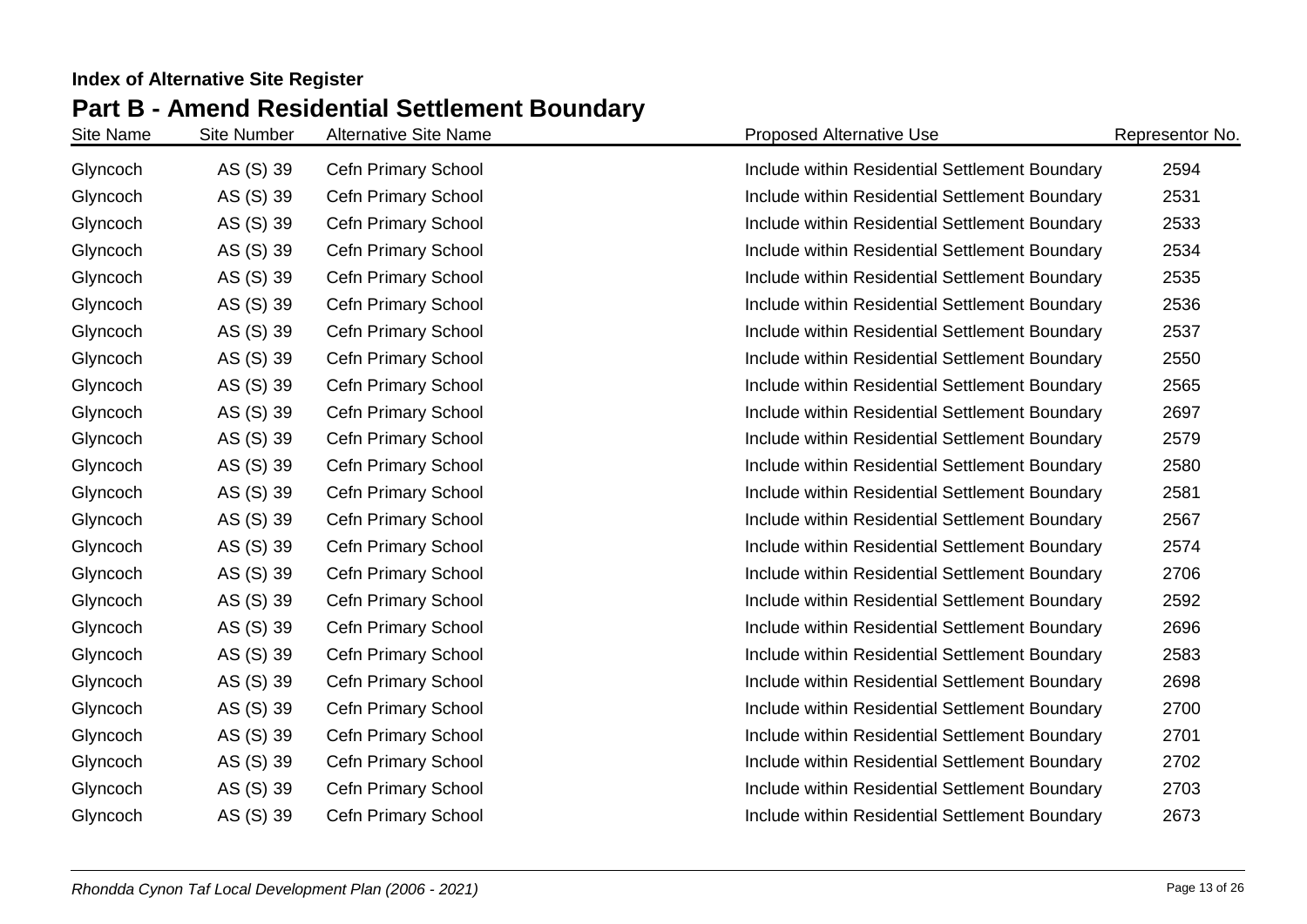| Site Name | <b>Site Number</b> | <b>Alternative Site Name</b> | <b>Proposed Alternative Use</b>                | Representor No. |
|-----------|--------------------|------------------------------|------------------------------------------------|-----------------|
| Glyncoch  | AS (S) 39          | <b>Cefn Primary School</b>   | Include within Residential Settlement Boundary | 2705            |
| Glyncoch  | AS (S) 39          | Cefn Primary School          | Include within Residential Settlement Boundary | 2695            |
| Glyncoch  | AS (S) 39          | Cefn Primary School          | Include within Residential Settlement Boundary | 2569            |
| Glyncoch  | AS (S) 39          | Cefn Primary School          | Include within Residential Settlement Boundary | 2558            |
| Glyncoch  | AS (S) 39          | <b>Cefn Primary School</b>   | Include within Residential Settlement Boundary | 2595            |
| Glyncoch  | AS (S) 39          | Cefn Primary School          | Include within Residential Settlement Boundary | 2596            |
| Glyncoch  | AS (S) 39          | Cefn Primary School          | Include within Residential Settlement Boundary | 2597            |
| Glyncoch  | AS (S) 39          | Cefn Primary School          | Include within Residential Settlement Boundary | 2598            |
| Glyncoch  | AS (S) 39          | Cefn Primary School          | Include within Residential Settlement Boundary | 2599            |
| Glyncoch  | AS (S) 39          | Cefn Primary School          | Include within Residential Settlement Boundary | 2591            |
| Glyncoch  | AS (S) 39          | Cefn Primary School          | Include within Residential Settlement Boundary | 2578            |
| Glyncoch  | AS (S) 39          | <b>Cefn Primary School</b>   | Include within Residential Settlement Boundary | 2667            |
| Glyncoch  | AS (S) 39          | <b>Cefn Primary School</b>   | Include within Residential Settlement Boundary | 2577            |
| Glyncoch  | AS (S) 39          | Cefn Primary School          | Include within Residential Settlement Boundary | 2570            |
| Glyncoch  | AS (S) 39          | Cefn Primary School          | Include within Residential Settlement Boundary | 2571            |
| Glyncoch  | AS (S) 39          | Cefn Primary School          | Include within Residential Settlement Boundary | 2572            |
| Glyncoch  | AS (S) 39          | <b>Cefn Primary School</b>   | Include within Residential Settlement Boundary | 2573            |
| Glyncoch  | AS (S) 39          | Cefn Primary School          | Include within Residential Settlement Boundary | 2584            |
| Glyncoch  | AS (S) 39          | Cefn Primary School          | Include within Residential Settlement Boundary | 2575            |
| Glyncoch  | AS (S) 39          | Cefn Primary School          | Include within Residential Settlement Boundary | 2582            |
| Glyncoch  | AS (S) 39          | <b>Cefn Primary School</b>   | Include within Residential Settlement Boundary | 2576            |
| Glyncoch  | AS (S) 39          | Cefn Primary School          | Include within Residential Settlement Boundary | 2853            |
| Glyncoch  | AS (S) 39          | Cefn Primary School          | Include within Residential Settlement Boundary | 2862            |
| Glyncoch  | AS (S) 39          | Cefn Primary School          | Include within Residential Settlement Boundary | 2771            |
| Glyncoch  | AS (S) 39          | Cefn Primary School          | Include within Residential Settlement Boundary | 2860            |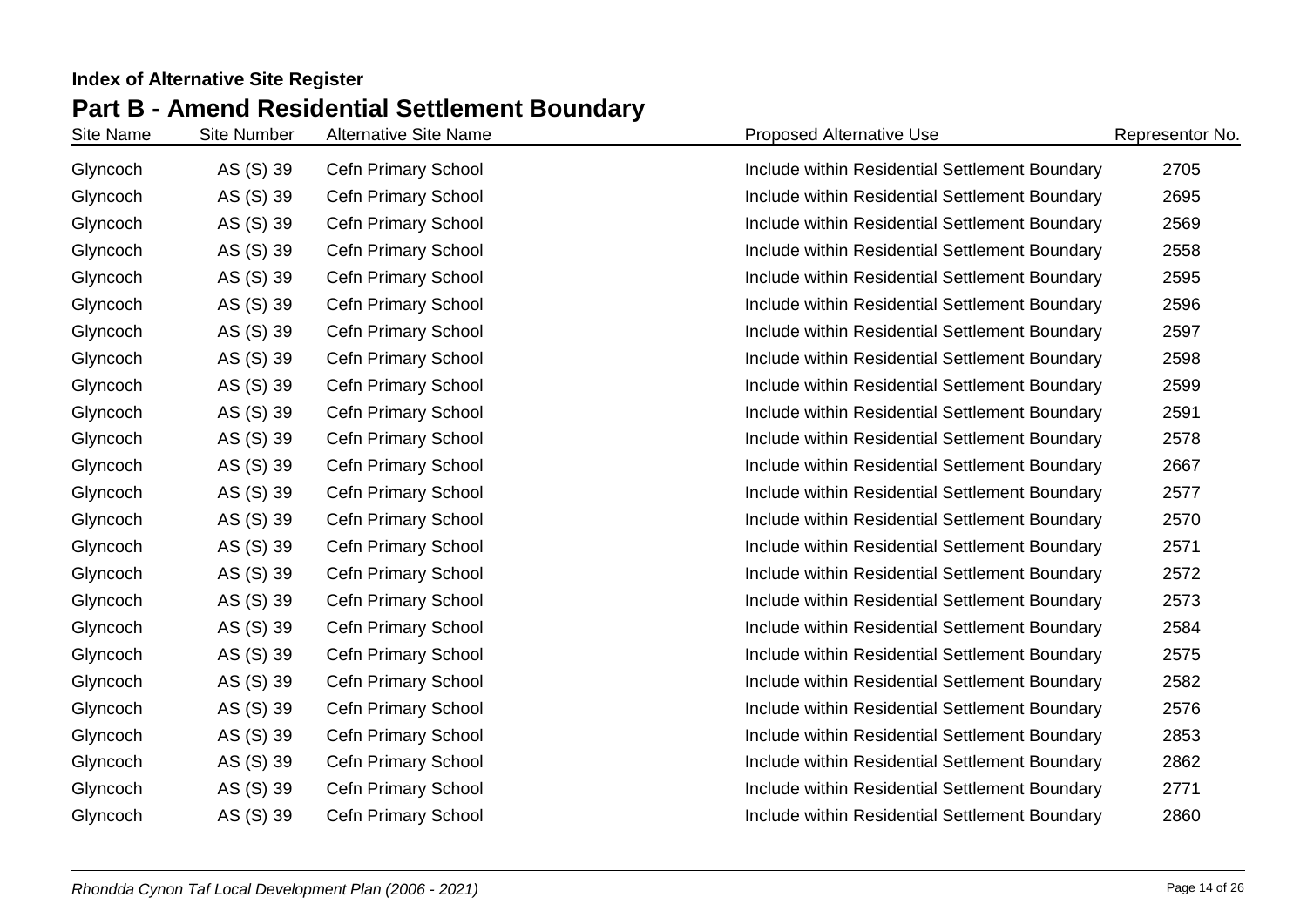| Site Name | <b>Site Number</b> | <b>Alternative Site Name</b> | <b>Proposed Alternative Use</b>                | Representor No. |
|-----------|--------------------|------------------------------|------------------------------------------------|-----------------|
| Glyncoch  | AS (S) 39          | Cefn Primary School          | Include within Residential Settlement Boundary | 2816            |
| Glyncoch  | AS (S) 39          | <b>Cefn Primary School</b>   | Include within Residential Settlement Boundary | 2846            |
| Glyncoch  | AS (S) 39          | Cefn Primary School          | Include within Residential Settlement Boundary | 2847            |
| Glyncoch  | AS (S) 39          | Cefn Primary School          | Include within Residential Settlement Boundary | 2848            |
| Glyncoch  | AS (S) 39          | Cefn Primary School          | Include within Residential Settlement Boundary | 2849            |
| Glyncoch  | AS (S) 39          | Cefn Primary School          | Include within Residential Settlement Boundary | 2785            |
| Glyncoch  | AS (S) 39          | Cefn Primary School          | Include within Residential Settlement Boundary | 2852            |
| Glyncoch  | AS (S) 39          | Cefn Primary School          | Include within Residential Settlement Boundary | 2784            |
| Glyncoch  | AS (S) 39          | Cefn Primary School          | Include within Residential Settlement Boundary | 2854            |
| Glyncoch  | AS (S) 39          | Cefn Primary School          | Include within Residential Settlement Boundary | 2855            |
| Glyncoch  | AS (S) 39          | Cefn Primary School          | Include within Residential Settlement Boundary | 2856            |
| Glyncoch  | AS (S) 39          | <b>Cefn Primary School</b>   | Include within Residential Settlement Boundary | 2857            |
| Glyncoch  | AS (S) 39          | <b>Cefn Primary School</b>   | Include within Residential Settlement Boundary | 2842            |
| Glyncoch  | AS (S) 39          | Cefn Primary School          | Include within Residential Settlement Boundary | 2859            |
| Glyncoch  | AS (S) 39          | Cefn Primary School          | Include within Residential Settlement Boundary | 2840            |
| Glyncoch  | AS (S) 39          | Cefn Primary School          | Include within Residential Settlement Boundary | 2764            |
| Glyncoch  | AS (S) 39          | Cefn Primary School          | Include within Residential Settlement Boundary | 2851            |
| Glyncoch  | AS (S) 39          | Cefn Primary School          | Include within Residential Settlement Boundary | 2775            |
| Glyncoch  | AS (S) 39          | Cefn Primary School          | Include within Residential Settlement Boundary | 2765            |
| Glyncoch  | AS (S) 39          | Cefn Primary School          | Include within Residential Settlement Boundary | 2766            |
| Glyncoch  | AS (S) 39          | Cefn Primary School          | Include within Residential Settlement Boundary | 2767            |
| Glyncoch  | AS (S) 39          | Cefn Primary School          | Include within Residential Settlement Boundary | 2768            |
| Glyncoch  | AS (S) 39          | Cefn Primary School          | Include within Residential Settlement Boundary | 2769            |
| Glyncoch  | AS (S) 39          | Cefn Primary School          | Include within Residential Settlement Boundary | 2770            |
| Glyncoch  | AS (S) 39          | Cefn Primary School          | Include within Residential Settlement Boundary | 2788            |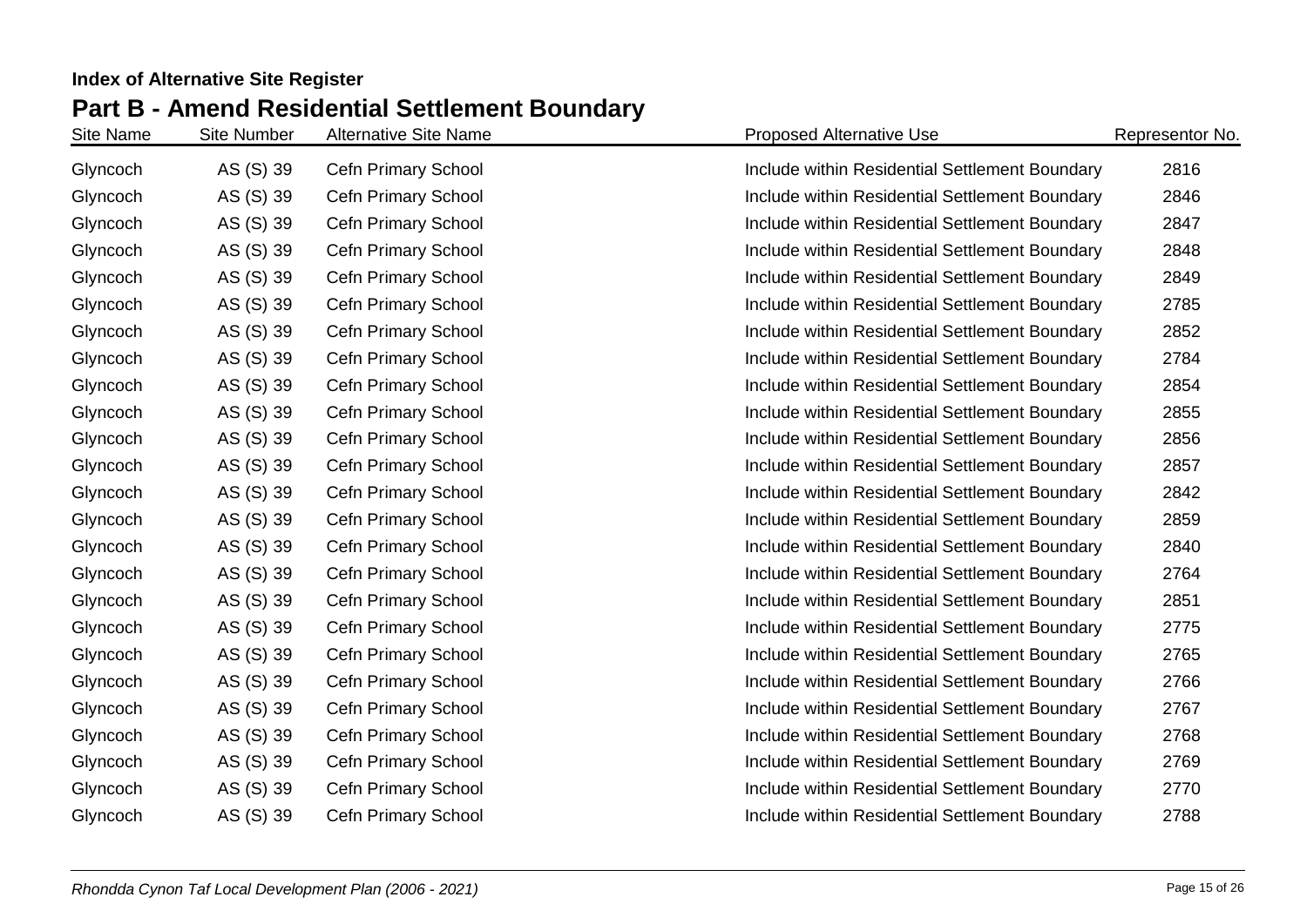| Site Name | <b>Site Number</b> | <b>Alternative Site Name</b> | <b>Proposed Alternative Use</b>                | Representor No. |
|-----------|--------------------|------------------------------|------------------------------------------------|-----------------|
| Glyncoch  | AS (S) 39          | Cefn Primary School          | Include within Residential Settlement Boundary | 2772            |
| Glyncoch  | AS (S) 39          | <b>Cefn Primary School</b>   | Include within Residential Settlement Boundary | 2818            |
| Glyncoch  | AS (S) 39          | Cefn Primary School          | Include within Residential Settlement Boundary | 2774            |
| Glyncoch  | AS (S) 39          | Cefn Primary School          | Include within Residential Settlement Boundary | 2863            |
| Glyncoch  | AS (S) 39          | Cefn Primary School          | Include within Residential Settlement Boundary | 2776            |
| Glyncoch  | AS (S) 39          | Cefn Primary School          | Include within Residential Settlement Boundary | 2777            |
| Glyncoch  | AS (S) 39          | Cefn Primary School          | Include within Residential Settlement Boundary | 2778            |
| Glyncoch  | AS (S) 39          | Cefn Primary School          | Include within Residential Settlement Boundary | 2779            |
| Glyncoch  | AS (S) 39          | Cefn Primary School          | Include within Residential Settlement Boundary | 2780            |
| Glyncoch  | AS (S) 39          | Cefn Primary School          | Include within Residential Settlement Boundary | 2781            |
| Glyncoch  | AS (S) 39          | Cefn Primary School          | Include within Residential Settlement Boundary | 2782            |
| Glyncoch  | AS (S) 39          | Cefn Primary School          | Include within Residential Settlement Boundary | 2783            |
| Glyncoch  | AS (S) 39          | Cefn Primary School          | Include within Residential Settlement Boundary | 2787            |
| Glyncoch  | AS (S) 39          | Cefn Primary School          | Include within Residential Settlement Boundary | 2837            |
| Glyncoch  | AS (S) 39          | Cefn Primary School          | Include within Residential Settlement Boundary | 2861            |
| Glyncoch  | AS (S) 39          | <b>Cefn Primary School</b>   | Include within Residential Settlement Boundary | 2835            |
| Glyncoch  | AS (S) 39          | Cefn Primary School          | Include within Residential Settlement Boundary | 2845            |
| Glyncoch  | AS (S) 39          | Cefn Primary School          | Include within Residential Settlement Boundary | 2838            |
| Glyncoch  | AS (S) 39          | Cefn Primary School          | Include within Residential Settlement Boundary | 3414            |
| Glyncoch  | AS (S) 39          | Cefn Primary School          | Include within Residential Settlement Boundary | 2836            |
| Glyncoch  | AS (S) 39          | Cefn Primary School          | Include within Residential Settlement Boundary | 2832            |
| Glyncoch  | AS (S) 39          | Cefn Primary School          | Include within Residential Settlement Boundary | 3483            |
| Glyncoch  | AS (S) 39          | Cefn Primary School          | Include within Residential Settlement Boundary | 2831            |
| Glyncoch  | AS (S) 39          | Cefn Primary School          | Include within Residential Settlement Boundary | 3419            |
| Glyncoch  | AS (S) 39          | Cefn Primary School          | Include within Residential Settlement Boundary | 2915            |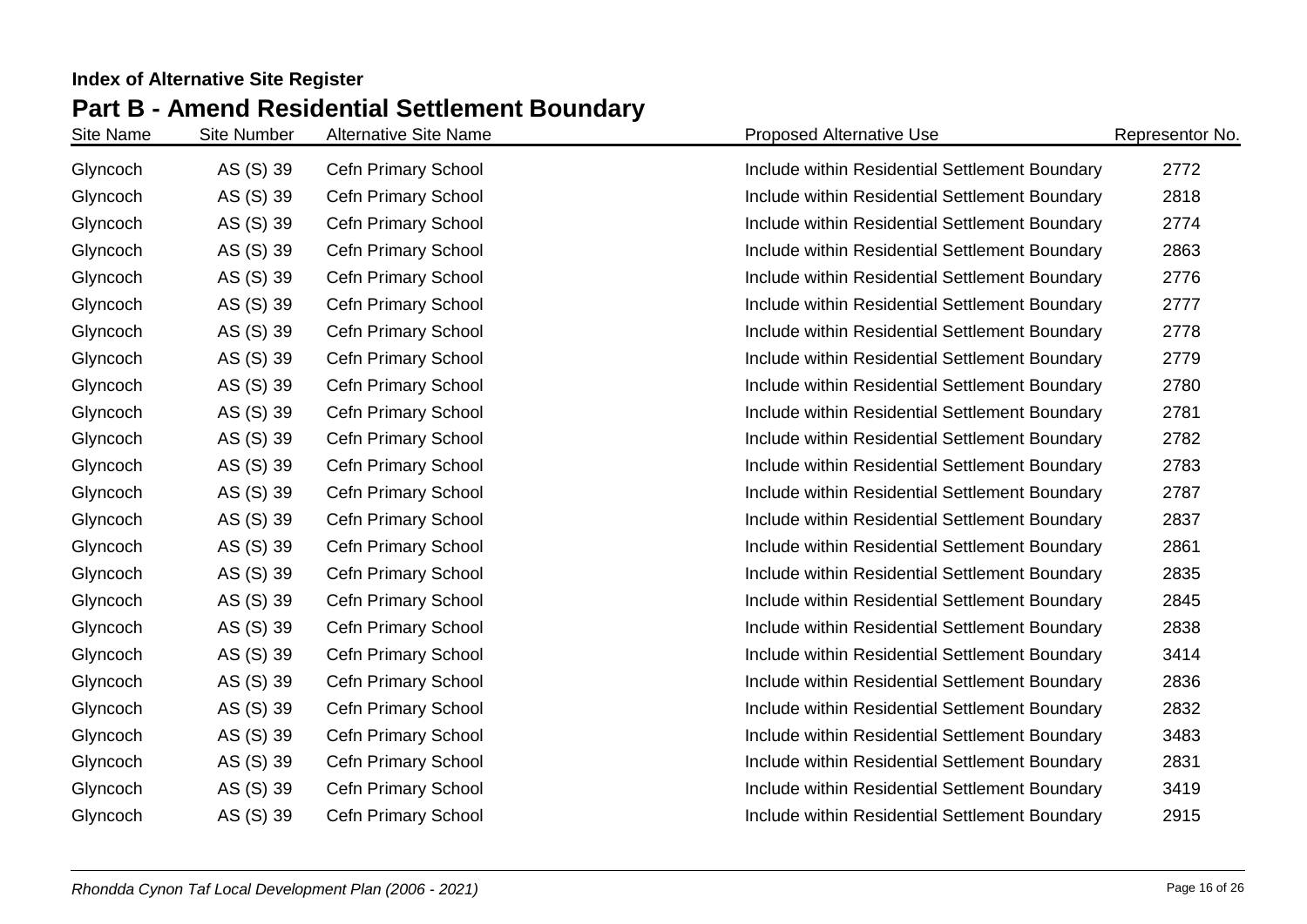| Site Name | <b>Site Number</b> | <b>Alternative Site Name</b> | <b>Proposed Alternative Use</b>                | Representor No. |
|-----------|--------------------|------------------------------|------------------------------------------------|-----------------|
| Glyncoch  | AS (S) 39          | <b>Cefn Primary School</b>   | Include within Residential Settlement Boundary | 3416            |
| Glyncoch  | AS (S) 39          | <b>Cefn Primary School</b>   | Include within Residential Settlement Boundary | 2817            |
| Glyncoch  | AS (S) 39          | Cefn Primary School          | Include within Residential Settlement Boundary | 3412            |
| Glyncoch  | AS (S) 39          | Cefn Primary School          | Include within Residential Settlement Boundary | 3404            |
| Glyncoch  | AS (S) 39          | Cefn Primary School          | Include within Residential Settlement Boundary | 3174            |
| Glyncoch  | AS (S) 39          | <b>Cefn Primary School</b>   | Include within Residential Settlement Boundary | 3002            |
| Glyncoch  | AS (S) 39          | Cefn Primary School          | Include within Residential Settlement Boundary | 2843            |
| Glyncoch  | AS (S) 39          | Cefn Primary School          | Include within Residential Settlement Boundary | 3418            |
| Glyncoch  | AS (S) 39          | Cefn Primary School          | Include within Residential Settlement Boundary | 3421            |
| Glyncoch  | AS (S) 39          | Cefn Primary School          | Include within Residential Settlement Boundary | 2858            |
| Glyncoch  | AS (S) 39          | Cefn Primary School          | Include within Residential Settlement Boundary | 2864            |
| Glyncoch  | AS (S) 39          | Cefn Primary School          | Include within Residential Settlement Boundary | 2865            |
| Glyncoch  | AS (S) 39          | Cefn Primary School          | Include within Residential Settlement Boundary | 2866            |
| Glyncoch  | AS (S) 39          | Cefn Primary School          | Include within Residential Settlement Boundary | 2867            |
| Glyncoch  | AS (S) 39          | Cefn Primary School          | Include within Residential Settlement Boundary | 2868            |
| Glyncoch  | AS (S) 39          | Cefn Primary School          | Include within Residential Settlement Boundary | 2869            |
| Glyncoch  | AS (S) 39          | Cefn Primary School          | Include within Residential Settlement Boundary | 2870            |
| Glyncoch  | AS (S) 39          | Cefn Primary School          | Include within Residential Settlement Boundary | 2871            |
| Glyncoch  | AS (S) 39          | Cefn Primary School          | Include within Residential Settlement Boundary | 2834            |
| Glyncoch  | AS (S) 39          | <b>Cefn Primary School</b>   | Include within Residential Settlement Boundary | 2873            |
| Glyncoch  | AS (S) 39          | Cefn Primary School          | Include within Residential Settlement Boundary | 2827            |
| Glyncoch  | AS (S) 39          | Cefn Primary School          | Include within Residential Settlement Boundary | 2841            |
| Glyncoch  | AS (S) 39          | Cefn Primary School          | Include within Residential Settlement Boundary | 2758            |
| Glyncoch  | AS (S) 39          | Cefn Primary School          | Include within Residential Settlement Boundary | 2820            |
| Glyncoch  | AS (S) 39          | Cefn Primary School          | Include within Residential Settlement Boundary | 2822            |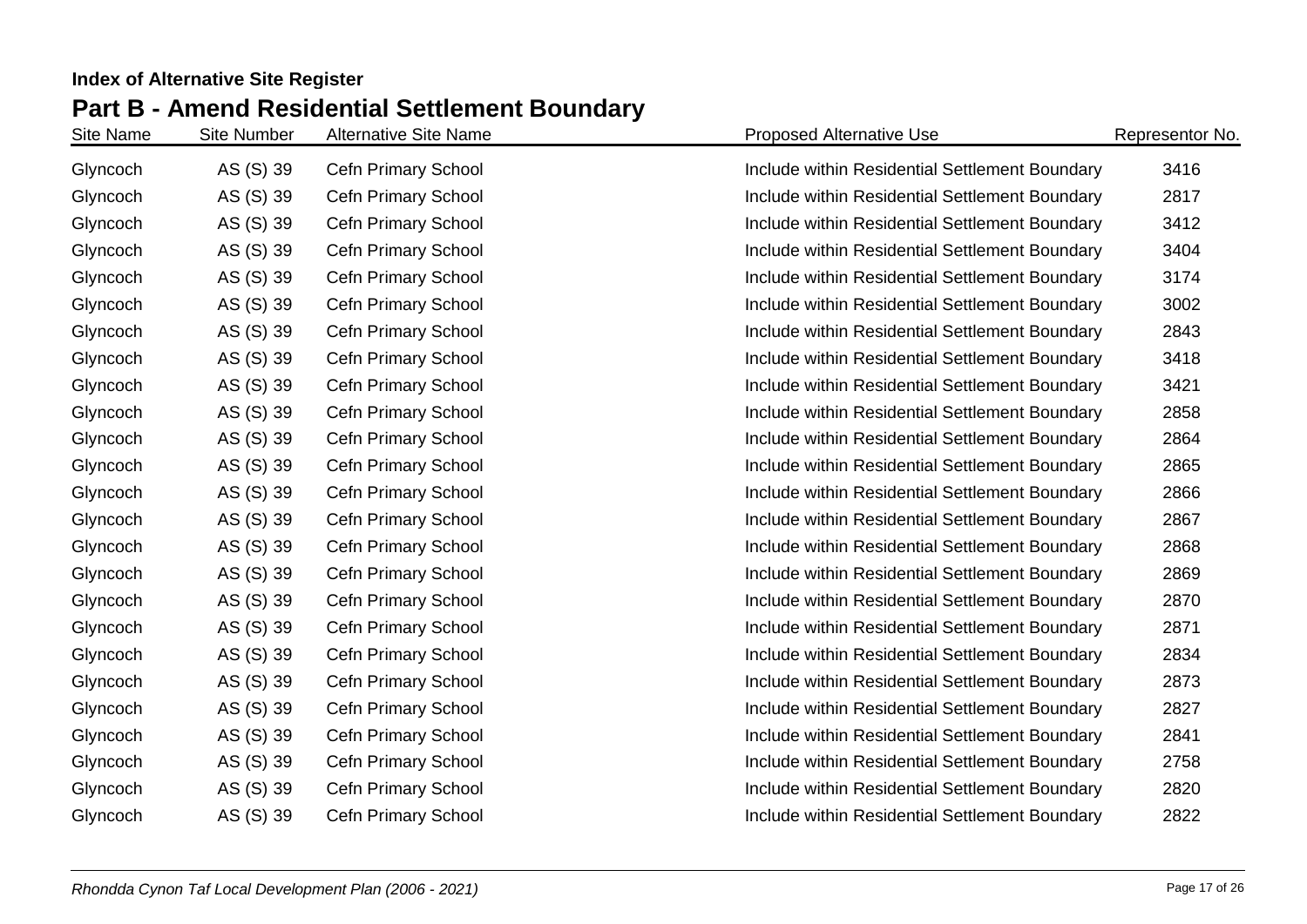| Site Name | <b>Site Number</b> | <b>Alternative Site Name</b> | <b>Proposed Alternative Use</b>                | Representor No. |
|-----------|--------------------|------------------------------|------------------------------------------------|-----------------|
| Glyncoch  | AS (S) 39          | <b>Cefn Primary School</b>   | Include within Residential Settlement Boundary | 2966            |
| Glyncoch  | AS (S) 39          | <b>Cefn Primary School</b>   | Include within Residential Settlement Boundary | 2825            |
| Glyncoch  | AS (S) 39          | Cefn Primary School          | Include within Residential Settlement Boundary | 2947            |
| Glyncoch  | AS (S) 39          | Cefn Primary School          | Include within Residential Settlement Boundary | 2828            |
| Glyncoch  | AS (S) 39          | Cefn Primary School          | Include within Residential Settlement Boundary | 2872            |
| Glyncoch  | AS (S) 39          | Cefn Primary School          | Include within Residential Settlement Boundary | 2922            |
| Glyncoch  | AS (S) 39          | Cefn Primary School          | Include within Residential Settlement Boundary | 2911            |
| Glyncoch  | AS (S) 39          | Cefn Primary School          | Include within Residential Settlement Boundary | 2912            |
| Glyncoch  | AS (S) 39          | Cefn Primary School          | Include within Residential Settlement Boundary | 2913            |
| Glyncoch  | AS (S) 39          | Cefn Primary School          | Include within Residential Settlement Boundary | 2914            |
| Glyncoch  | AS (S) 39          | Cefn Primary School          | Include within Residential Settlement Boundary | 2916            |
| Glyncoch  | AS (S) 39          | Cefn Primary School          | Include within Residential Settlement Boundary | 2918            |
| Glyncoch  | AS (S) 39          | Cefn Primary School          | Include within Residential Settlement Boundary | 2919            |
| Glyncoch  | AS (S) 39          | Cefn Primary School          | Include within Residential Settlement Boundary | 2967            |
| Glyncoch  | AS (S) 39          | Cefn Primary School          | Include within Residential Settlement Boundary | 2830            |
| Glyncoch  | AS (S) 39          | Cefn Primary School          | Include within Residential Settlement Boundary | 2965            |
| Glyncoch  | AS (S) 39          | Cefn Primary School          | Include within Residential Settlement Boundary | 2924            |
| Glyncoch  | AS (S) 39          | Cefn Primary School          | Include within Residential Settlement Boundary | 2936            |
| Glyncoch  | AS (S) 39          | Cefn Primary School          | Include within Residential Settlement Boundary | 2926            |
| Glyncoch  | AS (S) 39          | <b>Cefn Primary School</b>   | Include within Residential Settlement Boundary | 2926            |
| Glyncoch  | AS (S) 39          | Cefn Primary School          | Include within Residential Settlement Boundary | 2927            |
| Glyncoch  | AS (S) 39          | Cefn Primary School          | Include within Residential Settlement Boundary | 2928            |
| Glyncoch  | AS (S) 39          | Cefn Primary School          | Include within Residential Settlement Boundary | 2929            |
| Glyncoch  | AS (S) 39          | Cefn Primary School          | Include within Residential Settlement Boundary | 2968            |
| Glyncoch  | AS (S) 39          | Cefn Primary School          | Include within Residential Settlement Boundary | 2920            |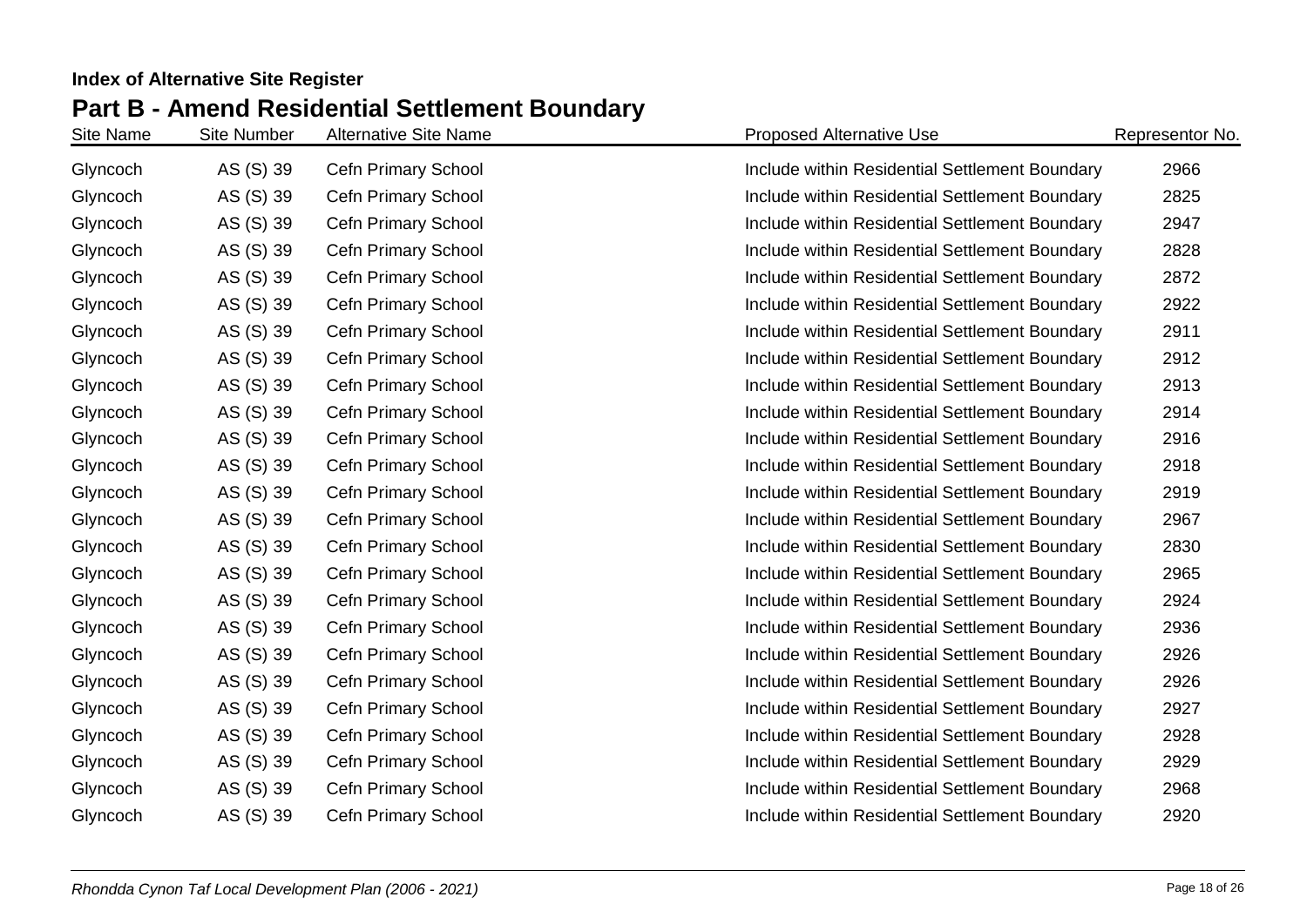| Site Name | <b>Site Number</b> | <b>Alternative Site Name</b> | <b>Proposed Alternative Use</b>                | Representor No. |
|-----------|--------------------|------------------------------|------------------------------------------------|-----------------|
| Glyncoch  | AS (S) 39          | <b>Cefn Primary School</b>   | Include within Residential Settlement Boundary | 2957            |
| Glyncoch  | AS (S) 39          | <b>Cefn Primary School</b>   | Include within Residential Settlement Boundary | 2763            |
| Glyncoch  | AS (S) 39          | Cefn Primary School          | Include within Residential Settlement Boundary | 2948            |
| Glyncoch  | AS (S) 39          | Cefn Primary School          | Include within Residential Settlement Boundary | 2949            |
| Glyncoch  | AS (S) 39          | <b>Cefn Primary School</b>   | Include within Residential Settlement Boundary | 2950            |
| Glyncoch  | AS (S) 39          | <b>Cefn Primary School</b>   | Include within Residential Settlement Boundary | 2908            |
| Glyncoch  | AS (S) 39          | Cefn Primary School          | Include within Residential Settlement Boundary | 2952            |
| Glyncoch  | AS (S) 39          | Cefn Primary School          | Include within Residential Settlement Boundary | 2935            |
| Glyncoch  | AS (S) 39          | Cefn Primary School          | Include within Residential Settlement Boundary | 2954            |
| Glyncoch  | AS (S) 39          | Cefn Primary School          | Include within Residential Settlement Boundary | 2925            |
| Glyncoch  | AS (S) 39          | Cefn Primary School          | Include within Residential Settlement Boundary | 2956            |
| Glyncoch  | AS (S) 39          | Cefn Primary School          | Include within Residential Settlement Boundary | 2951            |
| Glyncoch  | AS (S) 39          | Cefn Primary School          | Include within Residential Settlement Boundary | 2958            |
| Glyncoch  | AS (S) 39          | Cefn Primary School          | Include within Residential Settlement Boundary | 2959            |
| Glyncoch  | AS (S) 39          | Cefn Primary School          | Include within Residential Settlement Boundary | 2960            |
| Glyncoch  | AS (S) 39          | Cefn Primary School          | Include within Residential Settlement Boundary | 2961            |
| Glyncoch  | AS (S) 39          | Cefn Primary School          | Include within Residential Settlement Boundary | 2962            |
| Glyncoch  | AS (S) 39          | Cefn Primary School          | Include within Residential Settlement Boundary | 2963            |
| Glyncoch  | AS (S) 39          | Cefn Primary School          | Include within Residential Settlement Boundary | 2964            |
| Glyncoch  | AS (S) 39          | <b>Cefn Primary School</b>   | Include within Residential Settlement Boundary | 2937            |
| Glyncoch  | AS (S) 39          | Cefn Primary School          | Include within Residential Settlement Boundary | 2955            |
| Glyncoch  | AS (S) 39          | Cefn Primary School          | Include within Residential Settlement Boundary | 2921            |
| Glyncoch  | AS (S) 39          | Cefn Primary School          | Include within Residential Settlement Boundary | 2802            |
| Glyncoch  | AS (S) 39          | Cefn Primary School          | Include within Residential Settlement Boundary | 2786            |
| Glyncoch  | AS (S) 39          | <b>Cefn Primary School</b>   | Include within Residential Settlement Boundary | 2804            |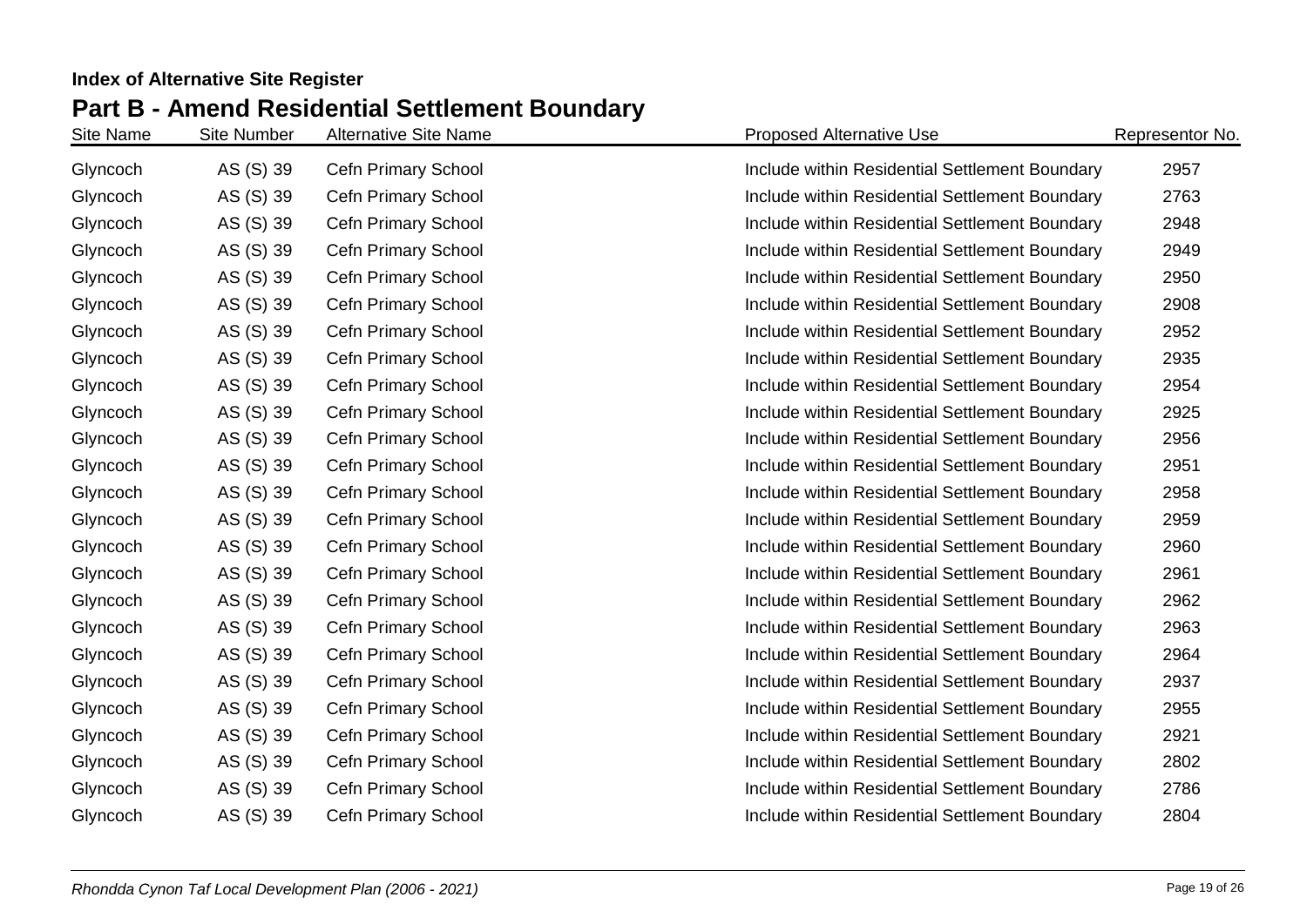| Site Name | <b>Site Number</b> | <b>Alternative Site Name</b> | <b>Proposed Alternative Use</b>                | Representor No. |
|-----------|--------------------|------------------------------|------------------------------------------------|-----------------|
| Glyncoch  | AS (S) 39          | <b>Cefn Primary School</b>   | Include within Residential Settlement Boundary | 2805            |
| Glyncoch  | AS (S) 39          | <b>Cefn Primary School</b>   | Include within Residential Settlement Boundary | 2806            |
| Glyncoch  | AS (S) 39          | Cefn Primary School          | Include within Residential Settlement Boundary | 2807            |
| Glyncoch  | AS (S) 39          | Cefn Primary School          | Include within Residential Settlement Boundary | 2808            |
| Glyncoch  | AS (S) 39          | <b>Cefn Primary School</b>   | Include within Residential Settlement Boundary | 2809            |
| Glyncoch  | AS (S) 39          | <b>Cefn Primary School</b>   | Include within Residential Settlement Boundary | 2876            |
| Glyncoch  | AS (S) 39          | Cefn Primary School          | Include within Residential Settlement Boundary | 2811            |
| Glyncoch  | AS (S) 39          | Cefn Primary School          | Include within Residential Settlement Boundary | 2810            |
| Glyncoch  | AS (S) 39          | Cefn Primary School          | Include within Residential Settlement Boundary | 2813            |
| Glyncoch  | AS (S) 39          | Cefn Primary School          | Include within Residential Settlement Boundary | 2814            |
| Glyncoch  | AS (S) 39          | Cefn Primary School          | Include within Residential Settlement Boundary | 2815            |
| Glyncoch  | AS (S) 39          | Cefn Primary School          | Include within Residential Settlement Boundary | 2801            |
| Glyncoch  | AS (S) 39          | Cefn Primary School          | Include within Residential Settlement Boundary | 2773            |
| Glyncoch  | AS (S) 39          | Cefn Primary School          | Include within Residential Settlement Boundary | 2759            |
| Glyncoch  | AS (S) 39          | Cefn Primary School          | Include within Residential Settlement Boundary | 2760            |
| Glyncoch  | AS (S) 39          | Cefn Primary School          | Include within Residential Settlement Boundary | 2761            |
| Glyncoch  | AS (S) 39          | Cefn Primary School          | Include within Residential Settlement Boundary | 2762            |
| Glyncoch  | AS (S) 39          | Cefn Primary School          | Include within Residential Settlement Boundary | 2930            |
| Glyncoch  | AS (S) 39          | Cefn Primary School          | Include within Residential Settlement Boundary | 2923            |
| Glyncoch  | AS (S) 39          | <b>Cefn Primary School</b>   | Include within Residential Settlement Boundary | 2812            |
| Glyncoch  | AS (S) 39          | Cefn Primary School          | Include within Residential Settlement Boundary | 2800            |
| Glyncoch  | AS (S) 39          | Cefn Primary School          | Include within Residential Settlement Boundary | 2932            |
| Glyncoch  | AS (S) 39          | Cefn Primary School          | Include within Residential Settlement Boundary | 2933            |
| Glyncoch  | AS (S) 39          | Cefn Primary School          | Include within Residential Settlement Boundary | 2874            |
| Glyncoch  | AS (S) 39          | <b>Cefn Primary School</b>   | Include within Residential Settlement Boundary | 2803            |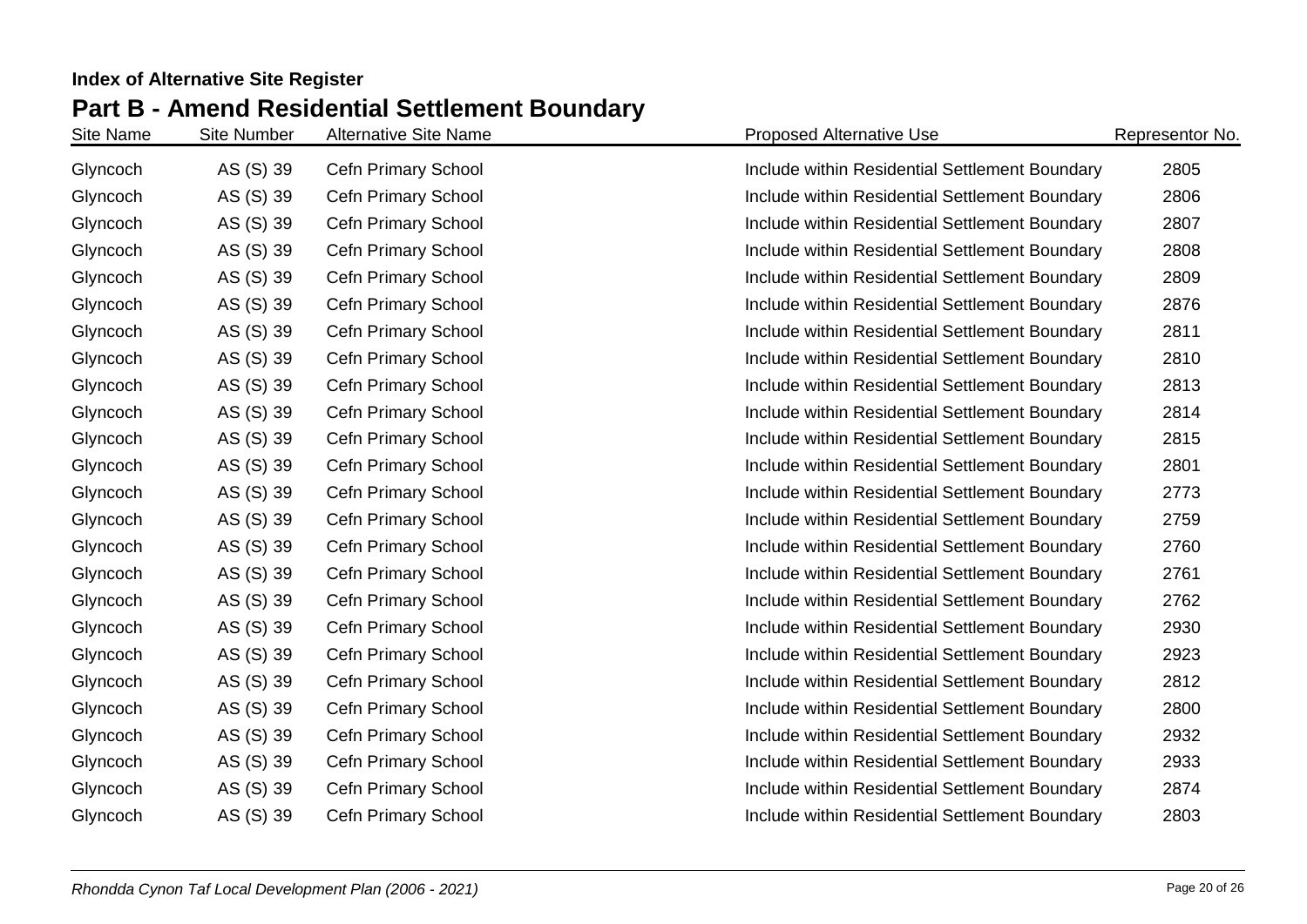| Site Name | <b>Site Number</b> | <b>Alternative Site Name</b>           | <b>Proposed Alternative Use</b>                     | Representor No. |
|-----------|--------------------|----------------------------------------|-----------------------------------------------------|-----------------|
| Glyncoch  | AS (S) 39          | Cefn Primary School                    | Include within Residential Settlement Boundary      | 2789            |
| Glyncoch  | AS (S) 39          | <b>Cefn Primary School</b>             | Include within Residential Settlement Boundary      | 2790            |
| Glyncoch  | AS (S) 39          | <b>Cefn Primary School</b>             | Include within Residential Settlement Boundary      | 2791            |
| Glyncoch  | AS (S) 39          | Cefn Primary School                    | Include within Residential Settlement Boundary      | 2798            |
| Glyncoch  | AS (S) 39          | Cefn Primary School                    | Include within Residential Settlement Boundary      | 2934            |
| Glyncoch  | AS (S) 39          | Cefn Primary School                    | Include within Residential Settlement Boundary      | 2799            |
| Glyncoch  | AS (S) 39          | Cefn Primary School                    | Include within Residential Settlement Boundary      | 2792            |
| Glyncoch  | AS (S) 39          | Cefn Primary School                    | Include within Residential Settlement Boundary      | 2797            |
| Glyncoch  | AS (S) 39          | Cefn Primary School                    | Include within Residential Settlement Boundary      | 2796            |
| Glyncoch  | AS (S) 39          | Cefn Primary School                    | Include within Residential Settlement Boundary      | 2795            |
| Glyncoch  | AS (S) 39          | <b>Cefn Primary School</b>             | Include within Residential Settlement Boundary      | 2794            |
| Glyncoch  | AS (S) 39          | Cefn Primary School                    | Include within Residential Settlement Boundary      | 2793            |
| Glyncoch  | AS (S) 39          | Cefn Primary School                    | Include within Residential Settlement Boundary      | 2931            |
| Glyncoch  | AS (S) 40          | Land south of Grovers Field            | Include within Residential Settlement Boundary      | 3277            |
| Glyntaf   | AS (S) 41          | Land at Bryn Ilan                      | Include within Residential Settlement Boundary      | 1523            |
| Godreaman | AS (S) 42          | Land at Fforchneol Row                 | Include within Residential Settlement Boundary      | 3213            |
| Godreaman | AS (S) 95          | Land adjacent to Mill House, Forge Row | <b>Exclude from Residential Settlement Boundary</b> | 3016            |
| Godreaman | AS (S) 95          | Land adjacent to Mill House, Forge Row | <b>Exclude from Residential Settlement Boundary</b> | 3049            |
| Groesfaen | AS (S) 43          | Groesfaen                              | Include within Residential Settlement Boundary      | 3420            |
| Hirwaun   | AS (S) 44          | Land at Hirwaun                        | Include within Residential Settlement Boundary      | 1465            |
| Hirwaun   | AS (S) 45          | Land adjacent to Rhigos Road           | Include within Residential Settlement Boundary      | 3311            |
| Hirwaun   | AS (S) 46          | Land rear of Bute Terrace              | Include within Residential Settlement Boundary      | 2289            |
| Hirwaun   | AS (S) 46          | Land rear of Bute Terrace              | Include within Residential Settlement Boundary      | 1484            |
| Hirwaun   | AS (S) 47          | Land South of Hirwaun                  | Include within Residential Settlement Boundary      | 1465            |
| Hirwaun   | AS (S) 96          | Land at Gloucesters Ironworks Site     | <b>Exclude from Residential Settlement Boundary</b> | 1899            |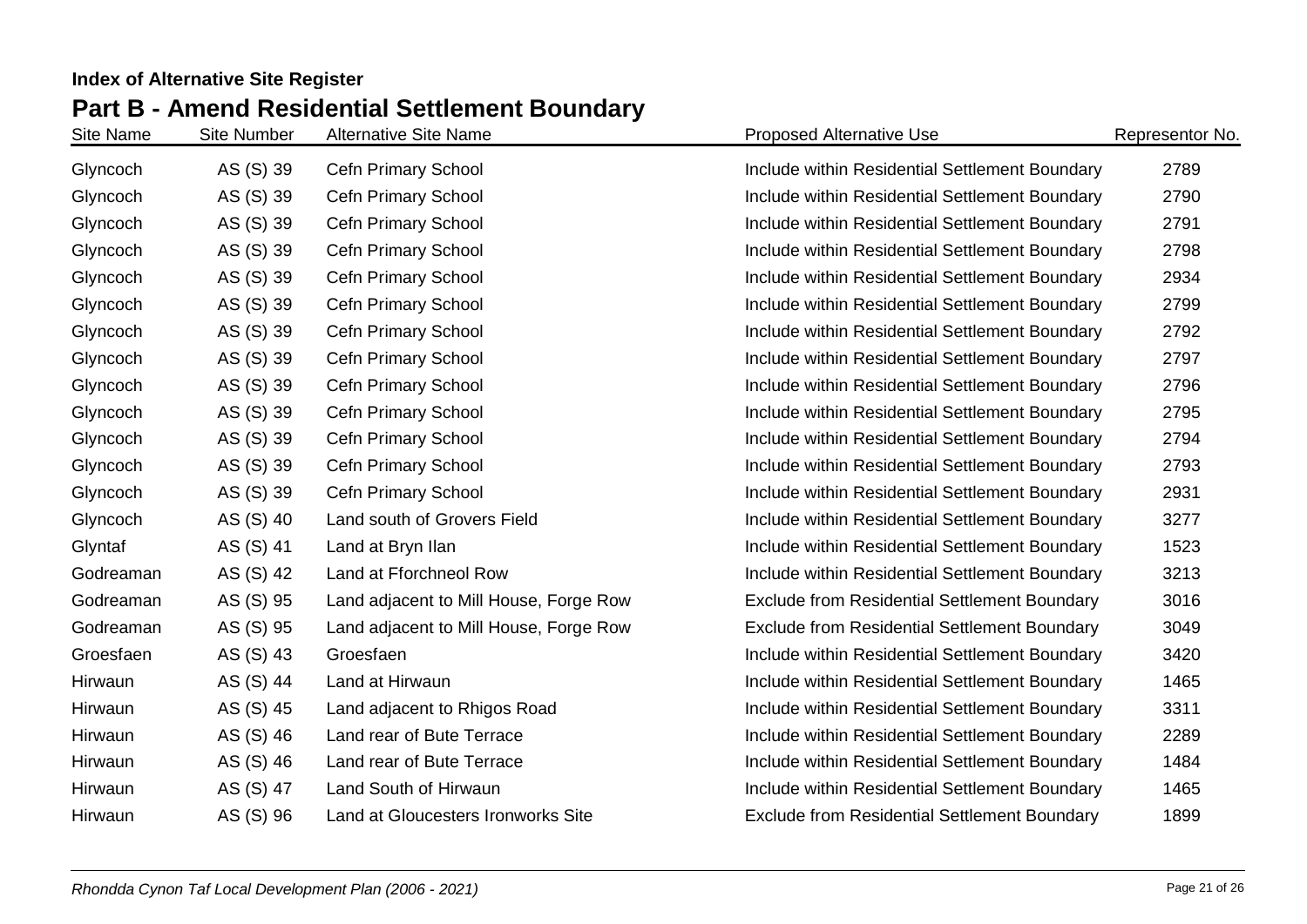| Site Name | Site Number | <b>Alternative Site Name</b>                | <b>Proposed Alternative Use</b>                     | Representor No. |
|-----------|-------------|---------------------------------------------|-----------------------------------------------------|-----------------|
| Hirwaun   | AS (S) 96   | Land at Gloucesters Ironworks Site          | <b>Exclude from Residential Settlement Boundary</b> | 1981            |
| Hirwaun   | AS (S) 96   | Land at Gloucesters Ironworks Site          | <b>Exclude from Residential Settlement Boundary</b> | 1893            |
| Hirwaun   | AS (S) 96   | Land at Gloucesters Ironworks Site          | <b>Exclude from Residential Settlement Boundary</b> | 2101            |
| Hirwaun   | AS (S) 96   | Land at Gloucesters Ironworks Site          | <b>Exclude from Residential Settlement Boundary</b> | 1975            |
| Hirwaun   | AS (S) 96   | Land at Gloucesters Ironworks Site          | <b>Exclude from Residential Settlement Boundary</b> | 3439            |
| Hirwaun   | AS (S) 96   | Land at Gloucesters Ironworks Site          | <b>Exclude from Residential Settlement Boundary</b> | 3445            |
| Hirwaun   | AS (S) 96   | Land at Gloucesters Ironworks Site          | <b>Exclude from Residential Settlement Boundary</b> | 3441            |
| Llanharan | AS (S) 48   | Land at Tyn-y-Caeau                         | Include within Residential Settlement Boundary      | 580             |
| Llanharan | AS (S) 48   | Land at Tyn-y-Caeau                         | Include within Residential Settlement Boundary      | 3225            |
| Llanharan | AS (S) 48   | Land at Tyn-y-Caeau                         | Include within Residential Settlement Boundary      | 1632            |
| Llanharan | AS (S) 48   | Land at Tyn-y-Caeau                         | Include within Residential Settlement Boundary      | 3217            |
| Llanharan | AS (S) 48   | Land at Tyn-y-Caeau                         | Include within Residential Settlement Boundary      | 306             |
| Llanharan | AS (S) 49   | Land east of The Bungalow, Llantrisant Road | Include within Residential Settlement Boundary      | 3299            |
| Llanharry | AS (S) 50   | Land to the north of The Patch              | Include within Residential Settlement Boundary      | 3255            |
| Llanharry | AS (S) 97   | West of Llechau                             | <b>Exclude from Residential Settlement Boundary</b> | 3044            |
| Llanharry | AS (S) 97   | West of Llechau                             | <b>Exclude from Residential Settlement Boundary</b> | 3065            |
| Llanharry | AS (S) 97   | West of Llechau                             | <b>Exclude from Residential Settlement Boundary</b> | 3060            |
| Llanharry | AS (S) 97   | West of Llechau                             | <b>Exclude from Residential Settlement Boundary</b> | 3157            |
| Llanharry | AS (S) 97   | West of Llechau                             | <b>Exclude from Residential Settlement Boundary</b> | 3053            |
| Llanharry | AS (S) 97   | West of Llechau                             | <b>Exclude from Residential Settlement Boundary</b> | 3041            |
| Llanharry | AS (S) 97   | West of Llechau                             | <b>Exclude from Residential Settlement Boundary</b> | 3045            |
| Llanharry | AS (S) 97   | West of Llechau                             | <b>Exclude from Residential Settlement Boundary</b> | 3043            |
| Llanharry | AS (S) 97   | West of Llechau                             | <b>Exclude from Residential Settlement Boundary</b> | 3040            |
| Llanharry | AS (S) 97   | West of Llechau                             | <b>Exclude from Residential Settlement Boundary</b> | 3062            |
| Llanharry | AS (S) 97   | West of Llechau                             | <b>Exclude from Residential Settlement Boundary</b> | 3424            |
|           |             |                                             |                                                     |                 |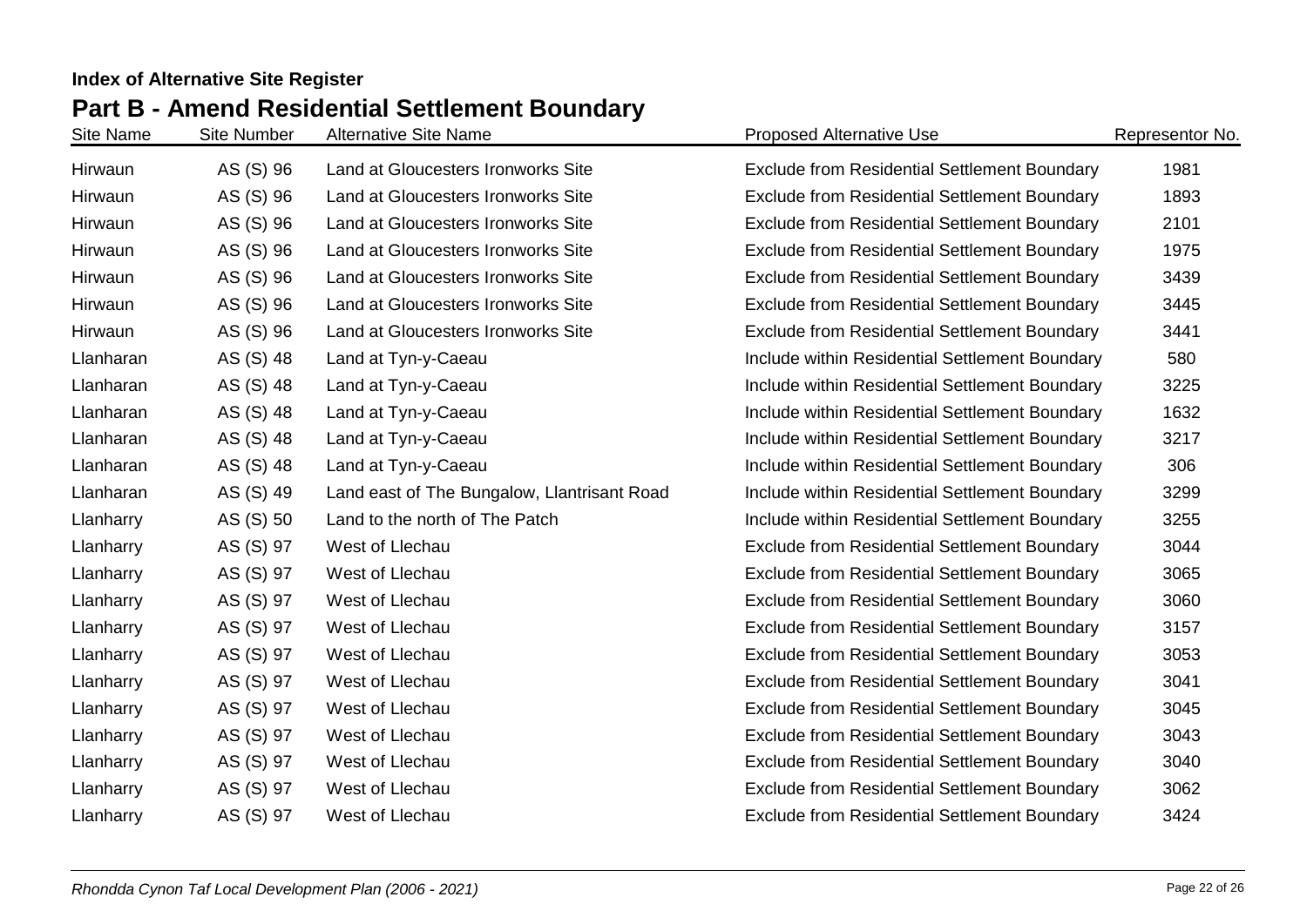| Site Name              | <b>Site Number</b> | <b>Alternative Site Name</b>      | <b>Proposed Alternative Use</b>                     | Representor No. |
|------------------------|--------------------|-----------------------------------|-----------------------------------------------------|-----------------|
| Llanharry              | AS (S) 97          | West of Llechau                   | <b>Exclude from Residential Settlement Boundary</b> | 3124            |
| Llanharry              | AS (S) 97          | West of Llechau                   | <b>Exclude from Residential Settlement Boundary</b> | 3047            |
| Llanharry              | AS (S) 97          | West of Llechau                   | <b>Exclude from Residential Settlement Boundary</b> | 3014            |
| Llanharry              | AS (S) 97          | West of Llechau                   | <b>Exclude from Residential Settlement Boundary</b> | 3038            |
| Llanharry              | AS (S) 97          | West of Llechau                   | <b>Exclude from Residential Settlement Boundary</b> | 3006            |
| Llanharry              | AS (S) 97          | West of Llechau                   | <b>Exclude from Residential Settlement Boundary</b> | 982             |
| Llanharry              | AS (S) 97          | West of Llechau                   | Exclude from Residential Settlement Boundary        | 3448            |
| Llanharry              | AS (S) 97          | West of Llechau                   | <b>Exclude from Residential Settlement Boundary</b> | 3046            |
| Llanharry              | AS (S) 97          | West of Llechau                   | <b>Exclude from Residential Settlement Boundary</b> | 3050            |
| Llanharry              | AS (S) 97          | West of Llechau                   | <b>Exclude from Residential Settlement Boundary</b> | 2999            |
| Llanharry              | AS (S) 97          | West of Llechau                   | <b>Exclude from Residential Settlement Boundary</b> | 3156            |
| Llanharry              | AS (S) 97          | West of Llechau                   | Exclude from Residential Settlement Boundary        | 3056            |
| Llanharry              | AS (S) 97          | West of Llechau                   | <b>Exclude from Residential Settlement Boundary</b> | 3380            |
| Llanharry              | AS (S) 97          | West of Llechau                   | <b>Exclude from Residential Settlement Boundary</b> | 3255            |
| Llanharry              | AS (S) 97          | West of Llechau                   | <b>Exclude from Residential Settlement Boundary</b> | 3159            |
| Llanharry              | AS (S) 97          | West of Llechau                   | <b>Exclude from Residential Settlement Boundary</b> | 3425            |
| Llanharry              | AS (S) 97          | West of Llechau                   | <b>Exclude from Residential Settlement Boundary</b> | 3399            |
| Llanharry              | AS (S) 97          | West of Llechau                   | <b>Exclude from Residential Settlement Boundary</b> | 3008            |
| Llanharry              | AS (S) 97          | West of Llechau                   | <b>Exclude from Residential Settlement Boundary</b> | 3071            |
| Llantrisant            | AS (S) 98          | North of Cross Inn Road           | <b>Exclude from Residential Settlement Boundary</b> | 3167            |
| <b>Llantwit Fardre</b> | AS (S) 51          | <b>Edwards Coaches</b>            | Include within Residential Settlement Boundary      | 3297            |
| Llwydcoed              | AS (S) 52          | Land adjacent to Windy Ridge      | Include within Residential Settlement Boundary      | 3155            |
| Maerdy                 | AS (S) 53          | Land rear of Rowley Terrace       | Include within Residential Settlement Boundary      | 2260            |
| Maerdy                 | AS (S) 99          | Land rear of Edward Street        | <b>Exclude from Residential Settlement Boundary</b> | 609             |
| Mountain Ash           | AS (S) 54          | Land at Maes y Dderwen, Aberffrwd | Include within Residential Settlement Boundary      | 2035            |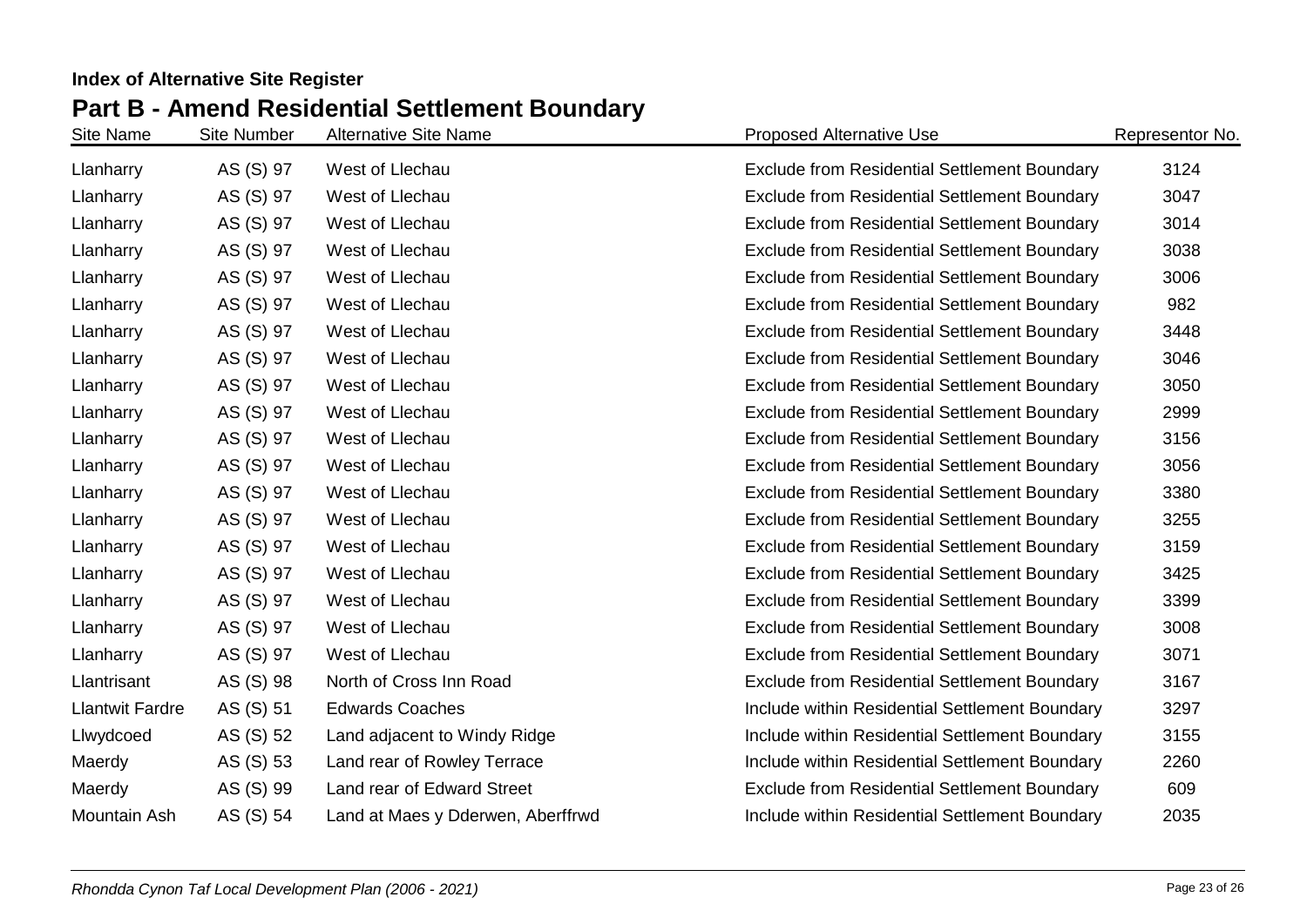| Site Name     | <b>Site Number</b> | <b>Alternative Site Name</b>         | <b>Proposed Alternative Use</b>                | Representor No. |
|---------------|--------------------|--------------------------------------|------------------------------------------------|-----------------|
| Mwyndy        | AS (S) 55          | Land at Mwyndy                       | Include within Residential Settlement Boundary | 1632            |
| Mwyndy        | AS (S) 55          | Land at Mwyndy                       | Include within Residential Settlement Boundary | 3013            |
| Mwyndy        | AS (S) 55          | Land at Mwyndy                       | Include within Residential Settlement Boundary | 3224            |
| Mwyndy        | AS (S) 55          | Land at Mwyndy                       | Include within Residential Settlement Boundary | 3250            |
| Mwyndy        | AS (S) 55          | Land at Mwyndy                       | Include within Residential Settlement Boundary | 2080            |
| Mwyndy        | AS (S) 55          | Land at Mwyndy                       | Include within Residential Settlement Boundary | 3477            |
| Mwyndy        | AS (S) 55          | Land at Mwyndy                       | Include within Residential Settlement Boundary | 3295            |
| Mwyndy        | AS (S) 55          | Land at Mwyndy                       | Include within Residential Settlement Boundary | 2052            |
| Mwyndy        | AS (S) 55          | Land at Mwyndy                       | Include within Residential Settlement Boundary | 3450            |
| Mwyndy        | AS (S) 55          | Land at Mwyndy                       | Include within Residential Settlement Boundary | 3478            |
| Mwyndy        | AS (S) 56          | Land at Mwyndy                       | Include within Residential Settlement Boundary | 2052            |
| Mwyndy        | AS (S) 56          | Land at Mwyndy                       | Include within Residential Settlement Boundary | 3478            |
| Mwyndy        | AS (S) 56          | Land at Mwyndy                       | Include within Residential Settlement Boundary | 3013            |
| Mwyndy        | AS (S) 56          | Land at Mwyndy                       | Include within Residential Settlement Boundary | 1632            |
| Mwyndy        | AS (S) 56          | Land at Mwyndy                       | Include within Residential Settlement Boundary | 2080            |
| Mwyndy        | AS (S) 56          | Land at Mwyndy                       | Include within Residential Settlement Boundary | 3450            |
| Mwyndy        | AS (S) 56          | Land at Mwyndy                       | Include within Residential Settlement Boundary | 3295            |
| Mwyndy        | AS (S) 56          | Land at Mwyndy                       | Include within Residential Settlement Boundary | 3477            |
| Mwyndy        | AS (S) 56          | Land at Mwyndy                       | Include within Residential Settlement Boundary | 3250            |
| Mwyndy        | AS (S) 56          | Land at Mwyndy                       | Include within Residential Settlement Boundary | 3224            |
| Pencoed       | AS (S) 57          | Land at Felindre Road, St. Mary Hill | Include within Residential Settlement Boundary | 1337            |
| Penrhiwceiber | AS (S) 58          | Land at Cynon Terrace                | Include within Residential Settlement Boundary | 2330            |
| Penrhiwfer    | AS (S) 59          | Land at House o'The Trees'           | Include within Residential Settlement Boundary | 1370            |
| Penywaun      | AS (S) 60          | Land at Penywaun                     | Include within Residential Settlement Boundary | 319             |
| Penywaun      | AS (S) 60          | Land at Penywaun                     | Include within Residential Settlement Boundary | 580             |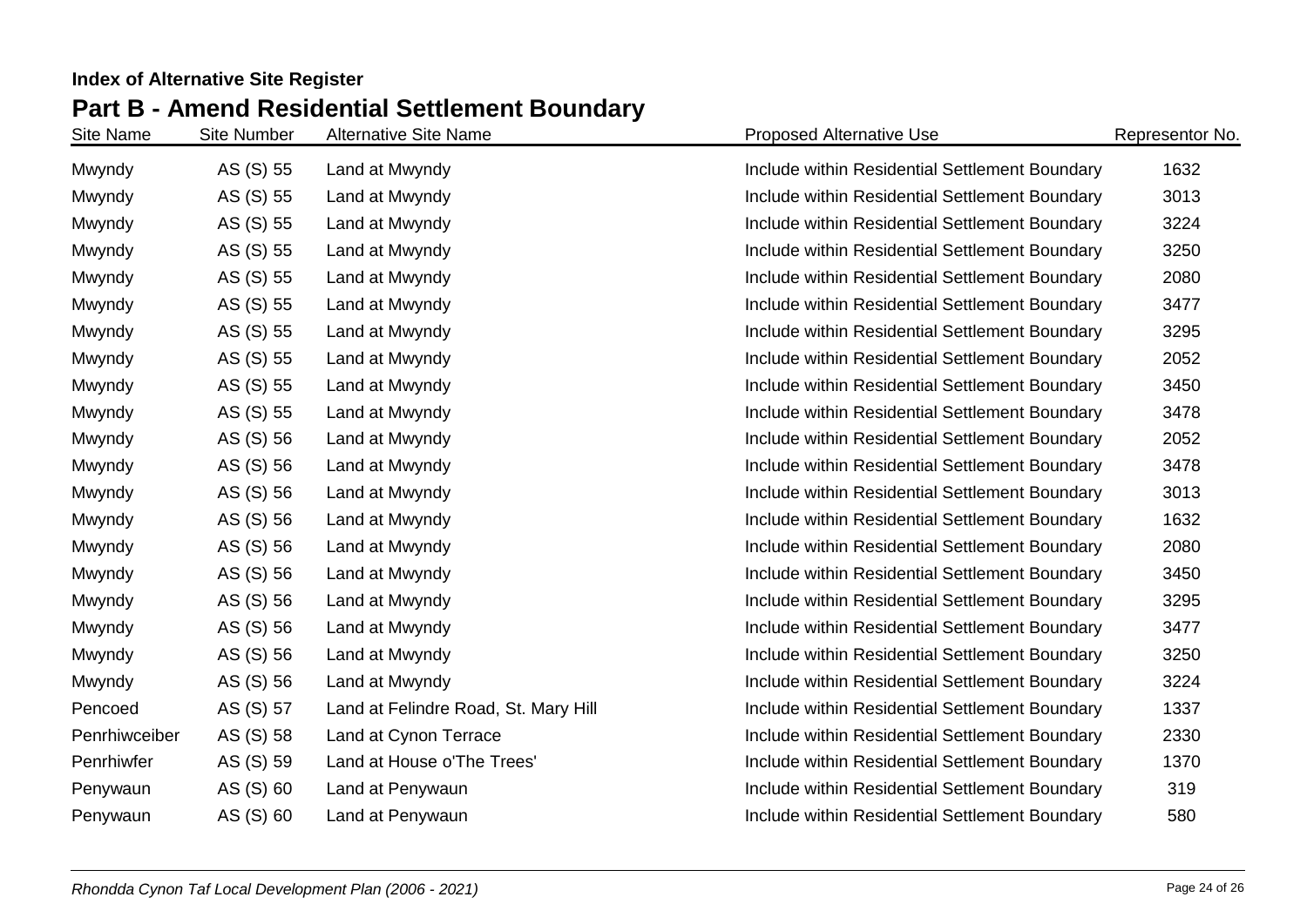## **Part B - Amend Residential Settlement Boundary**

| Site Name           | <b>Site Number</b> | <b>Alternative Site Name</b>                   | <b>Proposed Alternative Use</b>                                        | Representor No. |
|---------------------|--------------------|------------------------------------------------|------------------------------------------------------------------------|-----------------|
| Penywaun            | AS (S) 61          | Site 1- land south of Gamlyn Terrace           | Include within Residential Settlement Boundary                         | 3260            |
| Pontyclun           | AS (S) 62          | <b>Rugby Ground</b>                            | Include within Residential Settlement Boundary                         | 3422            |
| Pontygwaith         | AS (S) 63          | <b>Land at School Street</b>                   | Include within Residential Settlement Boundary                         | 2297            |
| Pontypridd          | AS (S) 64          | Land at Troedrhiw-Trwyn                        | Include within Residential Settlement Boundary                         | 3271            |
| Porth               | AS (S) 65          | Land at Mount Pleasant                         | Include within Residential Settlement Boundary                         | 3265            |
| Rhydyfelin          | AS (S) 66          | Land adjacent to Glyn Taff Farm                | Include within Residential Settlement Boundary                         | 3266            |
| <b>Talbot Green</b> | AS (S) 67          | Land at Garth Isaf Farm                        | Include within Residential Settlement Boundary                         | 3422            |
| Talygarn            | AS (S) 68          | Talygarn                                       | Include within Residential Settlement Boundary                         | 982             |
| Talygarn            | AS (S) 69          | Land at Talygarn                               | Include within Residential Settlement Boundary                         | 1437            |
| Talygarn            | AS (S) 70          | Land at Talygarn Close                         | Site to be included in Residential Settlement<br>Boundary for Talygarn | 1437            |
| Talygarn            | AS (S) 70          | Land at Talygarn Close                         | Site to be included in Residential Settlement<br>Boundary for Talygarn | 982             |
| Talygarn            | AS (S) 70          | Land at Talygarn Close                         | Site to be included in Residential Settlement<br>Boundary for Talygarn | 3269            |
| Talygarn            | AS (S) 70          | Land at Talygarn Close                         | Site to be included in Residential Settlement<br>Boundary for Talygarn | 3434            |
| Talygarn            | AS (S) 71          | Land south of the M4, north of St Annes Court  | Site to be included in Residential Settlement<br>Boundary for Talygarn | 982             |
| Tonyrefail          | AS (S) 72          | Land at Tylcha Fach                            | Include within Residential Settlement Boundary                         | 3284            |
| Tonyrefail          | AS (S) 73          | Land to the North of Station Road              | Include within Residential Settlement Boundary                         | 1561            |
| Tonyrefail          | AS (S) 74          | Land off Mill Street                           | Include within Residential Settlement Boundary                         | 3427            |
| Tonyrefail          | AS (S) 74          | <b>Land off Mill Street</b>                    | Include within Residential Settlement Boundary                         | 3139            |
| Tonyrefail          | AS (S) 74          | Land off Mill Street                           | Include within Residential Settlement Boundary                         | 1400            |
| Tonyrefail          | AS (S) 74          | Land off Mill Street                           | Include within Residential Settlement Boundary                         | 3052            |
| Tonyrefail          | AS (S) 75          | Land at Glyndale / Rhiwinder Fach, Pant y Brad | Include within Residential Settlement Boundary                         | 3312            |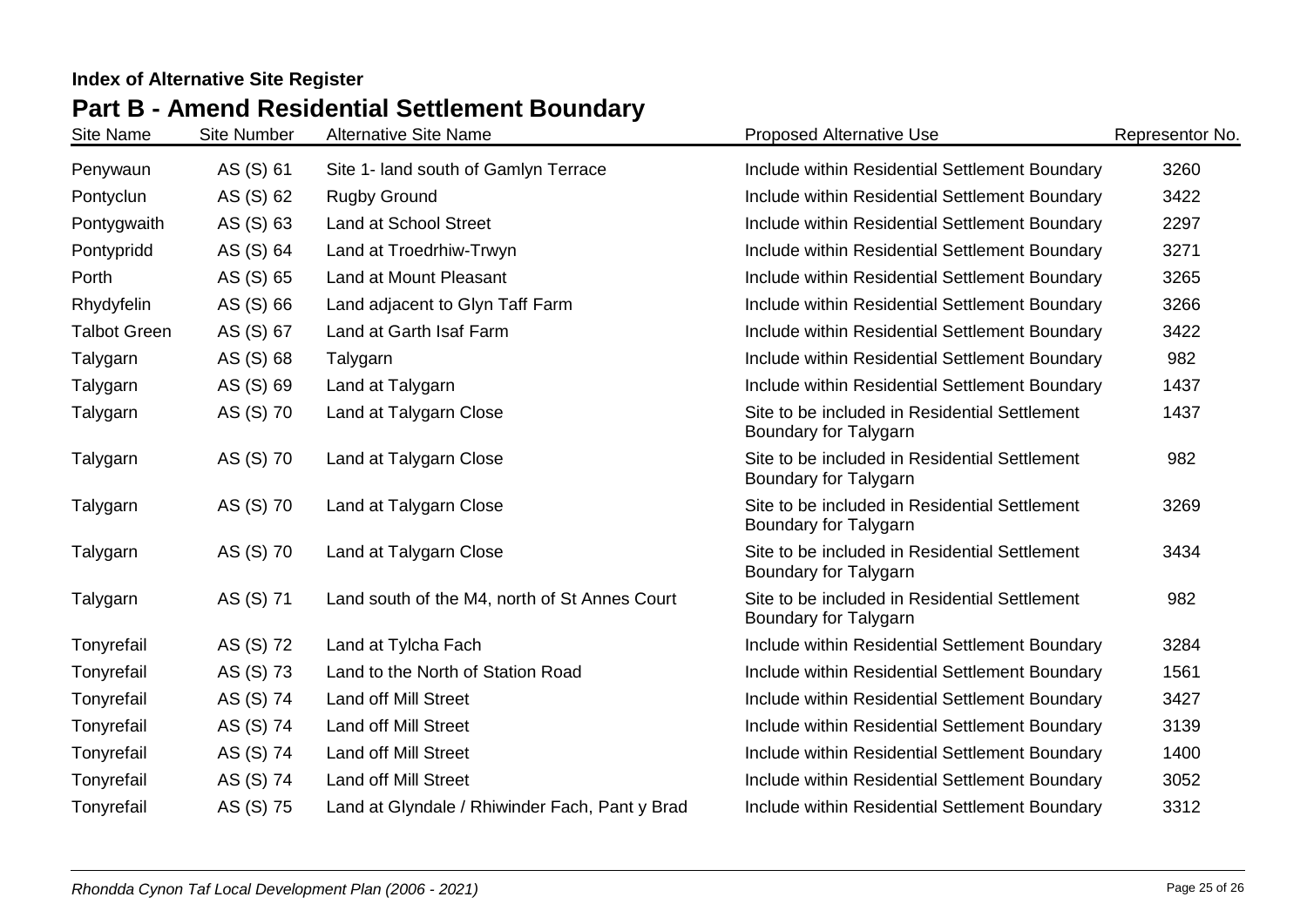# **Part B - Amend Residential Settlement Boundary**

| Site Name        | Site Number | <b>Alternative Site Name</b>                | <b>Proposed Alternative Use</b>                                                     | Representor No. |
|------------------|-------------|---------------------------------------------|-------------------------------------------------------------------------------------|-----------------|
| Tonyrefail       | AS (S) 76   | Land at Parc Eirin                          | Include within Residential Settlement Boundary                                      | 3279            |
| Tonyrefail       | AS (S) 77   | Land rear of Tylcha Wen Terrace             | Include within Residential Settlement Boundary                                      | 1447            |
| Tonyrefail       | AS (S) 78   | Land at Tylcha Fach, Tonyrefail             | Include within Residential Settlement Boundary                                      | 3283            |
| Tonyrefail       | AS (S) 79   | Land rear of 53 The Avenue                  | Include within Residential Settlement Boundary                                      | 3099            |
| Tonyrefail       | AS (S) 80   | Land to the rear of 8 - 54 Llantrisant Road | Include within Residential Settlement Boundary                                      | 1521            |
| Tonyrefail       | AS (S) 100  | Land at Parc Eirin                          | Exclude land notified as SSSI from within<br><b>Residential Settlement Boundary</b> | 1632            |
| Trebanog         | AS (S) 81   | Land off Trebanog Road                      | Include within Residential Settlement Boundary                                      | 1561            |
| Treorchy         | AS (S) 82   | Land to the North East of Carne Street      | Include within Residential Settlement Boundary                                      | 138             |
| Treorchy         | AS (S) 83   | Land at Tyn y Bedw Terrace                  | Include within Residential Settlement Boundary                                      | 138             |
| Treorchy         | AS (S) 101  | Land at Abergorki Industrial Estate         | <b>Exclude from Residential Settlement Boundary</b>                                 | 255             |
| <b>Tyle Garw</b> | AS (S) 84   | Land at Tyle Garw                           | Include within Residential Settlement Boundary                                      | 138             |
| Ynysboeth        | AS (S) 85   | Land adjacent to Bryncynon Community Centre | Include within Residential Settlement Boundary                                      | 2327            |
| Ynyshir          | AS (S) 86   | Large area of land to the west of Ynyshir   | Include within Residential Settlement Boundary                                      | 3309            |
| Ynysybwl         | AS (S) 87   | Land at Buarth y Capel                      | Include within Residential Settlement Boundary                                      | 3286            |
| Ynysybwl         | AS (S) 88   | Land West of Darren Ddu Road                | Include within Residential Settlement Boundary                                      | 3302            |
| Ynysybwl         | AS (S) 89   | Land off Cyncoed                            | Include within Residential Settlement Boundary                                      | 3402            |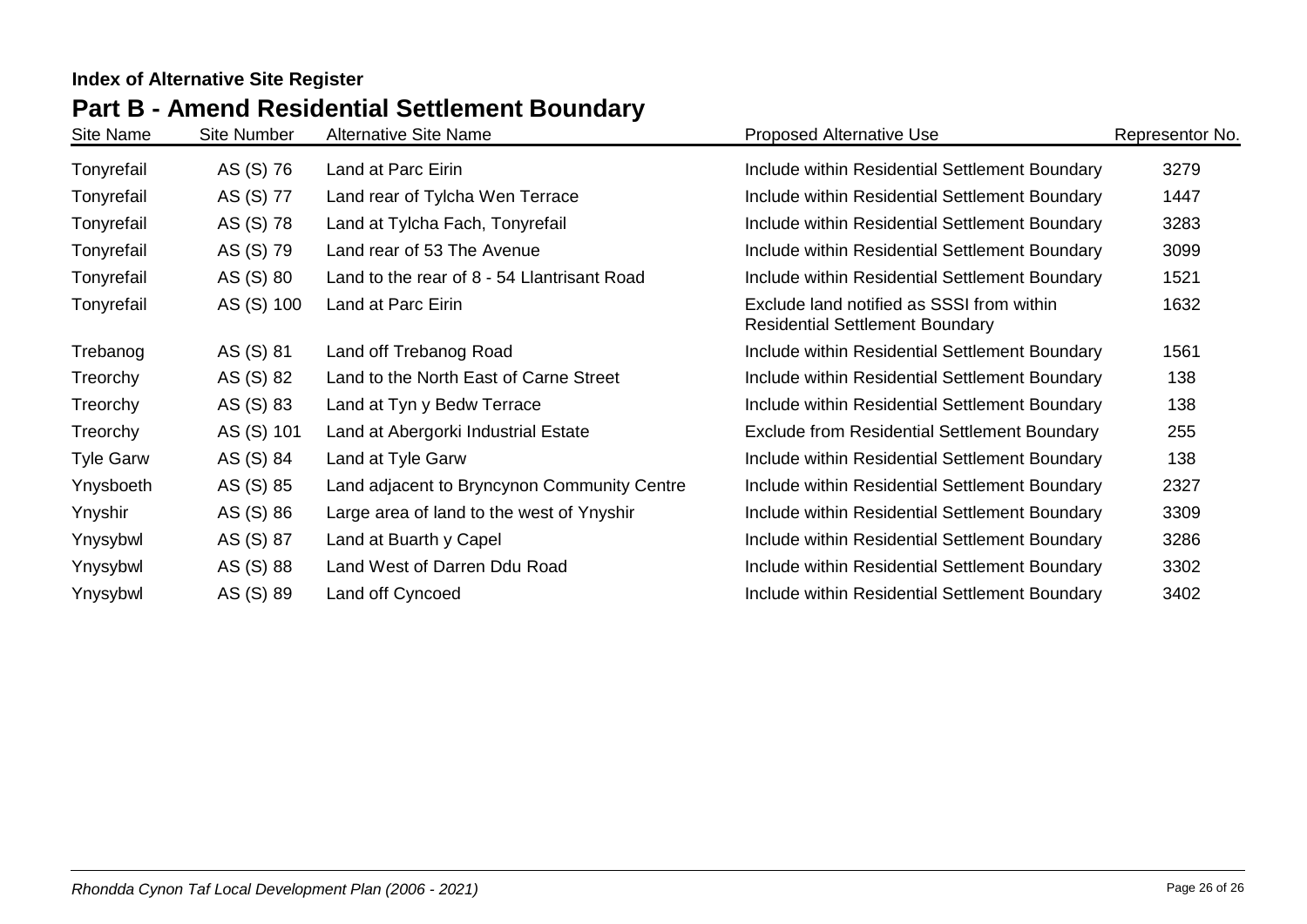| Site Name  | <b>Site Number</b> | <b>Alternative Site Name</b>                    | Proposed Alternative Use Representor No. |      |
|------------|--------------------|-------------------------------------------------|------------------------------------------|------|
| Abercwmboi | AS (D) 1           | NSA 6 - Former Phurnacite Plant                 | <b>Delete Site</b>                       | 3478 |
| Abercwmboi | AS (D) 1           | NSA 6 - Former Phurnacite Plant                 | <b>Delete Site</b>                       | 3477 |
| Abercwmboi | AS (D) 1           | NSA 6 - Former Phurnacite Plant                 | <b>Delete Site</b>                       | 2048 |
| Abercwmboi | AS (D) 1           | NSA 6 - Former Phurnacite Plant                 | <b>Delete Site</b>                       | 1632 |
| Abercwmboi | AS (D) 1           | NSA 6 - Former Phurnacite Plant                 | <b>Delete Site</b>                       | 3254 |
| Aberdare   | AS $(D)$ 2         | NSA 7 - Land at Robertstown/Abernant            | <b>Delete Site</b>                       | 2266 |
| Aberdare   | AS $(D)$ 2         | NSA 7 - Land at Robertstown/Abernant            | <b>Delete Site</b>                       | 2027 |
| Aberdare   | AS $(D)$ 2         | NSA 7 - Land at Robertstown/Abernant            | <b>Delete Site</b>                       | 3236 |
| Aberdare   | AS $(D)$ 2         | NSA 7 - Land at Robertstown/Abernant            | <b>Delete Site</b>                       | 3429 |
| Aberdare   | AS $(D)$ 2         | NSA 7 - Land at Robertstown/Abernant            | <b>Delete Site</b>                       | 1564 |
| Aberdare   | AS $(D)$ 2         | NSA 7 - Land at Robertstown/Abernant            | <b>Delete Site</b>                       | 1827 |
| Aberdare   | AS $(D)$ 2         | NSA 7 - Land at Robertstown/Abernant            | <b>Delete Site</b>                       | 2048 |
| Aberdare   | AS $(D)$ 2         | NSA 7 - Land at Robertstown/Abernant            | <b>Delete Site</b>                       | 3478 |
| Aberdare   | AS $(D)$ 2         | NSA 7 - Land at Robertstown/Abernant            | <b>Delete Site</b>                       | 1637 |
| Aberdare   | AS $(D)$ 2         | NSA 7 - Land at Robertstown/Abernant            | <b>Delete Site</b>                       | 1632 |
| Aberdare   | AS $(D)$ 2         | NSA 7 - Land at Robertstown/Abernant            | <b>Delete Site</b>                       | 3304 |
| Abernant   | AS $(D)$ 3         | NSA 9.6 - Land at Nant y Wenallt, Abernant Road | <b>Delete Site</b>                       | 2048 |
| Abernant   | AS $(D)$ 3         | NSA 9.6 - Land at Nant y Wenallt, Abernant Road | <b>Delete Site</b>                       | 3429 |
| Abernant   | AS $(D)$ 3         | NSA 9.6 - Land at Nant y Wenallt, Abernant Road | <b>Delete Site</b>                       | 2027 |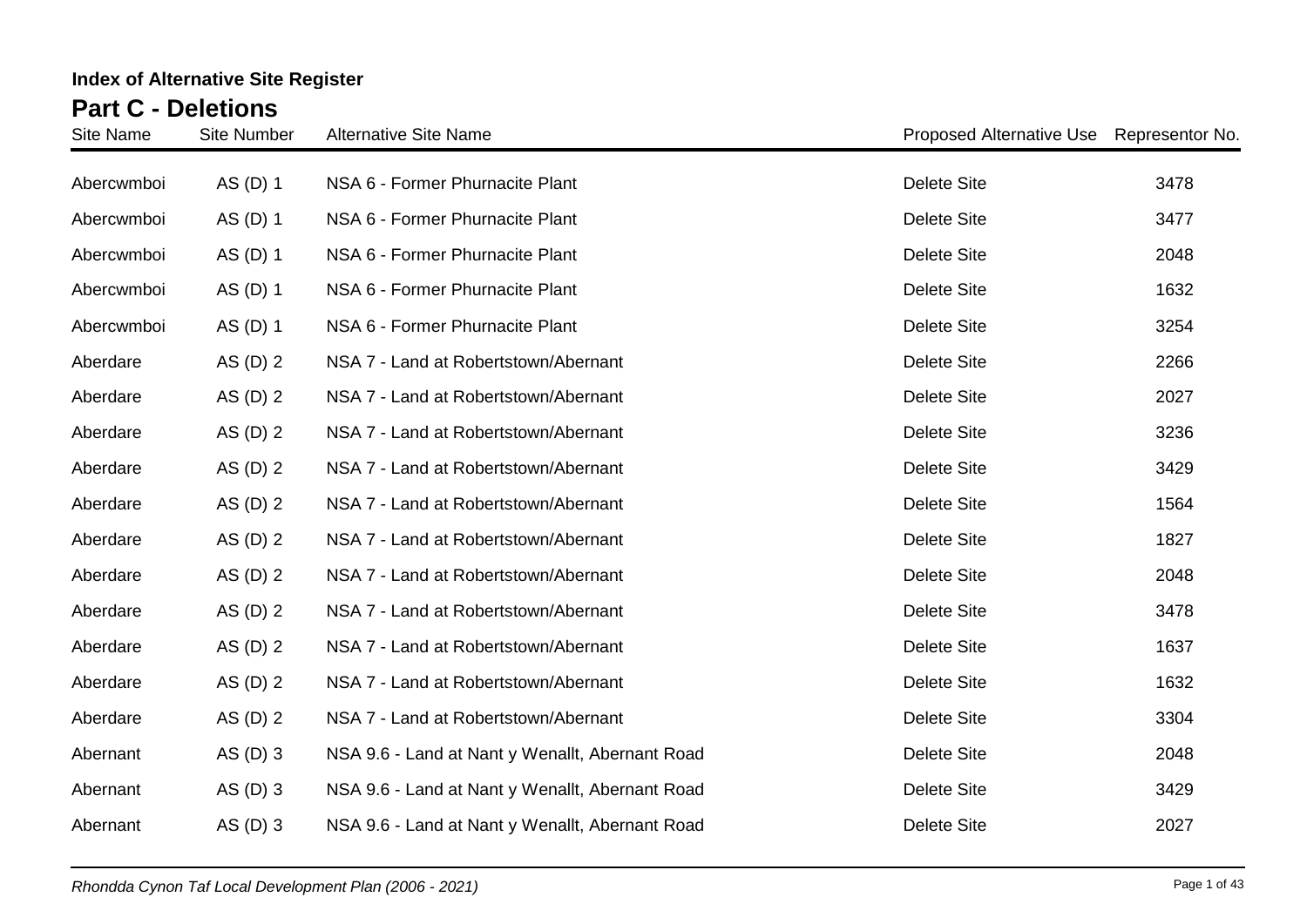| Site Name      | <b>Site Number</b> | <b>Alternative Site Name</b>                                        | Proposed Alternative Use | Representor No. |
|----------------|--------------------|---------------------------------------------------------------------|--------------------------|-----------------|
| Beddau         | AS $(D)$ 4         | Former Cwm Colliery and Coking Works, Tyn-y-nant. (Policy SSA 7)    | <b>Delete Site</b>       | 306             |
| Beddau         | AS $(D)$ 4         | Former Cwm Colliery and Coking Works, Tyn-y-nant. (Policy SSA 7)    | <b>Delete Site</b>       | 1632            |
| Beddau         | AS $(D)$ 4         | Former Cwm Colliery and Coking Works, Tyn-y-nant. (Policy SSA 7)    | <b>Delete Site</b>       | 2048            |
| Beddau         | AS $(D)$ 4         | Former Cwm Colliery and Coking Works, Tyn-y-nant. (Policy SSA 7)    | <b>Delete Site</b>       | 3303            |
| Beddau         | AS (D) 4           | Former Cwm Colliery and Coking Works, Tyn-y-nant. (Policy SSA 7)    | <b>Delete Site</b>       | 2055            |
| Blaenrhondda   | AS (D) 5           | NSA 5 - Former Fernhill Colliery Site                               | <b>Delete Site</b>       | 2992            |
| Blaenrhondda   | AS (D) 5           | NSA 5 - Former Fernhill Colliery Site                               | <b>Delete Site</b>       | 1930            |
| Blaenrhondda   | $AS$ (D) 5         | NSA 5 - Former Fernhill Colliery Site                               | <b>Delete Site</b>       | 3254            |
| Blaenrhondda   | AS (D) 5           | NSA 5 - Former Fernhill Colliery Site                               | <b>Delete Site</b>       | 3278            |
| Blaenrhondda   | AS (D) 5           | NSA 5 - Former Fernhill Colliery Site                               | <b>Delete Site</b>       | 3227            |
| Blaenrhondda   | AS (D) 5           | NSA 5 - Former Fernhill Colliery Site                               | <b>Delete Site</b>       | 2268            |
| Blaenrhondda   | AS (D) 5           | NSA 5 - Former Fernhill Colliery Site                               | <b>Delete Site</b>       | 1632            |
| Blaenrhondda   | AS (D) 5           | NSA 5 - Former Fernhill Colliery Site                               | <b>Delete Site</b>       | 2048            |
| Blaenrhondda   | $AS$ (D) 5         | NSA 5 - Former Fernhill Colliery Site                               | <b>Delete Site</b>       | 1475            |
| Blaenrhondda   | $AS$ (D) 5         | NSA 5 - Former Fernhill Colliery Site                               | <b>Delete Site</b>       | 306             |
| Blaenrhondda   | $AS$ (D) 5         | NSA 5 - Former Fernhill Colliery Site                               | <b>Delete Site</b>       | 1431            |
| Blaenrhondda   | AS (D) 5           | NSA 5 - Former Fernhill Colliery Site                               | <b>Delete Site</b>       | 3236            |
| <b>Bryncae</b> | $AS$ (D) 6         | SSA 10.12 - Land East of Dolau County Primary School, Bridgend Road | <b>Delete Site</b>       | 3254            |
| <b>Bryncae</b> | AS $(D)$ 6         | SSA 10.12 - Land East of Dolau County Primary School, Bridgend Road | <b>Delete Site</b>       | 1053            |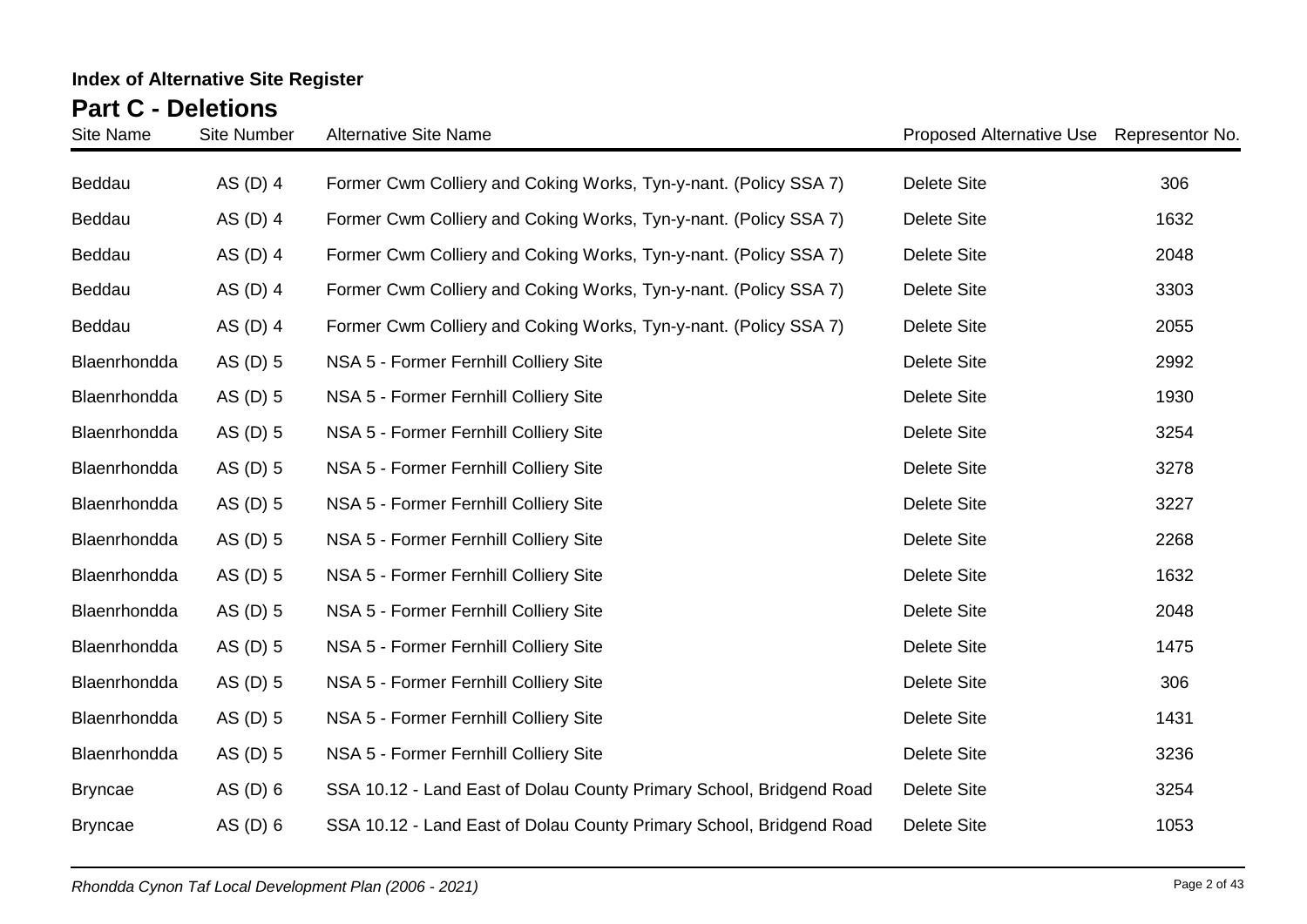| <b>Site Name</b> | <b>Site Number</b> | <b>Alternative Site Name</b>                  | Proposed Alternative Use Representor No. |      |
|------------------|--------------------|-----------------------------------------------|------------------------------------------|------|
| <b>Brynna</b>    | AS (D) 7           | SSA 10.11 - Land south of Brynna Road, Brynna | <b>Delete Site</b>                       | 3150 |
| <b>Brynna</b>    | AS (D) 7           | SSA 10.11 - Land south of Brynna Road, Brynna | <b>Delete Site</b>                       | 3069 |
| <b>Brynna</b>    | AS (D) 7           | SSA 10.11 - Land south of Brynna Road, Brynna | <b>Delete Site</b>                       | 3143 |
| <b>Brynna</b>    | AS (D) 7           | SSA 10.11 - Land south of Brynna Road, Brynna | <b>Delete Site</b>                       | 3146 |
| <b>Brynna</b>    | AS (D) 7           | SSA 10.11 - Land south of Brynna Road, Brynna | <b>Delete Site</b>                       | 3254 |
| <b>Brynna</b>    | AS (D) 7           | SSA 10.11 - Land south of Brynna Road, Brynna | <b>Delete Site</b>                       | 3162 |
| <b>Brynna</b>    | AS (D) 7           | SSA 10.11 - Land south of Brynna Road, Brynna | <b>Delete Site</b>                       | 3280 |
| <b>Brynna</b>    | AS (D) 7           | SSA 10.11 - Land south of Brynna Road, Brynna | <b>Delete Site</b>                       | 3148 |
| Coedely          | $AS$ (D) $8$       | SSA 10.7 - Land at Gwern Heulog, Coed Ely     | <b>Delete Site</b>                       | 3028 |
| Coedely          | AS $(D)$ 8         | SSA 10.7 - Land at Gwern Heulog, Coed Ely     | <b>Delete Site</b>                       | 2993 |
| Coedely          | AS $(D)$ 8         | SSA 10.7 - Land at Gwern Heulog, Coed Ely     | <b>Delete Site</b>                       | 2995 |
| Coedely          | AS $(D)$ 8         | SSA 10.7 - Land at Gwern Heulog, Coed Ely     | <b>Delete Site</b>                       | 3019 |
| Coedely          | AS $(D)$ 8         | SSA 10.7 - Land at Gwern Heulog, Coed Ely     | <b>Delete Site</b>                       | 3468 |
| Coedely          | AS $(D)$ 8         | SSA 10.7 - Land at Gwern Heulog, Coed Ely     | <b>Delete Site</b>                       | 3020 |
| Coedely          | AS $(D)$ 8         | SSA 10.7 - Land at Gwern Heulog, Coed Ely     | <b>Delete Site</b>                       | 3022 |
| Coedely          | $AS$ (D) $8$       | SSA 10.7 - Land at Gwern Heulog, Coed Ely     | <b>Delete Site</b>                       | 3034 |
| Coedely          | $AS$ (D) $8$       | SSA 10.7 - Land at Gwern Heulog, Coed Ely     | <b>Delete Site</b>                       | 3024 |
| Coedely          | AS $(D)$ 8         | SSA 10.7 - Land at Gwern Heulog, Coed Ely     | <b>Delete Site</b>                       | 3026 |
| Coedely          | AS $(D)$ 8         | SSA 10.7 - Land at Gwern Heulog, Coed Ely     | <b>Delete Site</b>                       | 3029 |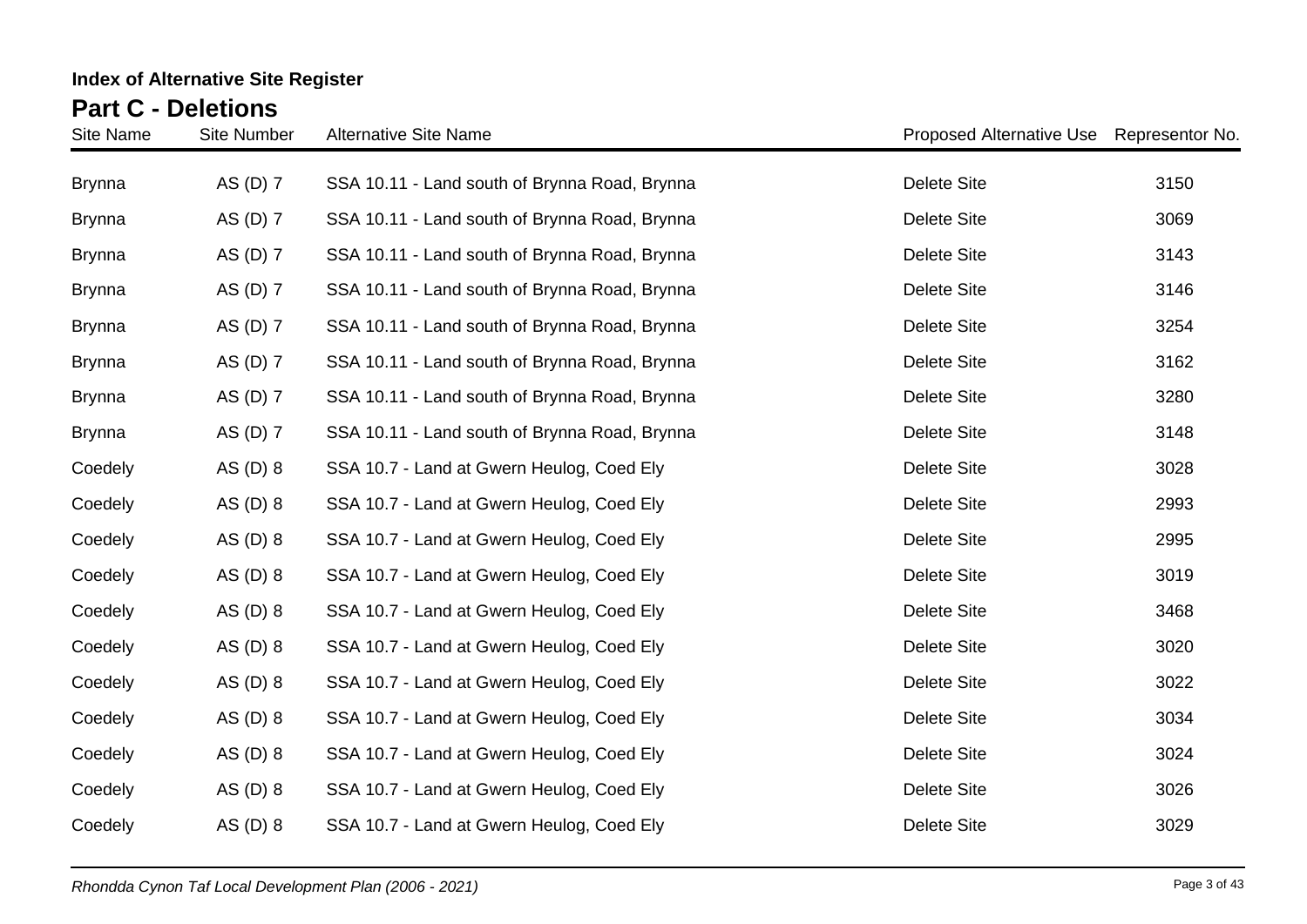| Site Name | <b>Site Number</b> | <b>Alternative Site Name</b>              | Proposed Alternative Use Representor No. |      |
|-----------|--------------------|-------------------------------------------|------------------------------------------|------|
| Coedely   | AS $(D)$ 8         | SSA 10.7 - Land at Gwern Heulog, Coed Ely | <b>Delete Site</b>                       | 3031 |
| Coedely   | AS $(D)$ 8         | SSA 10.7 - Land at Gwern Heulog, Coed Ely | <b>Delete Site</b>                       | 3032 |
| Coedely   | AS $(D)$ 8         | SSA 10.7 - Land at Gwern Heulog, Coed Ely | <b>Delete Site</b>                       | 3033 |
| Coedely   | AS $(D)$ 8         | SSA 10.7 - Land at Gwern Heulog, Coed Ely | Delete Site                              | 3021 |
| Coedely   | AS $(D)$ 8         | SSA 10.7 - Land at Gwern Heulog, Coed Ely | <b>Delete Site</b>                       | 2991 |
| Coedely   | AS $(D)$ 8         | SSA 10.7 - Land at Gwern Heulog, Coed Ely | <b>Delete Site</b>                       | 2320 |
| Coedely   | AS $(D)$ 8         | SSA 10.7 - Land at Gwern Heulog, Coed Ely | Delete Site                              | 3025 |
| Coedely   | AS $(D)$ 8         | SSA 10.7 - Land at Gwern Heulog, Coed Ely | <b>Delete Site</b>                       | 3067 |
| Coedely   | AS $(D)$ 8         | SSA 10.7 - Land at Gwern Heulog, Coed Ely | Delete Site                              | 3027 |
| Coedely   | AS $(D)$ 8         | SSA 10.7 - Land at Gwern Heulog, Coed Ely | <b>Delete Site</b>                       | 3036 |
| Coedely   | AS $(D)$ 8         | SSA 10.7 - Land at Gwern Heulog, Coed Ely | Delete Site                              | 3037 |
| Coedely   | AS $(D)$ 8         | SSA 10.7 - Land at Gwern Heulog, Coed Ely | <b>Delete Site</b>                       | 3052 |
| Coedely   | AS $(D)$ 8         | SSA 10.7 - Land at Gwern Heulog, Coed Ely | <b>Delete Site</b>                       | 3061 |
| Coedely   | AS(D) 8            | SSA 10.7 - Land at Gwern Heulog, Coed Ely | Delete Site                              | 2248 |
| Coedely   | AS $(D)$ 8         | SSA 10.7 - Land at Gwern Heulog, Coed Ely | <b>Delete Site</b>                       | 3066 |
| Coedely   | AS $(D)$ 8         | SSA 10.7 - Land at Gwern Heulog, Coed Ely | <b>Delete Site</b>                       | 3068 |
| Coedely   | AS $(D)$ 8         | SSA 10.7 - Land at Gwern Heulog, Coed Ely | <b>Delete Site</b>                       | 3070 |
| Coedely   | AS $(D)$ 8         | SSA 10.7 - Land at Gwern Heulog, Coed Ely | <b>Delete Site</b>                       | 3073 |
| Coedely   | AS (D) 8           | SSA 10.7 - Land at Gwern Heulog, Coed Ely | <b>Delete Site</b>                       | 2996 |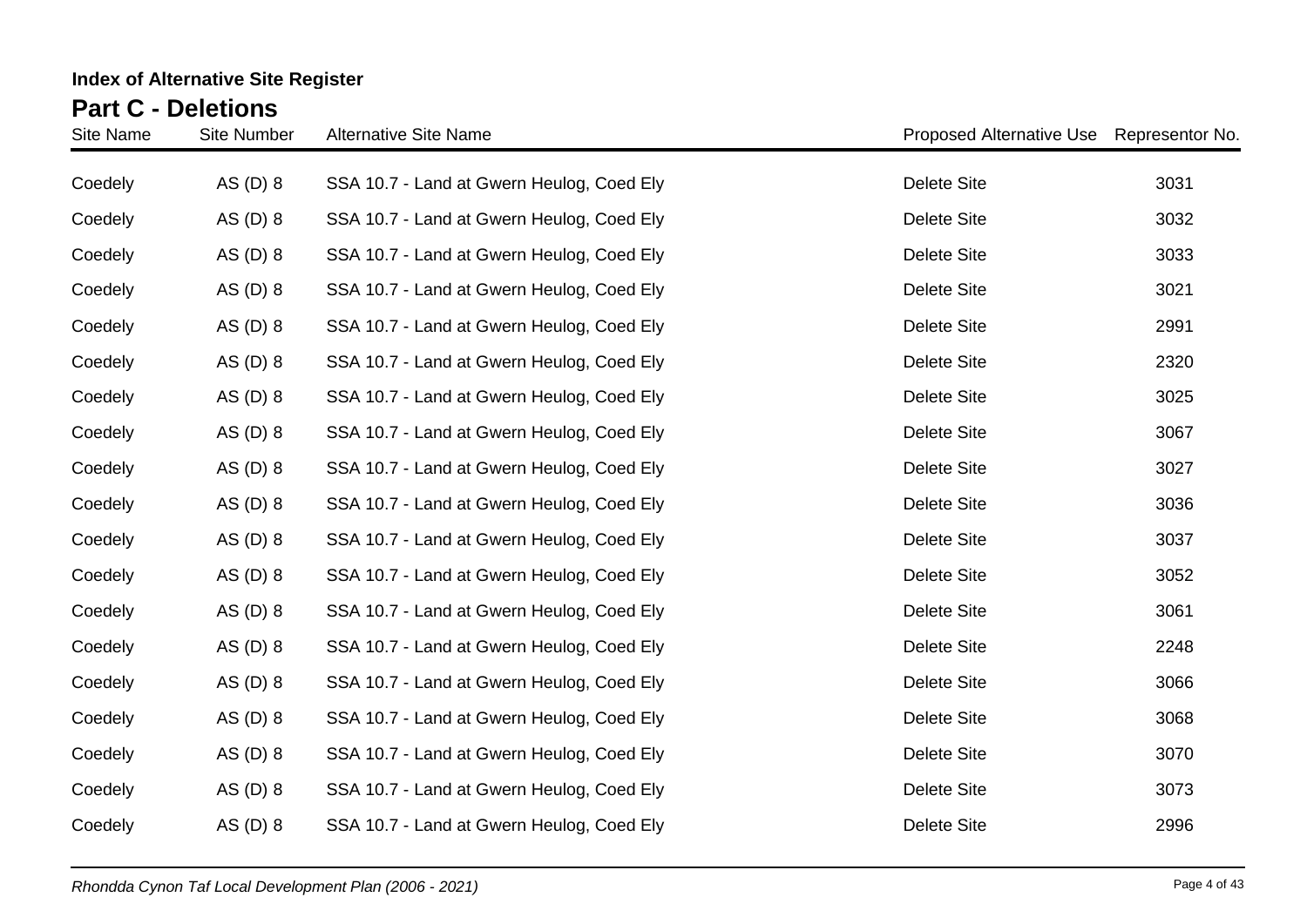| Site Name | <b>Site Number</b> | <b>Alternative Site Name</b>                                                                                     | Proposed Alternative Use Representor No. |      |
|-----------|--------------------|------------------------------------------------------------------------------------------------------------------|------------------------------------------|------|
| Coedely   | AS $(D)$ 8         | SSA 10.7 - Land at Gwern Heulog, Coed Ely                                                                        | <b>Delete Site</b>                       | 3079 |
| Coedely   | AS $(D)$ 8         | SSA 10.7 - Land at Gwern Heulog, Coed Ely                                                                        | Delete Site                              | 566  |
| Coedely   | AS $(D)$ 8         | SSA 10.7 - Land at Gwern Heulog, Coed Ely                                                                        | Delete Site                              | 3075 |
| Coedely   | AS $(D)$ 8         | SSA 10.7 - Land at Gwern Heulog, Coed Ely                                                                        | <b>Delete Site</b>                       | 1431 |
| Coedely   | AS $(D)$ 8         | SSA 10.7 - Land at Gwern Heulog, Coed Ely                                                                        | <b>Delete Site</b>                       | 3035 |
| Coedely   | AS $(D)$ 8         | SSA 10.7 - Land at Gwern Heulog, Coed Ely                                                                        | <b>Delete Site</b>                       | 3467 |
| Coedely   | AS $(D)$ 8         | SSA 10.7 - Land at Gwern Heulog, Coed Ely                                                                        | <b>Delete Site</b>                       | 3451 |
| Coedely   | AS $(D)$ 8         | SSA 10.7 - Land at Gwern Heulog, Coed Ely                                                                        | <b>Delete Site</b>                       | 3064 |
| Coedely   | AS $(D)$ 8         | SSA 10.7 - Land at Gwern Heulog, Coed Ely                                                                        | <b>Delete Site</b>                       | 3392 |
| Coedely   | AS $(D)$ 8         | SSA 10.7 - Land at Gwern Heulog, Coed Ely                                                                        | <b>Delete Site</b>                       | 3368 |
| Coedely   | AS $(D)$ 8         | SSA 10.7 - Land at Gwern Heulog, Coed Ely                                                                        | <b>Delete Site</b>                       | 3301 |
| Coedely   | AS $(D)$ 8         | SSA 10.7 - Land at Gwern Heulog, Coed Ely                                                                        | <b>Delete Site</b>                       | 3077 |
| Coedely   | AS $(D)$ 8         | SSA 10.7 - Land at Gwern Heulog, Coed Ely                                                                        | <b>Delete Site</b>                       | 3023 |
| Coedely   | AS $(D)$ 8         | SSA 10.7 - Land at Gwern Heulog, Coed Ely                                                                        | Delete Site                              | 3214 |
| Cwmbach   | AS(D) 9            | NSA 9.9 - Remainder of Ynyscynon Farm, Cwmbach                                                                   | Delete Site                              | 1827 |
| Glyncoch  | AS (D) 10          | Land adjacent to Craig yr Hesg Quarry, Pontypridd is identified as a<br>Preferred Area of Known Mineral Resource | Delete Site                              | 2724 |
| Glyncoch  | AS (D) 10          | Land adjacent to Craig yr Hesg Quarry, Pontypridd is identified as a<br>Preferred Area of Known Mineral Resource | Delete Site                              | 2820 |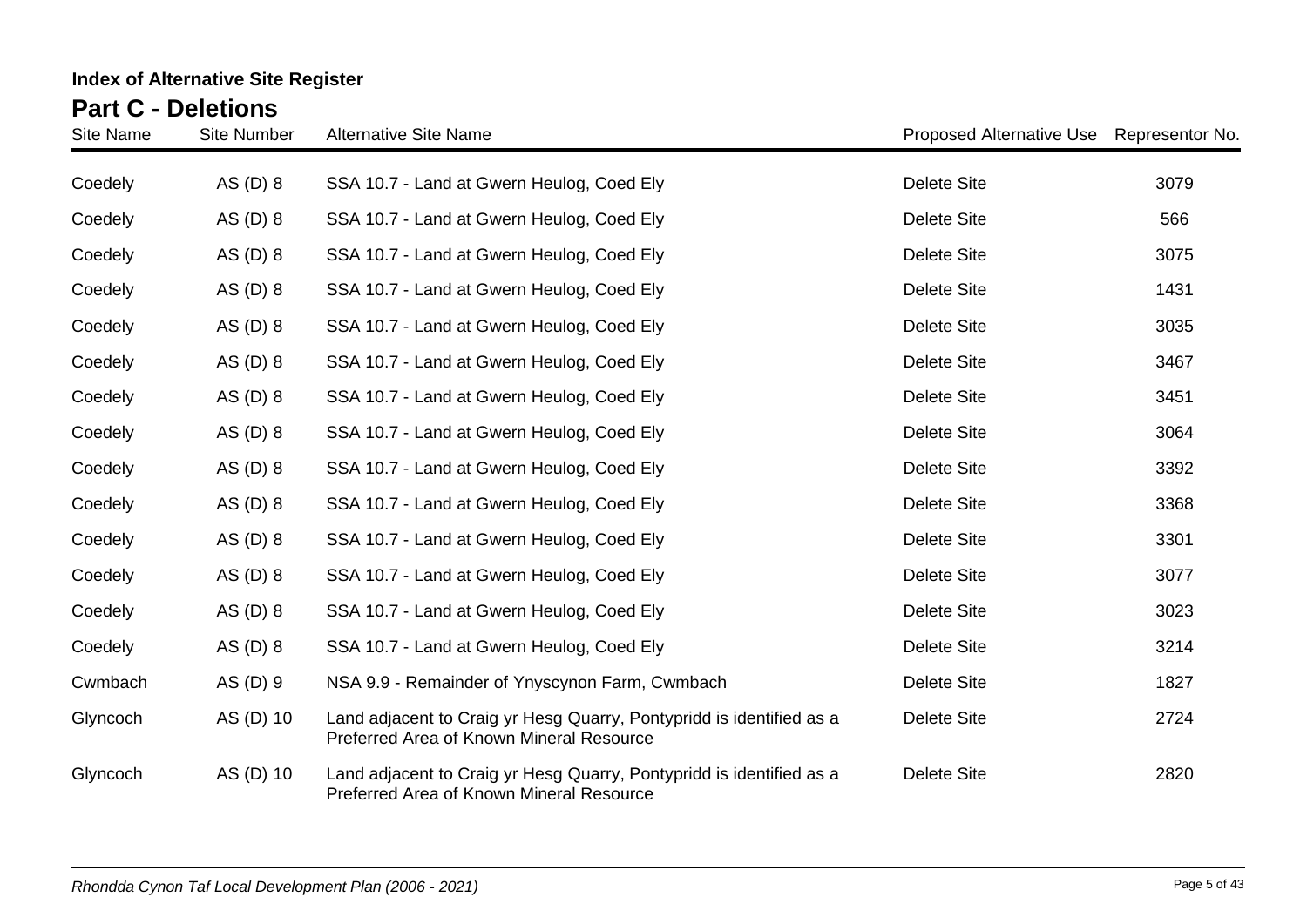| <b>Site Name</b> | <b>Site Number</b> | <b>Alternative Site Name</b>                                                                                     | Proposed Alternative Use Representor No. |      |
|------------------|--------------------|------------------------------------------------------------------------------------------------------------------|------------------------------------------|------|
| Glyncoch         | AS (D) 10          | Land adjacent to Craig yr Hesg Quarry, Pontypridd is identified as a<br>Preferred Area of Known Mineral Resource | <b>Delete Site</b>                       | 2821 |
| Glyncoch         | AS (D) 10          | Land adjacent to Craig yr Hesg Quarry, Pontypridd is identified as a<br>Preferred Area of Known Mineral Resource | <b>Delete Site</b>                       | 2822 |
| Glyncoch         | AS (D) 10          | Land adjacent to Craig yr Hesg Quarry, Pontypridd is identified as a<br>Preferred Area of Known Mineral Resource | <b>Delete Site</b>                       | 2823 |
| Glyncoch         | AS (D) 10          | Land adjacent to Craig yr Hesg Quarry, Pontypridd is identified as a<br>Preferred Area of Known Mineral Resource | <b>Delete Site</b>                       | 2825 |
| Glyncoch         | AS (D) 10          | Land adjacent to Craig yr Hesg Quarry, Pontypridd is identified as a<br>Preferred Area of Known Mineral Resource | <b>Delete Site</b>                       | 2766 |
| Glyncoch         | AS (D) 10          | Land adjacent to Craig yr Hesg Quarry, Pontypridd is identified as a<br>Preferred Area of Known Mineral Resource | <b>Delete Site</b>                       | 2815 |
| Glyncoch         | AS (D) 10          | Land adjacent to Craig yr Hesg Quarry, Pontypridd is identified as a<br>Preferred Area of Known Mineral Resource | <b>Delete Site</b>                       | 2719 |
| Glyncoch         | AS (D) 10          | Land adjacent to Craig yr Hesg Quarry, Pontypridd is identified as a<br>Preferred Area of Known Mineral Resource | <b>Delete Site</b>                       | 2727 |
| Glyncoch         | AS (D) 10          | Land adjacent to Craig yr Hesg Quarry, Pontypridd is identified as a<br>Preferred Area of Known Mineral Resource | <b>Delete Site</b>                       | 2828 |
| Glyncoch         | AS (D) 10          | Land adjacent to Craig yr Hesg Quarry, Pontypridd is identified as a<br>Preferred Area of Known Mineral Resource | <b>Delete Site</b>                       | 2710 |
| Glyncoch         | AS (D) 10          | Land adjacent to Craig yr Hesg Quarry, Pontypridd is identified as a<br>Preferred Area of Known Mineral Resource | <b>Delete Site</b>                       | 2818 |
| Glyncoch         | AS (D) 10          | Land adjacent to Craig yr Hesg Quarry, Pontypridd is identified as a<br>Preferred Area of Known Mineral Resource | <b>Delete Site</b>                       | 2718 |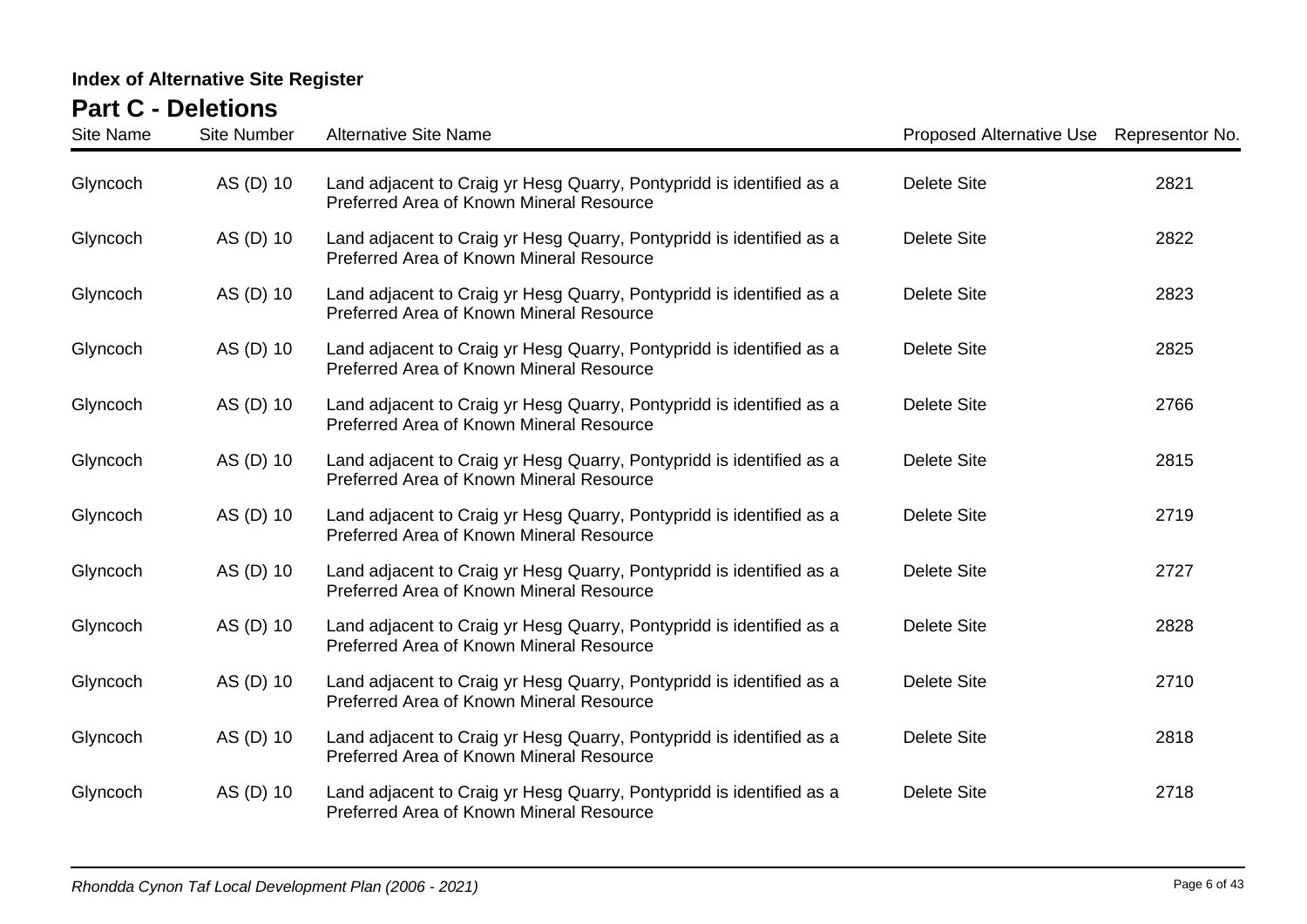| <b>Site Name</b> | <b>Site Number</b> | <b>Alternative Site Name</b>                                                                                     | Proposed Alternative Use Representor No. |      |
|------------------|--------------------|------------------------------------------------------------------------------------------------------------------|------------------------------------------|------|
| Glyncoch         | AS (D) 10          | Land adjacent to Craig yr Hesg Quarry, Pontypridd is identified as a<br>Preferred Area of Known Mineral Resource | <b>Delete Site</b>                       | 2728 |
| Glyncoch         | AS (D) 10          | Land adjacent to Craig yr Hesg Quarry, Pontypridd is identified as a<br>Preferred Area of Known Mineral Resource | <b>Delete Site</b>                       | 3416 |
| Glyncoch         | AS (D) 10          | Land adjacent to Craig yr Hesg Quarry, Pontypridd is identified as a<br>Preferred Area of Known Mineral Resource | <b>Delete Site</b>                       | 2531 |
| Glyncoch         | AS (D) 10          | Land adjacent to Craig yr Hesg Quarry, Pontypridd is identified as a<br>Preferred Area of Known Mineral Resource | <b>Delete Site</b>                       | 2816 |
| Glyncoch         | AS (D) 10          | Land adjacent to Craig yr Hesg Quarry, Pontypridd is identified as a<br>Preferred Area of Known Mineral Resource | <b>Delete Site</b>                       | 2721 |
| Glyncoch         | AS (D) 10          | Land adjacent to Craig yr Hesg Quarry, Pontypridd is identified as a<br>Preferred Area of Known Mineral Resource | <b>Delete Site</b>                       | 2722 |
| Glyncoch         | AS (D) 10          | Land adjacent to Craig yr Hesg Quarry, Pontypridd is identified as a<br>Preferred Area of Known Mineral Resource | <b>Delete Site</b>                       | 2707 |
| Glyncoch         | AS (D) 10          | Land adjacent to Craig yr Hesg Quarry, Pontypridd is identified as a<br>Preferred Area of Known Mineral Resource | <b>Delete Site</b>                       | 2711 |
| Glyncoch         | AS (D) 10          | Land adjacent to Craig yr Hesg Quarry, Pontypridd is identified as a<br>Preferred Area of Known Mineral Resource | <b>Delete Site</b>                       | 2708 |
| Glyncoch         | AS (D) 10          | Land adjacent to Craig yr Hesg Quarry, Pontypridd is identified as a<br>Preferred Area of Known Mineral Resource | <b>Delete Site</b>                       | 2716 |
| Glyncoch         | AS (D) 10          | Land adjacent to Craig yr Hesg Quarry, Pontypridd is identified as a<br>Preferred Area of Known Mineral Resource | <b>Delete Site</b>                       | 2715 |
| Glyncoch         | AS (D) 10          | Land adjacent to Craig yr Hesg Quarry, Pontypridd is identified as a<br>Preferred Area of Known Mineral Resource | <b>Delete Site</b>                       | 2714 |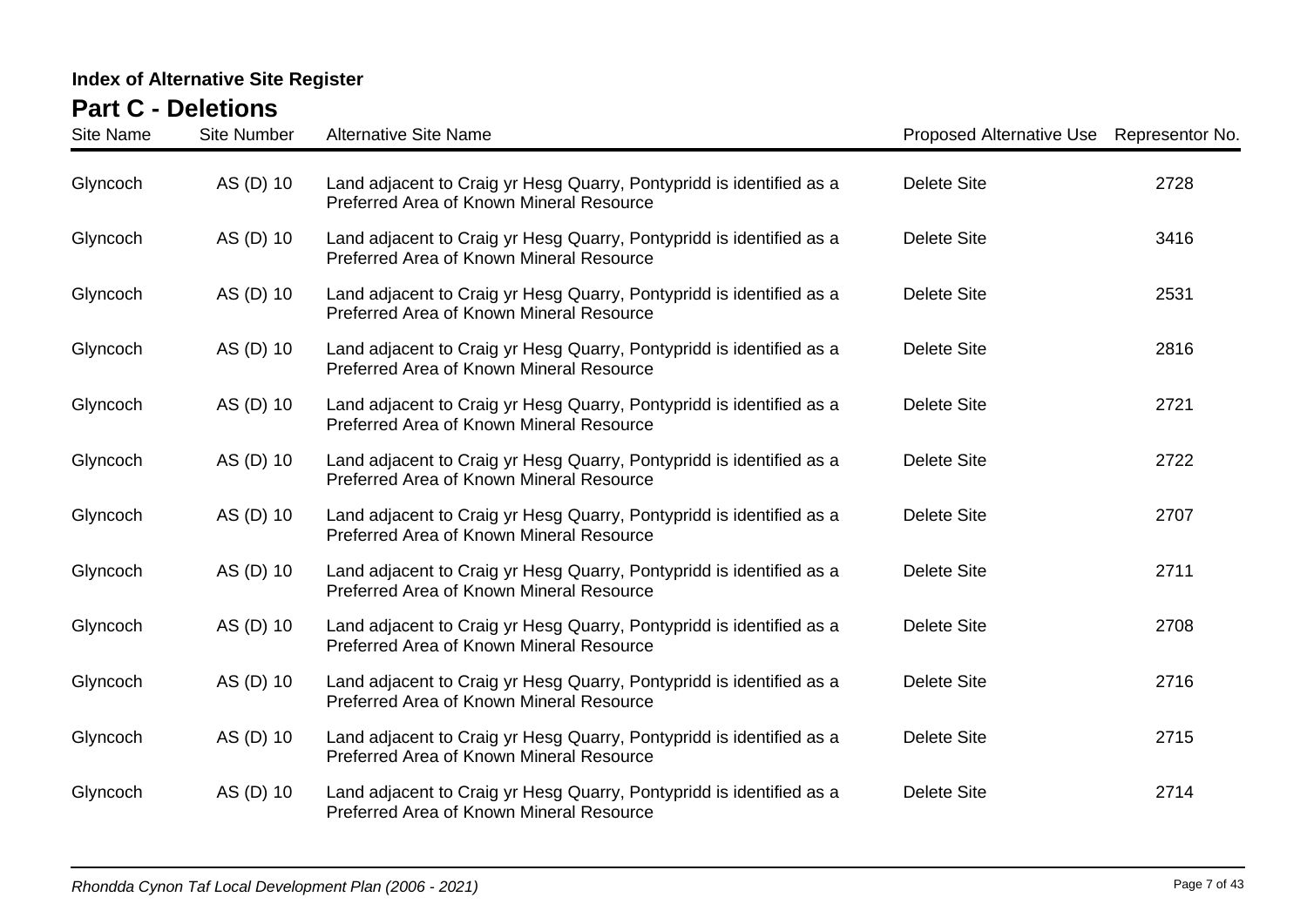| <b>Site Name</b> | <b>Site Number</b> | <b>Alternative Site Name</b>                                                                                     | Proposed Alternative Use Representor No. |      |
|------------------|--------------------|------------------------------------------------------------------------------------------------------------------|------------------------------------------|------|
| Glyncoch         | AS (D) 10          | Land adjacent to Craig yr Hesg Quarry, Pontypridd is identified as a<br>Preferred Area of Known Mineral Resource | <b>Delete Site</b>                       | 2713 |
| Glyncoch         | AS (D) 10          | Land adjacent to Craig yr Hesg Quarry, Pontypridd is identified as a<br>Preferred Area of Known Mineral Resource | <b>Delete Site</b>                       | 2712 |
| Glyncoch         | AS (D) 10          | Land adjacent to Craig yr Hesg Quarry, Pontypridd is identified as a<br>Preferred Area of Known Mineral Resource | <b>Delete Site</b>                       | 2720 |
| Glyncoch         | AS (D) 10          | Land adjacent to Craig yr Hesg Quarry, Pontypridd is identified as a<br>Preferred Area of Known Mineral Resource | <b>Delete Site</b>                       | 3414 |
| Glyncoch         | AS (D) 10          | Land adjacent to Craig yr Hesg Quarry, Pontypridd is identified as a<br>Preferred Area of Known Mineral Resource | <b>Delete Site</b>                       | 2768 |
| Glyncoch         | AS (D) 10          | Land adjacent to Craig yr Hesg Quarry, Pontypridd is identified as a<br>Preferred Area of Known Mineral Resource | <b>Delete Site</b>                       | 2776 |
| Glyncoch         | AS (D) 10          | Land adjacent to Craig yr Hesg Quarry, Pontypridd is identified as a<br>Preferred Area of Known Mineral Resource | <b>Delete Site</b>                       | 3404 |
| Glyncoch         | AS (D) 10          | Land adjacent to Craig yr Hesg Quarry, Pontypridd is identified as a<br>Preferred Area of Known Mineral Resource | <b>Delete Site</b>                       | 2831 |
| Glyncoch         | AS (D) 10          | Land adjacent to Craig yr Hesg Quarry, Pontypridd is identified as a<br>Preferred Area of Known Mineral Resource | <b>Delete Site</b>                       | 2834 |
| Glyncoch         | AS (D) 10          | Land adjacent to Craig yr Hesg Quarry, Pontypridd is identified as a<br>Preferred Area of Known Mineral Resource | <b>Delete Site</b>                       | 2835 |
| Glyncoch         | AS (D) 10          | Land adjacent to Craig yr Hesg Quarry, Pontypridd is identified as a<br>Preferred Area of Known Mineral Resource | <b>Delete Site</b>                       | 2837 |
| Glyncoch         | AS (D) 10          | Land adjacent to Craig yr Hesg Quarry, Pontypridd is identified as a<br>Preferred Area of Known Mineral Resource | <b>Delete Site</b>                       | 2838 |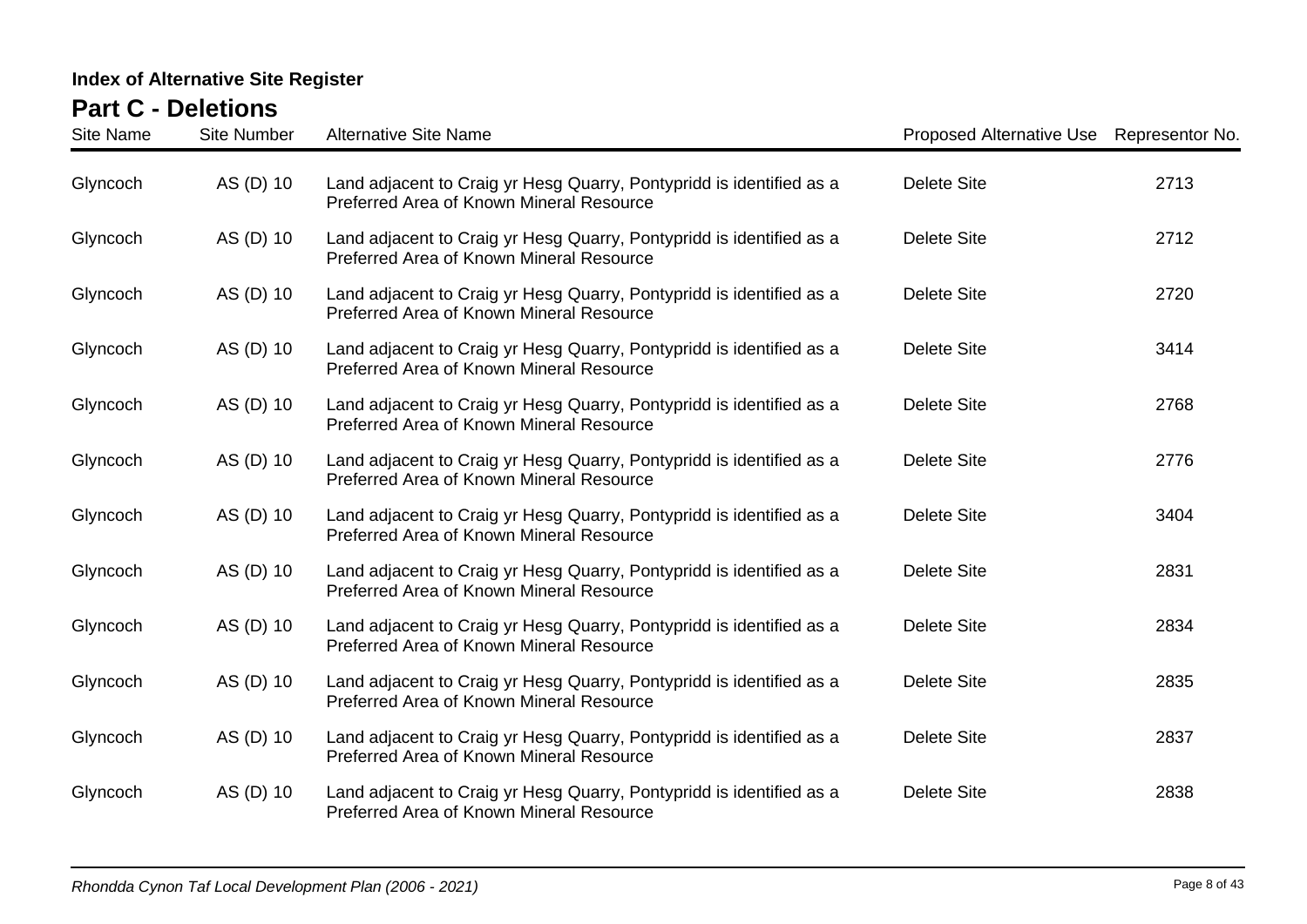| <b>Site Name</b> | <b>Site Number</b> | <b>Alternative Site Name</b>                                                                                     | Proposed Alternative Use Representor No. |      |
|------------------|--------------------|------------------------------------------------------------------------------------------------------------------|------------------------------------------|------|
| Glyncoch         | AS (D) 10          | Land adjacent to Craig yr Hesg Quarry, Pontypridd is identified as a<br>Preferred Area of Known Mineral Resource | <b>Delete Site</b>                       | 2841 |
| Glyncoch         | AS (D) 10          | Land adjacent to Craig yr Hesg Quarry, Pontypridd is identified as a<br>Preferred Area of Known Mineral Resource | <b>Delete Site</b>                       | 2843 |
| Glyncoch         | AS (D) 10          | Land adjacent to Craig yr Hesg Quarry, Pontypridd is identified as a<br>Preferred Area of Known Mineral Resource | <b>Delete Site</b>                       | 2805 |
| Glyncoch         | AS (D) 10          | Land adjacent to Craig yr Hesg Quarry, Pontypridd is identified as a<br>Preferred Area of Known Mineral Resource | <b>Delete Site</b>                       | 3174 |
| Glyncoch         | AS (D) 10          | Land adjacent to Craig yr Hesg Quarry, Pontypridd is identified as a<br>Preferred Area of Known Mineral Resource | <b>Delete Site</b>                       | 3419 |
| Glyncoch         | AS (D) 10          | Land adjacent to Craig yr Hesg Quarry, Pontypridd is identified as a<br>Preferred Area of Known Mineral Resource | <b>Delete Site</b>                       | 3412 |
| Glyncoch         | AS (D) 10          | Land adjacent to Craig yr Hesg Quarry, Pontypridd is identified as a<br>Preferred Area of Known Mineral Resource | <b>Delete Site</b>                       | 2830 |
| Glyncoch         | AS (D) 10          | Land adjacent to Craig yr Hesg Quarry, Pontypridd is identified as a<br>Preferred Area of Known Mineral Resource | Delete Site                              | 3418 |
| Glyncoch         | AS (D) 10          | Land adjacent to Craig yr Hesg Quarry, Pontypridd is identified as a<br>Preferred Area of Known Mineral Resource | <b>Delete Site</b>                       | 3421 |
| Glyncoch         | AS (D) 10          | Land adjacent to Craig yr Hesg Quarry, Pontypridd is identified as a<br>Preferred Area of Known Mineral Resource | <b>Delete Site</b>                       | 3483 |
| Glyncoch         | AS (D) 10          | Land adjacent to Craig yr Hesg Quarry, Pontypridd is identified as a<br>Preferred Area of Known Mineral Resource | <b>Delete Site</b>                       | 3002 |
| Glyncoch         | AS (D) 10          | Land adjacent to Craig yr Hesg Quarry, Pontypridd is identified as a<br>Preferred Area of Known Mineral Resource | <b>Delete Site</b>                       | 2817 |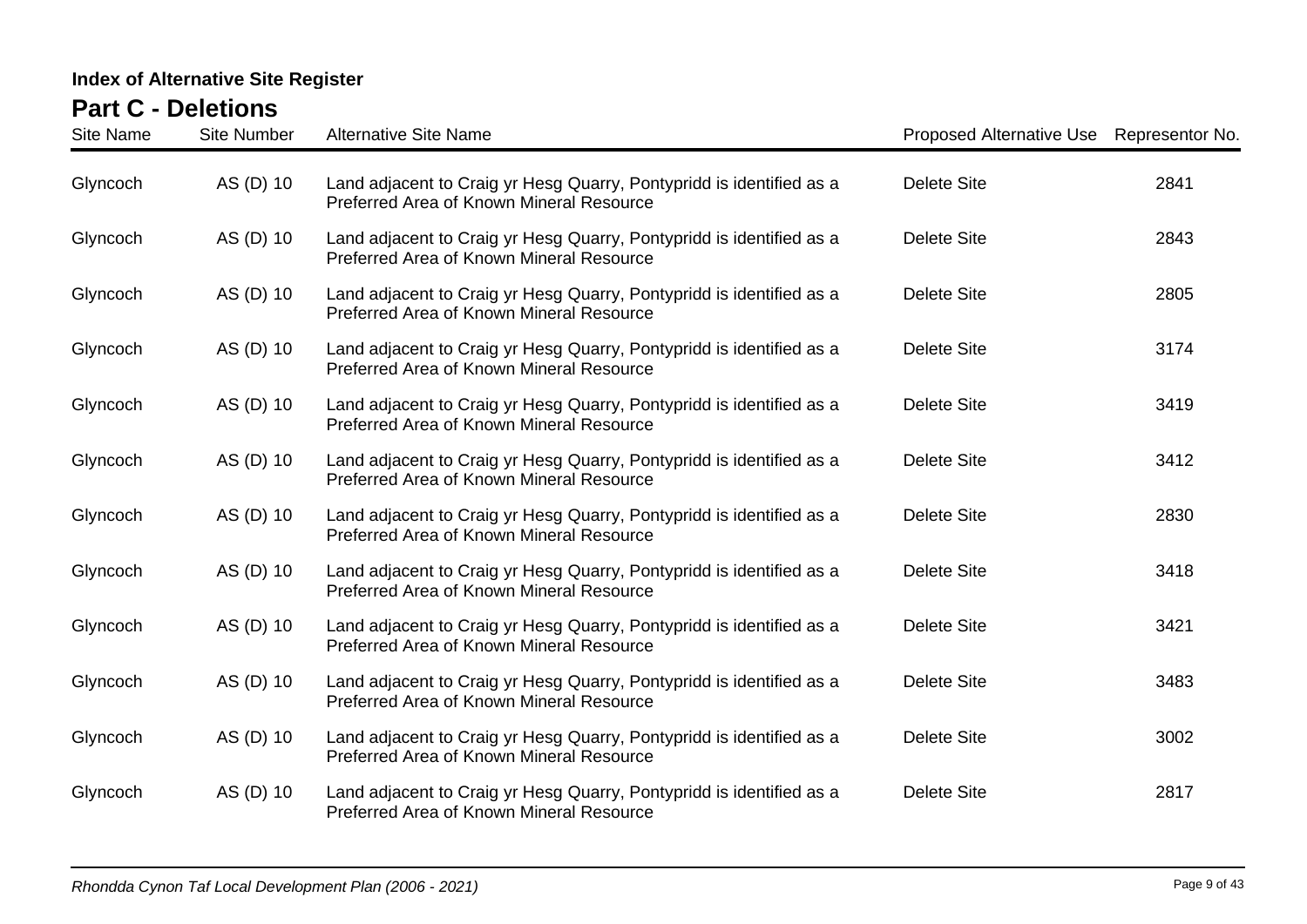| <b>Site Name</b> | <b>Site Number</b> | <b>Alternative Site Name</b>                                                                                     | Proposed Alternative Use Representor No. |      |
|------------------|--------------------|------------------------------------------------------------------------------------------------------------------|------------------------------------------|------|
| Glyncoch         | AS (D) 10          | Land adjacent to Craig yr Hesg Quarry, Pontypridd is identified as a<br>Preferred Area of Known Mineral Resource | <b>Delete Site</b>                       | 2808 |
| Glyncoch         | AS (D) 10          | Land adjacent to Craig yr Hesg Quarry, Pontypridd is identified as a<br>Preferred Area of Known Mineral Resource | <b>Delete Site</b>                       | 2809 |
| Glyncoch         | AS (D) 10          | Land adjacent to Craig yr Hesg Quarry, Pontypridd is identified as a<br>Preferred Area of Known Mineral Resource | <b>Delete Site</b>                       | 2810 |
| Glyncoch         | AS (D) 10          | Land adjacent to Craig yr Hesg Quarry, Pontypridd is identified as a<br>Preferred Area of Known Mineral Resource | <b>Delete Site</b>                       | 2811 |
| Glyncoch         | AS (D) 10          | Land adjacent to Craig yr Hesg Quarry, Pontypridd is identified as a<br>Preferred Area of Known Mineral Resource | <b>Delete Site</b>                       | 2812 |
| Glyncoch         | AS (D) 10          | Land adjacent to Craig yr Hesg Quarry, Pontypridd is identified as a<br>Preferred Area of Known Mineral Resource | <b>Delete Site</b>                       | 2813 |
| Glyncoch         | AS (D) 10          | Land adjacent to Craig yr Hesg Quarry, Pontypridd is identified as a<br>Preferred Area of Known Mineral Resource | <b>Delete Site</b>                       | 2814 |
| Glyncoch         | AS (D) 10          | Land adjacent to Craig yr Hesg Quarry, Pontypridd is identified as a<br>Preferred Area of Known Mineral Resource | <b>Delete Site</b>                       | 2827 |
| Glyncoch         | AS (D) 10          | Land adjacent to Craig yr Hesg Quarry, Pontypridd is identified as a<br>Preferred Area of Known Mineral Resource | <b>Delete Site</b>                       | 2734 |
| Glyncoch         | AS (D) 10          | Land adjacent to Craig yr Hesg Quarry, Pontypridd is identified as a<br>Preferred Area of Known Mineral Resource | <b>Delete Site</b>                       | 2760 |
| Glyncoch         | AS (D) 10          | Land adjacent to Craig yr Hesg Quarry, Pontypridd is identified as a<br>Preferred Area of Known Mineral Resource | <b>Delete Site</b>                       | 2761 |
| Glyncoch         | AS (D) 10          | Land adjacent to Craig yr Hesg Quarry, Pontypridd is identified as a<br>Preferred Area of Known Mineral Resource | <b>Delete Site</b>                       | 2762 |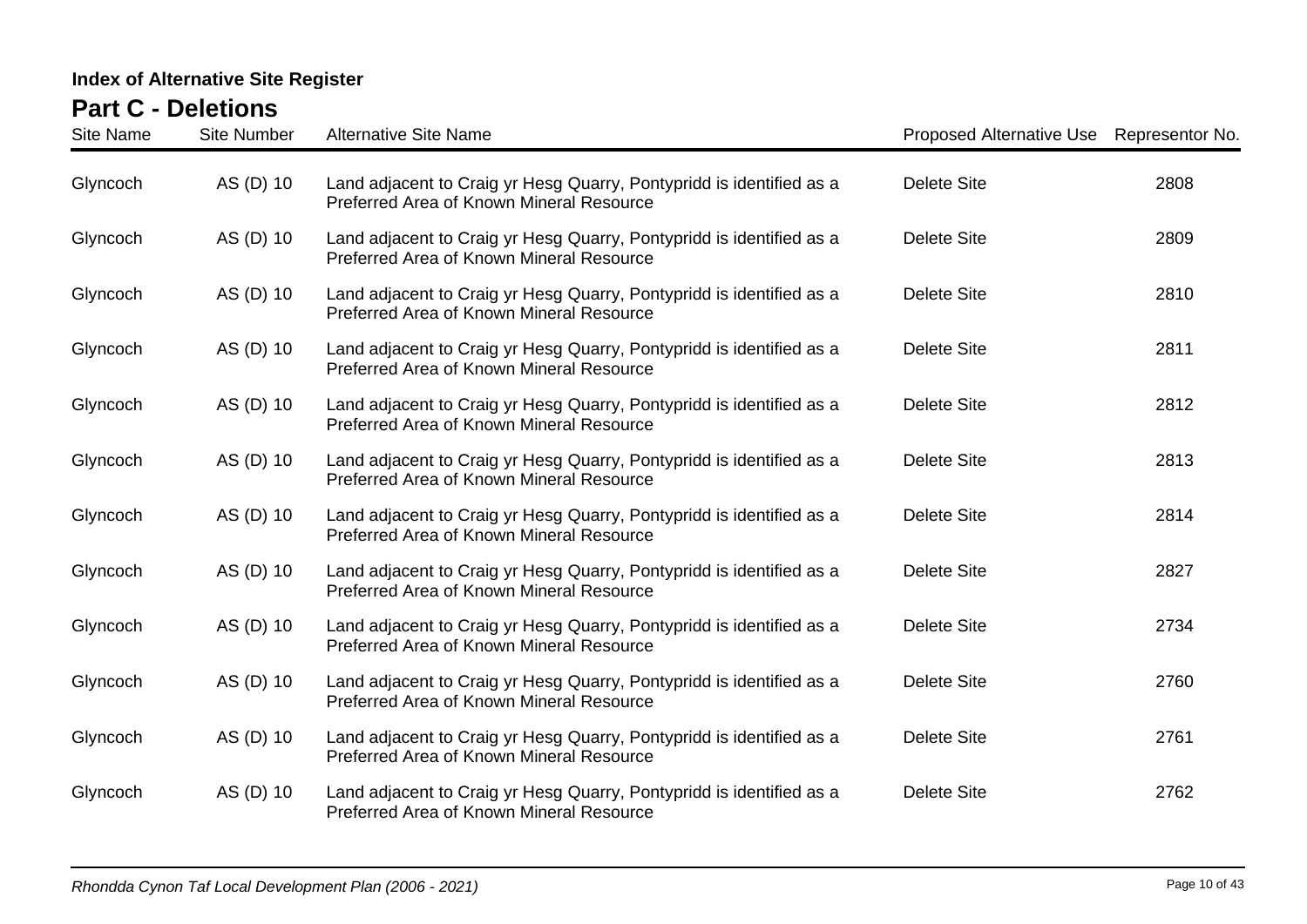| <b>Site Name</b> | <b>Site Number</b> | <b>Alternative Site Name</b>                                                                                     | Proposed Alternative Use Representor No. |      |
|------------------|--------------------|------------------------------------------------------------------------------------------------------------------|------------------------------------------|------|
| Glyncoch         | AS (D) 10          | Land adjacent to Craig yr Hesg Quarry, Pontypridd is identified as a<br>Preferred Area of Known Mineral Resource | <b>Delete Site</b>                       | 2763 |
| Glyncoch         | AS (D) 10          | Land adjacent to Craig yr Hesg Quarry, Pontypridd is identified as a<br>Preferred Area of Known Mineral Resource | <b>Delete Site</b>                       | 2764 |
| Glyncoch         | AS (D) 10          | Land adjacent to Craig yr Hesg Quarry, Pontypridd is identified as a<br>Preferred Area of Known Mineral Resource | <b>Delete Site</b>                       | 2765 |
| Glyncoch         | AS (D) 10          | Land adjacent to Craig yr Hesg Quarry, Pontypridd is identified as a<br>Preferred Area of Known Mineral Resource | <b>Delete Site</b>                       | 2687 |
| Glyncoch         | AS (D) 10          | Land adjacent to Craig yr Hesg Quarry, Pontypridd is identified as a<br>Preferred Area of Known Mineral Resource | <b>Delete Site</b>                       | 2757 |
| Glyncoch         | AS (D) 10          | Land adjacent to Craig yr Hesg Quarry, Pontypridd is identified as a<br>Preferred Area of Known Mineral Resource | <b>Delete Site</b>                       | 2740 |
| Glyncoch         | AS (D) 10          | Land adjacent to Craig yr Hesg Quarry, Pontypridd is identified as a<br>Preferred Area of Known Mineral Resource | <b>Delete Site</b>                       | 2731 |
| Glyncoch         | AS (D) 10          | Land adjacent to Craig yr Hesg Quarry, Pontypridd is identified as a<br>Preferred Area of Known Mineral Resource | <b>Delete Site</b>                       | 2732 |
| Glyncoch         | AS (D) 10          | Land adjacent to Craig yr Hesg Quarry, Pontypridd is identified as a<br>Preferred Area of Known Mineral Resource | <b>Delete Site</b>                       | 2733 |
| Glyncoch         | AS (D) 10          | Land adjacent to Craig yr Hesg Quarry, Pontypridd is identified as a<br>Preferred Area of Known Mineral Resource | <b>Delete Site</b>                       | 2735 |
| Glyncoch         | AS (D) 10          | Land adjacent to Craig yr Hesg Quarry, Pontypridd is identified as a<br>Preferred Area of Known Mineral Resource | Delete Site                              | 2737 |
| Glyncoch         | AS (D) 10          | Land adjacent to Craig yr Hesg Quarry, Pontypridd is identified as a<br>Preferred Area of Known Mineral Resource | <b>Delete Site</b>                       | 2726 |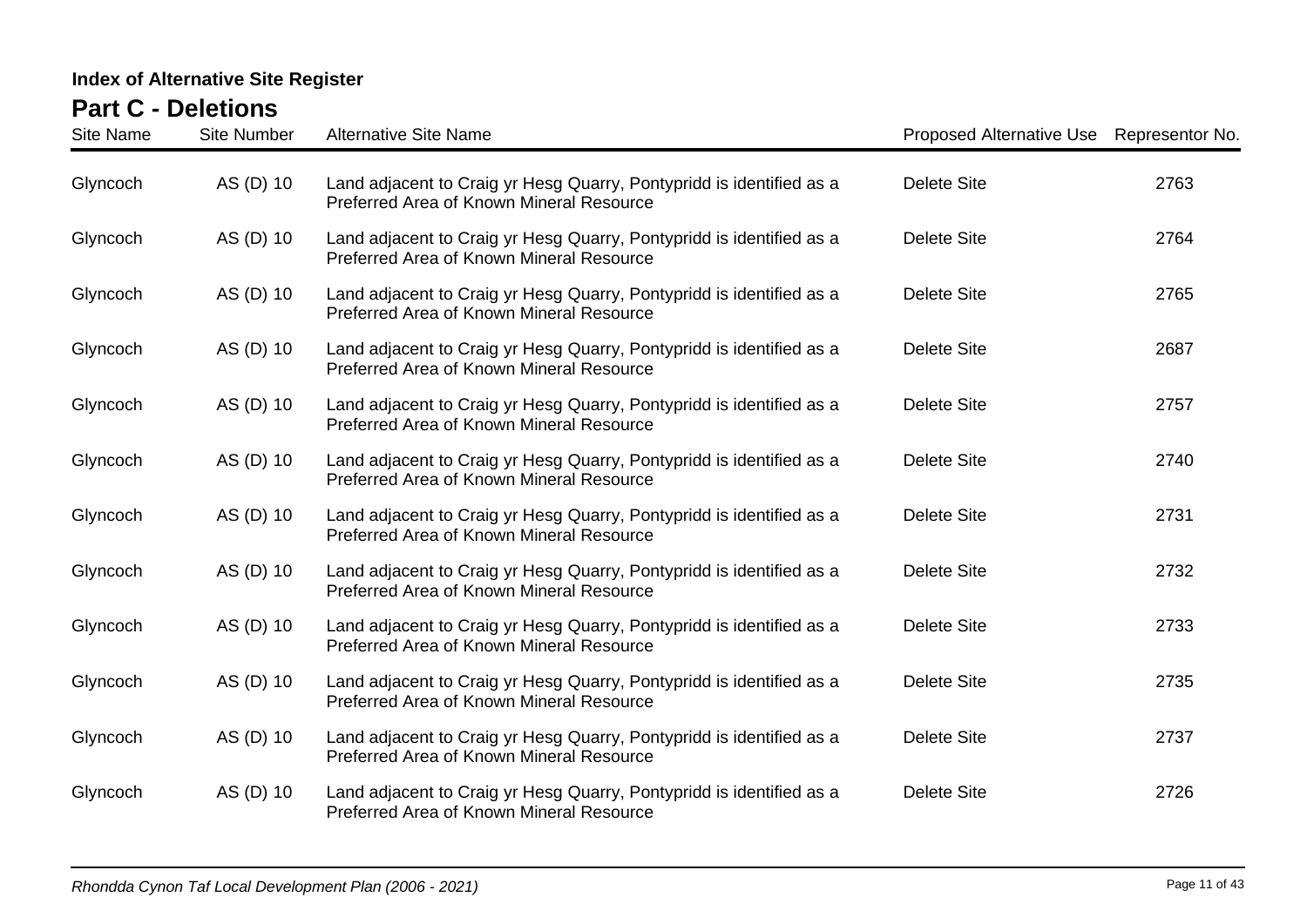| <b>Site Name</b> | <b>Site Number</b> | <b>Alternative Site Name</b>                                                                                     | Proposed Alternative Use Representor No. |      |
|------------------|--------------------|------------------------------------------------------------------------------------------------------------------|------------------------------------------|------|
| Glyncoch         | AS (D) 10          | Land adjacent to Craig yr Hesg Quarry, Pontypridd is identified as a<br>Preferred Area of Known Mineral Resource | <b>Delete Site</b>                       | 2749 |
| Glyncoch         | AS (D) 10          | Land adjacent to Craig yr Hesg Quarry, Pontypridd is identified as a<br>Preferred Area of Known Mineral Resource | <b>Delete Site</b>                       | 2739 |
| Glyncoch         | AS (D) 10          | Land adjacent to Craig yr Hesg Quarry, Pontypridd is identified as a<br>Preferred Area of Known Mineral Resource | <b>Delete Site</b>                       | 2748 |
| Glyncoch         | AS (D) 10          | Land adjacent to Craig yr Hesg Quarry, Pontypridd is identified as a<br>Preferred Area of Known Mineral Resource | <b>Delete Site</b>                       | 2741 |
| Glyncoch         | AS (D) 10          | Land adjacent to Craig yr Hesg Quarry, Pontypridd is identified as a<br>Preferred Area of Known Mineral Resource | <b>Delete Site</b>                       | 2742 |
| Glyncoch         | AS (D) 10          | Land adjacent to Craig yr Hesg Quarry, Pontypridd is identified as a<br>Preferred Area of Known Mineral Resource | <b>Delete Site</b>                       | 2743 |
| Glyncoch         | AS (D) 10          | Land adjacent to Craig yr Hesg Quarry, Pontypridd is identified as a<br>Preferred Area of Known Mineral Resource | <b>Delete Site</b>                       | 2744 |
| Glyncoch         | AS (D) 10          | Land adjacent to Craig yr Hesg Quarry, Pontypridd is identified as a<br>Preferred Area of Known Mineral Resource | <b>Delete Site</b>                       | 2745 |
| Glyncoch         | AS (D) 10          | Land adjacent to Craig yr Hesg Quarry, Pontypridd is identified as a<br>Preferred Area of Known Mineral Resource | <b>Delete Site</b>                       | 2746 |
| Glyncoch         | AS (D) 10          | Land adjacent to Craig yr Hesg Quarry, Pontypridd is identified as a<br>Preferred Area of Known Mineral Resource | <b>Delete Site</b>                       | 2767 |
| Glyncoch         | AS (D) 10          | Land adjacent to Craig yr Hesg Quarry, Pontypridd is identified as a<br>Preferred Area of Known Mineral Resource | <b>Delete Site</b>                       | 2738 |
| Glyncoch         | AS (D) 10          | Land adjacent to Craig yr Hesg Quarry, Pontypridd is identified as a<br>Preferred Area of Known Mineral Resource | <b>Delete Site</b>                       | 2730 |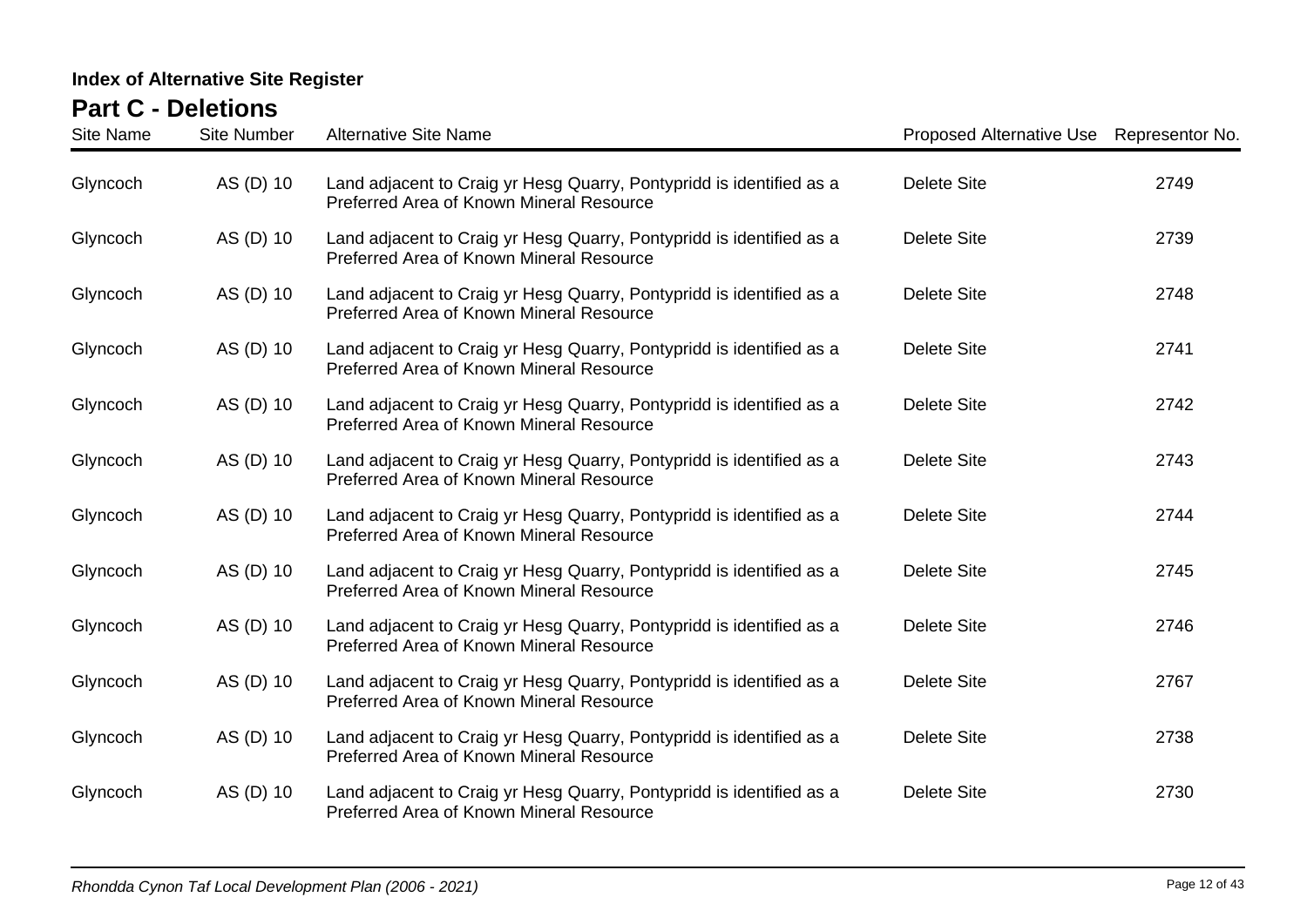| <b>Site Name</b> | <b>Site Number</b> | <b>Alternative Site Name</b>                                                                                     | Proposed Alternative Use Representor No. |      |
|------------------|--------------------|------------------------------------------------------------------------------------------------------------------|------------------------------------------|------|
| Glyncoch         | AS (D) 10          | Land adjacent to Craig yr Hesg Quarry, Pontypridd is identified as a<br>Preferred Area of Known Mineral Resource | <b>Delete Site</b>                       | 2785 |
| Glyncoch         | AS (D) 10          | Land adjacent to Craig yr Hesg Quarry, Pontypridd is identified as a<br>Preferred Area of Known Mineral Resource | <b>Delete Site</b>                       | 2703 |
| Glyncoch         | AS (D) 10          | Land adjacent to Craig yr Hesg Quarry, Pontypridd is identified as a<br>Preferred Area of Known Mineral Resource | <b>Delete Site</b>                       | 2698 |
| Glyncoch         | AS (D) 10          | Land adjacent to Craig yr Hesg Quarry, Pontypridd is identified as a<br>Preferred Area of Known Mineral Resource | <b>Delete Site</b>                       | 2688 |
| Glyncoch         | AS (D) 10          | Land adjacent to Craig yr Hesg Quarry, Pontypridd is identified as a<br>Preferred Area of Known Mineral Resource | <b>Delete Site</b>                       | 2689 |
| Glyncoch         | AS (D) 10          | Land adjacent to Craig yr Hesg Quarry, Pontypridd is identified as a<br>Preferred Area of Known Mineral Resource | <b>Delete Site</b>                       | 2691 |
| Glyncoch         | AS (D) 10          | Land adjacent to Craig yr Hesg Quarry, Pontypridd is identified as a<br>Preferred Area of Known Mineral Resource | <b>Delete Site</b>                       | 2692 |
| Glyncoch         | AS (D) 10          | Land adjacent to Craig yr Hesg Quarry, Pontypridd is identified as a<br>Preferred Area of Known Mineral Resource | <b>Delete Site</b>                       | 2693 |
| Glyncoch         | AS (D) 10          | Land adjacent to Craig yr Hesg Quarry, Pontypridd is identified as a<br>Preferred Area of Known Mineral Resource | <b>Delete Site</b>                       | 2694 |
| Glyncoch         | AS (D) 10          | Land adjacent to Craig yr Hesg Quarry, Pontypridd is identified as a<br>Preferred Area of Known Mineral Resource | <b>Delete Site</b>                       | 2695 |
| Glyncoch         | AS (D) 10          | Land adjacent to Craig yr Hesg Quarry, Pontypridd is identified as a<br>Preferred Area of Known Mineral Resource | Delete Site                              | 2709 |
| Glyncoch         | AS (D) 10          | Land adjacent to Craig yr Hesg Quarry, Pontypridd is identified as a<br>Preferred Area of Known Mineral Resource | <b>Delete Site</b>                       | 2697 |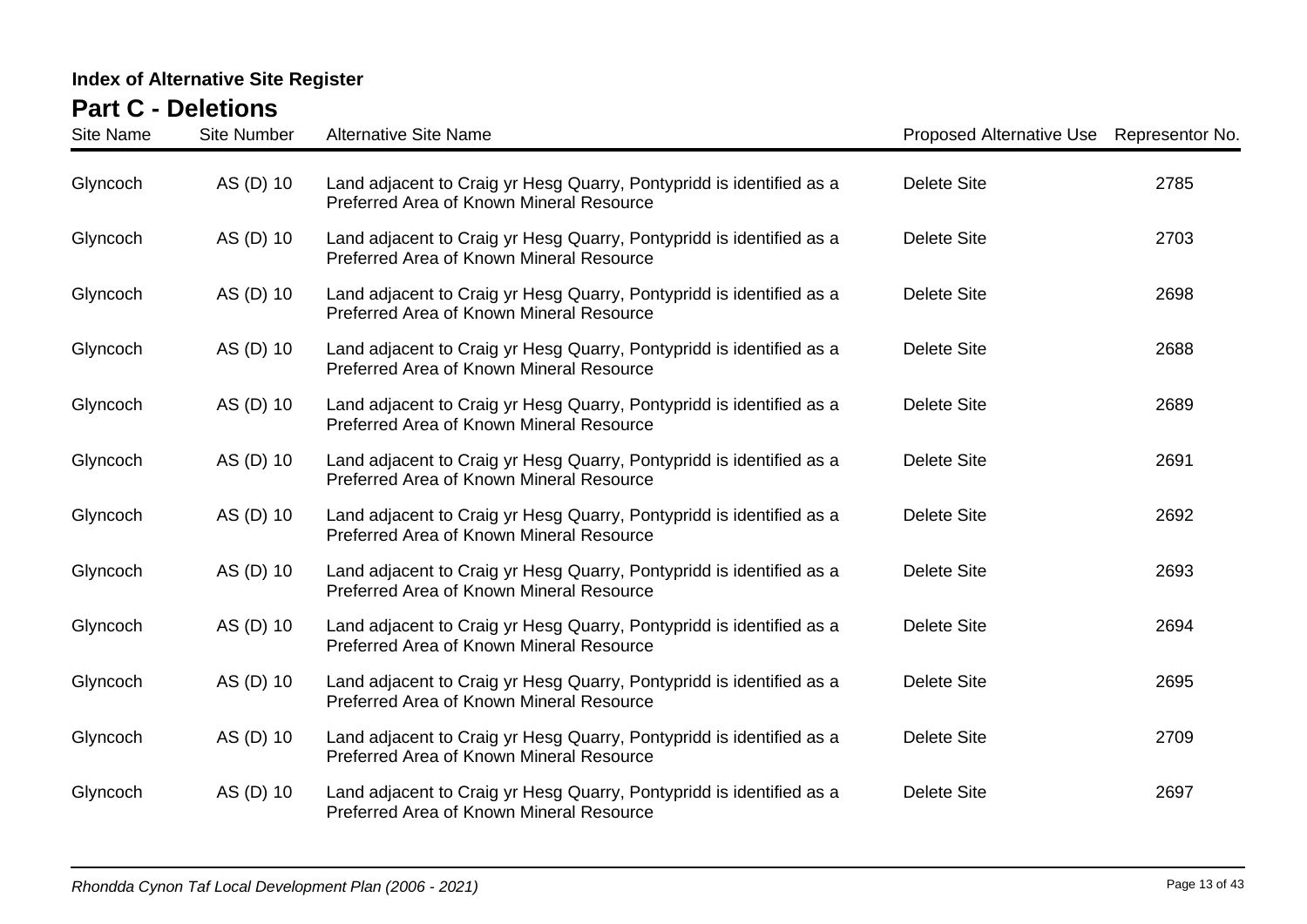| <b>Site Name</b> | <b>Site Number</b> | <b>Alternative Site Name</b>                                                                                     | Proposed Alternative Use Representor No. |      |
|------------------|--------------------|------------------------------------------------------------------------------------------------------------------|------------------------------------------|------|
| Glyncoch         | AS (D) 10          | Land adjacent to Craig yr Hesg Quarry, Pontypridd is identified as a<br>Preferred Area of Known Mineral Resource | <b>Delete Site</b>                       | 2729 |
| Glyncoch         | AS (D) 10          | Land adjacent to Craig yr Hesg Quarry, Pontypridd is identified as a<br>Preferred Area of Known Mineral Resource | <b>Delete Site</b>                       | 2700 |
| Glyncoch         | AS (D) 10          | Land adjacent to Craig yr Hesg Quarry, Pontypridd is identified as a<br>Preferred Area of Known Mineral Resource | <b>Delete Site</b>                       | 2747 |
| Glyncoch         | AS (D) 10          | Land adjacent to Craig yr Hesg Quarry, Pontypridd is identified as a<br>Preferred Area of Known Mineral Resource | <b>Delete Site</b>                       | 2702 |
| Glyncoch         | AS (D) 10          | Land adjacent to Craig yr Hesg Quarry, Pontypridd is identified as a<br>Preferred Area of Known Mineral Resource | <b>Delete Site</b>                       | 2758 |
| Glyncoch         | AS (D) 10          | Land adjacent to Craig yr Hesg Quarry, Pontypridd is identified as a<br>Preferred Area of Known Mineral Resource | <b>Delete Site</b>                       | 2704 |
| Glyncoch         | AS (D) 10          | Land adjacent to Craig yr Hesg Quarry, Pontypridd is identified as a<br>Preferred Area of Known Mineral Resource | <b>Delete Site</b>                       | 2705 |
| Glyncoch         | AS (D) 10          | Land adjacent to Craig yr Hesg Quarry, Pontypridd is identified as a<br>Preferred Area of Known Mineral Resource | <b>Delete Site</b>                       | 2706 |
| Glyncoch         | AS (D) 10          | Land adjacent to Craig yr Hesg Quarry, Pontypridd is identified as a<br>Preferred Area of Known Mineral Resource | <b>Delete Site</b>                       | 2696 |
| Glyncoch         | AS (D) 10          | Land adjacent to Craig yr Hesg Quarry, Pontypridd is identified as a<br>Preferred Area of Known Mineral Resource | <b>Delete Site</b>                       | 2759 |
| Glyncoch         | AS (D) 10          | Land adjacent to Craig yr Hesg Quarry, Pontypridd is identified as a<br>Preferred Area of Known Mineral Resource | <b>Delete Site</b>                       | 2750 |
| Glyncoch         | AS (D) 10          | Land adjacent to Craig yr Hesg Quarry, Pontypridd is identified as a<br>Preferred Area of Known Mineral Resource | <b>Delete Site</b>                       | 2751 |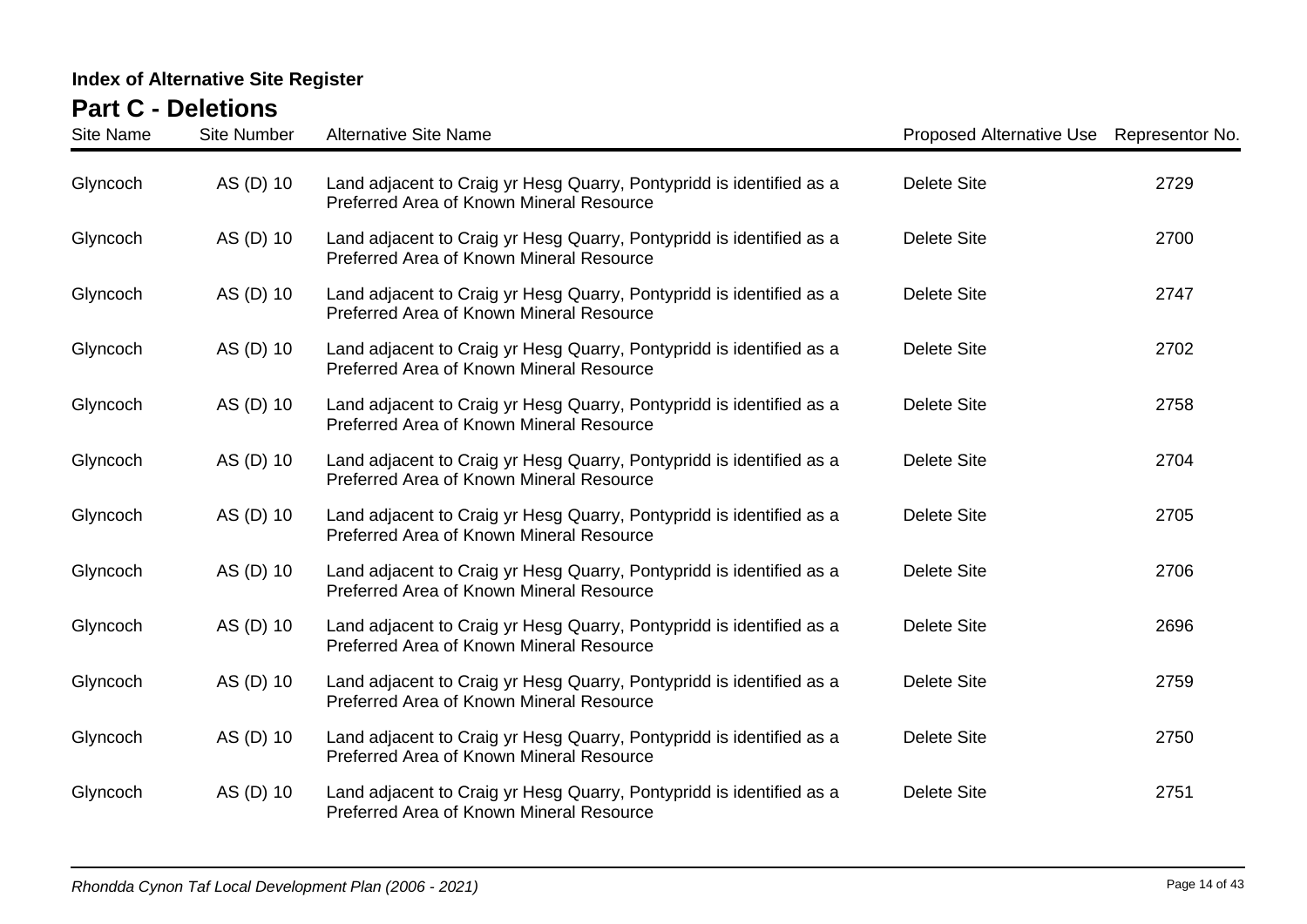| <b>Site Name</b> | <b>Site Number</b> | <b>Alternative Site Name</b>                                                                                     | Proposed Alternative Use Representor No. |      |
|------------------|--------------------|------------------------------------------------------------------------------------------------------------------|------------------------------------------|------|
| Glyncoch         | AS (D) 10          | Land adjacent to Craig yr Hesg Quarry, Pontypridd is identified as a<br>Preferred Area of Known Mineral Resource | <b>Delete Site</b>                       | 2752 |
| Glyncoch         | AS (D) 10          | Land adjacent to Craig yr Hesg Quarry, Pontypridd is identified as a<br>Preferred Area of Known Mineral Resource | <b>Delete Site</b>                       | 2753 |
| Glyncoch         | AS (D) 10          | Land adjacent to Craig yr Hesg Quarry, Pontypridd is identified as a<br>Preferred Area of Known Mineral Resource | <b>Delete Site</b>                       | 2754 |
| Glyncoch         | AS (D) 10          | Land adjacent to Craig yr Hesg Quarry, Pontypridd is identified as a<br>Preferred Area of Known Mineral Resource | <b>Delete Site</b>                       | 2755 |
| Glyncoch         | AS (D) 10          | Land adjacent to Craig yr Hesg Quarry, Pontypridd is identified as a<br>Preferred Area of Known Mineral Resource | <b>Delete Site</b>                       | 2756 |
| Glyncoch         | AS (D) 10          | Land adjacent to Craig yr Hesg Quarry, Pontypridd is identified as a<br>Preferred Area of Known Mineral Resource | <b>Delete Site</b>                       | 2717 |
| Glyncoch         | AS (D) 10          | Land adjacent to Craig yr Hesg Quarry, Pontypridd is identified as a<br>Preferred Area of Known Mineral Resource | <b>Delete Site</b>                       | 2701 |
| Glyncoch         | AS (D) 10          | Land adjacent to Craig yr Hesg Quarry, Pontypridd is identified as a<br>Preferred Area of Known Mineral Resource | <b>Delete Site</b>                       | 2652 |
| Glyncoch         | AS (D) 10          | Land adjacent to Craig yr Hesg Quarry, Pontypridd is identified as a<br>Preferred Area of Known Mineral Resource | <b>Delete Site</b>                       | 2653 |
| Glyncoch         | AS (D) 10          | Land adjacent to Craig yr Hesg Quarry, Pontypridd is identified as a<br>Preferred Area of Known Mineral Resource | <b>Delete Site</b>                       | 2662 |
| Glyncoch         | AS (D) 10          | Land adjacent to Craig yr Hesg Quarry, Pontypridd is identified as a<br>Preferred Area of Known Mineral Resource | Delete Site                              | 2661 |
| Glyncoch         | AS (D) 10          | Land adjacent to Craig yr Hesg Quarry, Pontypridd is identified as a<br>Preferred Area of Known Mineral Resource | <b>Delete Site</b>                       | 2660 |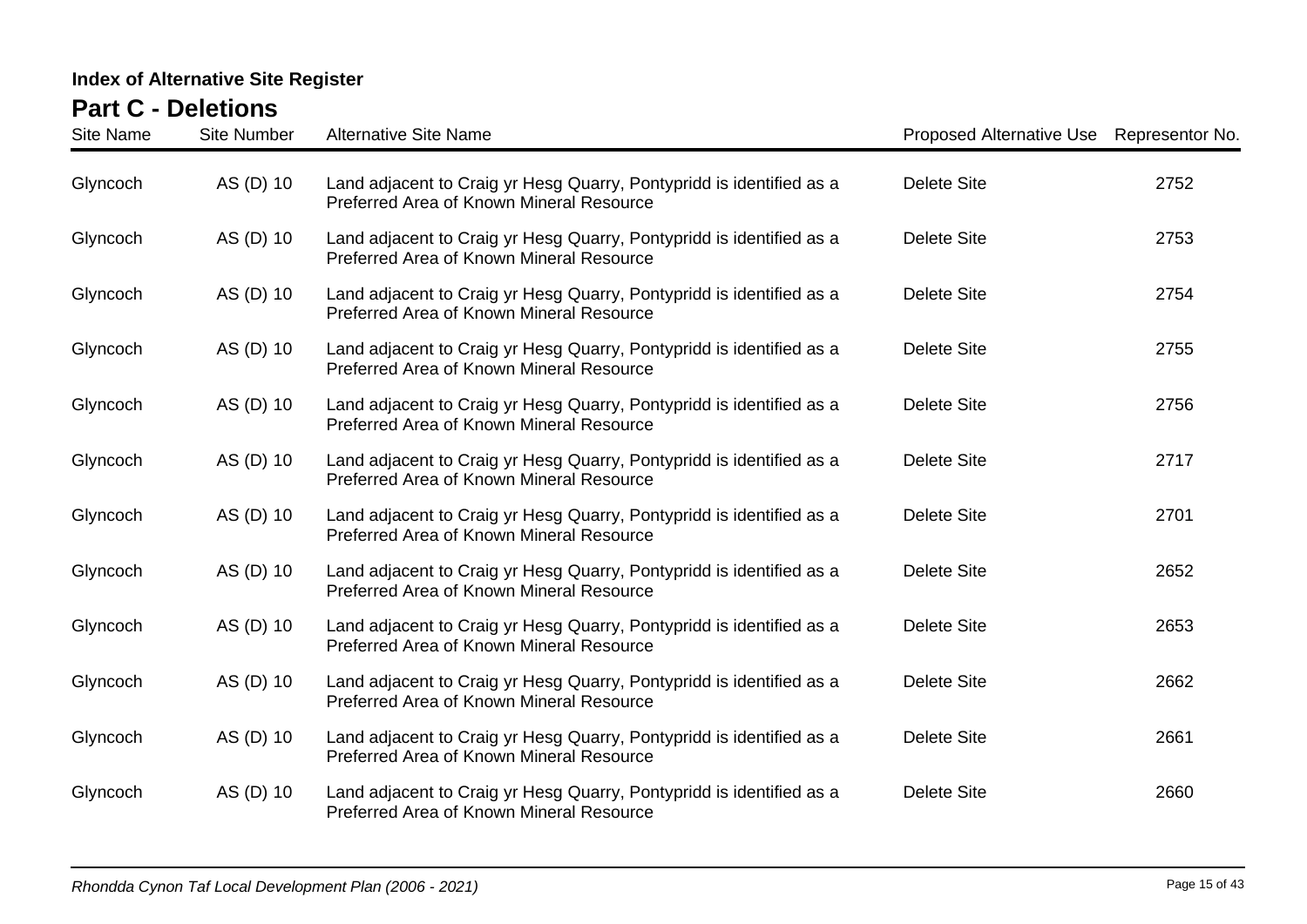| <b>Site Name</b> | <b>Site Number</b> | <b>Alternative Site Name</b>                                                                                     | Proposed Alternative Use Representor No. |      |
|------------------|--------------------|------------------------------------------------------------------------------------------------------------------|------------------------------------------|------|
| Glyncoch         | AS (D) 10          | Land adjacent to Craig yr Hesg Quarry, Pontypridd is identified as a<br>Preferred Area of Known Mineral Resource | <b>Delete Site</b>                       | 2659 |
| Glyncoch         | AS (D) 10          | Land adjacent to Craig yr Hesg Quarry, Pontypridd is identified as a<br>Preferred Area of Known Mineral Resource | <b>Delete Site</b>                       | 2658 |
| Glyncoch         | AS (D) 10          | Land adjacent to Craig yr Hesg Quarry, Pontypridd is identified as a<br>Preferred Area of Known Mineral Resource | <b>Delete Site</b>                       | 2657 |
| Glyncoch         | AS (D) 10          | Land adjacent to Craig yr Hesg Quarry, Pontypridd is identified as a<br>Preferred Area of Known Mineral Resource | <b>Delete Site</b>                       | 2656 |
| Glyncoch         | AS (D) 10          | Land adjacent to Craig yr Hesg Quarry, Pontypridd is identified as a<br>Preferred Area of Known Mineral Resource | <b>Delete Site</b>                       | 2644 |
| Glyncoch         | AS (D) 10          | Land adjacent to Craig yr Hesg Quarry, Pontypridd is identified as a<br>Preferred Area of Known Mineral Resource | <b>Delete Site</b>                       | 2685 |
| Glyncoch         | AS (D) 10          | Land adjacent to Craig yr Hesg Quarry, Pontypridd is identified as a<br>Preferred Area of Known Mineral Resource | <b>Delete Site</b>                       | 2666 |
| Glyncoch         | AS (D) 10          | Land adjacent to Craig yr Hesg Quarry, Pontypridd is identified as a<br>Preferred Area of Known Mineral Resource | <b>Delete Site</b>                       | 2557 |
| Glyncoch         | AS (D) 10          | Land adjacent to Craig yr Hesg Quarry, Pontypridd is identified as a<br>Preferred Area of Known Mineral Resource | <b>Delete Site</b>                       | 2651 |
| Glyncoch         | AS (D) 10          | Land adjacent to Craig yr Hesg Quarry, Pontypridd is identified as a<br>Preferred Area of Known Mineral Resource | <b>Delete Site</b>                       | 2650 |
| Glyncoch         | AS (D) 10          | Land adjacent to Craig yr Hesg Quarry, Pontypridd is identified as a<br>Preferred Area of Known Mineral Resource | Delete Site                              | 2649 |
| Glyncoch         | AS (D) 10          | Land adjacent to Craig yr Hesg Quarry, Pontypridd is identified as a<br>Preferred Area of Known Mineral Resource | <b>Delete Site</b>                       | 2648 |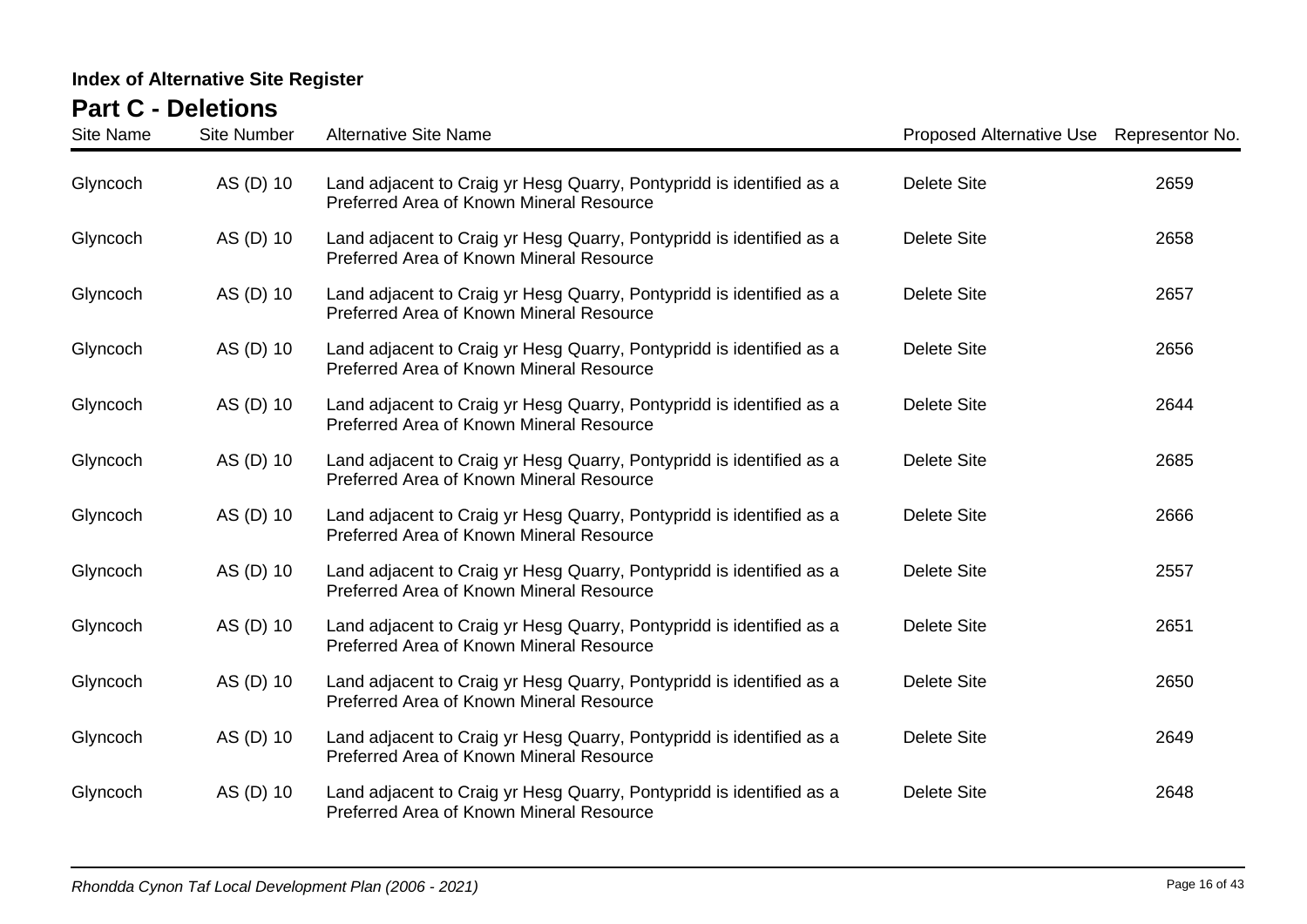| <b>Site Name</b> | <b>Site Number</b> | <b>Alternative Site Name</b>                                                                                     | Proposed Alternative Use Representor No. |      |
|------------------|--------------------|------------------------------------------------------------------------------------------------------------------|------------------------------------------|------|
| Glyncoch         | AS (D) 10          | Land adjacent to Craig yr Hesg Quarry, Pontypridd is identified as a<br>Preferred Area of Known Mineral Resource | <b>Delete Site</b>                       | 2647 |
| Glyncoch         | AS (D) 10          | Land adjacent to Craig yr Hesg Quarry, Pontypridd is identified as a<br>Preferred Area of Known Mineral Resource | <b>Delete Site</b>                       | 2646 |
| Glyncoch         | AS (D) 10          | Land adjacent to Craig yr Hesg Quarry, Pontypridd is identified as a<br>Preferred Area of Known Mineral Resource | <b>Delete Site</b>                       | 2645 |
| Glyncoch         | AS (D) 10          | Land adjacent to Craig yr Hesg Quarry, Pontypridd is identified as a<br>Preferred Area of Known Mineral Resource | <b>Delete Site</b>                       | 2655 |
| Glyncoch         | AS (D) 10          | Land adjacent to Craig yr Hesg Quarry, Pontypridd is identified as a<br>Preferred Area of Known Mineral Resource | <b>Delete Site</b>                       | 2535 |
| Glyncoch         | AS (D) 10          | Land adjacent to Craig yr Hesg Quarry, Pontypridd is identified as a<br>Preferred Area of Known Mineral Resource | <b>Delete Site</b>                       | 2654 |
| Glyncoch         | AS (D) 10          | Land adjacent to Craig yr Hesg Quarry, Pontypridd is identified as a<br>Preferred Area of Known Mineral Resource | <b>Delete Site</b>                       | 2567 |
| Glyncoch         | AS (D) 10          | Land adjacent to Craig yr Hesg Quarry, Pontypridd is identified as a<br>Preferred Area of Known Mineral Resource | <b>Delete Site</b>                       | 2534 |
| Glyncoch         | AS (D) 10          | Land adjacent to Craig yr Hesg Quarry, Pontypridd is identified as a<br>Preferred Area of Known Mineral Resource | <b>Delete Site</b>                       | 2533 |
| Glyncoch         | AS (D) 10          | Land adjacent to Craig yr Hesg Quarry, Pontypridd is identified as a<br>Preferred Area of Known Mineral Resource | <b>Delete Site</b>                       | 2545 |
| Glyncoch         | AS (D) 10          | Land adjacent to Craig yr Hesg Quarry, Pontypridd is identified as a<br>Preferred Area of Known Mineral Resource | Delete Site                              | 2564 |
| Glyncoch         | AS (D) 10          | Land adjacent to Craig yr Hesg Quarry, Pontypridd is identified as a<br>Preferred Area of Known Mineral Resource | <b>Delete Site</b>                       | 2593 |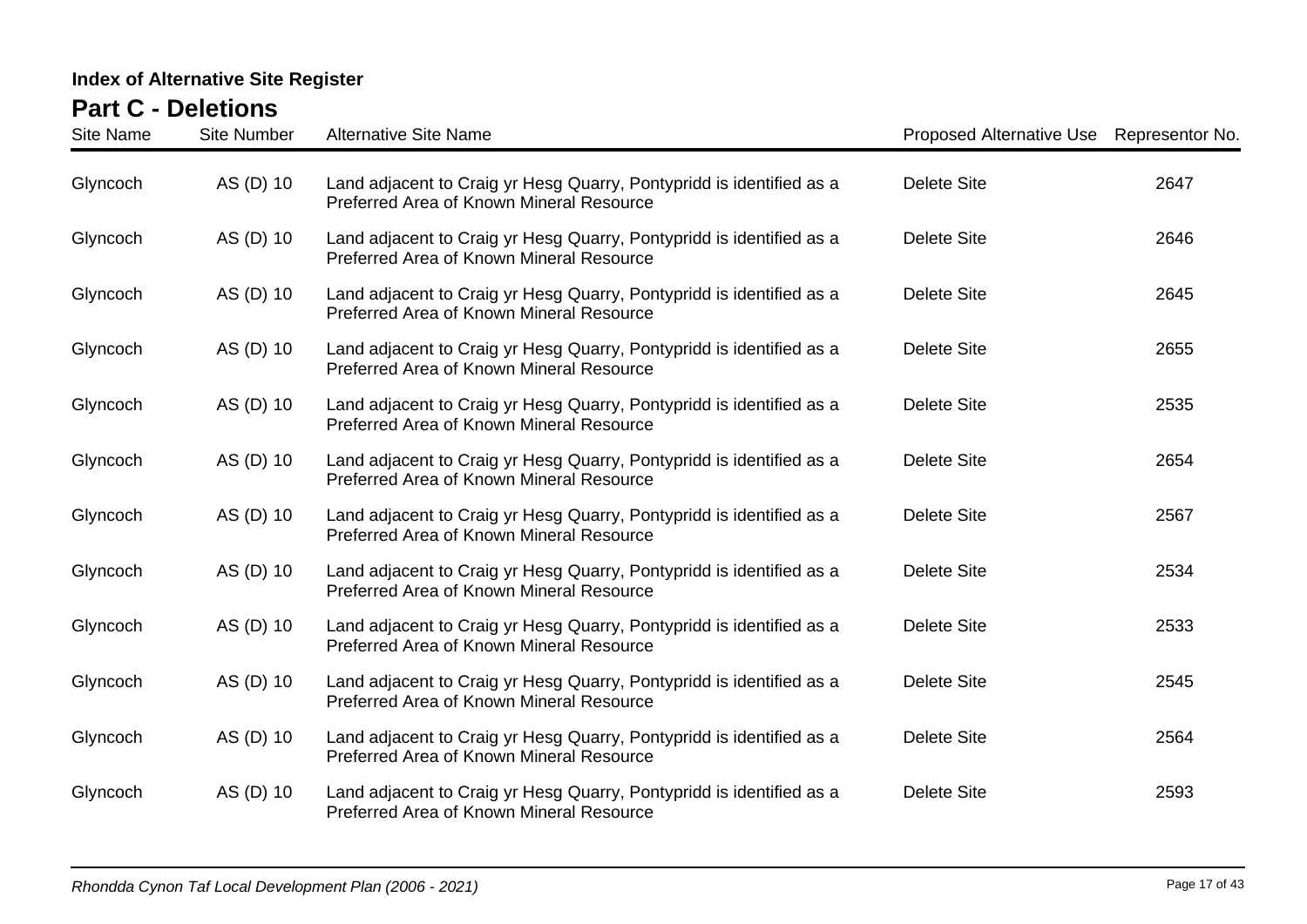| <b>Site Name</b> | <b>Site Number</b> | <b>Alternative Site Name</b>                                                                                     | Proposed Alternative Use Representor No. |      |
|------------------|--------------------|------------------------------------------------------------------------------------------------------------------|------------------------------------------|------|
| Glyncoch         | AS (D) 10          | Land adjacent to Craig yr Hesg Quarry, Pontypridd is identified as a<br>Preferred Area of Known Mineral Resource | <b>Delete Site</b>                       | 2573 |
| Glyncoch         | AS (D) 10          | Land adjacent to Craig yr Hesg Quarry, Pontypridd is identified as a<br>Preferred Area of Known Mineral Resource | <b>Delete Site</b>                       | 2572 |
| Glyncoch         | AS (D) 10          | Land adjacent to Craig yr Hesg Quarry, Pontypridd is identified as a<br>Preferred Area of Known Mineral Resource | <b>Delete Site</b>                       | 2571 |
| Glyncoch         | AS (D) 10          | Land adjacent to Craig yr Hesg Quarry, Pontypridd is identified as a<br>Preferred Area of Known Mineral Resource | <b>Delete Site</b>                       | 2570 |
| Glyncoch         | AS (D) 10          | Land adjacent to Craig yr Hesg Quarry, Pontypridd is identified as a<br>Preferred Area of Known Mineral Resource | <b>Delete Site</b>                       | 2566 |
| Glyncoch         | AS (D) 10          | Land adjacent to Craig yr Hesg Quarry, Pontypridd is identified as a<br>Preferred Area of Known Mineral Resource | <b>Delete Site</b>                       | 2568 |
| Glyncoch         | AS (D) 10          | Land adjacent to Craig yr Hesg Quarry, Pontypridd is identified as a<br>Preferred Area of Known Mineral Resource | <b>Delete Site</b>                       | 2556 |
| Glyncoch         | AS (D) 10          | Land adjacent to Craig yr Hesg Quarry, Pontypridd is identified as a<br>Preferred Area of Known Mineral Resource | <b>Delete Site</b>                       | 2553 |
| Glyncoch         | AS (D) 10          | Land adjacent to Craig yr Hesg Quarry, Pontypridd is identified as a<br>Preferred Area of Known Mineral Resource | <b>Delete Site</b>                       | 2565 |
| Glyncoch         | AS (D) 10          | Land adjacent to Craig yr Hesg Quarry, Pontypridd is identified as a<br>Preferred Area of Known Mineral Resource | <b>Delete Site</b>                       | 2575 |
| Glyncoch         | AS (D) 10          | Land adjacent to Craig yr Hesg Quarry, Pontypridd is identified as a<br>Preferred Area of Known Mineral Resource | Delete Site                              | 2563 |
| Glyncoch         | AS (D) 10          | Land adjacent to Craig yr Hesg Quarry, Pontypridd is identified as a<br>Preferred Area of Known Mineral Resource | <b>Delete Site</b>                       | 2562 |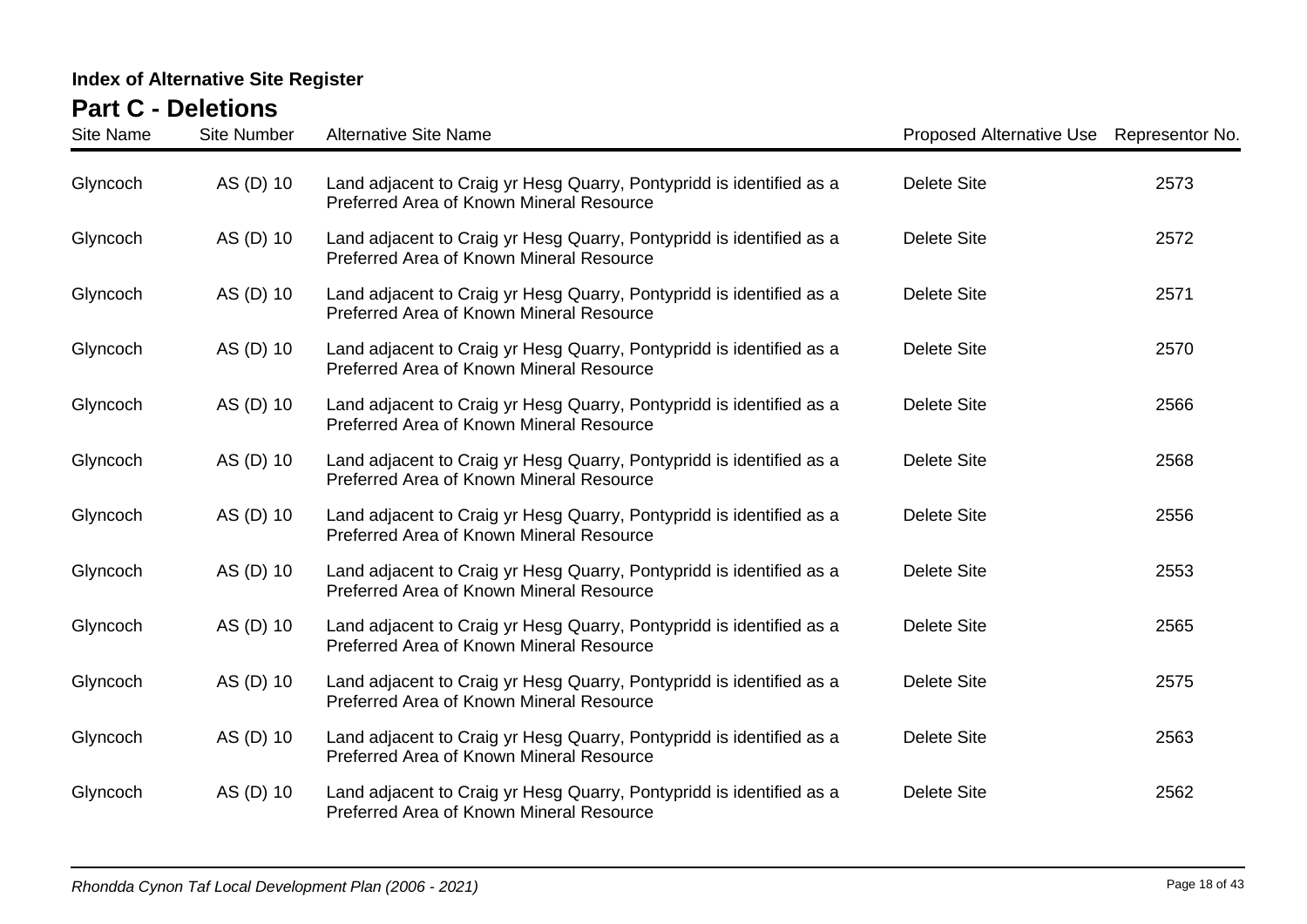| <b>Site Name</b> | <b>Site Number</b> | <b>Alternative Site Name</b>                                                                                     | Proposed Alternative Use Representor No. |      |
|------------------|--------------------|------------------------------------------------------------------------------------------------------------------|------------------------------------------|------|
| Glyncoch         | AS (D) 10          | Land adjacent to Craig yr Hesg Quarry, Pontypridd is identified as a<br>Preferred Area of Known Mineral Resource | <b>Delete Site</b>                       | 2561 |
| Glyncoch         | AS (D) 10          | Land adjacent to Craig yr Hesg Quarry, Pontypridd is identified as a<br>Preferred Area of Known Mineral Resource | <b>Delete Site</b>                       | 2560 |
| Glyncoch         | AS (D) 10          | Land adjacent to Craig yr Hesg Quarry, Pontypridd is identified as a<br>Preferred Area of Known Mineral Resource | <b>Delete Site</b>                       | 2559 |
| Glyncoch         | AS (D) 10          | Land adjacent to Craig yr Hesg Quarry, Pontypridd is identified as a<br>Preferred Area of Known Mineral Resource | <b>Delete Site</b>                       | 2558 |
| Glyncoch         | AS (D) 10          | Land adjacent to Craig yr Hesg Quarry, Pontypridd is identified as a<br>Preferred Area of Known Mineral Resource | <b>Delete Site</b>                       | 2684 |
| Glyncoch         | AS (D) 10          | Land adjacent to Craig yr Hesg Quarry, Pontypridd is identified as a<br>Preferred Area of Known Mineral Resource | <b>Delete Site</b>                       | 2569 |
| Glyncoch         | AS (D) 10          | Land adjacent to Craig yr Hesg Quarry, Pontypridd is identified as a<br>Preferred Area of Known Mineral Resource | <b>Delete Site</b>                       | 2640 |
| Glyncoch         | AS (D) 10          | Land adjacent to Craig yr Hesg Quarry, Pontypridd is identified as a<br>Preferred Area of Known Mineral Resource | <b>Delete Site</b>                       | 2624 |
| Glyncoch         | AS (D) 10          | Land adjacent to Craig yr Hesg Quarry, Pontypridd is identified as a<br>Preferred Area of Known Mineral Resource | <b>Delete Site</b>                       | 2625 |
| Glyncoch         | AS (D) 10          | Land adjacent to Craig yr Hesg Quarry, Pontypridd is identified as a<br>Preferred Area of Known Mineral Resource | <b>Delete Site</b>                       | 2626 |
| Glyncoch         | AS (D) 10          | Land adjacent to Craig yr Hesg Quarry, Pontypridd is identified as a<br>Preferred Area of Known Mineral Resource | Delete Site                              | 2627 |
| Glyncoch         | AS (D) 10          | Land adjacent to Craig yr Hesg Quarry, Pontypridd is identified as a<br>Preferred Area of Known Mineral Resource | <b>Delete Site</b>                       | 2628 |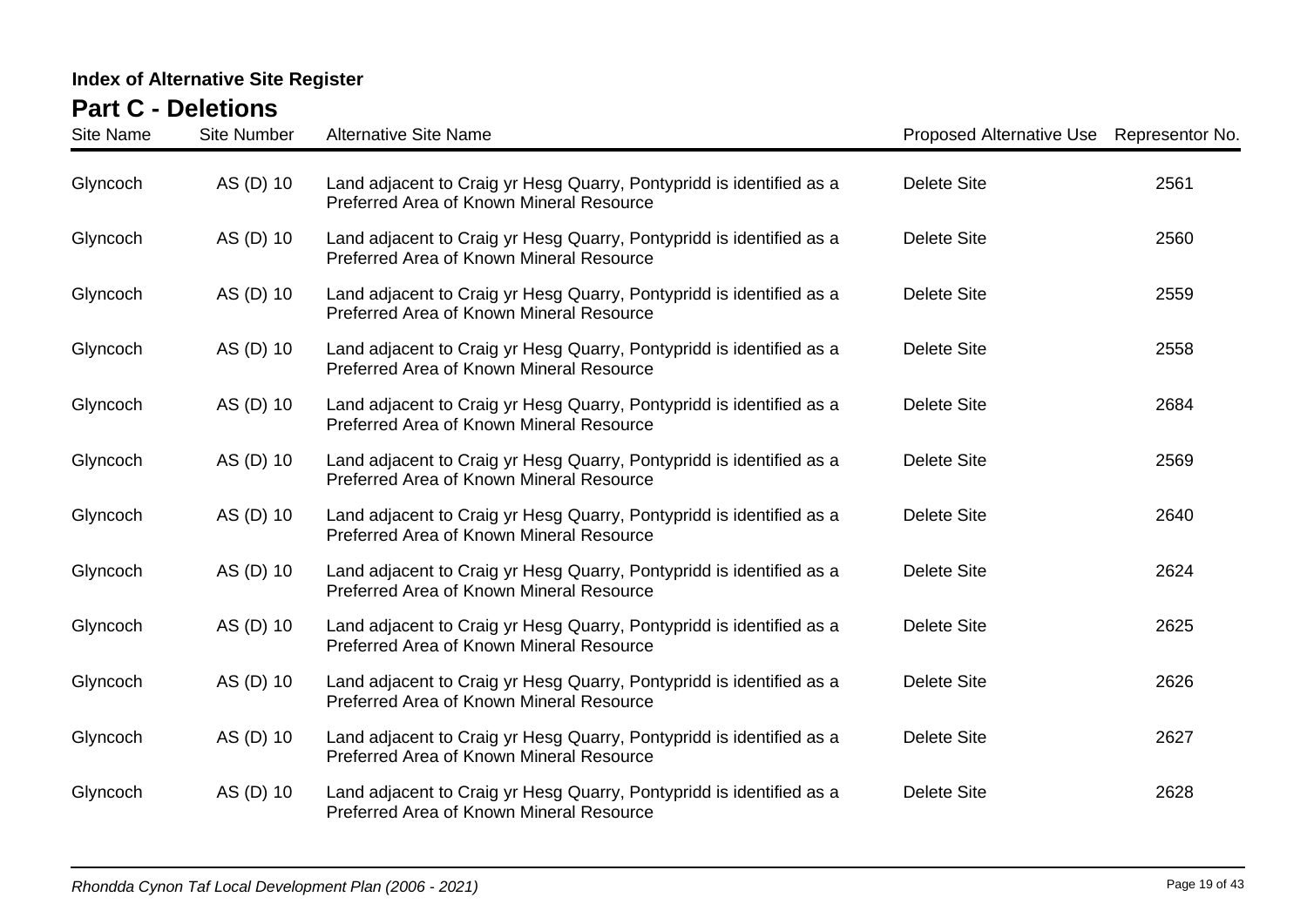| <b>Site Name</b> | <b>Site Number</b> | <b>Alternative Site Name</b>                                                                                     | Proposed Alternative Use Representor No. |      |
|------------------|--------------------|------------------------------------------------------------------------------------------------------------------|------------------------------------------|------|
| Glyncoch         | AS (D) 10          | Land adjacent to Craig yr Hesg Quarry, Pontypridd is identified as a<br>Preferred Area of Known Mineral Resource | <b>Delete Site</b>                       | 2629 |
| Glyncoch         | AS (D) 10          | Land adjacent to Craig yr Hesg Quarry, Pontypridd is identified as a<br>Preferred Area of Known Mineral Resource | <b>Delete Site</b>                       | 2620 |
| Glyncoch         | AS (D) 10          | Land adjacent to Craig yr Hesg Quarry, Pontypridd is identified as a<br>Preferred Area of Known Mineral Resource | <b>Delete Site</b>                       | 2630 |
| Glyncoch         | AS (D) 10          | Land adjacent to Craig yr Hesg Quarry, Pontypridd is identified as a<br>Preferred Area of Known Mineral Resource | <b>Delete Site</b>                       | 2637 |
| Glyncoch         | AS (D) 10          | Land adjacent to Craig yr Hesg Quarry, Pontypridd is identified as a<br>Preferred Area of Known Mineral Resource | <b>Delete Site</b>                       | 2675 |
| Glyncoch         | AS (D) 10          | Land adjacent to Craig yr Hesg Quarry, Pontypridd is identified as a<br>Preferred Area of Known Mineral Resource | <b>Delete Site</b>                       | 2641 |
| Glyncoch         | AS (D) 10          | Land adjacent to Craig yr Hesg Quarry, Pontypridd is identified as a<br>Preferred Area of Known Mineral Resource | <b>Delete Site</b>                       | 2621 |
| Glyncoch         | AS (D) 10          | Land adjacent to Craig yr Hesg Quarry, Pontypridd is identified as a<br>Preferred Area of Known Mineral Resource | <b>Delete Site</b>                       | 2639 |
| Glyncoch         | AS (D) 10          | Land adjacent to Craig yr Hesg Quarry, Pontypridd is identified as a<br>Preferred Area of Known Mineral Resource | <b>Delete Site</b>                       | 2674 |
| Glyncoch         | AS (D) 10          | Land adjacent to Craig yr Hesg Quarry, Pontypridd is identified as a<br>Preferred Area of Known Mineral Resource | <b>Delete Site</b>                       | 2638 |
| Glyncoch         | AS (D) 10          | Land adjacent to Craig yr Hesg Quarry, Pontypridd is identified as a<br>Preferred Area of Known Mineral Resource | <b>Delete Site</b>                       | 2643 |
| Glyncoch         | AS (D) 10          | Land adjacent to Craig yr Hesg Quarry, Pontypridd is identified as a<br>Preferred Area of Known Mineral Resource | <b>Delete Site</b>                       | 2636 |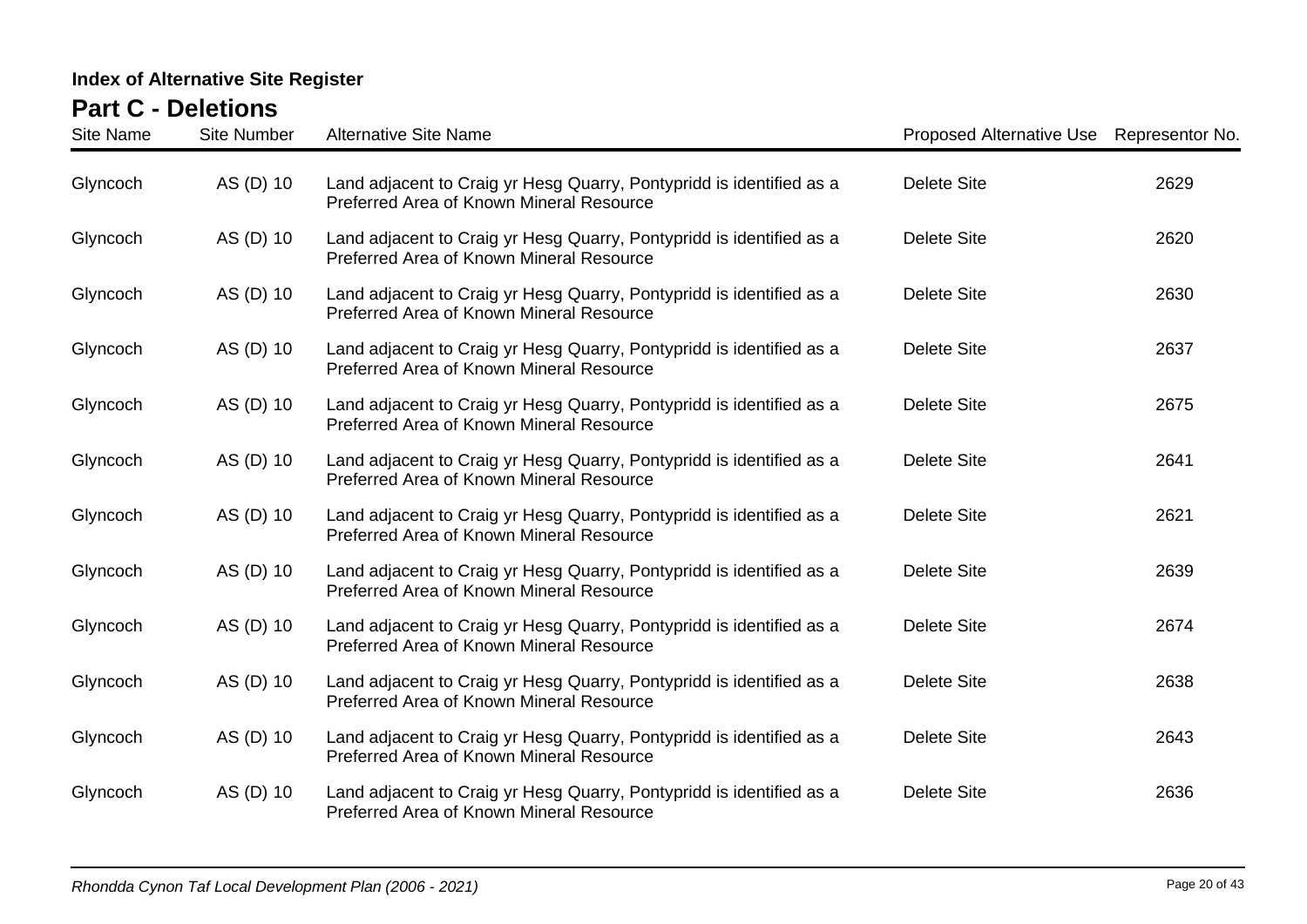| <b>Site Name</b> | <b>Site Number</b> | <b>Alternative Site Name</b>                                                                                     | Proposed Alternative Use Representor No. |      |
|------------------|--------------------|------------------------------------------------------------------------------------------------------------------|------------------------------------------|------|
| Glyncoch         | AS (D) 10          | Land adjacent to Craig yr Hesg Quarry, Pontypridd is identified as a<br>Preferred Area of Known Mineral Resource | <b>Delete Site</b>                       | 2635 |
| Glyncoch         | AS (D) 10          | Land adjacent to Craig yr Hesg Quarry, Pontypridd is identified as a<br>Preferred Area of Known Mineral Resource | <b>Delete Site</b>                       | 2634 |
| Glyncoch         | AS (D) 10          | Land adjacent to Craig yr Hesg Quarry, Pontypridd is identified as a<br>Preferred Area of Known Mineral Resource | <b>Delete Site</b>                       | 2633 |
| Glyncoch         | AS (D) 10          | Land adjacent to Craig yr Hesg Quarry, Pontypridd is identified as a<br>Preferred Area of Known Mineral Resource | <b>Delete Site</b>                       | 2632 |
| Glyncoch         | AS (D) 10          | Land adjacent to Craig yr Hesg Quarry, Pontypridd is identified as a<br>Preferred Area of Known Mineral Resource | <b>Delete Site</b>                       | 2642 |
| Glyncoch         | AS (D) 10          | Land adjacent to Craig yr Hesg Quarry, Pontypridd is identified as a<br>Preferred Area of Known Mineral Resource | <b>Delete Site</b>                       | 2671 |
| Glyncoch         | AS (D) 10          | Land adjacent to Craig yr Hesg Quarry, Pontypridd is identified as a<br>Preferred Area of Known Mineral Resource | <b>Delete Site</b>                       | 2784 |
| Glyncoch         | AS (D) 10          | Land adjacent to Craig yr Hesg Quarry, Pontypridd is identified as a<br>Preferred Area of Known Mineral Resource | <b>Delete Site</b>                       | 2682 |
| Glyncoch         | AS (D) 10          | Land adjacent to Craig yr Hesg Quarry, Pontypridd is identified as a<br>Preferred Area of Known Mineral Resource | <b>Delete Site</b>                       | 2736 |
| Glyncoch         | AS (D) 10          | Land adjacent to Craig yr Hesg Quarry, Pontypridd is identified as a<br>Preferred Area of Known Mineral Resource | <b>Delete Site</b>                       | 2680 |
| Glyncoch         | AS (D) 10          | Land adjacent to Craig yr Hesg Quarry, Pontypridd is identified as a<br>Preferred Area of Known Mineral Resource | Delete Site                              | 2679 |
| Glyncoch         | AS (D) 10          | Land adjacent to Craig yr Hesg Quarry, Pontypridd is identified as a<br>Preferred Area of Known Mineral Resource | <b>Delete Site</b>                       | 2678 |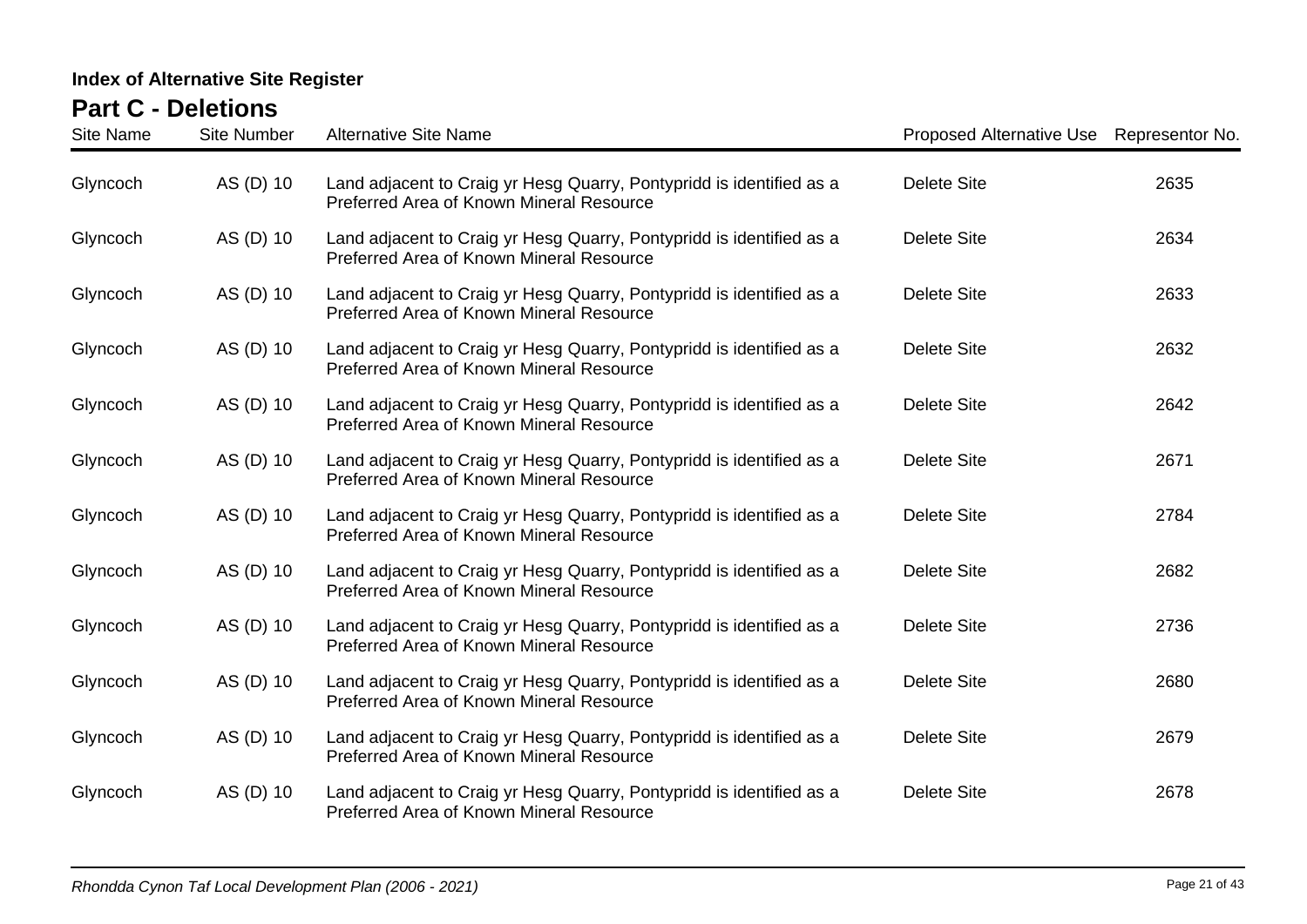| <b>Site Name</b> | <b>Site Number</b> | <b>Alternative Site Name</b>                                                                                     | Proposed Alternative Use Representor No. |      |
|------------------|--------------------|------------------------------------------------------------------------------------------------------------------|------------------------------------------|------|
| Glyncoch         | AS (D) 10          | Land adjacent to Craig yr Hesg Quarry, Pontypridd is identified as a<br>Preferred Area of Known Mineral Resource | <b>Delete Site</b>                       | 2663 |
| Glyncoch         | AS (D) 10          | Land adjacent to Craig yr Hesg Quarry, Pontypridd is identified as a<br>Preferred Area of Known Mineral Resource | <b>Delete Site</b>                       | 2676 |
| Glyncoch         | AS (D) 10          | Land adjacent to Craig yr Hesg Quarry, Pontypridd is identified as a<br>Preferred Area of Known Mineral Resource | <b>Delete Site</b>                       | 2664 |
| Glyncoch         | AS (D) 10          | Land adjacent to Craig yr Hesg Quarry, Pontypridd is identified as a<br>Preferred Area of Known Mineral Resource | <b>Delete Site</b>                       | 2623 |
| Glyncoch         | AS (D) 10          | Land adjacent to Craig yr Hesg Quarry, Pontypridd is identified as a<br>Preferred Area of Known Mineral Resource | <b>Delete Site</b>                       | 2673 |
| Glyncoch         | AS (D) 10          | Land adjacent to Craig yr Hesg Quarry, Pontypridd is identified as a<br>Preferred Area of Known Mineral Resource | <b>Delete Site</b>                       | 2622 |
| Glyncoch         | AS (D) 10          | Land adjacent to Craig yr Hesg Quarry, Pontypridd is identified as a<br>Preferred Area of Known Mineral Resource | <b>Delete Site</b>                       | 2670 |
| Glyncoch         | AS (D) 10          | Land adjacent to Craig yr Hesg Quarry, Pontypridd is identified as a<br>Preferred Area of Known Mineral Resource | <b>Delete Site</b>                       | 2669 |
| Glyncoch         | AS (D) 10          | Land adjacent to Craig yr Hesg Quarry, Pontypridd is identified as a<br>Preferred Area of Known Mineral Resource | <b>Delete Site</b>                       | 2668 |
| Glyncoch         | AS (D) 10          | Land adjacent to Craig yr Hesg Quarry, Pontypridd is identified as a<br>Preferred Area of Known Mineral Resource | <b>Delete Site</b>                       | 2667 |
| Glyncoch         | AS (D) 10          | Land adjacent to Craig yr Hesg Quarry, Pontypridd is identified as a<br>Preferred Area of Known Mineral Resource | Delete Site                              | 2672 |
| Glyncoch         | AS (D) 10          | Land adjacent to Craig yr Hesg Quarry, Pontypridd is identified as a<br>Preferred Area of Known Mineral Resource | <b>Delete Site</b>                       | 2677 |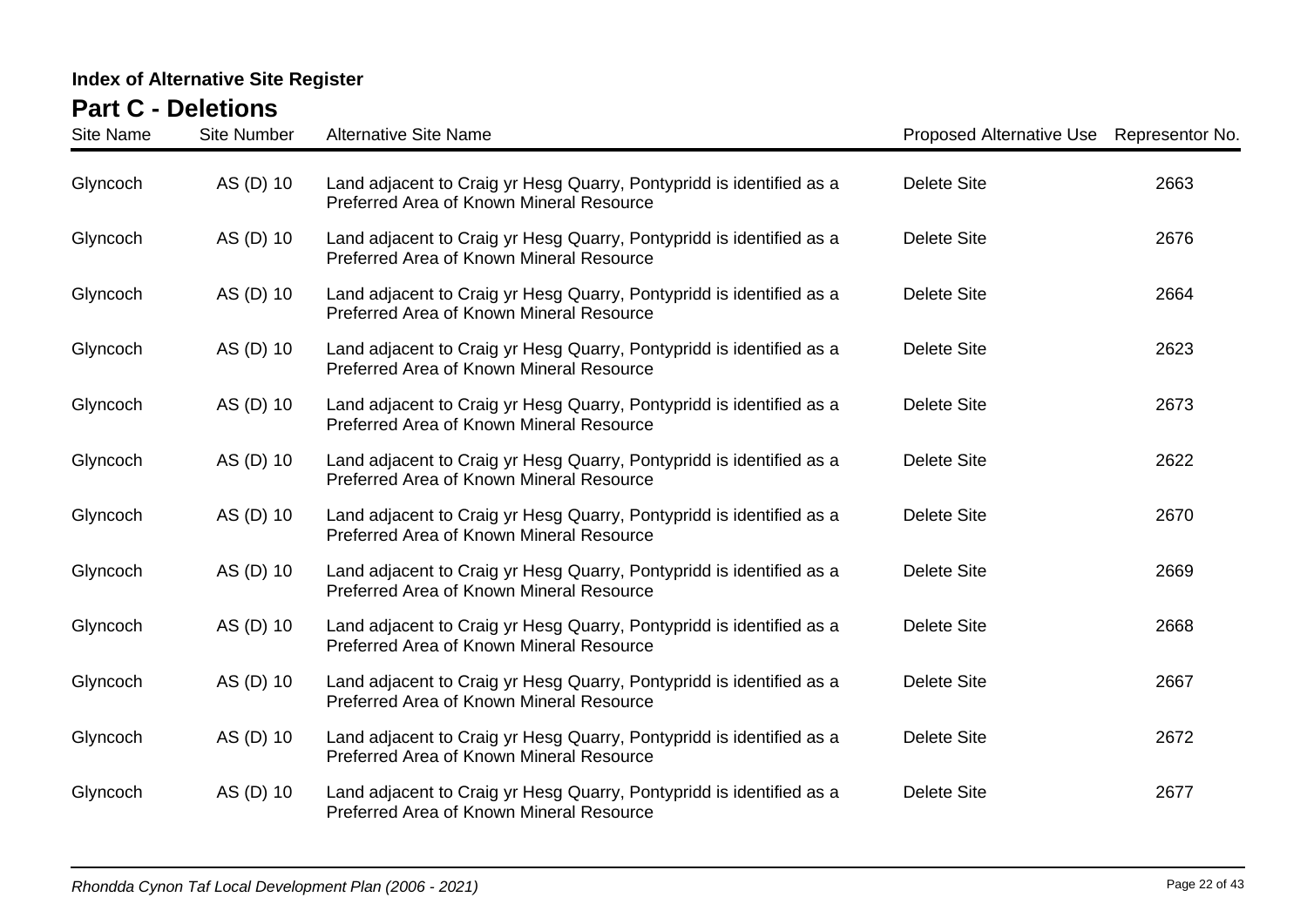| <b>Site Name</b> | <b>Site Number</b> | <b>Alternative Site Name</b>                                                                                     | Proposed Alternative Use Representor No. |      |
|------------------|--------------------|------------------------------------------------------------------------------------------------------------------|------------------------------------------|------|
| Glyncoch         | AS (D) 10          | Land adjacent to Craig yr Hesg Quarry, Pontypridd is identified as a<br>Preferred Area of Known Mineral Resource | <b>Delete Site</b>                       | 2631 |
| Glyncoch         | AS (D) 10          | Land adjacent to Craig yr Hesg Quarry, Pontypridd is identified as a<br>Preferred Area of Known Mineral Resource | <b>Delete Site</b>                       | 2619 |
| Glyncoch         | AS (D) 10          | Land adjacent to Craig yr Hesg Quarry, Pontypridd is identified as a<br>Preferred Area of Known Mineral Resource | <b>Delete Site</b>                       | 2618 |
| Glyncoch         | AS (D) 10          | Land adjacent to Craig yr Hesg Quarry, Pontypridd is identified as a<br>Preferred Area of Known Mineral Resource | <b>Delete Site</b>                       | 2683 |
| Glyncoch         | AS (D) 10          | Land adjacent to Craig yr Hesg Quarry, Pontypridd is identified as a<br>Preferred Area of Known Mineral Resource | <b>Delete Site</b>                       | 2591 |
| Glyncoch         | AS (D) 10          | Land adjacent to Craig yr Hesg Quarry, Pontypridd is identified as a<br>Preferred Area of Known Mineral Resource | <b>Delete Site</b>                       | 2605 |
| Glyncoch         | AS (D) 10          | Land adjacent to Craig yr Hesg Quarry, Pontypridd is identified as a<br>Preferred Area of Known Mineral Resource | <b>Delete Site</b>                       | 2799 |
| Glyncoch         | AS (D) 10          | Land adjacent to Craig yr Hesg Quarry, Pontypridd is identified as a<br>Preferred Area of Known Mineral Resource | <b>Delete Site</b>                       | 2800 |
| Glyncoch         | AS (D) 10          | Land adjacent to Craig yr Hesg Quarry, Pontypridd is identified as a<br>Preferred Area of Known Mineral Resource | <b>Delete Site</b>                       | 2801 |
| Glyncoch         | AS (D) 10          | Land adjacent to Craig yr Hesg Quarry, Pontypridd is identified as a<br>Preferred Area of Known Mineral Resource | <b>Delete Site</b>                       | 2802 |
| Glyncoch         | AS (D) 10          | Land adjacent to Craig yr Hesg Quarry, Pontypridd is identified as a<br>Preferred Area of Known Mineral Resource | Delete Site                              | 2803 |
| Glyncoch         | AS (D) 10          | Land adjacent to Craig yr Hesg Quarry, Pontypridd is identified as a<br>Preferred Area of Known Mineral Resource | <b>Delete Site</b>                       | 2611 |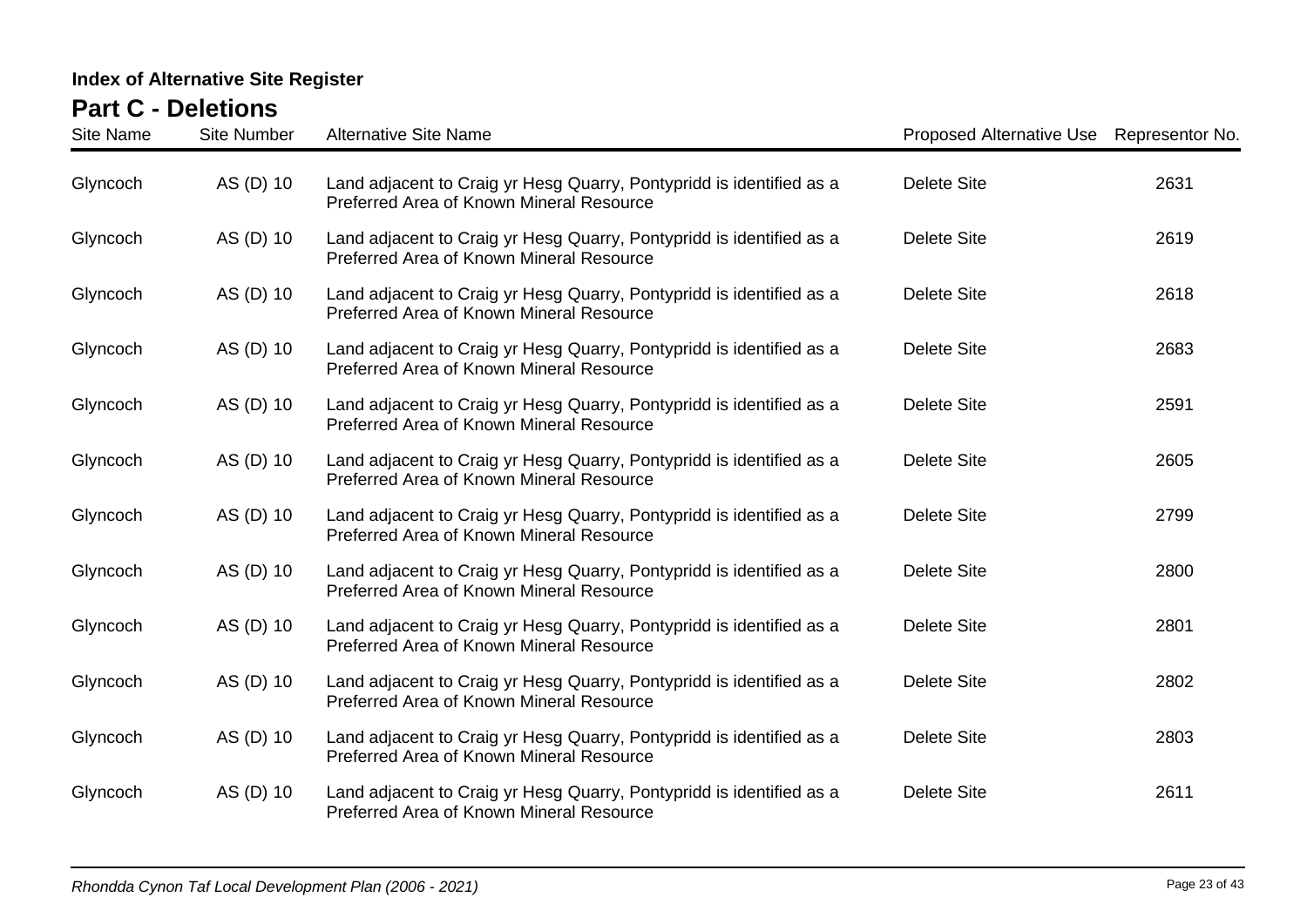| <b>Site Name</b> | <b>Site Number</b> | <b>Alternative Site Name</b>                                                                                     | Proposed Alternative Use Representor No. |      |
|------------------|--------------------|------------------------------------------------------------------------------------------------------------------|------------------------------------------|------|
| Glyncoch         | AS (D) 10          | Land adjacent to Craig yr Hesg Quarry, Pontypridd is identified as a<br>Preferred Area of Known Mineral Resource | <b>Delete Site</b>                       | 2612 |
| Glyncoch         | AS (D) 10          | Land adjacent to Craig yr Hesg Quarry, Pontypridd is identified as a<br>Preferred Area of Known Mineral Resource | <b>Delete Site</b>                       | 2613 |
| Glyncoch         | AS (D) 10          | Land adjacent to Craig yr Hesg Quarry, Pontypridd is identified as a<br>Preferred Area of Known Mineral Resource | <b>Delete Site</b>                       | 2614 |
| Glyncoch         | AS (D) 10          | Land adjacent to Craig yr Hesg Quarry, Pontypridd is identified as a<br>Preferred Area of Known Mineral Resource | <b>Delete Site</b>                       | 2610 |
| Glyncoch         | AS (D) 10          | Land adjacent to Craig yr Hesg Quarry, Pontypridd is identified as a<br>Preferred Area of Known Mineral Resource | <b>Delete Site</b>                       | 2725 |
| Glyncoch         | AS (D) 10          | Land adjacent to Craig yr Hesg Quarry, Pontypridd is identified as a<br>Preferred Area of Known Mineral Resource | <b>Delete Site</b>                       | 2787 |
| Glyncoch         | AS (D) 10          | Land adjacent to Craig yr Hesg Quarry, Pontypridd is identified as a<br>Preferred Area of Known Mineral Resource | <b>Delete Site</b>                       | 2587 |
| Glyncoch         | AS (D) 10          | Land adjacent to Craig yr Hesg Quarry, Pontypridd is identified as a<br>Preferred Area of Known Mineral Resource | <b>Delete Site</b>                       | 2577 |
| Glyncoch         | AS (D) 10          | Land adjacent to Craig yr Hesg Quarry, Pontypridd is identified as a<br>Preferred Area of Known Mineral Resource | <b>Delete Site</b>                       | 2681 |
| Glyncoch         | AS (D) 10          | Land adjacent to Craig yr Hesg Quarry, Pontypridd is identified as a<br>Preferred Area of Known Mineral Resource | <b>Delete Site</b>                       | 2578 |
| Glyncoch         | AS (D) 10          | Land adjacent to Craig yr Hesg Quarry, Pontypridd is identified as a<br>Preferred Area of Known Mineral Resource | <b>Delete Site</b>                       | 2579 |
| Glyncoch         | AS (D) 10          | Land adjacent to Craig yr Hesg Quarry, Pontypridd is identified as a<br>Preferred Area of Known Mineral Resource | <b>Delete Site</b>                       | 2580 |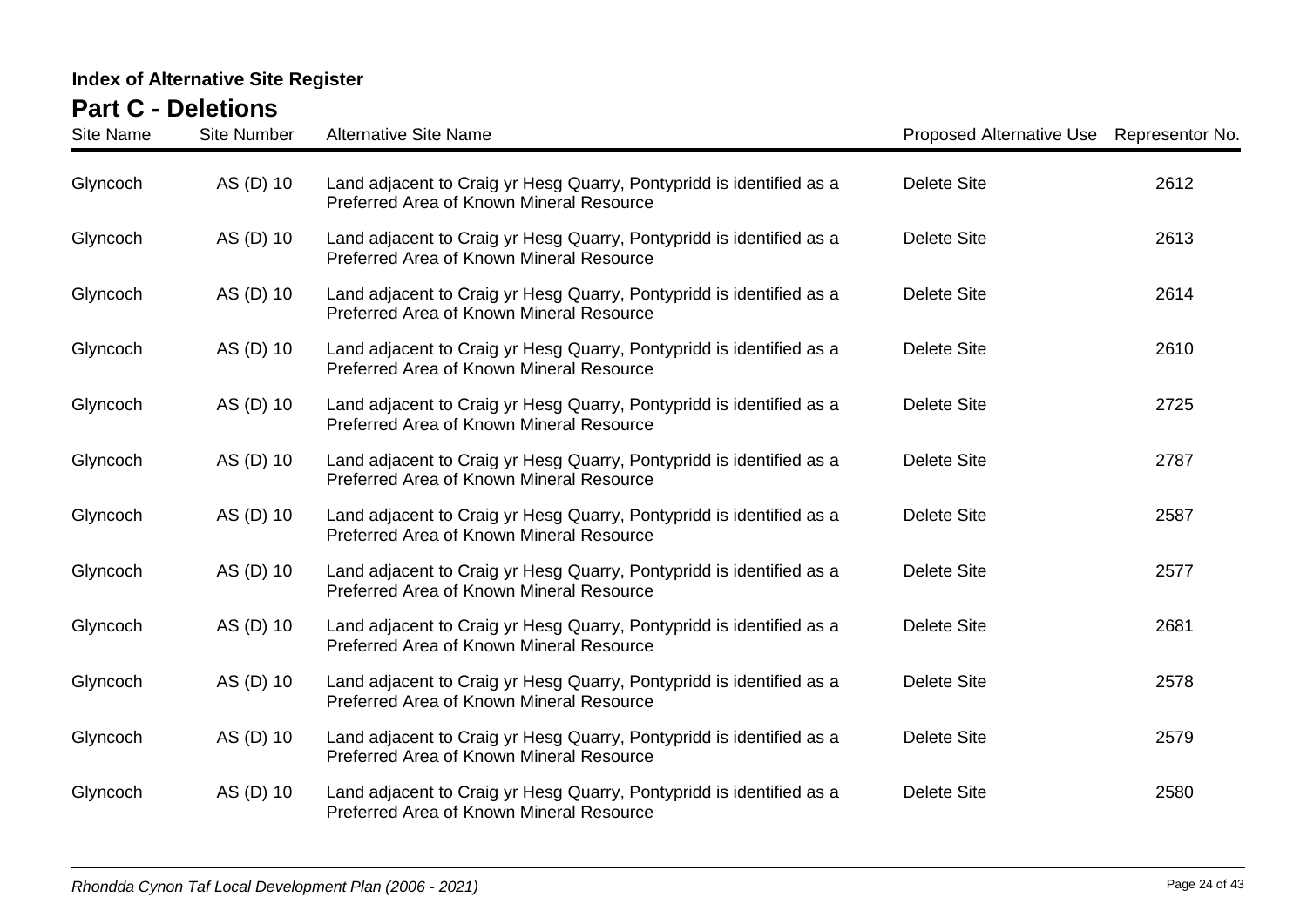| <b>Site Name</b> | <b>Site Number</b> | <b>Alternative Site Name</b>                                                                                     | Proposed Alternative Use Representor No. |      |
|------------------|--------------------|------------------------------------------------------------------------------------------------------------------|------------------------------------------|------|
| Glyncoch         | AS (D) 10          | Land adjacent to Craig yr Hesg Quarry, Pontypridd is identified as a<br>Preferred Area of Known Mineral Resource | <b>Delete Site</b>                       | 2581 |
| Glyncoch         | AS (D) 10          | Land adjacent to Craig yr Hesg Quarry, Pontypridd is identified as a<br>Preferred Area of Known Mineral Resource | <b>Delete Site</b>                       | 2582 |
| Glyncoch         | AS (D) 10          | Land adjacent to Craig yr Hesg Quarry, Pontypridd is identified as a<br>Preferred Area of Known Mineral Resource | <b>Delete Site</b>                       | 2583 |
| Glyncoch         | AS (D) 10          | Land adjacent to Craig yr Hesg Quarry, Pontypridd is identified as a<br>Preferred Area of Known Mineral Resource | <b>Delete Site</b>                       | 2615 |
| Glyncoch         | AS (D) 10          | Land adjacent to Craig yr Hesg Quarry, Pontypridd is identified as a<br>Preferred Area of Known Mineral Resource | <b>Delete Site</b>                       | 2596 |
| Glyncoch         | AS (D) 10          | Land adjacent to Craig yr Hesg Quarry, Pontypridd is identified as a<br>Preferred Area of Known Mineral Resource | <b>Delete Site</b>                       | 2592 |
| Glyncoch         | AS (D) 10          | Land adjacent to Craig yr Hesg Quarry, Pontypridd is identified as a<br>Preferred Area of Known Mineral Resource | <b>Delete Site</b>                       | 2686 |
| Glyncoch         | AS (D) 10          | Land adjacent to Craig yr Hesg Quarry, Pontypridd is identified as a<br>Preferred Area of Known Mineral Resource | <b>Delete Site</b>                       | 2594 |
| Glyncoch         | AS (D) 10          | Land adjacent to Craig yr Hesg Quarry, Pontypridd is identified as a<br>Preferred Area of Known Mineral Resource | Delete Site                              | 2585 |
| Glyncoch         | AS (D) 10          | Land adjacent to Craig yr Hesg Quarry, Pontypridd is identified as a<br>Preferred Area of Known Mineral Resource | <b>Delete Site</b>                       | 2798 |
| Glyncoch         | AS (D) 10          | Land adjacent to Craig yr Hesg Quarry, Pontypridd is identified as a<br>Preferred Area of Known Mineral Resource | Delete Site                              | 2806 |
| Glyncoch         | AS (D) 10          | Land adjacent to Craig yr Hesg Quarry, Pontypridd is identified as a<br>Preferred Area of Known Mineral Resource | <b>Delete Site</b>                       | 2789 |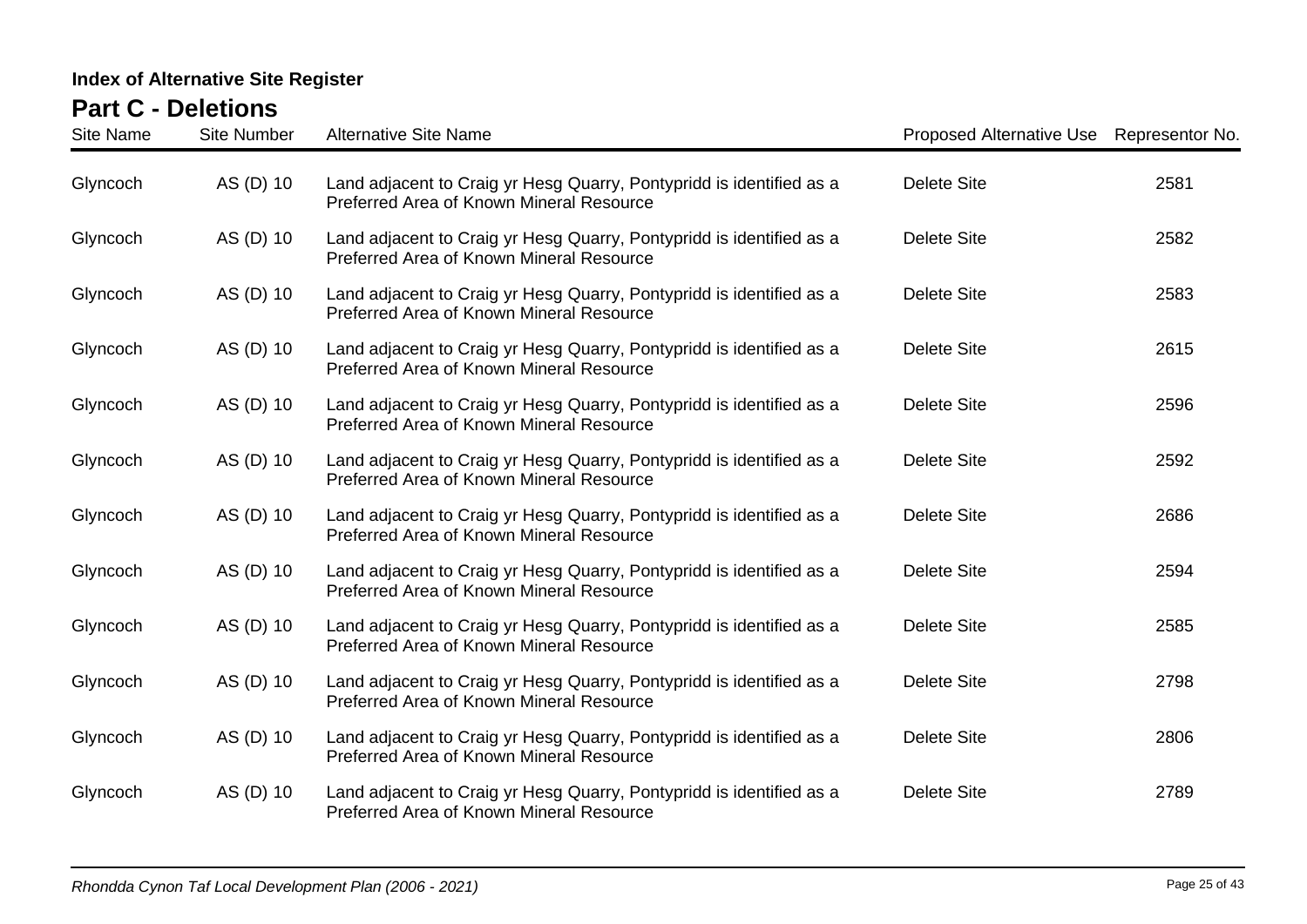| <b>Site Name</b> | <b>Site Number</b> | <b>Alternative Site Name</b>                                                                                     | Proposed Alternative Use Representor No. |      |
|------------------|--------------------|------------------------------------------------------------------------------------------------------------------|------------------------------------------|------|
| Glyncoch         | AS (D) 10          | Land adjacent to Craig yr Hesg Quarry, Pontypridd is identified as a<br>Preferred Area of Known Mineral Resource | <b>Delete Site</b>                       | 2609 |
| Glyncoch         | AS (D) 10          | Land adjacent to Craig yr Hesg Quarry, Pontypridd is identified as a<br>Preferred Area of Known Mineral Resource | <b>Delete Site</b>                       | 2608 |
| Glyncoch         | AS (D) 10          | Land adjacent to Craig yr Hesg Quarry, Pontypridd is identified as a<br>Preferred Area of Known Mineral Resource | <b>Delete Site</b>                       | 2786 |
| Glyncoch         | AS (D) 10          | Land adjacent to Craig yr Hesg Quarry, Pontypridd is identified as a<br>Preferred Area of Known Mineral Resource | <b>Delete Site</b>                       | 2606 |
| Glyncoch         | AS (D) 10          | Land adjacent to Craig yr Hesg Quarry, Pontypridd is identified as a<br>Preferred Area of Known Mineral Resource | <b>Delete Site</b>                       | 2797 |
| Glyncoch         | AS (D) 10          | Land adjacent to Craig yr Hesg Quarry, Pontypridd is identified as a<br>Preferred Area of Known Mineral Resource | <b>Delete Site</b>                       | 2604 |
| Glyncoch         | AS (D) 10          | Land adjacent to Craig yr Hesg Quarry, Pontypridd is identified as a<br>Preferred Area of Known Mineral Resource | <b>Delete Site</b>                       | 2603 |
| Glyncoch         | AS (D) 10          | Land adjacent to Craig yr Hesg Quarry, Pontypridd is identified as a<br>Preferred Area of Known Mineral Resource | <b>Delete Site</b>                       | 2602 |
| Glyncoch         | AS (D) 10          | Land adjacent to Craig yr Hesg Quarry, Pontypridd is identified as a<br>Preferred Area of Known Mineral Resource | <b>Delete Site</b>                       | 2790 |
| Glyncoch         | AS (D) 10          | Land adjacent to Craig yr Hesg Quarry, Pontypridd is identified as a<br>Preferred Area of Known Mineral Resource | <b>Delete Site</b>                       | 2791 |
| Glyncoch         | AS (D) 10          | Land adjacent to Craig yr Hesg Quarry, Pontypridd is identified as a<br>Preferred Area of Known Mineral Resource | Delete Site                              | 2792 |
| Glyncoch         | AS (D) 10          | Land adjacent to Craig yr Hesg Quarry, Pontypridd is identified as a<br>Preferred Area of Known Mineral Resource | <b>Delete Site</b>                       | 2793 |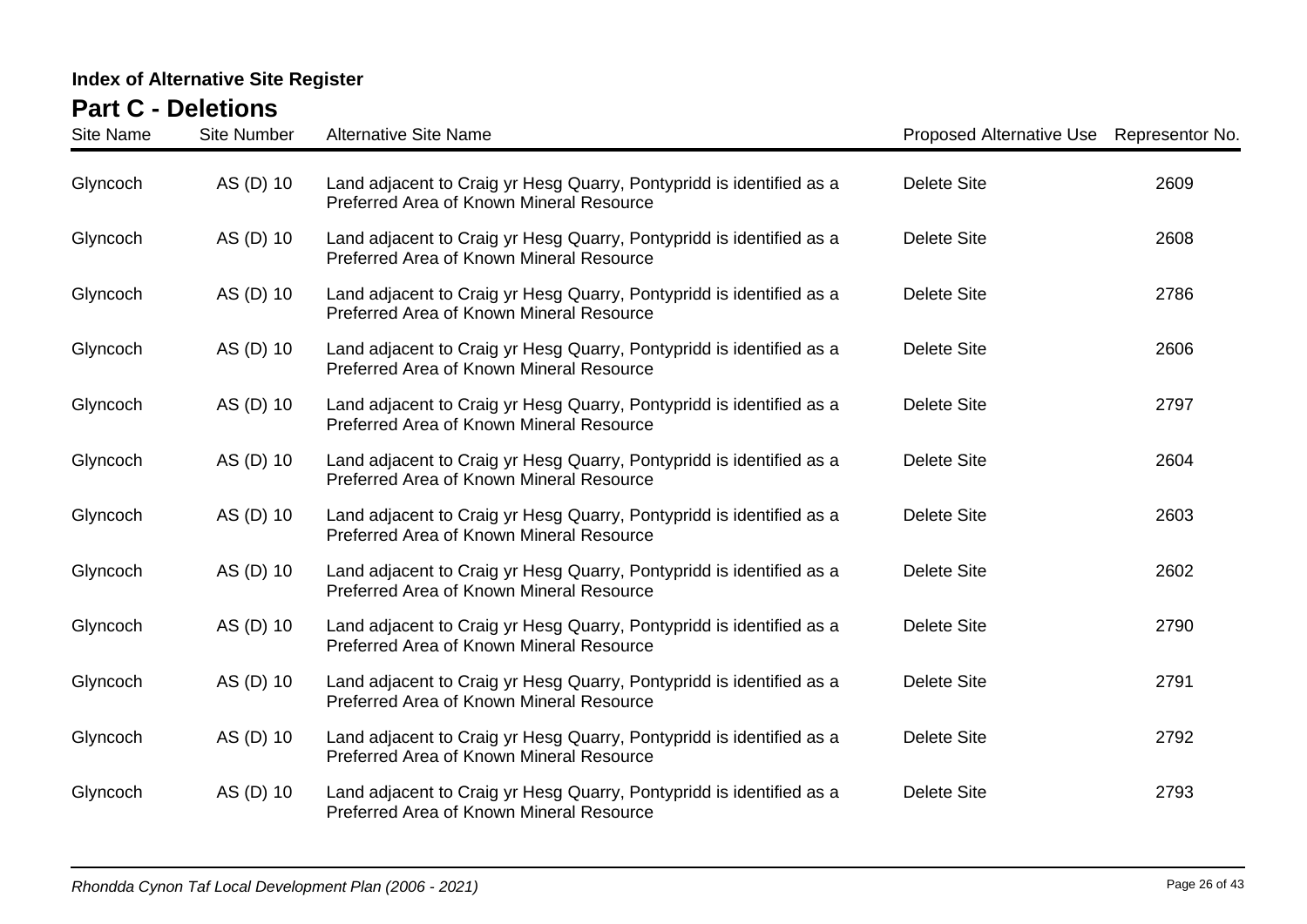| <b>Site Name</b> | <b>Site Number</b> | <b>Alternative Site Name</b>                                                                                     | Proposed Alternative Use Representor No. |      |
|------------------|--------------------|------------------------------------------------------------------------------------------------------------------|------------------------------------------|------|
| Glyncoch         | AS (D) 10          | Land adjacent to Craig yr Hesg Quarry, Pontypridd is identified as a<br>Preferred Area of Known Mineral Resource | <b>Delete Site</b>                       | 2794 |
| Glyncoch         | AS (D) 10          | Land adjacent to Craig yr Hesg Quarry, Pontypridd is identified as a<br>Preferred Area of Known Mineral Resource | <b>Delete Site</b>                       | 2795 |
| Glyncoch         | AS (D) 10          | Land adjacent to Craig yr Hesg Quarry, Pontypridd is identified as a<br>Preferred Area of Known Mineral Resource | <b>Delete Site</b>                       | 2586 |
| Glyncoch         | AS (D) 10          | Land adjacent to Craig yr Hesg Quarry, Pontypridd is identified as a<br>Preferred Area of Known Mineral Resource | <b>Delete Site</b>                       | 2595 |
| Glyncoch         | AS (D) 10          | Land adjacent to Craig yr Hesg Quarry, Pontypridd is identified as a<br>Preferred Area of Known Mineral Resource | <b>Delete Site</b>                       | 2548 |
| Glyncoch         | AS (D) 10          | Land adjacent to Craig yr Hesg Quarry, Pontypridd is identified as a<br>Preferred Area of Known Mineral Resource | <b>Delete Site</b>                       | 2584 |
| Glyncoch         | AS (D) 10          | Land adjacent to Craig yr Hesg Quarry, Pontypridd is identified as a<br>Preferred Area of Known Mineral Resource | <b>Delete Site</b>                       | 2599 |
| Glyncoch         | AS (D) 10          | Land adjacent to Craig yr Hesg Quarry, Pontypridd is identified as a<br>Preferred Area of Known Mineral Resource | <b>Delete Site</b>                       | 2598 |
| Glyncoch         | AS (D) 10          | Land adjacent to Craig yr Hesg Quarry, Pontypridd is identified as a<br>Preferred Area of Known Mineral Resource | <b>Delete Site</b>                       | 2574 |
| Glyncoch         | AS (D) 10          | Land adjacent to Craig yr Hesg Quarry, Pontypridd is identified as a<br>Preferred Area of Known Mineral Resource | <b>Delete Site</b>                       | 2607 |
| Glyncoch         | AS (D) 10          | Land adjacent to Craig yr Hesg Quarry, Pontypridd is identified as a<br>Preferred Area of Known Mineral Resource | <b>Delete Site</b>                       | 2543 |
| Glyncoch         | AS (D) 10          | Land adjacent to Craig yr Hesg Quarry, Pontypridd is identified as a<br>Preferred Area of Known Mineral Resource | <b>Delete Site</b>                       | 2576 |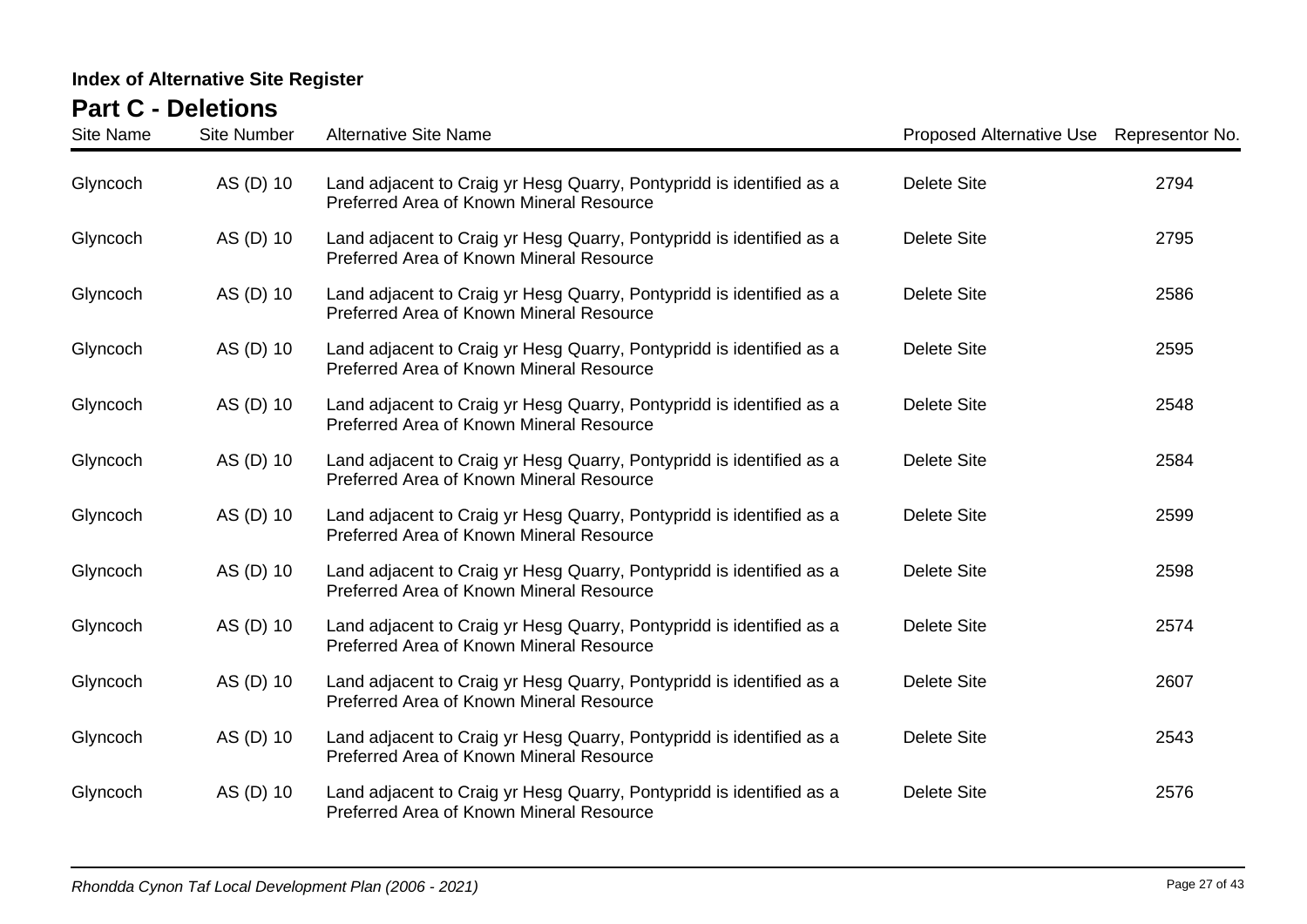| <b>Site Name</b> | <b>Site Number</b> | <b>Alternative Site Name</b>                                                                                     | Proposed Alternative Use Representor No. |      |
|------------------|--------------------|------------------------------------------------------------------------------------------------------------------|------------------------------------------|------|
| Glyncoch         | AS (D) 10          | Land adjacent to Craig yr Hesg Quarry, Pontypridd is identified as a<br>Preferred Area of Known Mineral Resource | <b>Delete Site</b>                       | 2552 |
| Glyncoch         | AS (D) 10          | Land adjacent to Craig yr Hesg Quarry, Pontypridd is identified as a<br>Preferred Area of Known Mineral Resource | <b>Delete Site</b>                       | 2551 |
| Glyncoch         | AS (D) 10          | Land adjacent to Craig yr Hesg Quarry, Pontypridd is identified as a<br>Preferred Area of Known Mineral Resource | <b>Delete Site</b>                       | 2601 |
| Glyncoch         | AS (D) 10          | Land adjacent to Craig yr Hesg Quarry, Pontypridd is identified as a<br>Preferred Area of Known Mineral Resource | <b>Delete Site</b>                       | 2549 |
| Glyncoch         | AS (D) 10          | Land adjacent to Craig yr Hesg Quarry, Pontypridd is identified as a<br>Preferred Area of Known Mineral Resource | <b>Delete Site</b>                       | 2782 |
| Glyncoch         | AS (D) 10          | Land adjacent to Craig yr Hesg Quarry, Pontypridd is identified as a<br>Preferred Area of Known Mineral Resource | <b>Delete Site</b>                       | 2783 |
| Glyncoch         | AS (D) 10          | Land adjacent to Craig yr Hesg Quarry, Pontypridd is identified as a<br>Preferred Area of Known Mineral Resource | <b>Delete Site</b>                       | 2547 |
| Glyncoch         | AS (D) 10          | Land adjacent to Craig yr Hesg Quarry, Pontypridd is identified as a<br>Preferred Area of Known Mineral Resource | <b>Delete Site</b>                       | 2546 |
| Glyncoch         | AS (D) 10          | Land adjacent to Craig yr Hesg Quarry, Pontypridd is identified as a<br>Preferred Area of Known Mineral Resource | <b>Delete Site</b>                       | 2554 |
| Glyncoch         | AS (D) 10          | Land adjacent to Craig yr Hesg Quarry, Pontypridd is identified as a<br>Preferred Area of Known Mineral Resource | <b>Delete Site</b>                       | 2544 |
| Glyncoch         | AS (D) 10          | Land adjacent to Craig yr Hesg Quarry, Pontypridd is identified as a<br>Preferred Area of Known Mineral Resource | Delete Site                              | 2555 |
| Glyncoch         | AS (D) 10          | Land adjacent to Craig yr Hesg Quarry, Pontypridd is identified as a<br>Preferred Area of Known Mineral Resource | <b>Delete Site</b>                       | 2542 |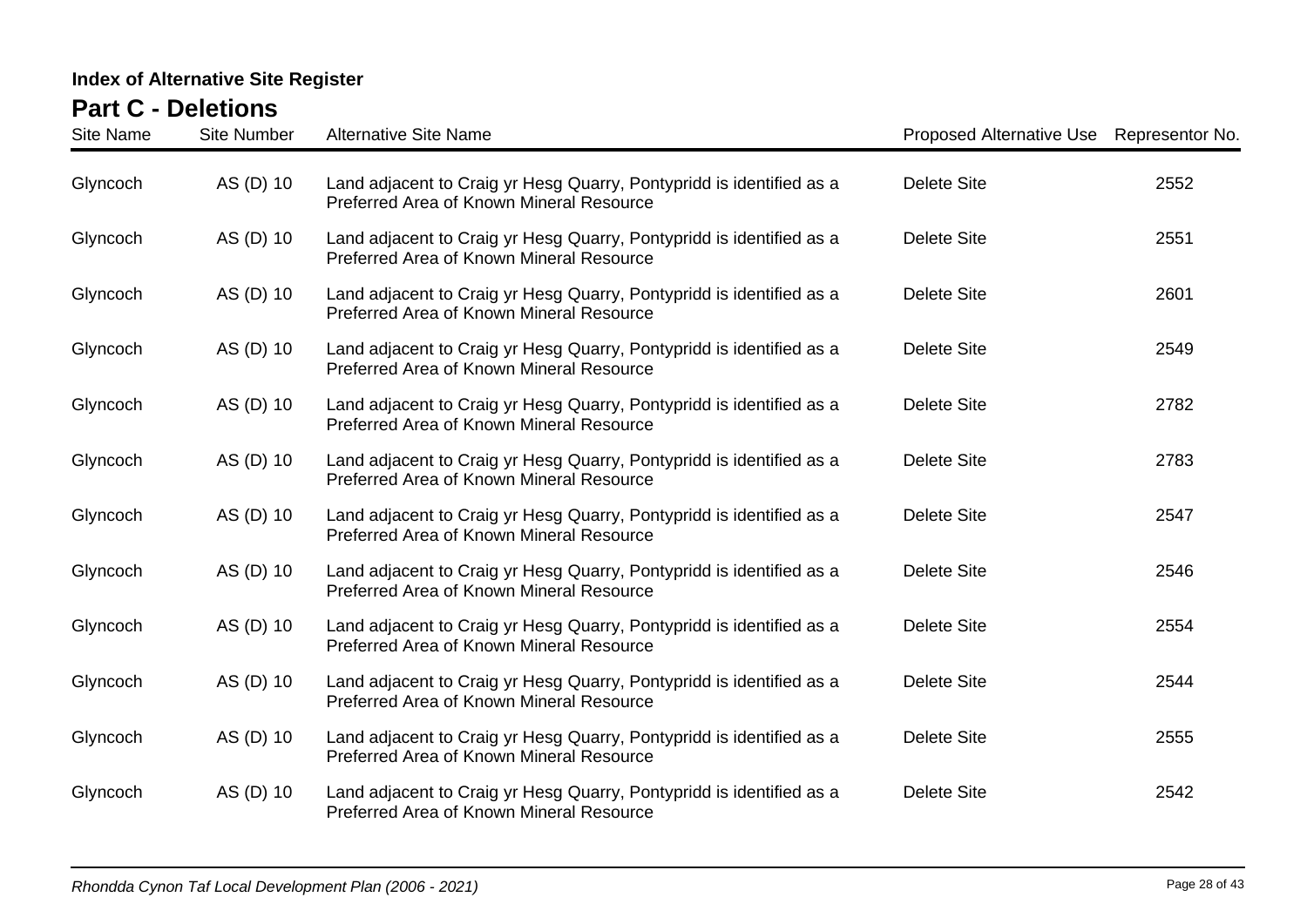| <b>Site Name</b> | <b>Site Number</b> | <b>Alternative Site Name</b>                                                                                     | Proposed Alternative Use Representor No. |      |
|------------------|--------------------|------------------------------------------------------------------------------------------------------------------|------------------------------------------|------|
| Glyncoch         | AS (D) 10          | Land adjacent to Craig yr Hesg Quarry, Pontypridd is identified as a<br>Preferred Area of Known Mineral Resource | <b>Delete Site</b>                       | 2541 |
| Glyncoch         | AS (D) 10          | Land adjacent to Craig yr Hesg Quarry, Pontypridd is identified as a<br>Preferred Area of Known Mineral Resource | <b>Delete Site</b>                       | 2540 |
| Glyncoch         | AS (D) 10          | Land adjacent to Craig yr Hesg Quarry, Pontypridd is identified as a<br>Preferred Area of Known Mineral Resource | <b>Delete Site</b>                       | 2537 |
| Glyncoch         | AS (D) 10          | Land adjacent to Craig yr Hesg Quarry, Pontypridd is identified as a<br>Preferred Area of Known Mineral Resource | <b>Delete Site</b>                       | 2550 |
| Glyncoch         | AS (D) 10          | Land adjacent to Craig yr Hesg Quarry, Pontypridd is identified as a<br>Preferred Area of Known Mineral Resource | <b>Delete Site</b>                       | 2771 |
| Glyncoch         | AS (D) 10          | Land adjacent to Craig yr Hesg Quarry, Pontypridd is identified as a<br>Preferred Area of Known Mineral Resource | <b>Delete Site</b>                       | 2536 |
| Glyncoch         | AS (D) 10          | Land adjacent to Craig yr Hesg Quarry, Pontypridd is identified as a<br>Preferred Area of Known Mineral Resource | <b>Delete Site</b>                       | 2617 |
| Glyncoch         | AS (D) 10          | Land adjacent to Craig yr Hesg Quarry, Pontypridd is identified as a<br>Preferred Area of Known Mineral Resource | <b>Delete Site</b>                       | 2588 |
| Glyncoch         | AS (D) 10          | Land adjacent to Craig yr Hesg Quarry, Pontypridd is identified as a<br>Preferred Area of Known Mineral Resource | <b>Delete Site</b>                       | 2589 |
| Glyncoch         | AS (D) 10          | Land adjacent to Craig yr Hesg Quarry, Pontypridd is identified as a<br>Preferred Area of Known Mineral Resource | <b>Delete Site</b>                       | 2590 |
| Glyncoch         | AS (D) 10          | Land adjacent to Craig yr Hesg Quarry, Pontypridd is identified as a<br>Preferred Area of Known Mineral Resource | <b>Delete Site</b>                       | 2804 |
| Glyncoch         | AS (D) 10          | Land adjacent to Craig yr Hesg Quarry, Pontypridd is identified as a<br>Preferred Area of Known Mineral Resource | <b>Delete Site</b>                       | 2723 |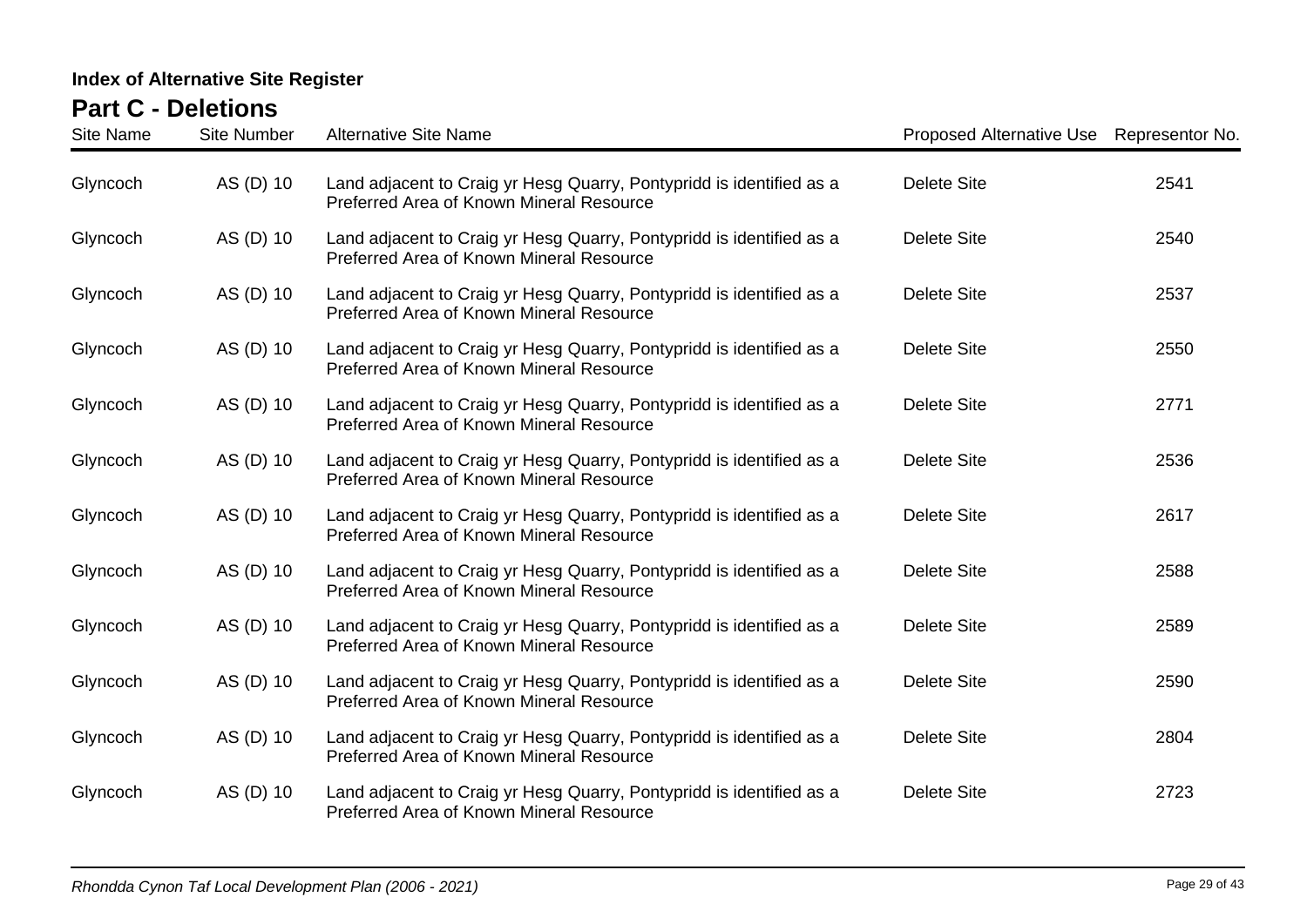| <b>Site Name</b> | <b>Site Number</b> | <b>Alternative Site Name</b>                                                                                     | Proposed Alternative Use Representor No. |      |
|------------------|--------------------|------------------------------------------------------------------------------------------------------------------|------------------------------------------|------|
| Glyncoch         | AS (D) 10          | Land adjacent to Craig yr Hesg Quarry, Pontypridd is identified as a<br>Preferred Area of Known Mineral Resource | <b>Delete Site</b>                       | 2796 |
| Glyncoch         | AS (D) 10          | Land adjacent to Craig yr Hesg Quarry, Pontypridd is identified as a<br>Preferred Area of Known Mineral Resource | <b>Delete Site</b>                       | 2778 |
| Glyncoch         | AS (D) 10          | Land adjacent to Craig yr Hesg Quarry, Pontypridd is identified as a<br>Preferred Area of Known Mineral Resource | <b>Delete Site</b>                       | 2600 |
| Glyncoch         | AS (D) 10          | Land adjacent to Craig yr Hesg Quarry, Pontypridd is identified as a<br>Preferred Area of Known Mineral Resource | <b>Delete Site</b>                       | 2770 |
| Glyncoch         | AS (D) 10          | Land adjacent to Craig yr Hesg Quarry, Pontypridd is identified as a<br>Preferred Area of Known Mineral Resource | <b>Delete Site</b>                       | 2597 |
| Glyncoch         | AS (D) 10          | Land adjacent to Craig yr Hesg Quarry, Pontypridd is identified as a<br>Preferred Area of Known Mineral Resource | <b>Delete Site</b>                       | 2772 |
| Glyncoch         | AS (D) 10          | Land adjacent to Craig yr Hesg Quarry, Pontypridd is identified as a<br>Preferred Area of Known Mineral Resource | <b>Delete Site</b>                       | 2773 |
| Glyncoch         | AS (D) 10          | Land adjacent to Craig yr Hesg Quarry, Pontypridd is identified as a<br>Preferred Area of Known Mineral Resource | <b>Delete Site</b>                       | 2774 |
| Glyncoch         | AS (D) 10          | Land adjacent to Craig yr Hesg Quarry, Pontypridd is identified as a<br>Preferred Area of Known Mineral Resource | <b>Delete Site</b>                       | 2775 |
| Glyncoch         | AS (D) 10          | Land adjacent to Craig yr Hesg Quarry, Pontypridd is identified as a<br>Preferred Area of Known Mineral Resource | <b>Delete Site</b>                       | 2788 |
| Glyncoch         | AS (D) 10          | Land adjacent to Craig yr Hesg Quarry, Pontypridd is identified as a<br>Preferred Area of Known Mineral Resource | <b>Delete Site</b>                       | 2777 |
| Glyncoch         | AS (D) 10          | Land adjacent to Craig yr Hesg Quarry, Pontypridd is identified as a<br>Preferred Area of Known Mineral Resource | <b>Delete Site</b>                       | 2807 |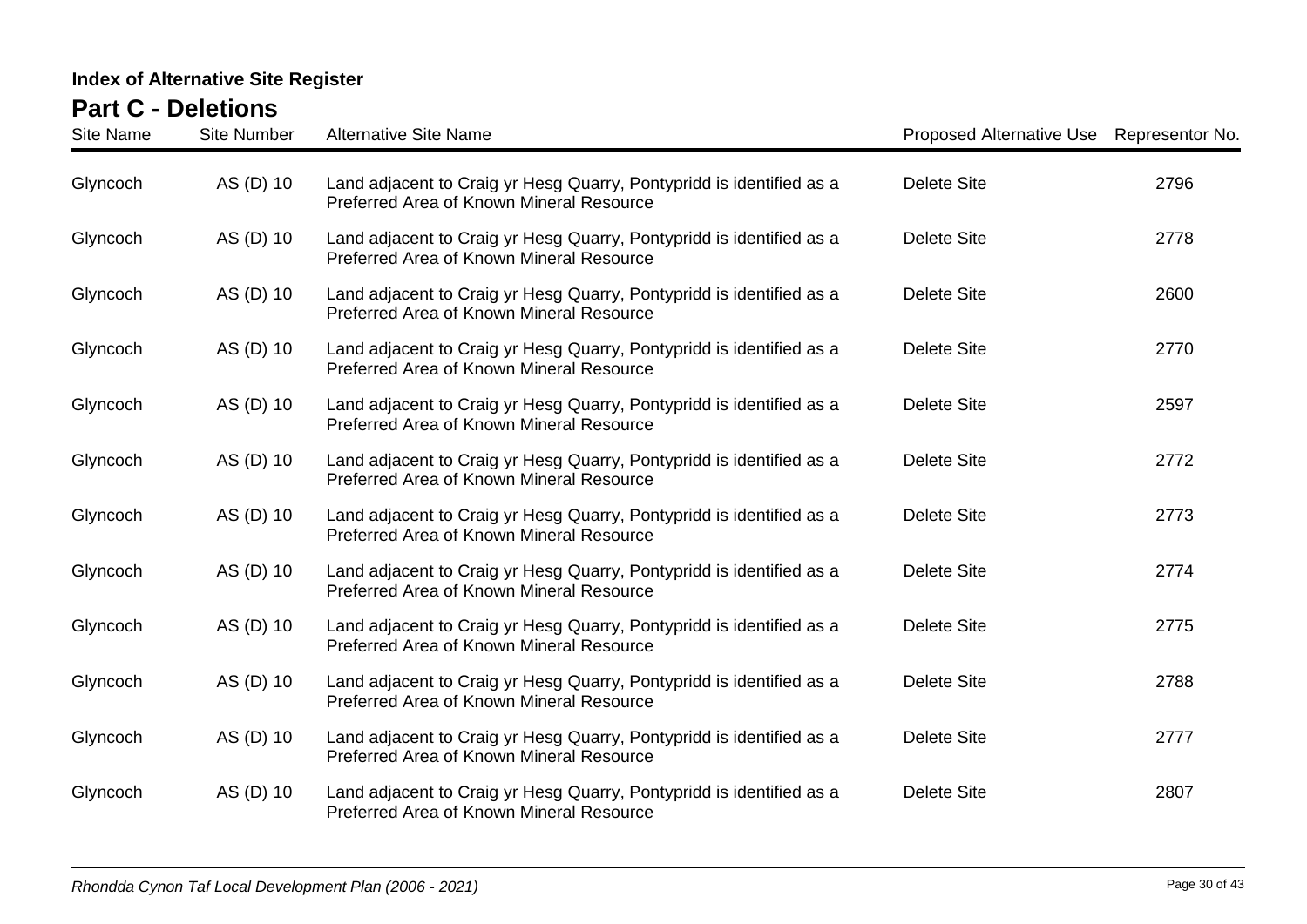| <b>Site Name</b> | <b>Site Number</b> | <b>Alternative Site Name</b>                                                                                     | Proposed Alternative Use | Representor No. |
|------------------|--------------------|------------------------------------------------------------------------------------------------------------------|--------------------------|-----------------|
| Glyncoch         | AS (D) 10          | Land adjacent to Craig yr Hesg Quarry, Pontypridd is identified as a<br>Preferred Area of Known Mineral Resource | <b>Delete Site</b>       | 2779            |
| Glyncoch         | AS (D) 10          | Land adjacent to Craig yr Hesg Quarry, Pontypridd is identified as a<br>Preferred Area of Known Mineral Resource | <b>Delete Site</b>       | 2780            |
| Glyncoch         | AS (D) 10          | Land adjacent to Craig yr Hesg Quarry, Pontypridd is identified as a<br>Preferred Area of Known Mineral Resource | <b>Delete Site</b>       | 2781            |
| Glyncoch         | AS (D) 10          | Land adjacent to Craig yr Hesg Quarry, Pontypridd is identified as a<br>Preferred Area of Known Mineral Resource | <b>Delete Site</b>       | 2769            |
| Glyncoch         | AS (D) 11          | SSA 10.1 - Cefn Lane, Glyncoch                                                                                   | <b>Delete Site</b>       | 3141            |
| Glyncoch         | AS (D) 11          | SSA 10.1 - Cefn Lane, Glyncoch                                                                                   | <b>Delete Site</b>       | 3104            |
| Glyncoch         | AS (D) 11          | SSA 10.1 - Cefn Lane, Glyncoch                                                                                   | <b>Delete Site</b>       | 3186            |
| Glyncoch         | AS (D) 11          | SSA 10.1 - Cefn Lane, Glyncoch                                                                                   | <b>Delete Site</b>       | 3218            |
| Glyncoch         | AS (D) 11          | SSA 10.1 - Cefn Lane, Glyncoch                                                                                   | <b>Delete Site</b>       | 3231            |
| Glyncoch         | AS (D) 11          | SSA 10.1 - Cefn Lane, Glyncoch                                                                                   | <b>Delete Site</b>       | 3442            |
| Glyncoch         | AS (D) 11          | SSA 10.1 - Cefn Lane, Glyncoch                                                                                   | <b>Delete Site</b>       | 3443            |
| Glyncoch         | AS (D) 11          | SSA 10.1 - Cefn Lane, Glyncoch                                                                                   | <b>Delete Site</b>       | 3458            |
| Glyncoch         | AS (D) 11          | SSA 10.1 - Cefn Lane, Glyncoch                                                                                   | <b>Delete Site</b>       | 3180            |
| Glyncoch         | AS (D) 11          | SSA 10.1 - Cefn Lane, Glyncoch                                                                                   | <b>Delete Site</b>       | 2739            |
| Glyncoch         | AS (D) 11          | SSA 10.1 - Cefn Lane, Glyncoch                                                                                   | <b>Delete Site</b>       | 3144            |
| Glyncoch         | AS (D) 11          | SSA 10.1 - Cefn Lane, Glyncoch                                                                                   | <b>Delete Site</b>       | 3131            |
| Glyncoch         | AS (D) 11          | SSA 10.1 - Cefn Lane, Glyncoch                                                                                   | <b>Delete Site</b>       | 3140            |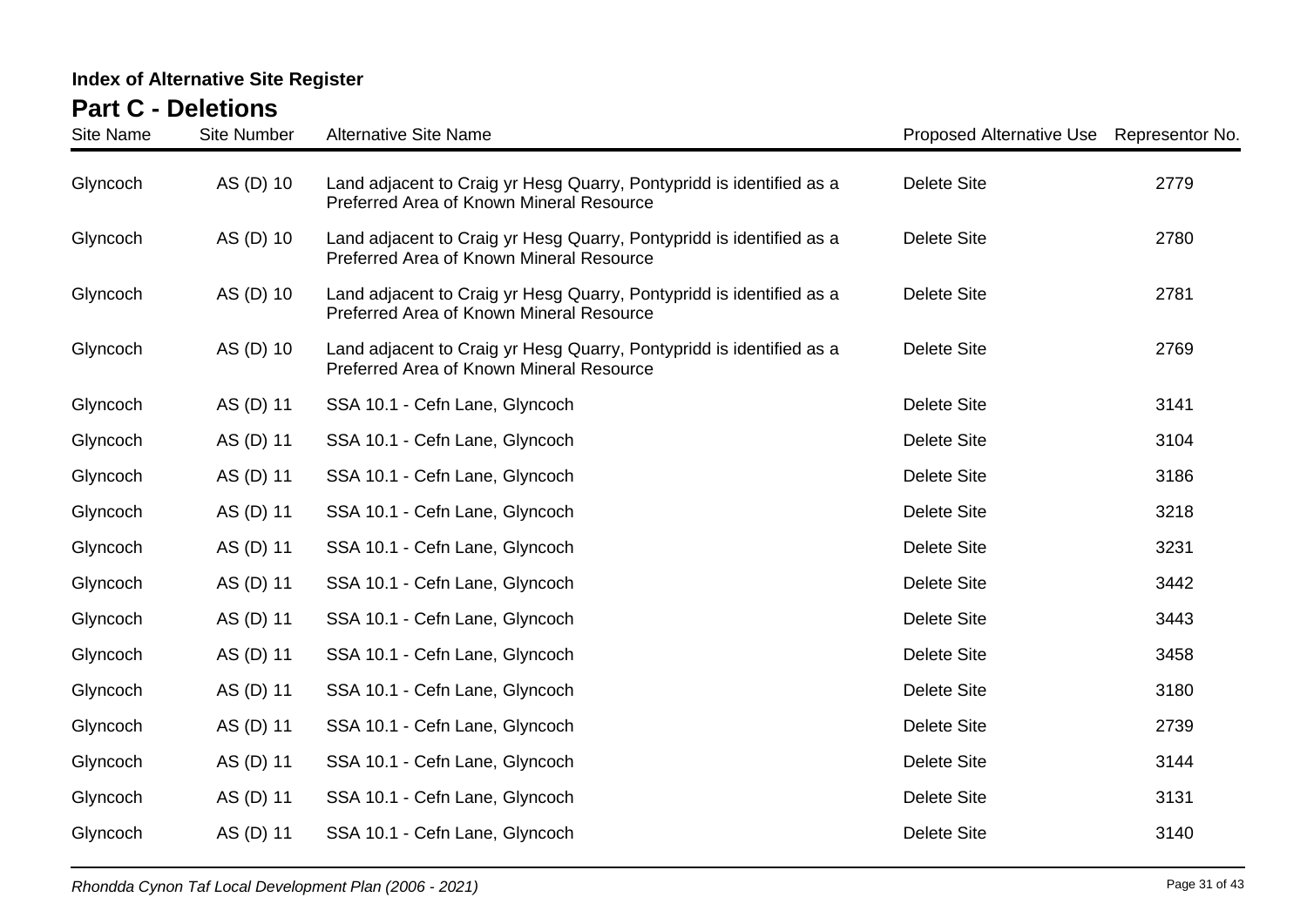| Site Name | <b>Site Number</b> | <b>Alternative Site Name</b>                              | Proposed Alternative Use Representor No. |      |
|-----------|--------------------|-----------------------------------------------------------|------------------------------------------|------|
| Glyncoch  | AS (D) 11          | SSA 10.1 - Cefn Lane, Glyncoch                            | <b>Delete Site</b>                       | 3132 |
| Glyncoch  | AS (D) 11          | SSA 10.1 - Cefn Lane, Glyncoch                            | <b>Delete Site</b>                       | 3100 |
| Glyncoch  | AS (D) 11          | SSA 10.1 - Cefn Lane, Glyncoch                            | <b>Delete Site</b>                       | 3098 |
| Glyncoch  | AS (D) 11          | SSA 10.1 - Cefn Lane, Glyncoch                            | <b>Delete Site</b>                       | 3057 |
| Glyncoch  | AS (D) 11          | SSA 10.1 - Cefn Lane, Glyncoch                            | <b>Delete Site</b>                       | 2728 |
| Glyncoch  | AS (D) 11          | SSA 10.1 - Cefn Lane, Glyncoch                            | <b>Delete Site</b>                       | 2546 |
| Glyncoch  | AS (D) 11          | SSA 10.1 - Cefn Lane, Glyncoch                            | <b>Delete Site</b>                       | 2536 |
| Glyncoch  | AS (D) 11          | SSA 10.1 - Cefn Lane, Glyncoch                            | <b>Delete Site</b>                       | 3184 |
| Glyncoch  | AS (D) 11          | SSA 10.1 - Cefn Lane, Glyncoch                            | <b>Delete Site</b>                       | 3172 |
| Glyncoch  | AS (D) 11          | SSA 10.1 - Cefn Lane, Glyncoch                            | <b>Delete Site</b>                       | 3107 |
| Godreaman | AS (D) 12          | NSA 9.10 - Land to the end of Godreaman Street, Godreaman | <b>Delete Site</b>                       | 3355 |
| Godreaman | AS (D) 12          | NSA 9.10 - Land to the end of Godreaman Street, Godreaman | <b>Delete Site</b>                       | 3346 |
| Godreaman | AS (D) 12          | NSA 9.10 - Land to the end of Godreaman Street, Godreaman | <b>Delete Site</b>                       | 3347 |
| Godreaman | AS (D) 12          | NSA 9.10 - Land to the end of Godreaman Street, Godreaman | <b>Delete Site</b>                       | 3348 |
| Godreaman | AS (D) 12          | NSA 9.10 - Land to the end of Godreaman Street, Godreaman | <b>Delete Site</b>                       | 3350 |
| Godreaman | AS (D) 12          | NSA 9.10 - Land to the end of Godreaman Street, Godreaman | <b>Delete Site</b>                       | 3351 |
| Godreaman | AS (D) 12          | NSA 9.10 - Land to the end of Godreaman Street, Godreaman | <b>Delete Site</b>                       | 3352 |
| Godreaman | AS (D) 12          | NSA 9.10 - Land to the end of Godreaman Street, Godreaman | <b>Delete Site</b>                       | 3363 |
| Godreaman | AS (D) 12          | NSA 9.10 - Land to the end of Godreaman Street, Godreaman | <b>Delete Site</b>                       | 3354 |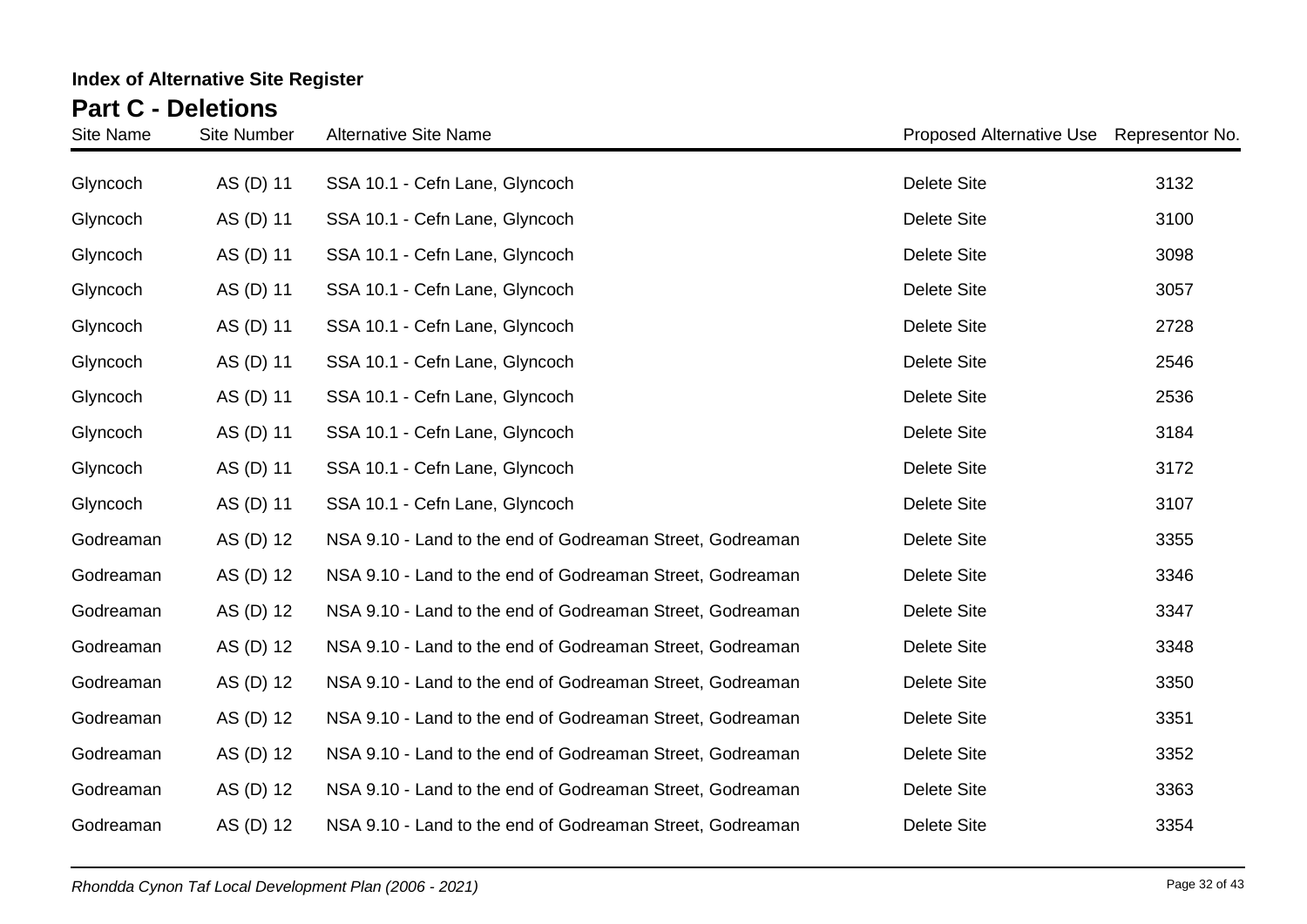| Site Name | <b>Site Number</b> | <b>Alternative Site Name</b>                              | Proposed Alternative Use Representor No. |      |
|-----------|--------------------|-----------------------------------------------------------|------------------------------------------|------|
| Godreaman | AS (D) 12          | NSA 9.10 - Land to the end of Godreaman Street, Godreaman | <b>Delete Site</b>                       | 3343 |
| Godreaman | AS (D) 12          | NSA 9.10 - Land to the end of Godreaman Street, Godreaman | <b>Delete Site</b>                       | 3373 |
| Godreaman | AS (D) 12          | NSA 9.10 - Land to the end of Godreaman Street, Godreaman | <b>Delete Site</b>                       | 3357 |
| Godreaman | AS (D) 12          | NSA 9.10 - Land to the end of Godreaman Street, Godreaman | <b>Delete Site</b>                       | 3359 |
| Godreaman | AS (D) 12          | NSA 9.10 - Land to the end of Godreaman Street, Godreaman | <b>Delete Site</b>                       | 3361 |
| Godreaman | AS (D) 12          | NSA 9.10 - Land to the end of Godreaman Street, Godreaman | Delete Site                              | 3349 |
| Godreaman | AS (D) 12          | NSA 9.10 - Land to the end of Godreaman Street, Godreaman | Delete Site                              | 3353 |
| Godreaman | AS (D) 12          | NSA 9.10 - Land to the end of Godreaman Street, Godreaman | <b>Delete Site</b>                       | 3389 |
| Godreaman | AS (D) 12          | NSA 9.10 - Land to the end of Godreaman Street, Godreaman | <b>Delete Site</b>                       | 3385 |
| Godreaman | AS (D) 12          | NSA 9.10 - Land to the end of Godreaman Street, Godreaman | <b>Delete Site</b>                       | 752  |
| Godreaman | AS (D) 12          | NSA 9.10 - Land to the end of Godreaman Street, Godreaman | <b>Delete Site</b>                       | 3374 |
| Godreaman | AS (D) 12          | NSA 9.10 - Land to the end of Godreaman Street, Godreaman | <b>Delete Site</b>                       | 3382 |
| Godreaman | AS (D) 12          | NSA 9.10 - Land to the end of Godreaman Street, Godreaman | Delete Site                              | 3372 |
| Godreaman | AS (D) 12          | NSA 9.10 - Land to the end of Godreaman Street, Godreaman | <b>Delete Site</b>                       | 3384 |
| Godreaman | AS (D) 12          | NSA 9.10 - Land to the end of Godreaman Street, Godreaman | <b>Delete Site</b>                       | 3345 |
| Godreaman | AS (D) 12          | NSA 9.10 - Land to the end of Godreaman Street, Godreaman | <b>Delete Site</b>                       | 3388 |
| Godreaman | AS (D) 12          | NSA 9.10 - Land to the end of Godreaman Street, Godreaman | <b>Delete Site</b>                       | 3344 |
| Godreaman | AS (D) 12          | NSA 9.10 - Land to the end of Godreaman Street, Godreaman | <b>Delete Site</b>                       | 3390 |
| Godreaman | AS (D) 12          | NSA 9.10 - Land to the end of Godreaman Street, Godreaman | <b>Delete Site</b>                       | 3391 |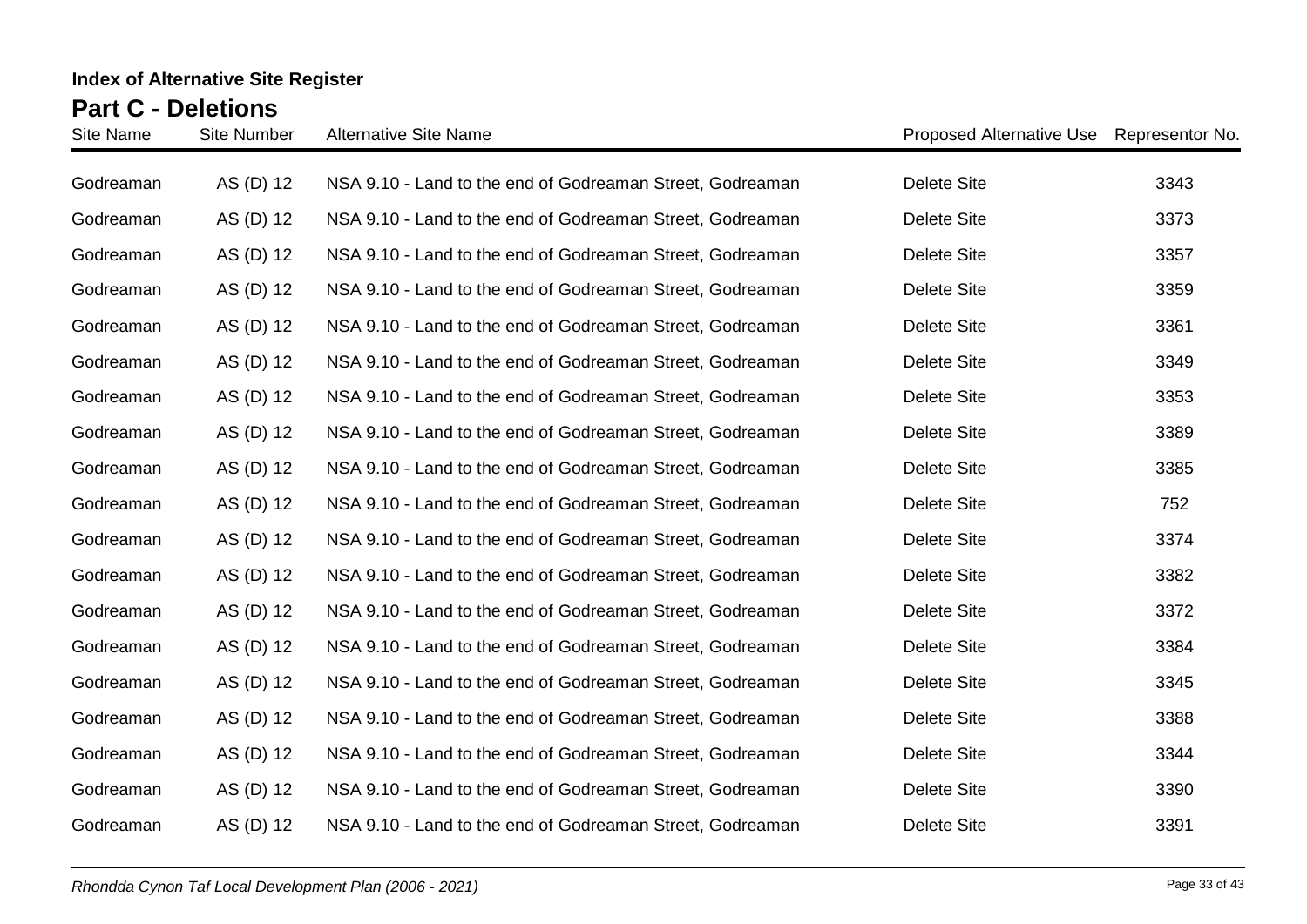| Site Name | <b>Site Number</b> | <b>Alternative Site Name</b>                              | Proposed Alternative Use Representor No. |      |
|-----------|--------------------|-----------------------------------------------------------|------------------------------------------|------|
| Godreaman | AS (D) 12          | NSA 9.10 - Land to the end of Godreaman Street, Godreaman | <b>Delete Site</b>                       | 3016 |
| Godreaman | AS (D) 12          | NSA 9.10 - Land to the end of Godreaman Street, Godreaman | Delete Site                              | 3383 |
| Godreaman | AS (D) 12          | NSA 9.10 - Land to the end of Godreaman Street, Godreaman | <b>Delete Site</b>                       | 3358 |
| Godreaman | AS (D) 12          | NSA 9.10 - Land to the end of Godreaman Street, Godreaman | <b>Delete Site</b>                       | 3342 |
| Godreaman | AS (D) 12          | NSA 9.10 - Land to the end of Godreaman Street, Godreaman | <b>Delete Site</b>                       | 3364 |
| Godreaman | AS (D) 12          | NSA 9.10 - Land to the end of Godreaman Street, Godreaman | Delete Site                              | 3386 |
| Godreaman | AS (D) 12          | NSA 9.10 - Land to the end of Godreaman Street, Godreaman | Delete Site                              | 3334 |
| Godreaman | AS (D) 12          | NSA 9.10 - Land to the end of Godreaman Street, Godreaman | <b>Delete Site</b>                       | 3323 |
| Godreaman | AS (D) 12          | NSA 9.10 - Land to the end of Godreaman Street, Godreaman | <b>Delete Site</b>                       | 3326 |
| Godreaman | AS (D) 12          | NSA 9.10 - Land to the end of Godreaman Street, Godreaman | <b>Delete Site</b>                       | 3340 |
| Godreaman | AS (D) 12          | NSA 9.10 - Land to the end of Godreaman Street, Godreaman | <b>Delete Site</b>                       | 3333 |
| Godreaman | AS (D) 12          | NSA 9.10 - Land to the end of Godreaman Street, Godreaman | <b>Delete Site</b>                       | 3338 |
| Godreaman | AS (D) 12          | NSA 9.10 - Land to the end of Godreaman Street, Godreaman | Delete Site                              | 3337 |
| Godreaman | AS (D) 12          | NSA 9.10 - Land to the end of Godreaman Street, Godreaman | <b>Delete Site</b>                       | 3362 |
| Godreaman | AS (D) 12          | NSA 9.10 - Land to the end of Godreaman Street, Godreaman | <b>Delete Site</b>                       | 3325 |
| Godreaman | AS (D) 12          | NSA 9.10 - Land to the end of Godreaman Street, Godreaman | <b>Delete Site</b>                       | 3320 |
| Godreaman | AS (D) 12          | NSA 9.10 - Land to the end of Godreaman Street, Godreaman | <b>Delete Site</b>                       | 3328 |
| Godreaman | AS (D) 12          | NSA 9.10 - Land to the end of Godreaman Street, Godreaman | <b>Delete Site</b>                       | 3332 |
| Godreaman | AS (D) 12          | NSA 9.10 - Land to the end of Godreaman Street, Godreaman | <b>Delete Site</b>                       | 3331 |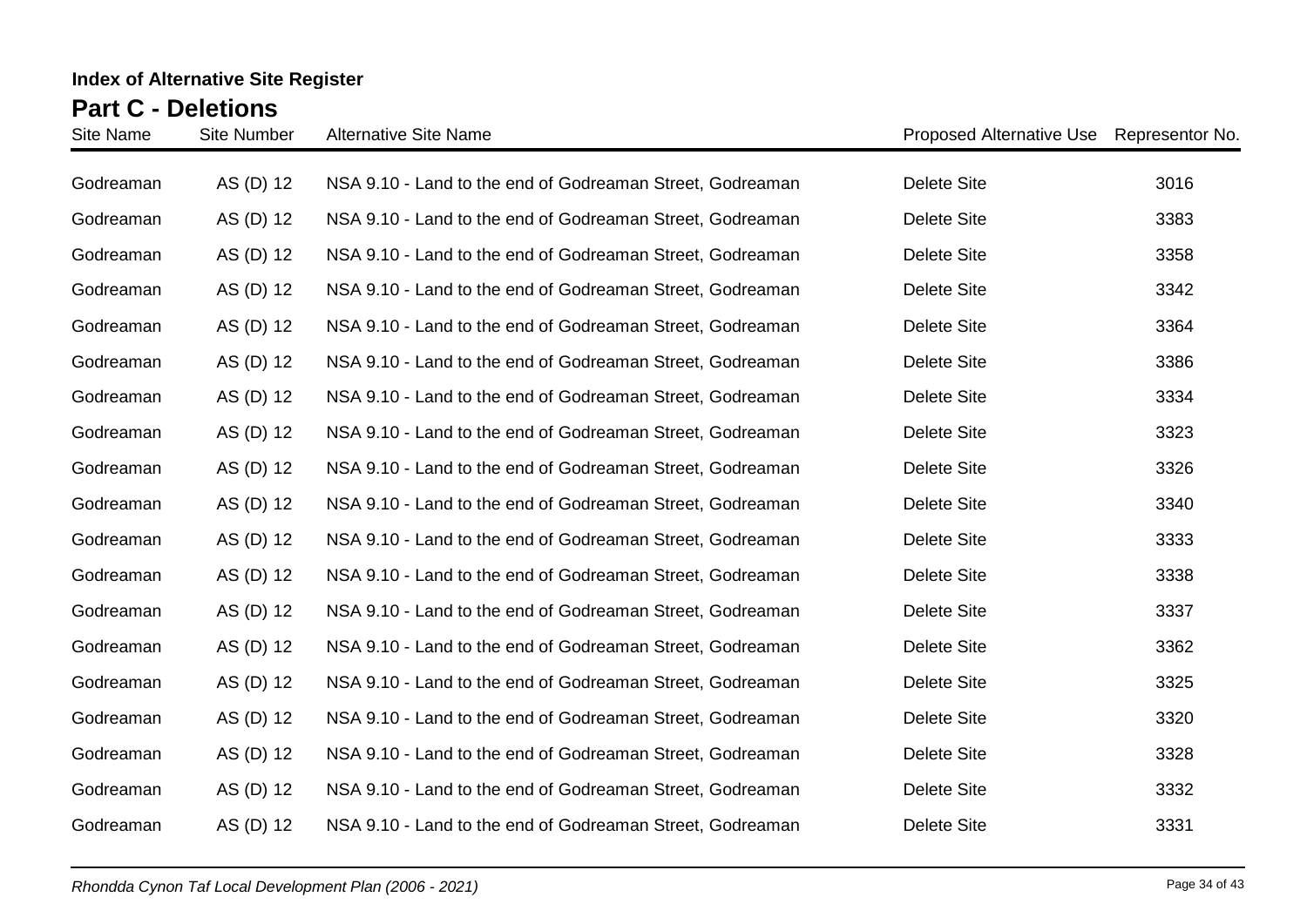| Site Name | <b>Site Number</b> | <b>Alternative Site Name</b>                              | Proposed Alternative Use Representor No. |      |
|-----------|--------------------|-----------------------------------------------------------|------------------------------------------|------|
| Godreaman | AS (D) 12          | NSA 9.10 - Land to the end of Godreaman Street, Godreaman | <b>Delete Site</b>                       | 3330 |
| Godreaman | AS (D) 12          | NSA 9.10 - Land to the end of Godreaman Street, Godreaman | <b>Delete Site</b>                       | 3329 |
| Godreaman | AS (D) 12          | NSA 9.10 - Land to the end of Godreaman Street, Godreaman | <b>Delete Site</b>                       | 3335 |
| Godreaman | AS (D) 12          | NSA 9.10 - Land to the end of Godreaman Street, Godreaman | <b>Delete Site</b>                       | 3336 |
| Godreaman | AS (D) 12          | NSA 9.10 - Land to the end of Godreaman Street, Godreaman | <b>Delete Site</b>                       | 3049 |
| Godreaman | AS (D) 12          | NSA 9.10 - Land to the end of Godreaman Street, Godreaman | Delete Site                              | 3365 |
| Godreaman | AS (D) 12          | NSA 9.10 - Land to the end of Godreaman Street, Godreaman | Delete Site                              | 3366 |
| Godreaman | AS (D) 12          | NSA 9.10 - Land to the end of Godreaman Street, Godreaman | <b>Delete Site</b>                       | 3367 |
| Godreaman | AS (D) 12          | NSA 9.10 - Land to the end of Godreaman Street, Godreaman | <b>Delete Site</b>                       | 3369 |
| Godreaman | AS (D) 12          | NSA 9.10 - Land to the end of Godreaman Street, Godreaman | <b>Delete Site</b>                       | 3370 |
| Godreaman | AS (D) 12          | NSA 9.10 - Land to the end of Godreaman Street, Godreaman | <b>Delete Site</b>                       | 3371 |
| Godreaman | AS (D) 12          | NSA 9.10 - Land to the end of Godreaman Street, Godreaman | <b>Delete Site</b>                       | 3322 |
| Godreaman | AS (D) 12          | NSA 9.10 - Land to the end of Godreaman Street, Godreaman | Delete Site                              | 3327 |
| Godreaman | AS (D) 12          | NSA 9.10 - Land to the end of Godreaman Street, Godreaman | <b>Delete Site</b>                       | 3321 |
| Godreaman | AS (D) 12          | NSA 9.10 - Land to the end of Godreaman Street, Godreaman | <b>Delete Site</b>                       | 3125 |
| Godreaman | AS (D) 12          | NSA 9.10 - Land to the end of Godreaman Street, Godreaman | <b>Delete Site</b>                       | 3216 |
| Godreaman | AS (D) 12          | NSA 9.10 - Land to the end of Godreaman Street, Godreaman | <b>Delete Site</b>                       | 3316 |
| Godreaman | AS (D) 12          | NSA 9.10 - Land to the end of Godreaman Street, Godreaman | <b>Delete Site</b>                       | 3317 |
| Godreaman | AS (D) 12          | NSA 9.10 - Land to the end of Godreaman Street, Godreaman | <b>Delete Site</b>                       | 3318 |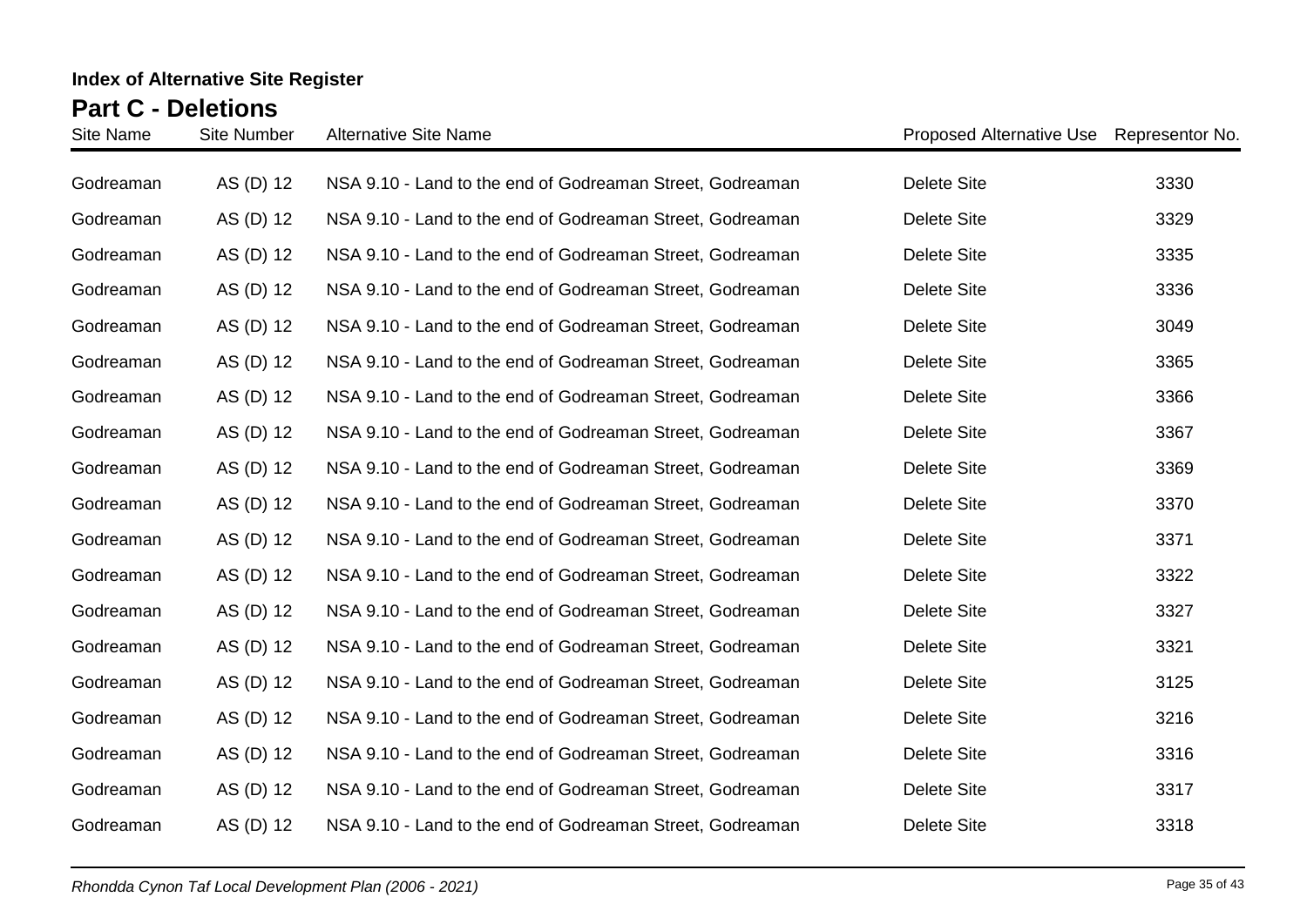| Site Name | <b>Site Number</b> | <b>Alternative Site Name</b>                               | Proposed Alternative Use Representor No. |      |
|-----------|--------------------|------------------------------------------------------------|------------------------------------------|------|
| Godreaman | AS (D) 12          | NSA 9.10 - Land to the end of Godreaman Street, Godreaman  | <b>Delete Site</b>                       | 3319 |
| Godreaman | AS (D) 12          | NSA 9.10 - Land to the end of Godreaman Street, Godreaman  | <b>Delete Site</b>                       | 3339 |
| Godreaman | AS (D) 12          | NSA 9.10 - Land to the end of Godreaman Street, Godreaman  | <b>Delete Site</b>                       | 3356 |
| Godreaman | AS (D) 12          | NSA 9.10 - Land to the end of Godreaman Street, Godreaman  | <b>Delete Site</b>                       | 3375 |
| Godreaman | AS (D) 12          | NSA 9.10 - Land to the end of Godreaman Street, Godreaman  | <b>Delete Site</b>                       | 3376 |
| Godreaman | AS (D) 12          | NSA 9.10 - Land to the end of Godreaman Street, Godreaman  | <b>Delete Site</b>                       | 3377 |
| Godreaman | AS (D) 12          | NSA 9.10 - Land to the end of Godreaman Street, Godreaman  | <b>Delete Site</b>                       | 3378 |
| Godreaman | AS (D) 12          | NSA 9.10 - Land to the end of Godreaman Street, Godreaman  | <b>Delete Site</b>                       | 3379 |
| Godreaman | AS (D) 12          | NSA 9.10 - Land to the end of Godreaman Street, Godreaman  | <b>Delete Site</b>                       | 1504 |
| Godreaman | AS (D) 12          | NSA 9.10 - Land to the end of Godreaman Street, Godreaman  | <b>Delete Site</b>                       | 3360 |
| Godreaman | AS (D) 12          | NSA 9.10 - Land to the end of Godreaman Street, Godreaman  | <b>Delete Site</b>                       | 3381 |
| Hirwaun   | AS (D) 13          | NSA 8 - Land South of Hirwaun                              | <b>Delete Site</b>                       | 3308 |
| Hirwaun   | AS (D) 13          | NSA 8 - Land South of Hirwaun                              | <b>Delete Site</b>                       | 467  |
| Hirwaun   | AS (D) 13          | NSA 8 - Land South of Hirwaun                              | <b>Delete Site</b>                       | 3478 |
| Hirwaun   | AS (D) 14          | Policy CS 9 - Waste Management, Hirwaun Industrial Estate. | <b>Delete Site</b>                       | 1632 |
| Hirwaun   | AS (D) 14          | Policy CS 9 - Waste Management, Hirwaun Industrial Estate. | <b>Delete Site</b>                       | 297  |
| Llanharry | AS (D) 15          | SSA 10.13 - West of Llechau                                | <b>Delete Site</b>                       | 3008 |
| Llanharry | AS (D) 15          | SSA 10.13 - West of Llechau                                | <b>Delete Site</b>                       | 3380 |
| Llanharry | AS (D) 15          | SSA 10.13 - West of Llechau                                | <b>Delete Site</b>                       | 2999 |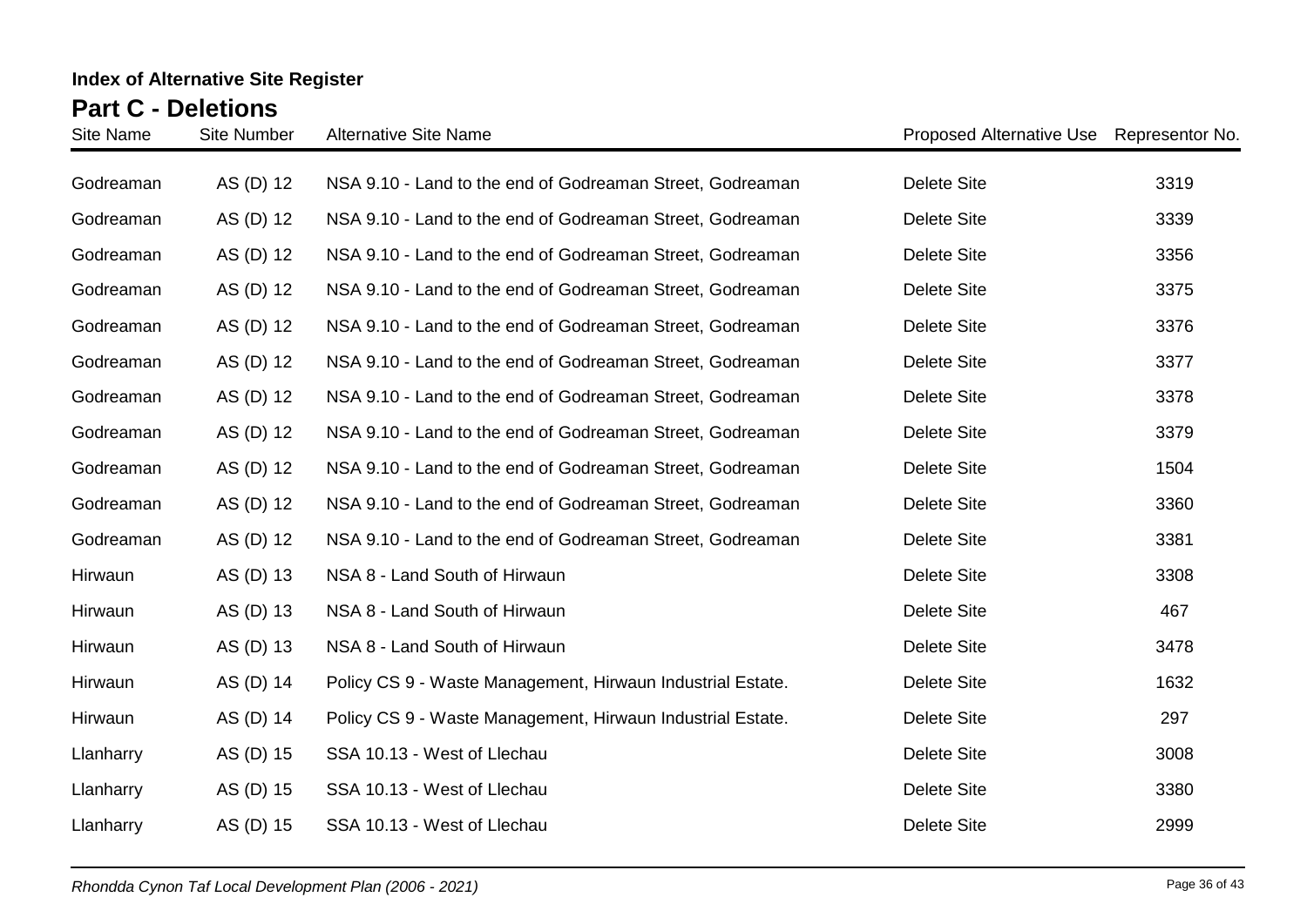| <b>Site Name</b> | <b>Site Number</b> | <b>Alternative Site Name</b> | <b>Proposed Alternative Use</b> | Representor No. |
|------------------|--------------------|------------------------------|---------------------------------|-----------------|
| Llanharry        | AS (D) 15          | SSA 10.13 - West of Llechau  | <b>Delete Site</b>              | 3050            |
| Llanharry        | AS (D) 15          | SSA 10.13 - West of Llechau  | <b>Delete Site</b>              | 3448            |
| Llanharry        | AS (D) 15          | SSA 10.13 - West of Llechau  | <b>Delete Site</b>              | 3056            |
| Llanharry        | AS (D) 15          | SSA 10.13 - West of Llechau  | <b>Delete Site</b>              | 3425            |
| Llanharry        | AS (D) 15          | SSA 10.13 - West of Llechau  | <b>Delete Site</b>              | 3014            |
| Llanharry        | AS (D) 15          | SSA 10.13 - West of Llechau  | <b>Delete Site</b>              | 3006            |
| Llanharry        | AS (D) 15          | SSA 10.13 - West of Llechau  | <b>Delete Site</b>              | 3062            |
| Llanharry        | AS (D) 15          | SSA 10.13 - West of Llechau  | <b>Delete Site</b>              | 3053            |
| Llanharry        | AS (D) 15          | SSA 10.13 - West of Llechau  | <b>Delete Site</b>              | 3046            |
| Llanharry        | AS (D) 15          | SSA 10.13 - West of Llechau  | <b>Delete Site</b>              | 3047            |
| Llanharry        | AS (D) 15          | SSA 10.13 - West of Llechau  | <b>Delete Site</b>              | 3399            |
| Llanharry        | AS (D) 15          | SSA 10.13 - West of Llechau  | <b>Delete Site</b>              | 3040            |
| Llanharry        | AS (D) 15          | SSA 10.13 - West of Llechau  | <b>Delete Site</b>              | 3156            |
| Llanharry        | AS (D) 15          | SSA 10.13 - West of Llechau  | <b>Delete Site</b>              | 3060            |
| Llanharry        | AS (D) 15          | SSA 10.13 - West of Llechau  | <b>Delete Site</b>              | 982             |
| Llanharry        | AS (D) 15          | SSA 10.13 - West of Llechau  | <b>Delete Site</b>              | 3038            |
| Llanharry        | AS (D) 15          | SSA 10.13 - West of Llechau  | <b>Delete Site</b>              | 3424            |
| Llanharry        | AS (D) 15          | SSA 10.13 - West of Llechau  | <b>Delete Site</b>              | 3044            |
| Llanharry        | AS (D) 15          | SSA 10.13 - West of Llechau  | <b>Delete Site</b>              | 3043            |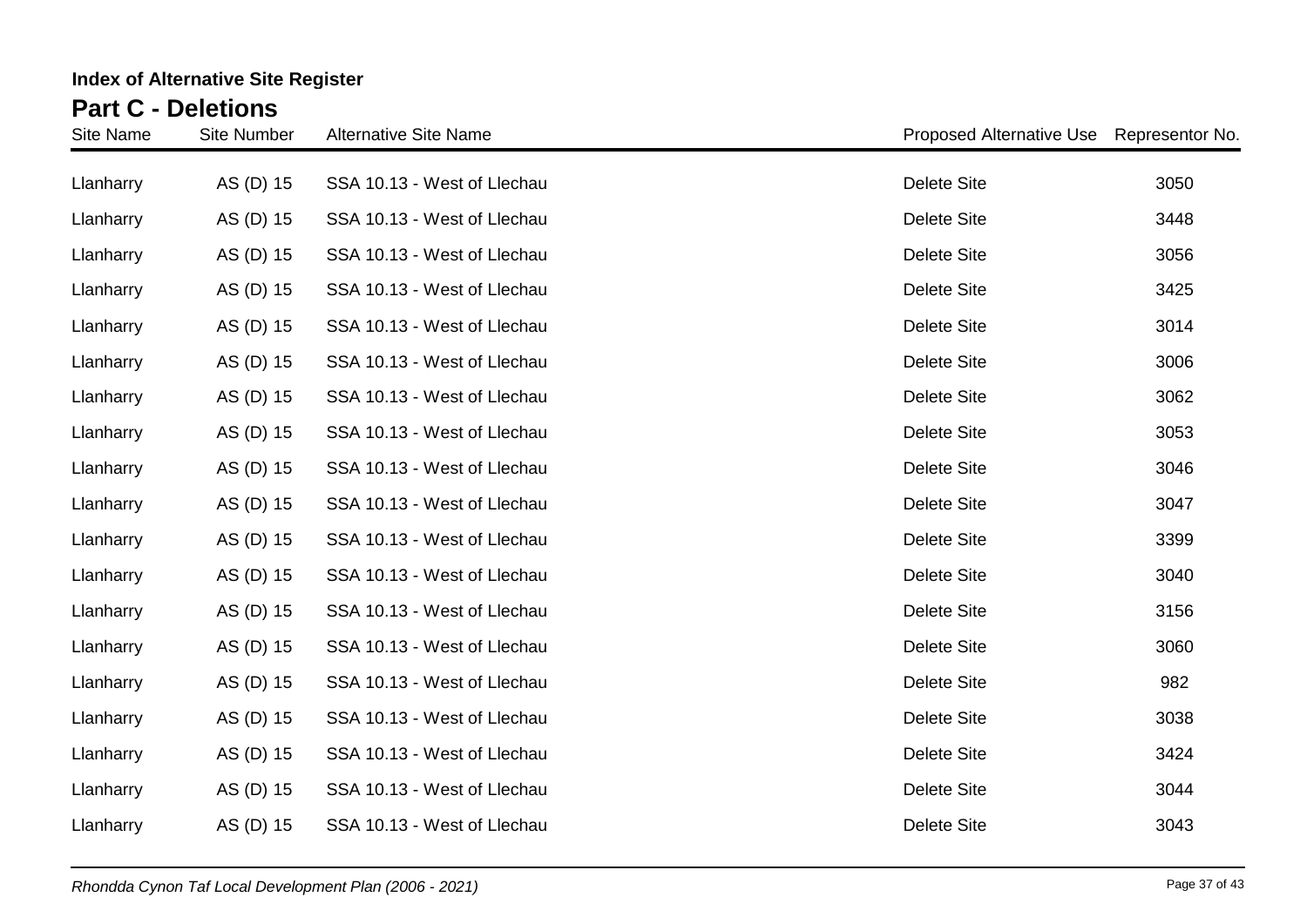| <b>Site Name</b> | <b>Site Number</b> | <b>Alternative Site Name</b>                                                                                | Proposed Alternative Use | Representor No. |
|------------------|--------------------|-------------------------------------------------------------------------------------------------------------|--------------------------|-----------------|
| Llanharry        | AS (D) 15          | SSA 10.13 - West of Llechau                                                                                 | <b>Delete Site</b>       | 3124            |
| Llanharry        | AS (D) 15          | SSA 10.13 - West of Llechau                                                                                 | <b>Delete Site</b>       | 3157            |
| Llanharry        | AS (D) 15          | SSA 10.13 - West of Llechau                                                                                 | <b>Delete Site</b>       | 3159            |
| Llanharry        | AS (D) 15          | SSA 10.13 - West of Llechau                                                                                 | <b>Delete Site</b>       | 3045            |
| Llanharry        | AS (D) 15          | SSA 10.13 - West of Llechau                                                                                 | <b>Delete Site</b>       | 3071            |
| Llanharry        | AS (D) 15          | SSA 10.13 - West of Llechau                                                                                 | <b>Delete Site</b>       | 3041            |
| Llanharry        | AS (D) 15          | SSA 10.13 - West of Llechau                                                                                 | <b>Delete Site</b>       | 3065            |
| Llanharry        | AS (D) 15          | SSA 10.13 - West of Llechau                                                                                 | <b>Delete Site</b>       | 3255            |
| Llwydcoed        | AS (D) 16          | NSA 9.3 - Land South East of Llwydcoed Community Centre                                                     | <b>Delete Site</b>       | 3430            |
| Llwydcoed        | AS (D) 17          | NSA 9.4 - Site including the old brickworks, old dairy and tipped land rear<br>of Birchwood                 | <b>Delete Site</b>       | 2027            |
| Llwydcoed        | AS (D) 18          | CS 9.1 - Land at Bryn Pica (including landfilling of residual wastes)                                       | <b>Delete Site</b>       | 1827            |
| Maerdy           | AS (D) 19          | Land at former Maerdy Colliery Site                                                                         | <b>Delete Site</b>       | 1632            |
| Maerdy           | AS (D) 19          | Land at former Maerdy Colliery Site                                                                         | <b>Delete Site</b>       | 3254            |
| Maerdy           | AS (D) 19          | Land at former Maerdy Colliery Site                                                                         | <b>Delete Site</b>       | 306             |
| Mwyndy           | AS (D) 20          | Policy SSA 20.1 - Park and Ride / Park & Share Provision, Mwyndy /<br><b>Talbot Green</b>                   | <b>Delete Site</b>       | 3295            |
| Pontypridd       | AS (D) 21          | Policy SSA 20.2 - Park and Ride / Park & Share Provision, Land South of Delete Site<br>Makro, Parc Nantgarw |                          | 3477            |
| Pontypridd       | AS (D) 21          | Policy SSA 20.2 - Park and Ride / Park & Share Provision, Land South of Delete Site<br>Makro, Parc Nantgarw |                          | 3515            |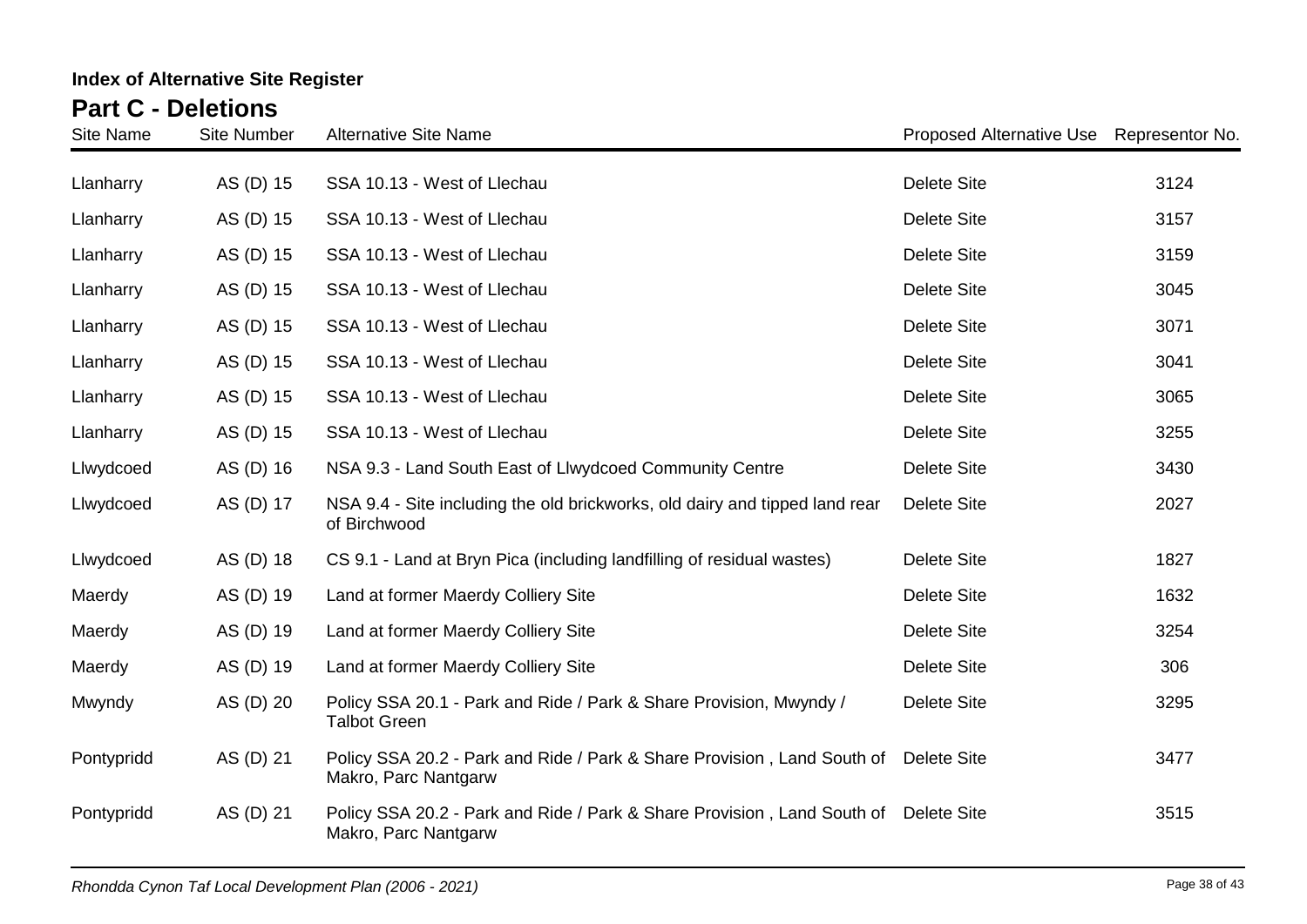| Site Name  | <b>Site Number</b> | <b>Alternative Site Name</b>                       | Proposed Alternative Use | Representor No. |
|------------|--------------------|----------------------------------------------------|--------------------------|-----------------|
| Pontypridd | AS (D) 22          | SSA 15.1 - Land adjacent to Pontypridd Retail Park | <b>Delete Site</b>       | 3232            |
| Pontypridd | AS (D) 22          | SSA 15.1 - Land adjacent to Pontypridd Retail Park | <b>Delete Site</b>       | 476             |
| Pontypridd | AS (D) 22          | SSA 15.1 - Land adjacent to Pontypridd Retail Park | <b>Delete Site</b>       | 3223            |
| Pontypridd | AS (D) 22          | SSA 15.1 - Land adjacent to Pontypridd Retail Park | <b>Delete Site</b>       | 2049            |
| Pontypridd | AS (D) 23          | SSA 10.18 - Gelliwion Reclamation, Pontypridd      | <b>Delete Site</b>       | 3115            |
| Pontypridd | AS (D) 23          | SSA 10.18 - Gelliwion Reclamation, Pontypridd      | <b>Delete Site</b>       | 3197            |
| Pontypridd | AS (D) 23          | SSA 10.18 - Gelliwion Reclamation, Pontypridd      | <b>Delete Site</b>       | 3000            |
| Pontypridd | AS (D) 23          | SSA 10.18 - Gelliwion Reclamation, Pontypridd      | <b>Delete Site</b>       | 3160            |
| Pontypridd | AS (D) 23          | SSA 10.18 - Gelliwion Reclamation, Pontypridd      | <b>Delete Site</b>       | 3196            |
| Pontypridd | AS (D) 23          | SSA 10.18 - Gelliwion Reclamation, Pontypridd      | <b>Delete Site</b>       | 3190            |
| Pontypridd | AS (D) 23          | SSA 10.18 - Gelliwion Reclamation, Pontypridd      | <b>Delete Site</b>       | 3134            |
| Pontypridd | AS (D) 23          | SSA 10.18 - Gelliwion Reclamation, Pontypridd      | <b>Delete Site</b>       | 3195            |
| Pontypridd | AS (D) 23          | SSA 10.18 - Gelliwion Reclamation, Pontypridd      | <b>Delete Site</b>       | 3247            |
| Pontypridd | AS (D) 23          | SSA 10.18 - Gelliwion Reclamation, Pontypridd      | <b>Delete Site</b>       | 3096            |
| Pontypridd | AS (D) 23          | SSA 10.18 - Gelliwion Reclamation, Pontypridd      | <b>Delete Site</b>       | 3201            |
| Pontypridd | AS (D) 23          | SSA 10.18 - Gelliwion Reclamation, Pontypridd      | <b>Delete Site</b>       | 231             |
| Pontypridd | AS (D) 23          | SSA 10.18 - Gelliwion Reclamation, Pontypridd      | <b>Delete Site</b>       | 3117            |
| Pontypridd | AS (D) 23          | SSA 10.18 - Gelliwion Reclamation, Pontypridd      | <b>Delete Site</b>       | 3194            |
| Pontypridd | AS (D) 23          | SSA 10.18 - Gelliwion Reclamation, Pontypridd      | <b>Delete Site</b>       | 3191            |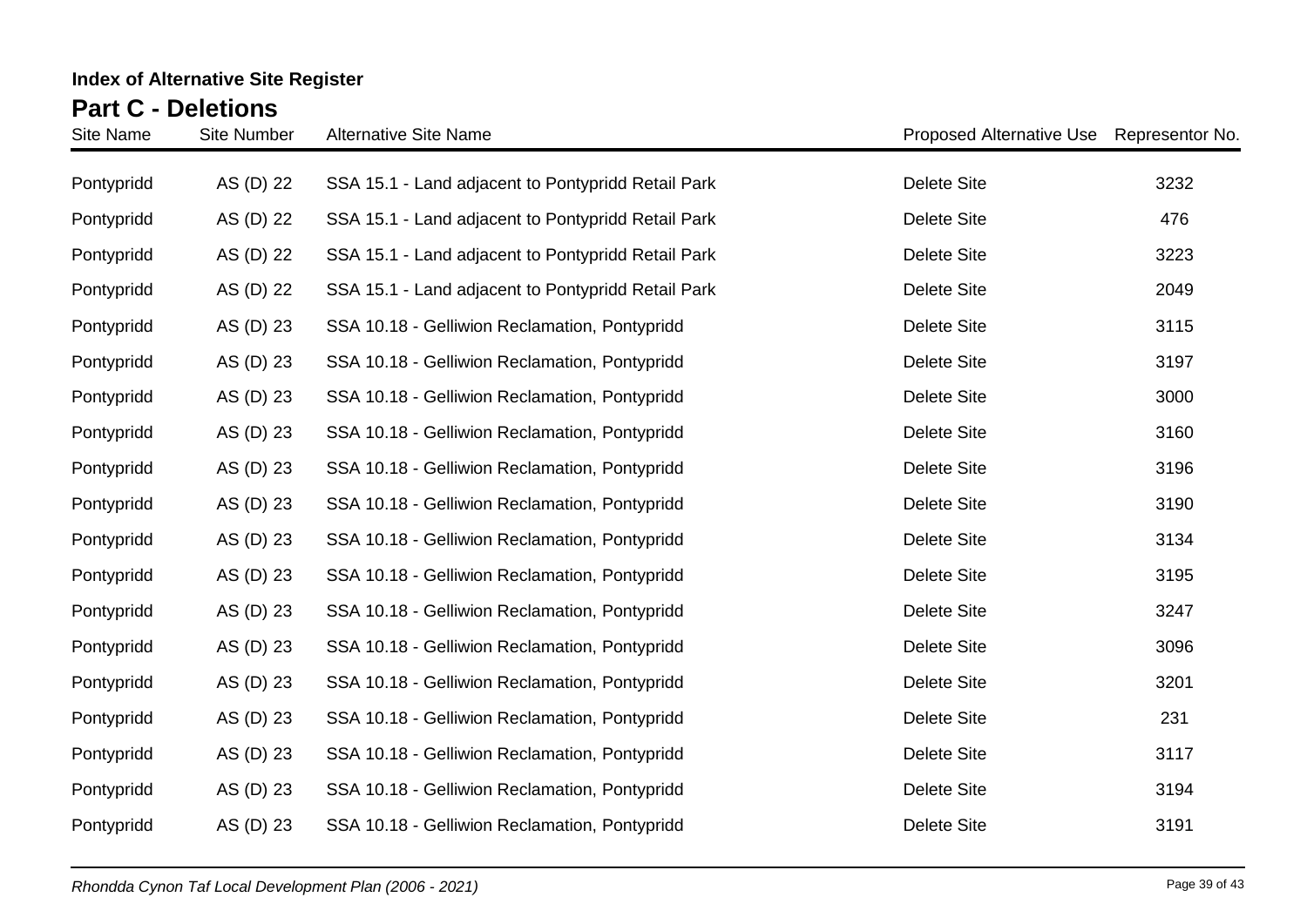| <b>Site Name</b>    | <b>Site Number</b> | <b>Alternative Site Name</b>                                                                 | Proposed Alternative Use Representor No. |      |
|---------------------|--------------------|----------------------------------------------------------------------------------------------|------------------------------------------|------|
| Pontypridd          | AS (D) 23          | SSA 10.18 - Gelliwion Reclamation, Pontypridd                                                | <b>Delete Site</b>                       | 3110 |
| Pontypridd          | AS (D) 23          | SSA 10.18 - Gelliwion Reclamation, Pontypridd                                                | <b>Delete Site</b>                       | 3257 |
| Pontypridd          | AS (D) 23          | SSA 10.18 - Gelliwion Reclamation, Pontypridd                                                | <b>Delete Site</b>                       | 3244 |
| Pontypridd          | AS (D) 23          | SSA 10.18 - Gelliwion Reclamation, Pontypridd                                                | <b>Delete Site</b>                       | 3009 |
| Pontypridd          | AS (D) 23          | SSA 10.18 - Gelliwion Reclamation, Pontypridd                                                | <b>Delete Site</b>                       | 2290 |
| Pontypridd          | AS (D) 24          | Policy SSA 25 - Provision of Community Recycling Facilities, Treforest<br>Industrial Estate. | <b>Delete Site</b>                       | 2022 |
| <b>Talbot Green</b> | AS (D) 25          | The Ynysmaerdy to Talbot Green Relief Road. Policy (CS8.3<br>Transportation)                 | <b>Delete Site</b>                       | 3135 |
| <b>Talbot Green</b> | AS (D) 26          | SSA 8 - Mwyndy / Talbot Green                                                                | <b>Delete Site</b>                       | 2049 |
| <b>Talbot Green</b> | AS (D) 26          | SSA 8 - Mwyndy / Talbot Green                                                                | <b>Delete Site</b>                       | 3478 |
| Tonyrefail          | AS (D) 27          | SSA 10.5 - Site of the former Hillside Club, Tonyrefail                                      | <b>Delete Site</b>                       | 3484 |
| Tonyrefail          | AS (D) 27          | SSA 10.5 - Site of the former Hillside Club, Tonyrefail                                      | <b>Delete Site</b>                       | 3052 |
| Tonyrefail          | AS (D) 27          | SSA 10.5 - Site of the former Hillside Club, Tonyrefail                                      | <b>Delete Site</b>                       | 3452 |
| Tonyrefail          | AS (D) 27          | SSA 10.5 - Site of the former Hillside Club, Tonyrefail                                      | <b>Delete Site</b>                       | 3139 |
| Tonyrefail          | AS (D) 28          | SSA 10.4 - Bryngolau, Tonyrefail                                                             | <b>Delete Site</b>                       | 3052 |
| Tonyrefail          | AS (D) 28          | SSA 10.4 - Bryngolau, Tonyrefail                                                             | <b>Delete Site</b>                       | 3139 |
| Tonyrefail          | AS (D) 29          | SSA 10.3 - Collena Farm, Tonyrefail                                                          | <b>Delete Site</b>                       | 3431 |
| Tonyrefail          | AS (D) 30          | SSA 10.2 - Trane Farm, Tonyrefail                                                            | <b>Delete Site</b>                       | 3296 |
| Tonyrefail          | AS (D) 31          | SSA 10.9 - Land part of Tylcha Ganol Farm, south of Mill Street, Tonyrefail Delete Site      |                                          | 1561 |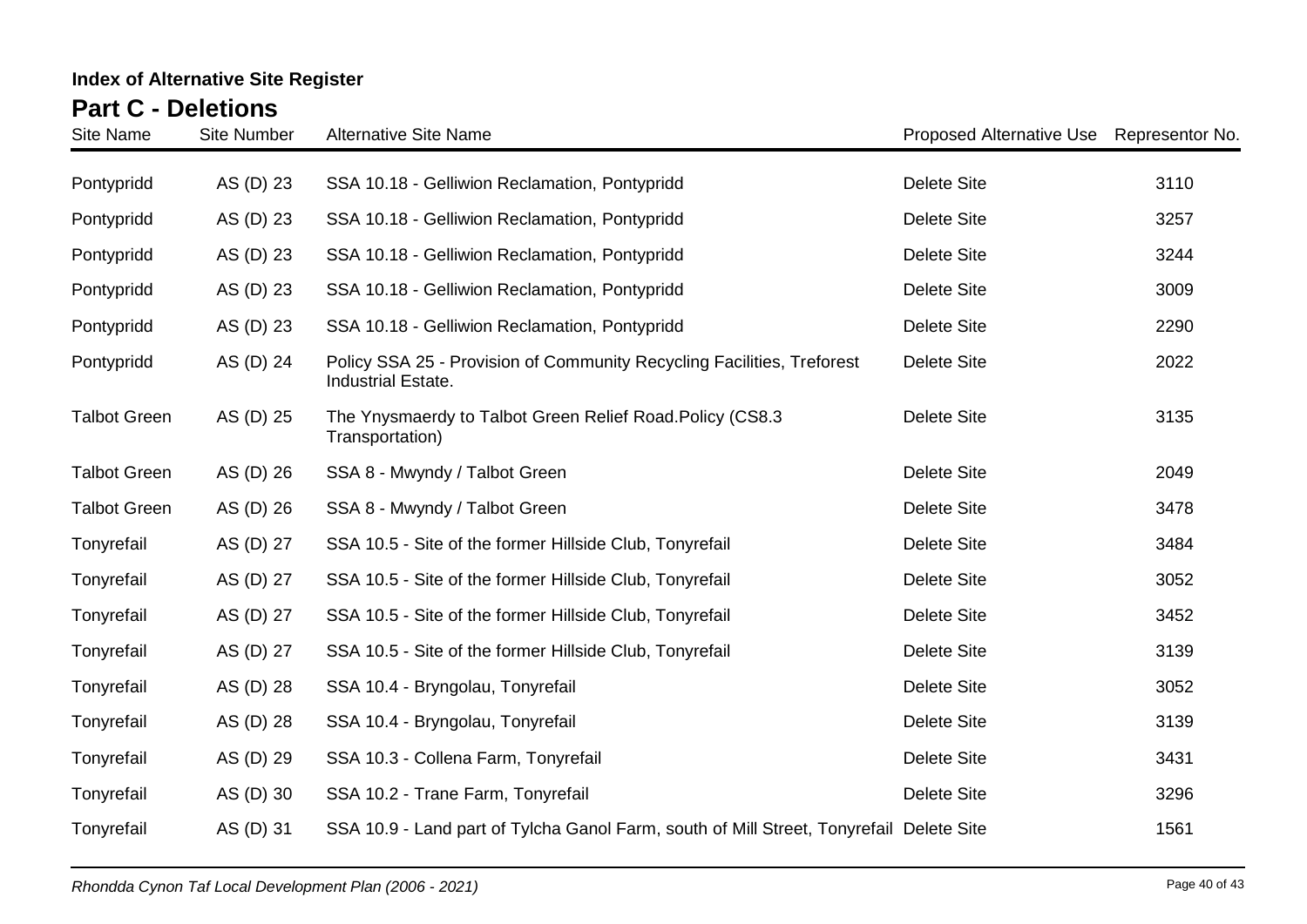| Site Name  | <b>Site Number</b> | <b>Alternative Site Name</b>                                                  | Proposed Alternative Use Representor No. |      |
|------------|--------------------|-------------------------------------------------------------------------------|------------------------------------------|------|
| Tonyrefail | AS (D) 32          | SSA 10.10 - Land east of Hafod Wen and north of Concorde Drive,<br>Tonyrefail | <b>Delete Site</b>                       | 107  |
| Tonyrefail | AS (D) 33          | SSA 10.8 - Land rear of Tylcha Wen Terrace, Tonyrefail                        | <b>Delete Site</b>                       | 3052 |
| Tonyrefail | AS (D) 33          | SSA 10.8 - Land rear of Tylcha Wen Terrace, Tonyrefail                        | <b>Delete Site</b>                       | 2980 |
| Tonyrefail | AS (D) 33          | SSA 10.8 - Land rear of Tylcha Wen Terrace, Tonyrefail                        | <b>Delete Site</b>                       | 3139 |
| Tonyrefail | AS (D) 33          | SSA 10.8 - Land rear of Tylcha Wen Terrace, Tonyrefail                        | <b>Delete Site</b>                       | 1431 |
| Tonyrefail | AS (D) 33          | SSA 10.8 - Land rear of Tylcha Wen Terrace, Tonyrefail                        | <b>Delete Site</b>                       | 3301 |
| Tonyrefail | AS (D) 34          | SSA 10.6 - Land east of Mill Street, Tonyrefail                               | <b>Delete Site</b>                       | 3139 |
| Tonyrefail | AS (D) 34          | SSA 10.6 - Land east of Mill Street, Tonyrefail                               | <b>Delete Site</b>                       | 3052 |
| Tonyrefail | AS (D) 34          | SSA 10.6 - Land east of Mill Street, Tonyrefail                               | <b>Delete Site</b>                       | 3427 |
| Tonyrefail | AS (D) 34          | SSA 10.6 - Land east of Mill Street, Tonyrefail                               | <b>Delete Site</b>                       | 1400 |
| Tonyrefail | AS (D) 35          | SSA 15.3 - Land east of Mill Street, Tonyrefail                               | <b>Delete Site</b>                       | 2049 |
| Trecynon   | AS (D) 36          | NSA 9.5 - Tegfan Farm, Potters Field                                          | <b>Delete Site</b>                       | 3208 |
| Trecynon   | AS (D) 36          | NSA 9.5 - Tegfan Farm, Potters Field                                          | <b>Delete Site</b>                       | 3183 |
| Trecynon   | AS (D) 36          | NSA 9.5 - Tegfan Farm, Potters Field                                          | <b>Delete Site</b>                       | 3432 |
| Trecynon   | AS (D) 36          | NSA 9.5 - Tegfan Farm, Potters Field                                          | <b>Delete Site</b>                       | 3123 |
| Trecynon   | AS (D) 36          | NSA 9.5 - Tegfan Farm, Potters Field                                          | <b>Delete Site</b>                       | 3233 |
| Trecynon   | AS (D) 36          | NSA 9.5 - Tegfan Farm, Potters Field                                          | <b>Delete Site</b>                       | 3211 |
| Trecynon   | AS (D) 36          | NSA 9.5 - Tegfan Farm, Potters Field                                          | <b>Delete Site</b>                       | 3230 |
| Trecynon   | AS (D) 36          | NSA 9.5 - Tegfan Farm, Potters Field                                          | <b>Delete Site</b>                       | 3122 |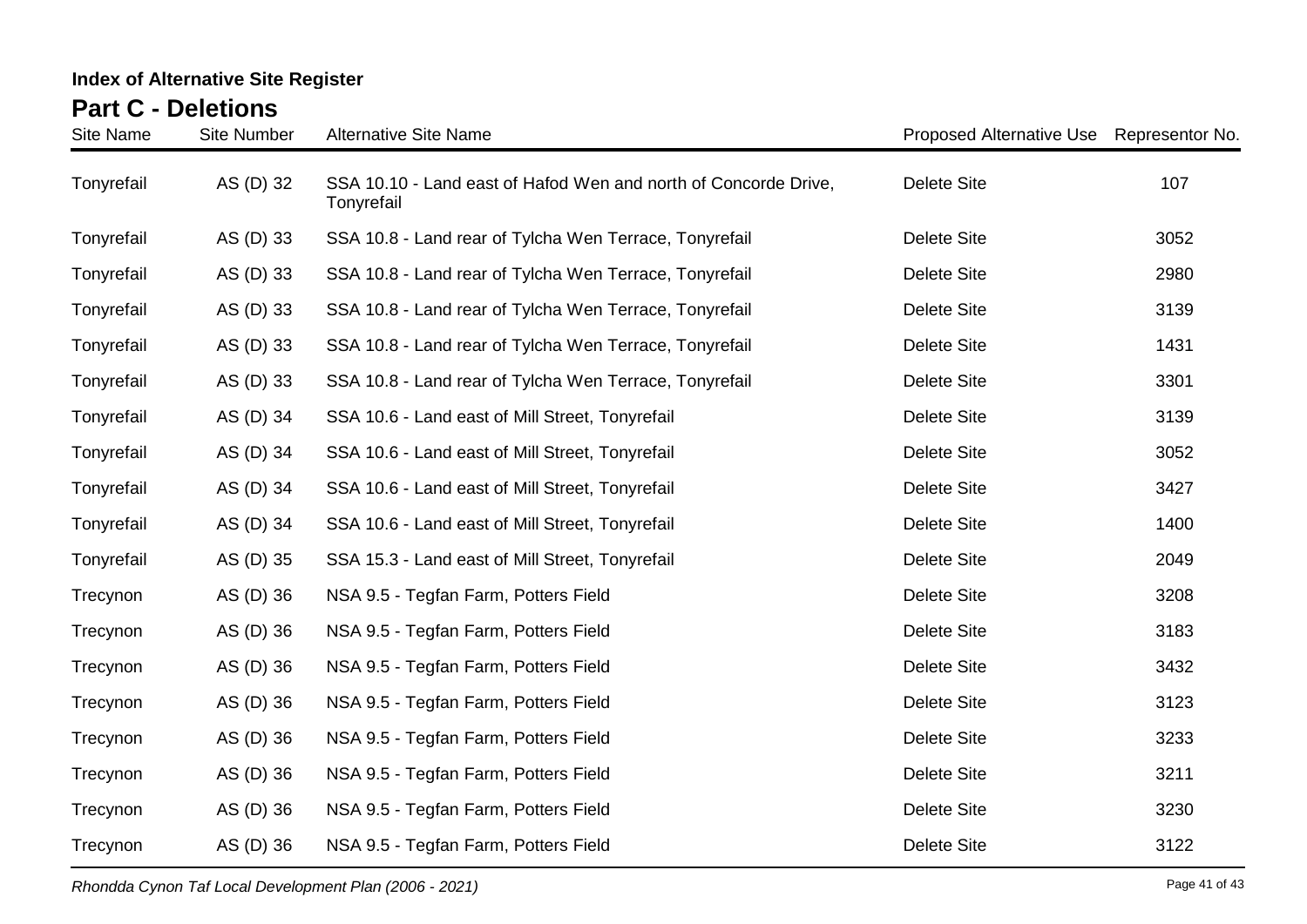| Site Name  | <b>Site Number</b> | <b>Alternative Site Name</b>                  | Proposed Alternative Use Representor No. |      |
|------------|--------------------|-----------------------------------------------|------------------------------------------|------|
| Trecynon   | AS (D) 36          | NSA 9.5 - Tegfan Farm, Potters Field          | <b>Delete Site</b>                       | 3138 |
| Trecynon   | AS (D) 36          | NSA 9.5 - Tegfan Farm, Potters Field          | <b>Delete Site</b>                       | 3168 |
| Trecynon   | AS (D) 36          | NSA 9.5 - Tegfan Farm, Potters Field          | Delete Site                              | 3462 |
| Trecynon   | AS (D) 36          | NSA 9.5 - Tegfan Farm, Potters Field          | <b>Delete Site</b>                       | 3133 |
| Trecynon   | AS (D) 36          | NSA 9.5 - Tegfan Farm, Potters Field          | <b>Delete Site</b>                       | 3206 |
| Trecynon   | AS (D) 36          | NSA 9.5 - Tegfan Farm, Potters Field          | <b>Delete Site</b>                       | 3179 |
| Trecynon   | AS (D) 36          | NSA 9.5 - Tegfan Farm, Potters Field          | <b>Delete Site</b>                       | 3192 |
| Trecynon   | AS (D) 36          | NSA 9.5 - Tegfan Farm, Potters Field          | <b>Delete Site</b>                       | 3152 |
| Trecynon   | AS (D) 36          | NSA 9.5 - Tegfan Farm, Potters Field          | <b>Delete Site</b>                       | 3177 |
| Trecynon   | AS (D) 36          | NSA 9.5 - Tegfan Farm, Potters Field          | Delete Site                              | 3121 |
| Trecynon   | AS (D) 36          | NSA 9.5 - Tegfan Farm, Potters Field          | <b>Delete Site</b>                       | 3173 |
| Trecynon   | AS (D) 36          | NSA 9.5 - Tegfan Farm, Potters Field          | <b>Delete Site</b>                       | 3185 |
| Trecynon   | AS (D) 36          | NSA 9.5 - Tegfan Farm, Potters Field          | Delete Site                              | 3204 |
| Trecynon   | AS (D) 36          | NSA 9.5 - Tegfan Farm, Potters Field          | <b>Delete Site</b>                       | 3209 |
| Trecynon   | AS (D) 36          | NSA 9.5 - Tegfan Farm, Potters Field          | <b>Delete Site</b>                       | 3120 |
| Trecynon   | AS (D) 36          | NSA 9.5 - Tegfan Farm, Potters Field          | <b>Delete Site</b>                       | 3205 |
| Trecynon   | AS (D) 36          | NSA 9.5 - Tegfan Farm, Potters Field          | <b>Delete Site</b>                       | 3181 |
| Treherbert | AS (D) 37          | NSA 9.16 - Land at the end of Ynysfeio Avenue | <b>Delete Site</b>                       | 2385 |
| Treherbert | AS (D) 37          | NSA 9.16 - Land at the end of Ynysfeio Avenue | <b>Delete Site</b>                       | 2268 |